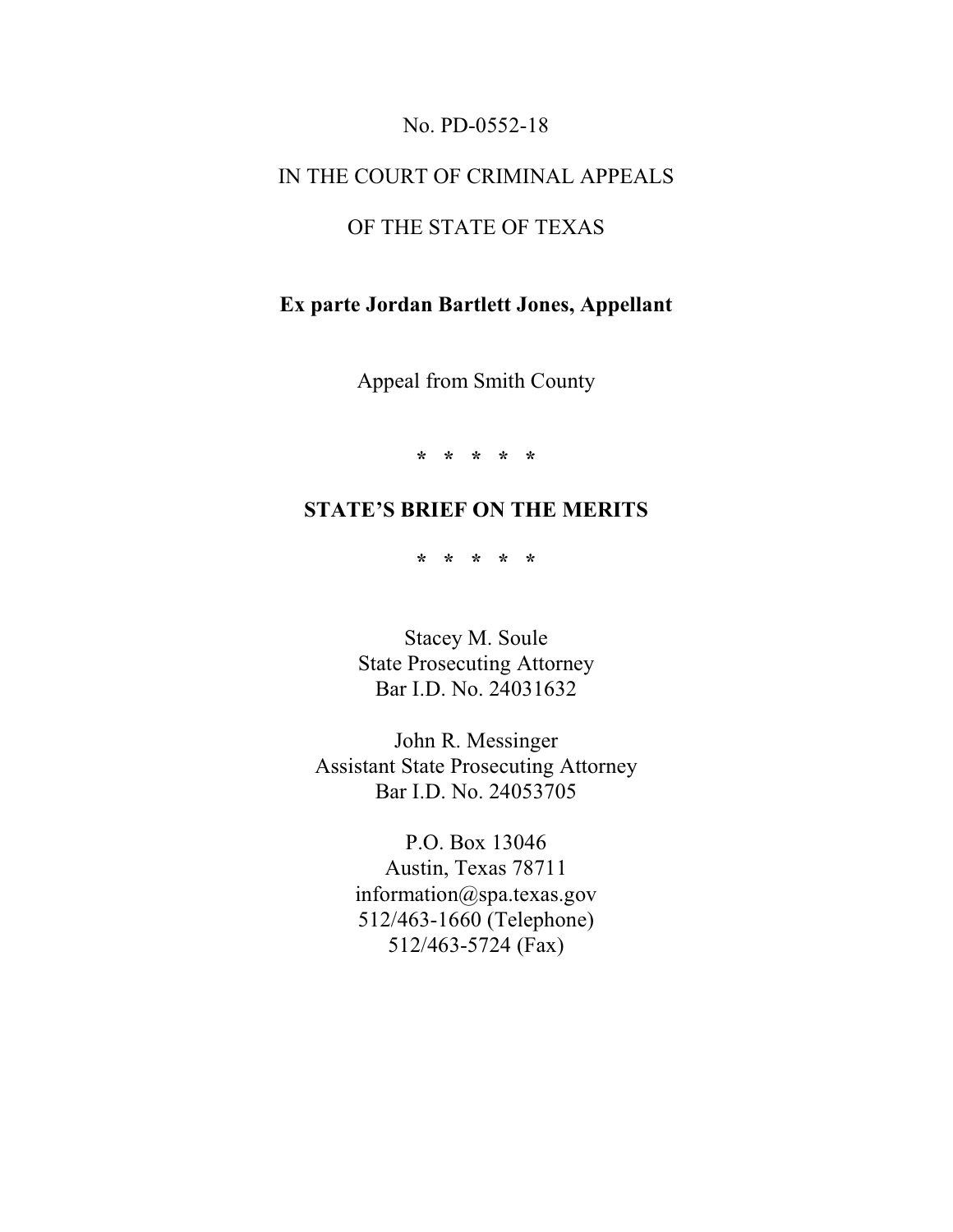# **NAMES OF ALL PARTIES TO THE TRIAL COURT'S JUDGMENT**

\*The partiesto the trial court's judgment are the State of Texas and Appellant, Jordan Jones.

\*The cases were tried before the Honorable Randall Lee Rogers, County Court at Law No. 2, Smith County, Texas.

\*Counsel for Appellant at trial and on appeal was Mark W. Bennett, Bennett & Bennett, 917 Franklin Street, Fourth Floor, Houston, Texas 77002, and Mishae M. Boren, 216 W. Erwin St. Suite 300, Tyler, Texas 75702.

\*Counsel for the State at trial were Kevin Hayes and Madeline Porter, Smith County Assistant District Attorneys, Smith County Courthouse, 100 North Broadway, Tyler, Texas 75702.

\*Counsel for the State in the court of appeals was Michael J. West, Smith County Assistant District Attorney, 4th Floor, Courthouse, 100 North Broadway, Tyler, Texas 75702, and John R. Messinger, Assistant State Prosecuting Attorney, P.O. Box 13046, Austin, Texas 78711.

\*Counsel for the State before this Court is John R. Messinger, Assistant State Prosecuting Attorney, P.O. Box 13046, Austin, Texas 78711.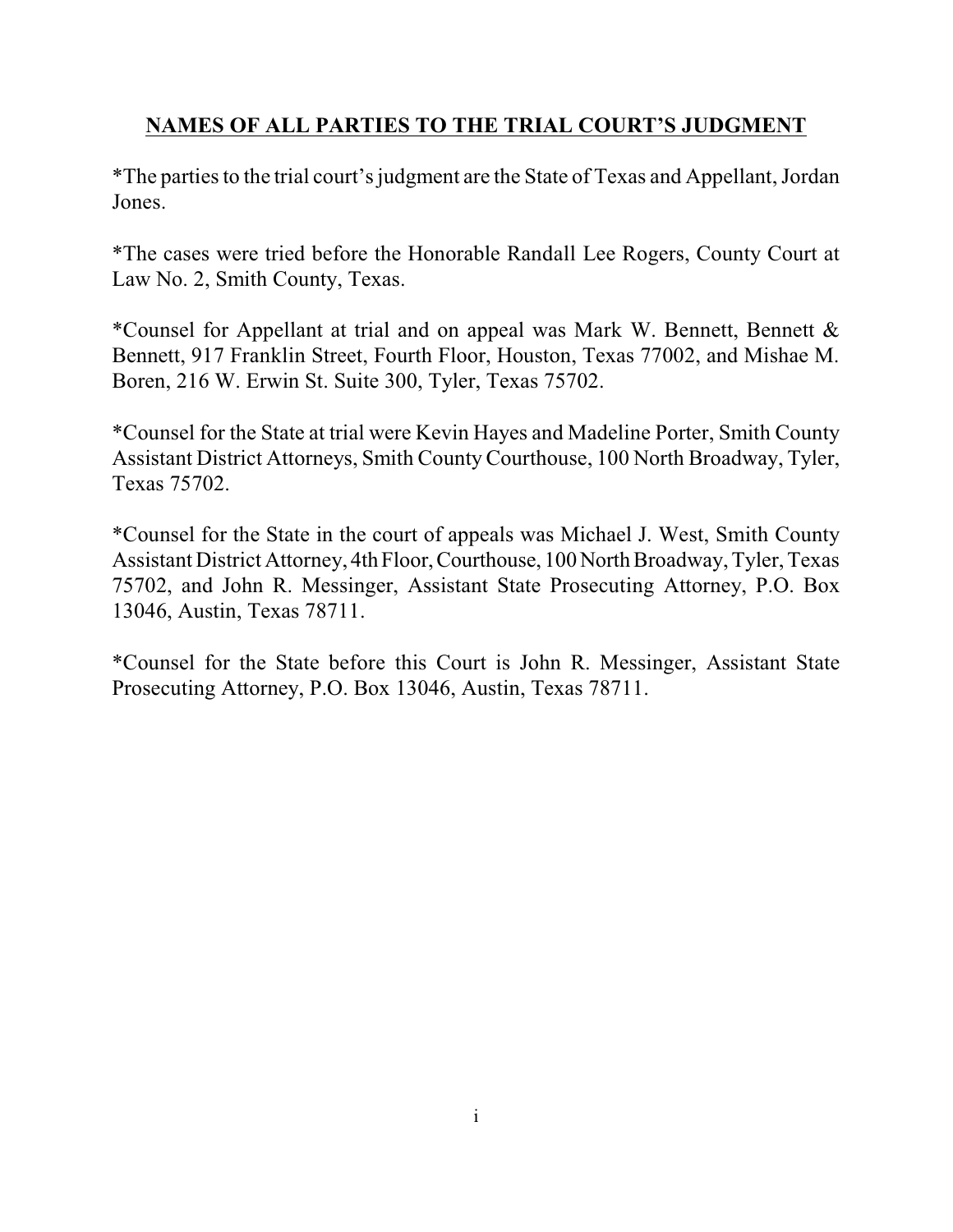# **TABLE OF CONTENTS**

|     | STATEMENT REGARDING ORAL ARGUMENT 2                                                                                                                                                                                                                                                                                                                         |
|-----|-------------------------------------------------------------------------------------------------------------------------------------------------------------------------------------------------------------------------------------------------------------------------------------------------------------------------------------------------------------|
|     |                                                                                                                                                                                                                                                                                                                                                             |
|     |                                                                                                                                                                                                                                                                                                                                                             |
|     |                                                                                                                                                                                                                                                                                                                                                             |
|     |                                                                                                                                                                                                                                                                                                                                                             |
| I.  | Section 21.16(b) is as constitutional as its regulation of                                                                                                                                                                                                                                                                                                  |
|     | The statute reaches more than typical "revenge porn.". 9                                                                                                                                                                                                                                                                                                    |
| II. | The level of scrutiny depends on the value of the speech. 10<br>Three standards of review for regulation of speech 11<br>The choice between the standards is nominally based on the<br>The First Amendment is primarily concerned with<br>protecting discourse on matters of public concern 20<br>Expression on matters of public concern has always rested |
|     | The Supreme Court's "scrutiny" jurisprudence bears this out.<br>1. Focusing on content for the same reasons the content                                                                                                                                                                                                                                     |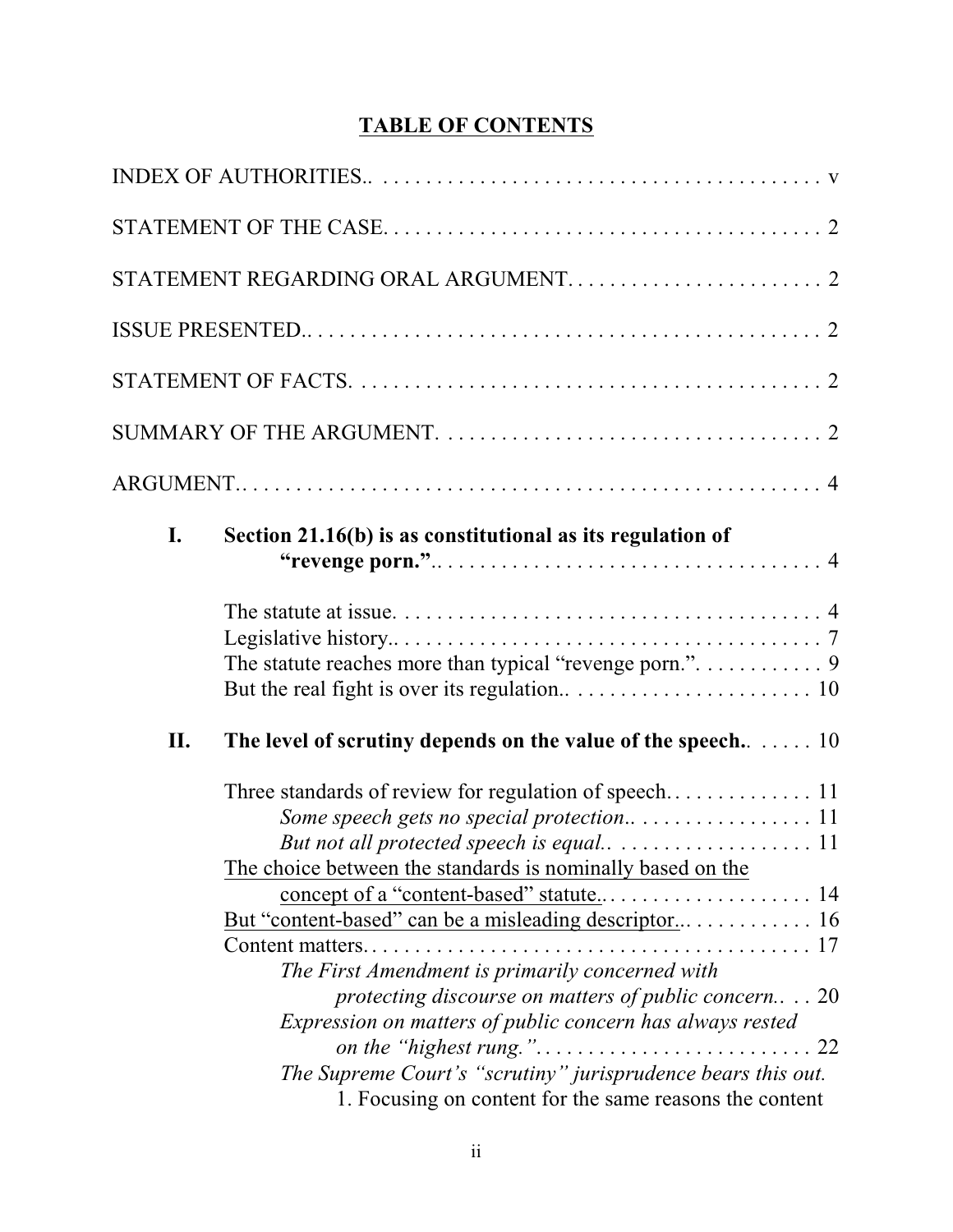|     | is less protected is not a viewpoint restriction 23                     |  |
|-----|-------------------------------------------------------------------------|--|
|     | 2. Regulating the "secondary effects" of a specific                     |  |
|     | type of speech is "content-neutral.". $\dots$ 25                        |  |
|     | City of Renton v. Playtime Theatres. $\dots \dots \dots 25$             |  |
|     |                                                                         |  |
|     | Reno v. Am. Civil Liberties Union 30                                    |  |
|     |                                                                         |  |
|     | Central question: is the core concern of the First                      |  |
|     |                                                                         |  |
|     | The premium placed on matters of public concern also applies            |  |
|     |                                                                         |  |
|     | Immunity from defamation suit varies directly with the                  |  |
|     |                                                                         |  |
|     | "Public concern" also justifies the privilege of                        |  |
|     | government employees to speak against their                             |  |
|     |                                                                         |  |
|     | Reviewing content before deciding scrutiny level makes good             |  |
|     |                                                                         |  |
|     |                                                                         |  |
|     |                                                                         |  |
|     |                                                                         |  |
| Ш.  | "Revenge porn" does not deserve strict scrutiny 44                      |  |
|     |                                                                         |  |
|     |                                                                         |  |
|     | The potential regulation of a matter of public concern does             |  |
|     |                                                                         |  |
|     |                                                                         |  |
|     |                                                                         |  |
| IV. |                                                                         |  |
|     |                                                                         |  |
|     |                                                                         |  |
|     | The statute is narrowly tailored, if not the least restrictive means 56 |  |
|     |                                                                         |  |
|     | The Legislature did what this Court suggested it should in              |  |
|     |                                                                         |  |
|     | Comparison to Vermont's handling of its nonconsensual                   |  |
|     | pornography statute is instructive on the limitations of any            |  |
|     |                                                                         |  |
|     |                                                                         |  |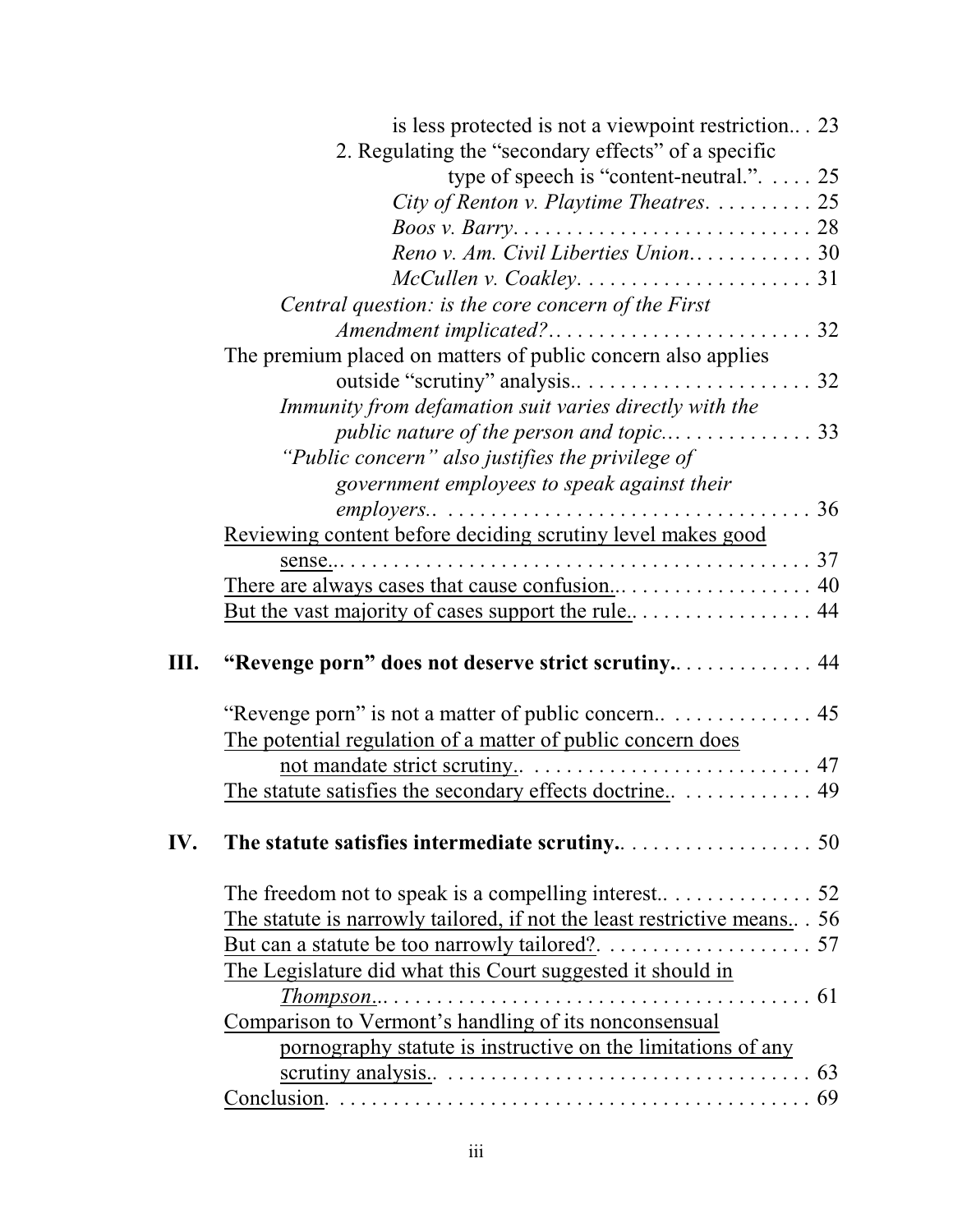| V.  |                                                                                                                                      |
|-----|--------------------------------------------------------------------------------------------------------------------------------------|
|     | The overbreadth doctrine is strong medicine to be used sparingly 71<br>Any protected speech incidentally restricted is insubstantial |
|     | relative to the statute's plainly legitimate sweep $\dots \dots \dots$ 75                                                            |
| VI. |                                                                                                                                      |
|     |                                                                                                                                      |
|     |                                                                                                                                      |
|     |                                                                                                                                      |
|     |                                                                                                                                      |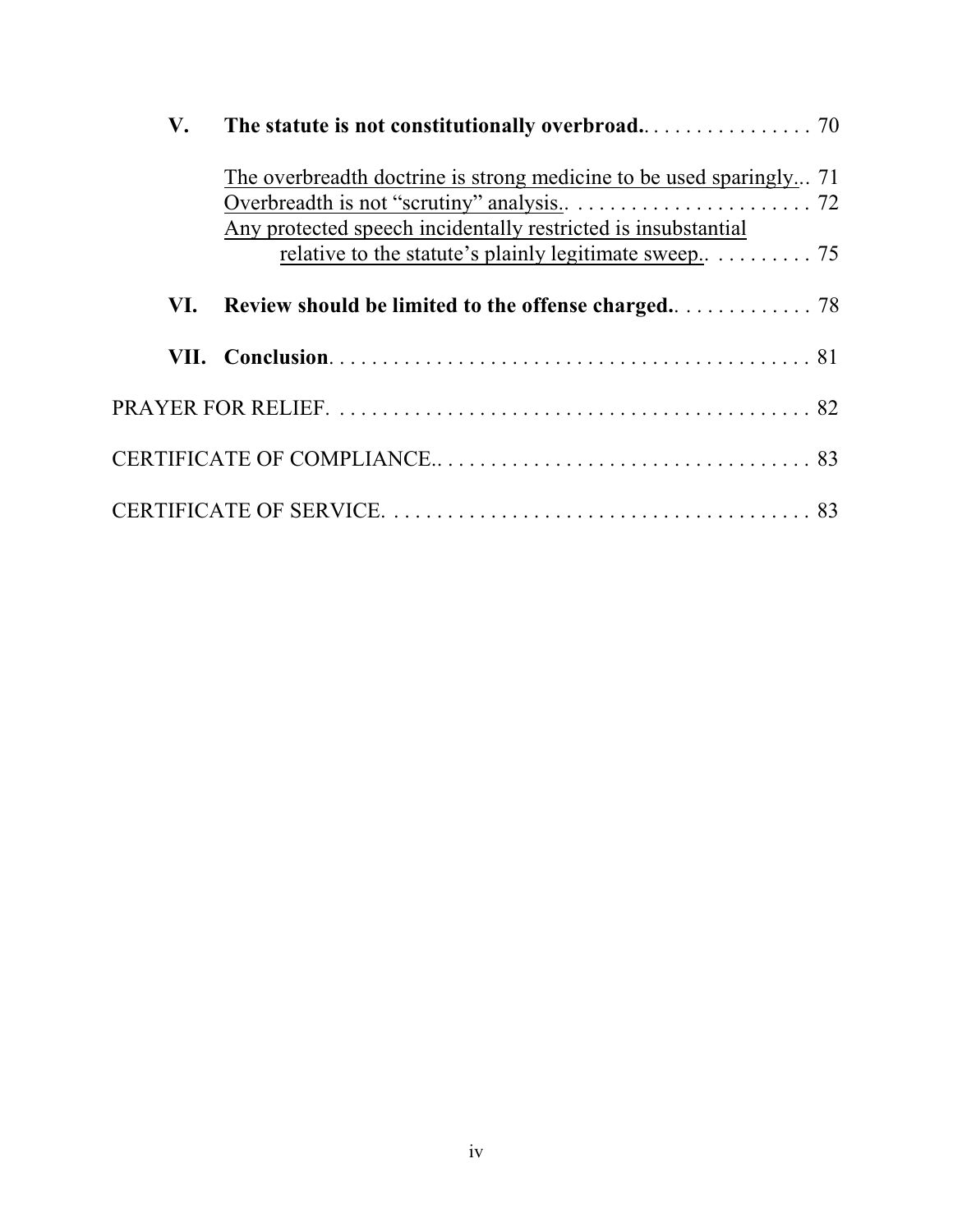# **INDEX OF AUTHORITIES**

| <b>Cases</b>                                                       |
|--------------------------------------------------------------------|
|                                                                    |
|                                                                    |
| Ashcroft v. Am. Civil Liberties Union, 535 U.S. 564 (2002). 72     |
|                                                                    |
|                                                                    |
| Nat'l Inst. of Family & Life Advocates v. Becerra,                 |
|                                                                    |
|                                                                    |
|                                                                    |
| Brown v. Entm't Merchants Ass'n, 564 U.S. 786 (2011). 12, 13, 58   |
|                                                                    |
| Central Hudson Gas & Elec. Corp. v. Pub. Serv. Comm'n of New York, |
| Citizens United v. Fed. Election Commn., 558 U.S. 310 (2010). 22   |
|                                                                    |
|                                                                    |
|                                                                    |
|                                                                    |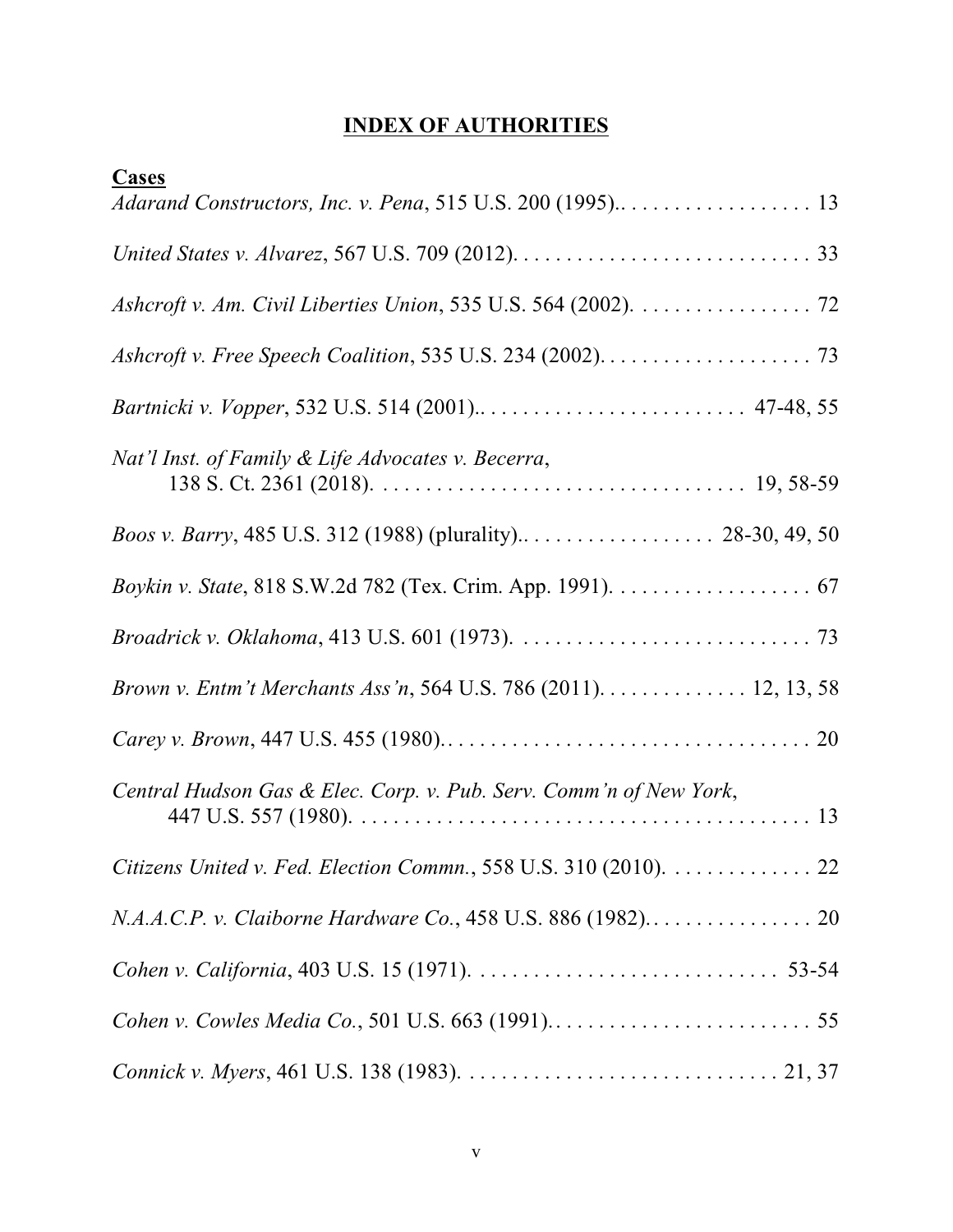| Consol. Edison Co. of New York v. Pub. Serv. Comm'n of New York,                 |
|----------------------------------------------------------------------------------|
| State ex rel. Watkins v. Creuzot, 352 S.W.3d 493 (Tex. Crim. App. 2011) 80       |
|                                                                                  |
| Davenport v. Washington Educ. Ass'n, 551 U.S. 177 (2007) 22                      |
|                                                                                  |
|                                                                                  |
| Greater New Orleans Broad. Ass'n, Inc. v. United States, 527 U.S. 173 (1999). 13 |
| Dun & Bradstreet v. Greenmoss Builders, 472 U.S. 749 (1985). passim              |
| Borough of Duryea v. Guarnieri, 564 U.S. 379 (2011). 36, 37                      |
| Philadelphia Newspapers v. Hepps, 475 U.S. 767 (1986). 33                        |
|                                                                                  |
|                                                                                  |
|                                                                                  |
| State v. Johnson, 475 S.W.3d 860 (Tex. Crim. App. 2015). 4, 71, 72, 75, 77       |
|                                                                                  |
|                                                                                  |
|                                                                                  |
| McCullen v. Coakley, 134 S. Ct. 2518 (2014). 31-32, 59, 72                       |
| McIntyre v. Ohio Elections Commn., 514 U.S. 334 (1995). 21                       |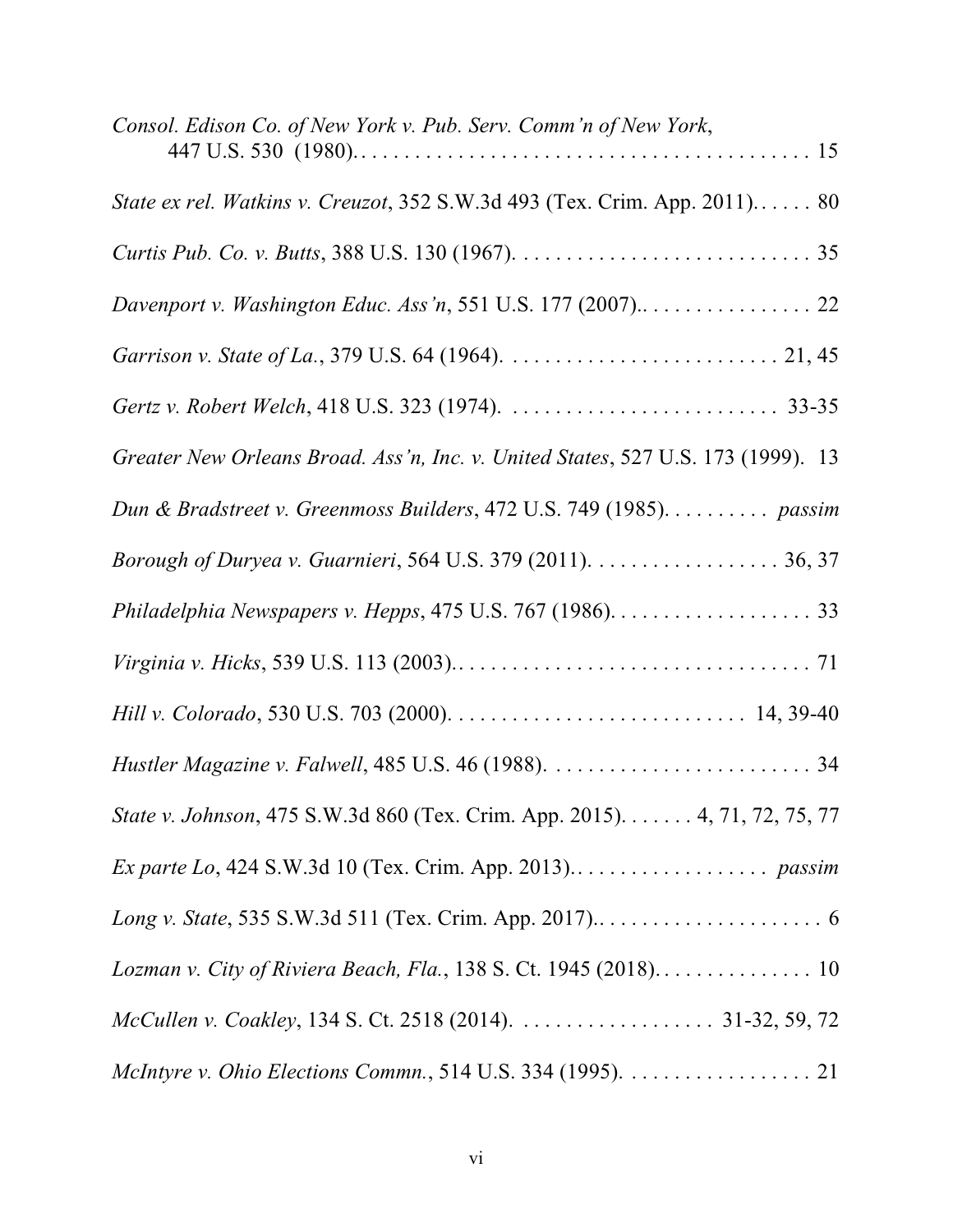| <i>Perkins v. State, 394 S.W.3d 203 (Tex. App.–Houston [1<sup>st</sup> Dist.] 2012,</i>                  |
|----------------------------------------------------------------------------------------------------------|
| Ex parte Perry, 483 S.W.3d 884 (Tex. Crim. App. 2016). 80                                                |
|                                                                                                          |
| United States v. Playboy Entm't Grp., Inc., 529 U.S. 803 (2000). 40-41                                   |
|                                                                                                          |
| Reed v. Town of Gilbert, Ariz., 135 S. Ct. 2218 (2015). passim                                           |
| Reno v. Am. Civil Liberties Union, 521 U.S. 844 (1997). 12, 30-31, 73                                    |
| Renton v. Playtime Theatres, 475 U.S. 41 (1986) 25-27, 59                                                |
|                                                                                                          |
|                                                                                                          |
|                                                                                                          |
|                                                                                                          |
| N.Y. Times Co. v. Sullivan, 376 U.S. 254 (1964). 20, 21, 33, 34                                          |
|                                                                                                          |
| Ex parte Thompson, 442 S.W.3d 325 (Tex. Crim. App. 2014). passim                                         |
| Thornhill v. State of Alabama, 310 U.S. 88 (1940). $\ldots \ldots \ldots \ldots \ldots \ldots \ldots$ 21 |
| Turner Broad. Sys., Inc. v. F.C.C., 512 U.S. 622 (1994). passim                                          |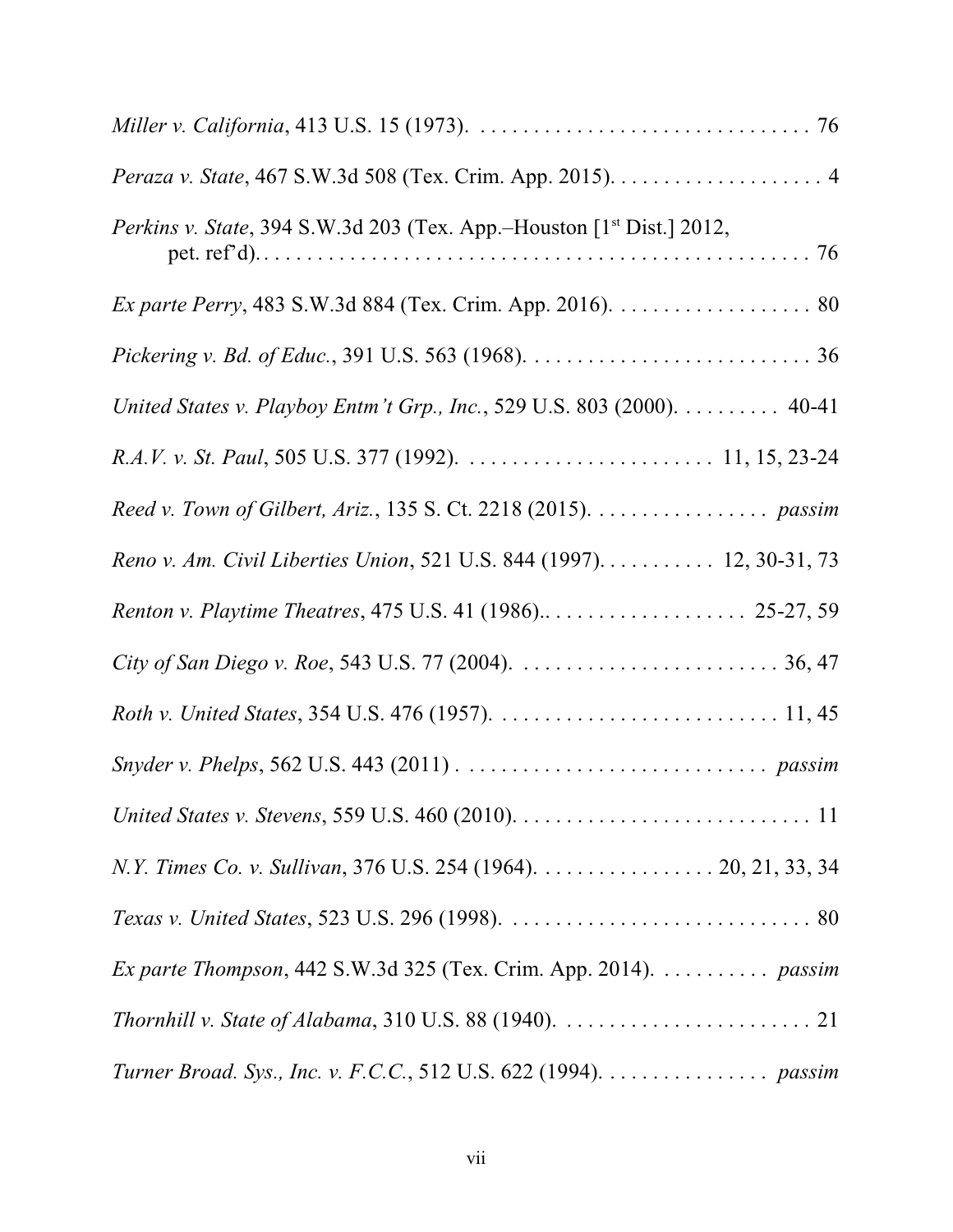| Ex parte Usener, 391 S.W.2d 735 (Tex. Crim. App. 1965). 79      |
|-----------------------------------------------------------------|
| State v. Van Buren, __ A.3d __, 2018 WL 4177776, 2018 VT 95     |
| Ward v. Rock Against Racism, 491 U.S. 781 (1989).  passim       |
|                                                                 |
|                                                                 |
| Wisconsin Right to Life, Inc. v. F.E.C., 546 U.S. 410 (2006) 49 |
| Young v. Am. Mini Theatres, Inc., 427 U.S. 50 (1976) 22, 37-38  |
| <b>Statutes and Rules</b>                                       |
|                                                                 |
|                                                                 |
|                                                                 |
|                                                                 |
|                                                                 |
|                                                                 |
|                                                                 |
|                                                                 |
|                                                                 |
|                                                                 |
|                                                                 |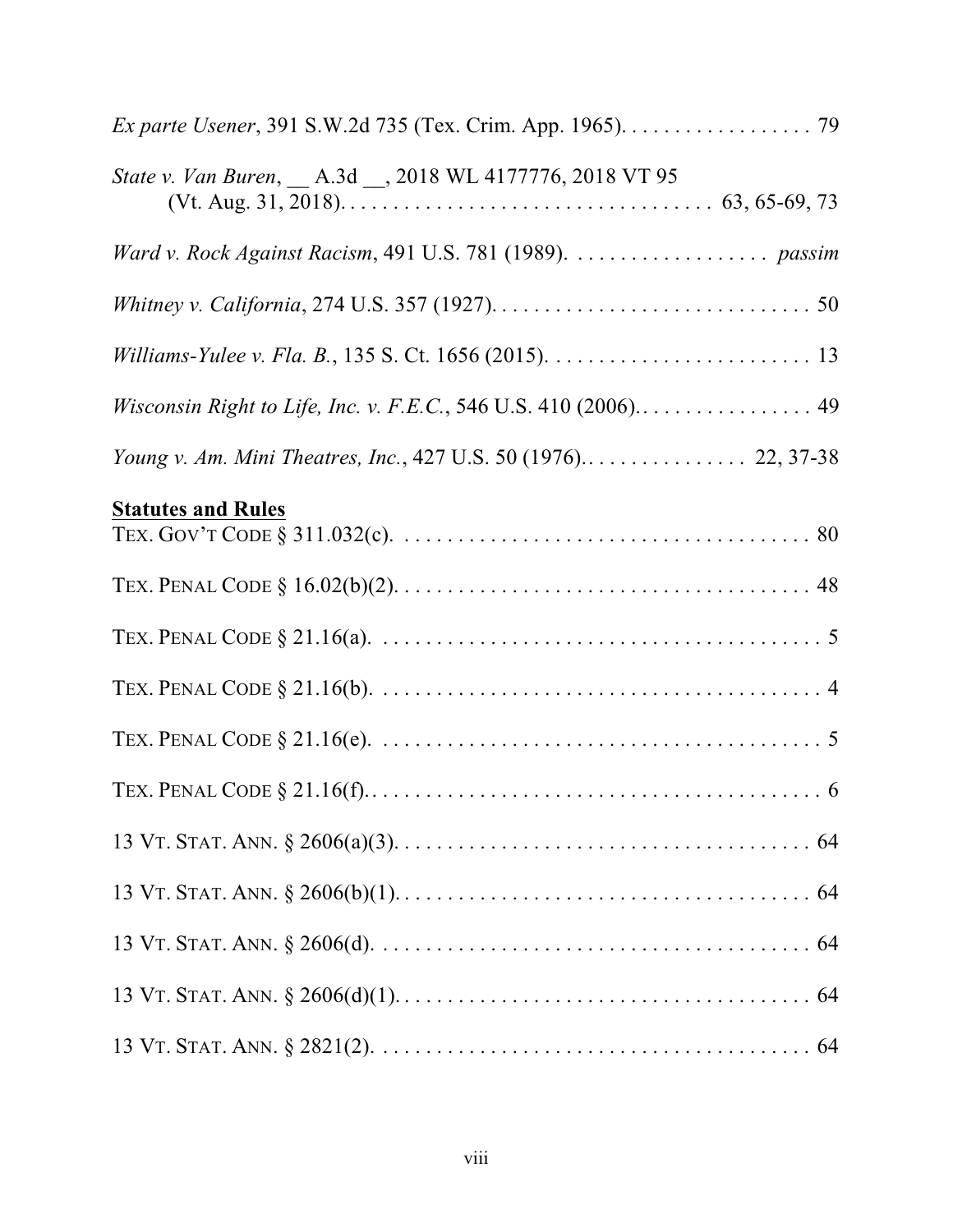# **Other Resources**

| Paul J. Larkin Jr., Revenge Porn, State Law, and Free Speech, 48 Loy. |  |
|-----------------------------------------------------------------------|--|
|                                                                       |  |
|                                                                       |  |

Senate Research Center Bill Analysis of SB 1135, 84<sup>th</sup> Regular Session (https://lrl.texas.gov/scanned/srcBillAnalyses/84-0/SB1135ENR.PDF).. . . 8

House Research Organization Bill Analysis of SB 1135, 84<sup>th</sup> Regular Session (https://lrl.texas.gov/scanned/hroBillAnalyses/84-0/SB1135.PDF). . . . . 8-9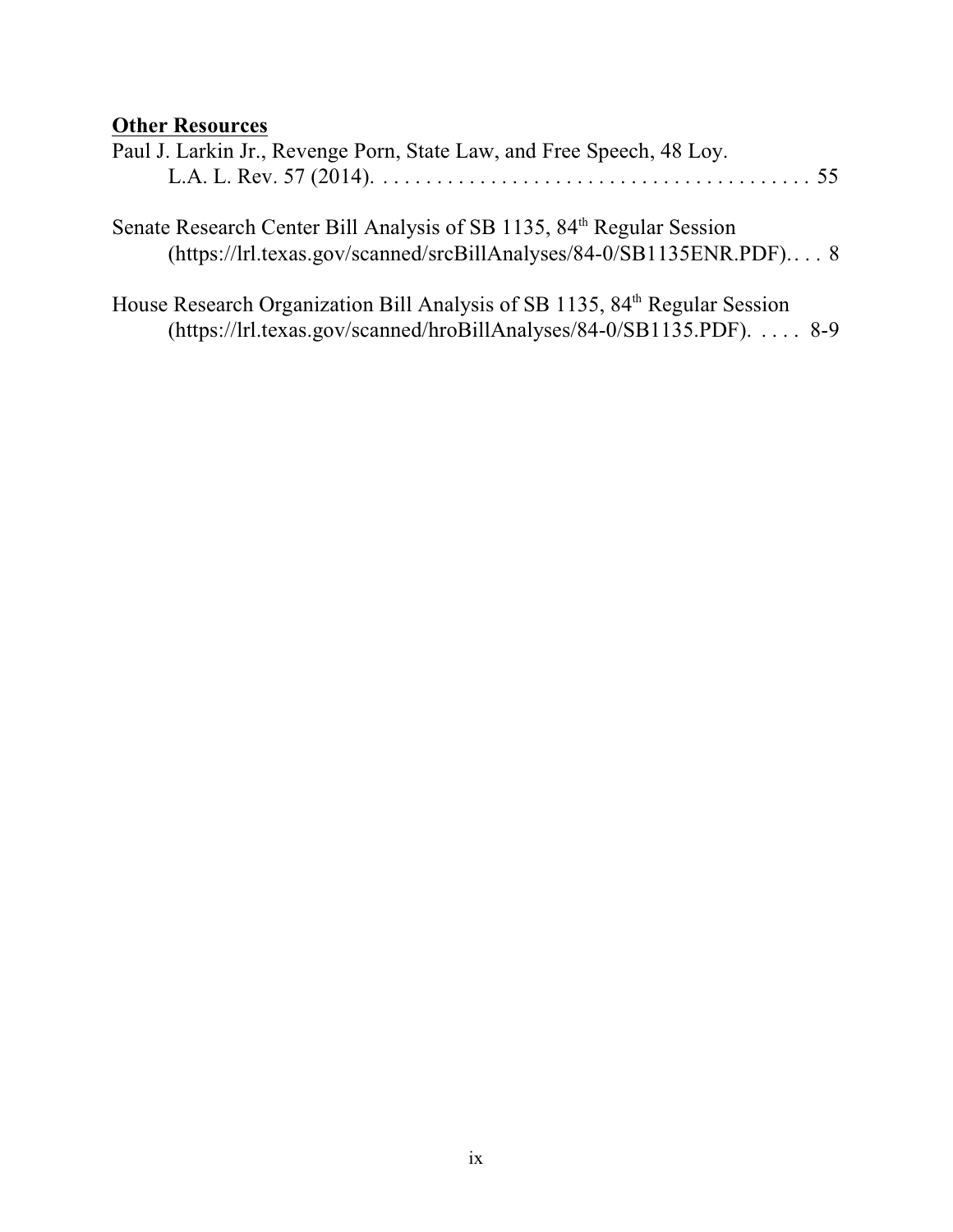#### No. PD-0552-18

#### IN THE COURT OF CRIMINAL APPEALS

#### OF THE STATE OF TEXAS

Ex parte Jordan Bartlett Jones, Appellant

\* \* \* \* \*

### **STATE'S BRIEF ON THE MERITS**

\* \* \* \* \*

### TO THE HONORABLE COURT OF CRIMINAL APPEALS:

The constitutionality of a statute under the First Amendment usually depends on whether it is subject to strict scrutiny. This Court has held that strict scrutiny applies whenever you have to look at the speech to apply the law. This is wrong. The threshold question is not whether you have to look at speech but at what speech you are looking. The secondary question is the government's intent. Strict scrutiny should be reserved for when the government uses a statute to suppress one side of a debate on a matter of public concern. The "revenge porn" statute is not a tool of suppression and is constitutional under an appropriately lower level of scrutiny.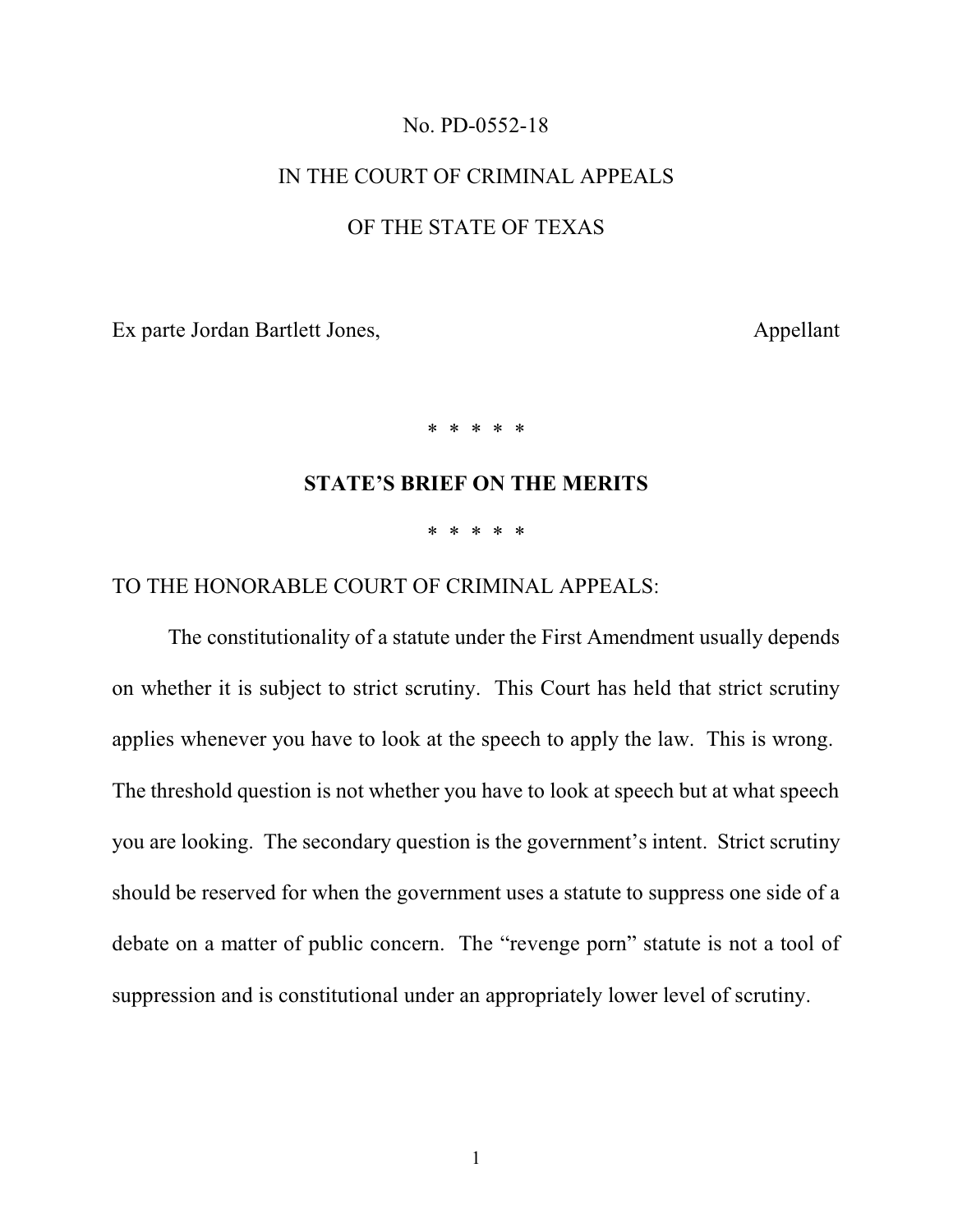### **STATEMENT OF THE CASE**

Appellant was charged with one violation of section 21.16(b) of the Texas Penal Code, entitled "Unlawful Disclosure or Promotion of Intimate Visual Material." The trial court denied his pretrial application for writ of habeas corpus, which alleged a violation of the First Amendment. The court of appeals reversed. It held that the statute is content-based, subject to strict scrutiny, and both fails strict scrutiny and is overbroad.

### **STATEMENT REGARDING ORAL ARGUMENT**

The Court denied the State's request for oral argument.

### **ISSUES PRESENTED**

- **1. Is TEX. PENAL CODE § 21.16(b) a content-based restriction on speech that is subject to strict scrutiny?**
- **2. May a court of appeals find a statute unconstitutional based on a manner and means that was not charged?**
- **3. Is TEX. PENAL CODE § 21.16(b) facially constitutional?**

#### **STATEMENT OF FACTS**

There is no factual record because this appeal arises out of a pretrial facial challenge to the constitutionality of the statute.

## **SUMMARY OF THE ARGUMENT**

The primary purpose of the First Amendment is to preserve an uninhibited marketplace of ideas so that the people may discuss matters of public concern.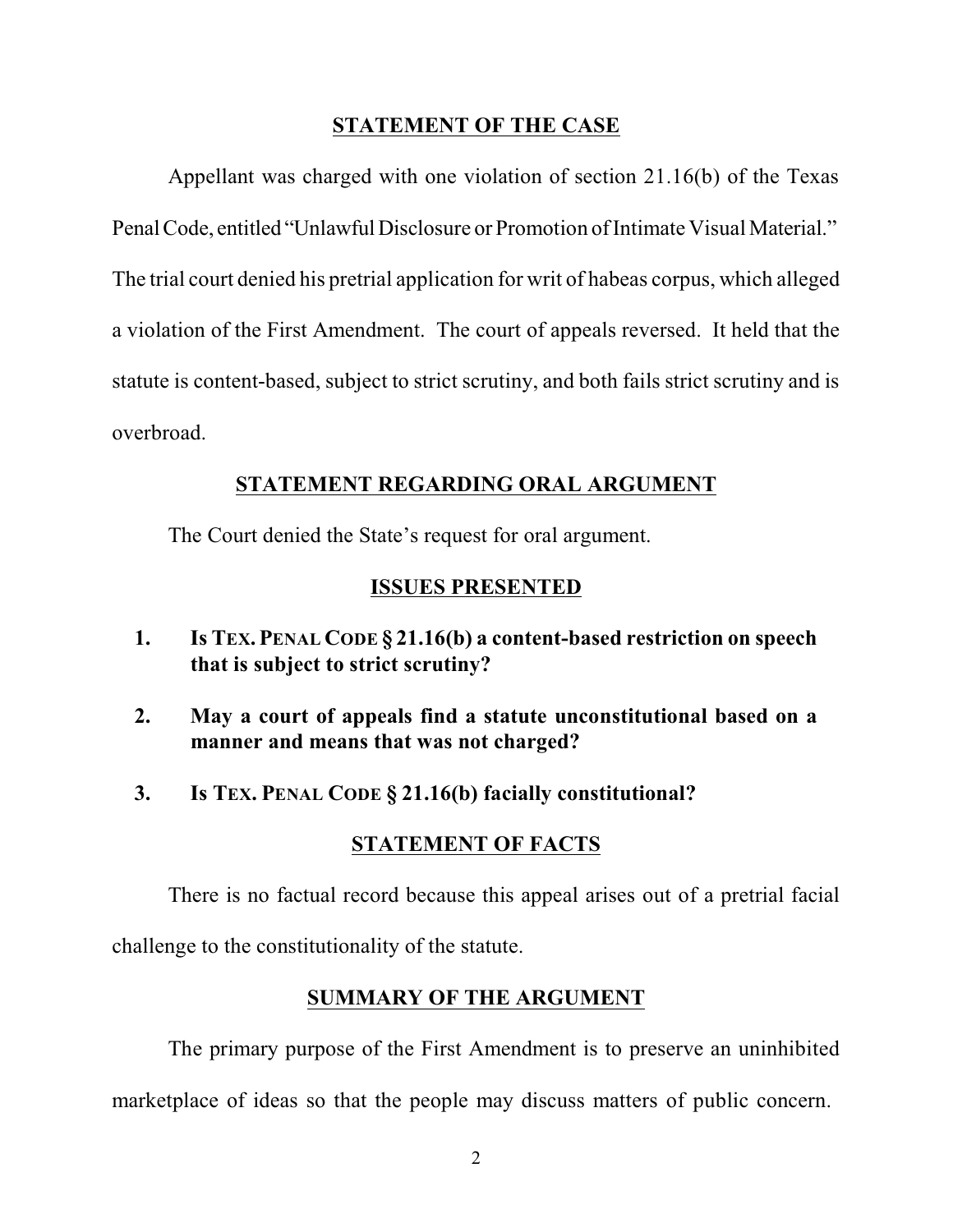Government regulation designed to suppress one side of a debate on a matter of public concern is appropriately subjected to the highest level of review—strict scrutiny. All other protected speech is reviewed under intermediate scrutiny, *i.e.*, whether the regulation is justified by a substantial interest and the government's solution is narrowly tailored to serve that interest.

The statute at issue should be reviewed under intermediate scrutiny because it does not regulate speech on matters of public concern and, if it does, that regulation is incidental to the prevention of harm to someone other than the viewer. The government has a compelling interest in preventing the harm that results from these invasions of privacy and the regulation is narrowly tailored to focus on the worst violations. For similar reasons, there is not real risk that a substantial number of innocent speakers are censoring themselves such that the statute is unconstitutionally overbroad.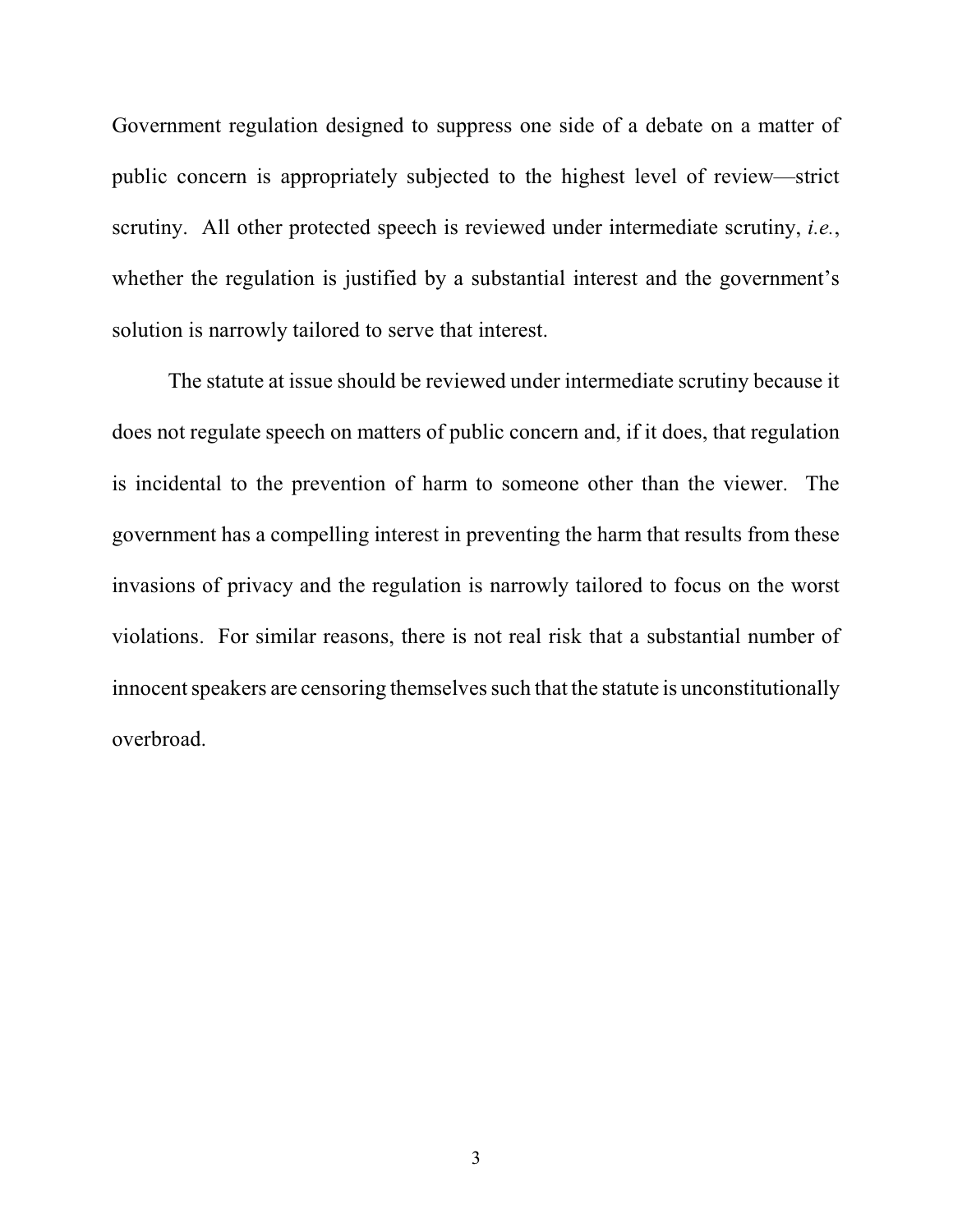# **ARGUMENT**

# **I. Section 21.16(b) is as constitutional as its regulation of "revenge porn."**

The first step in any constitutionality analysis is to construe the statute at issue.<sup>1</sup>

The statute at issue

Under section 21.16(b), a person commits an offense if:

(1) without the effective consent of the depicted person, the person intentionally discloses visual material depicting another person with the person's intimate parts exposed or engaged in sexual conduct;

(2) the visual material was obtained by the person or created under circumstances in which the depicted person had a reasonable expectation that the visual material would remain private;

(3) the disclosure of the visual material causes harm to the depicted person; and

(4) the disclosure of the visual material reveals the identity of the depicted person in any manner, including through:

(A) any accompanying or subsequent information or material related to the visual material; or

(B) information or material provided by a third party in response to the disclosure of the visual material.<sup>2</sup>

*Ex parte Lo*, 424 S.W.3d 10, 16 (Tex. Crim. App. 2013) (strict scrutiny); *Peraza v. State*, 467 <sup>1</sup> S.W.3d 508, 514-15 (Tex. Crim. App. 2015) (separation of powers); *State v. Johnson*, 475 S.W.3d 860, 871 (Tex. Crim. App. 2015) (overbreadth).

<sup>&</sup>lt;sup>2</sup> TEX. PENAL CODE  $§$  21.16(b).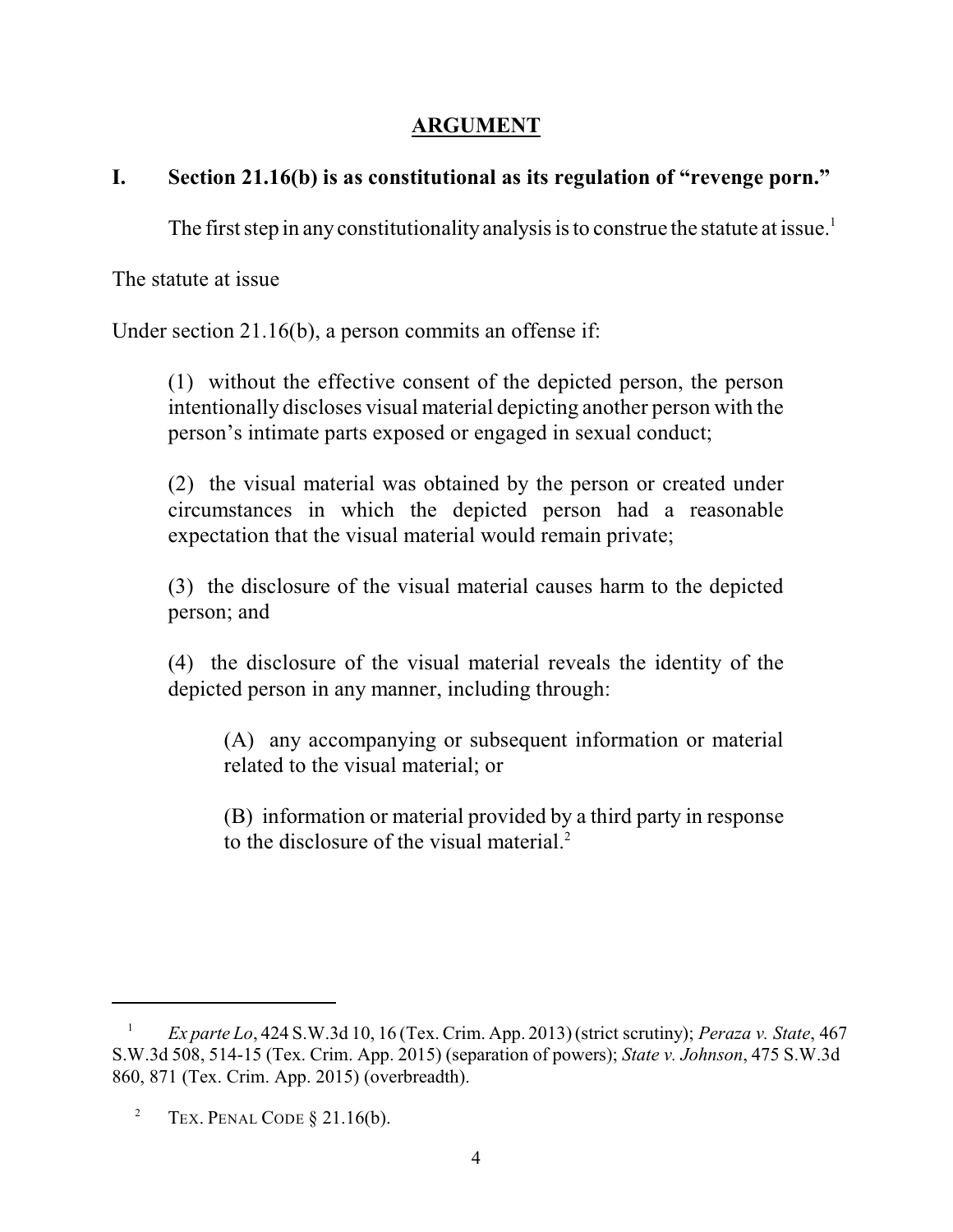Crucial to this appeal, the State charged appellant only under the "obtained" manner and means of subsection  $(b)(2)^3$ . The constitutionality of an uncharged manner and means in subsection (b)(2) is not before the Court. The lower court's decision to strike the statute on that basis is taken up below.

"Visual material" is defined expansively to include any physical medium that shows an image or allows an image to be displayed or transmitted.<sup>4</sup> "Intimate parts" means "the naked genitals, pubic area, anus, buttocks, or female nipple of a person."<sup>5</sup> "Sexual conduct" means "sexual contact, actual or simulated sexual intercourse, deviate sexual intercourse, sexual bestiality, masturbation, or sadomasochistic abuse."<sup>6</sup>

The defenses and affirmative defenses further define the statute's coverage. It is not a defense that the depicted person created or consented to the creation of the visual material or voluntarily transmitted it to the defendant.<sup>7</sup> But it is an affirmative defense that disclosure (1) occurs as part of medical, law enforcement, or legal proceedings, (2) consists of specified voluntary exposure in commercial or public

- <sup>4</sup> TEX. PENAL CODE  $\S$  21.16(a)(5).
- <sup>5</sup> TEX. PENAL CODE  $\S$  21.16(a)(1).
- <sup>6</sup> TEX. PENAL CODE  $\S 21.16(a)(3)$ .
- TEX. PENAL CODE § 21.16(e). 7

<sup>&</sup>lt;sup>3</sup> 1 CR 10 (Information appended to Appellant's pretrial motion/application).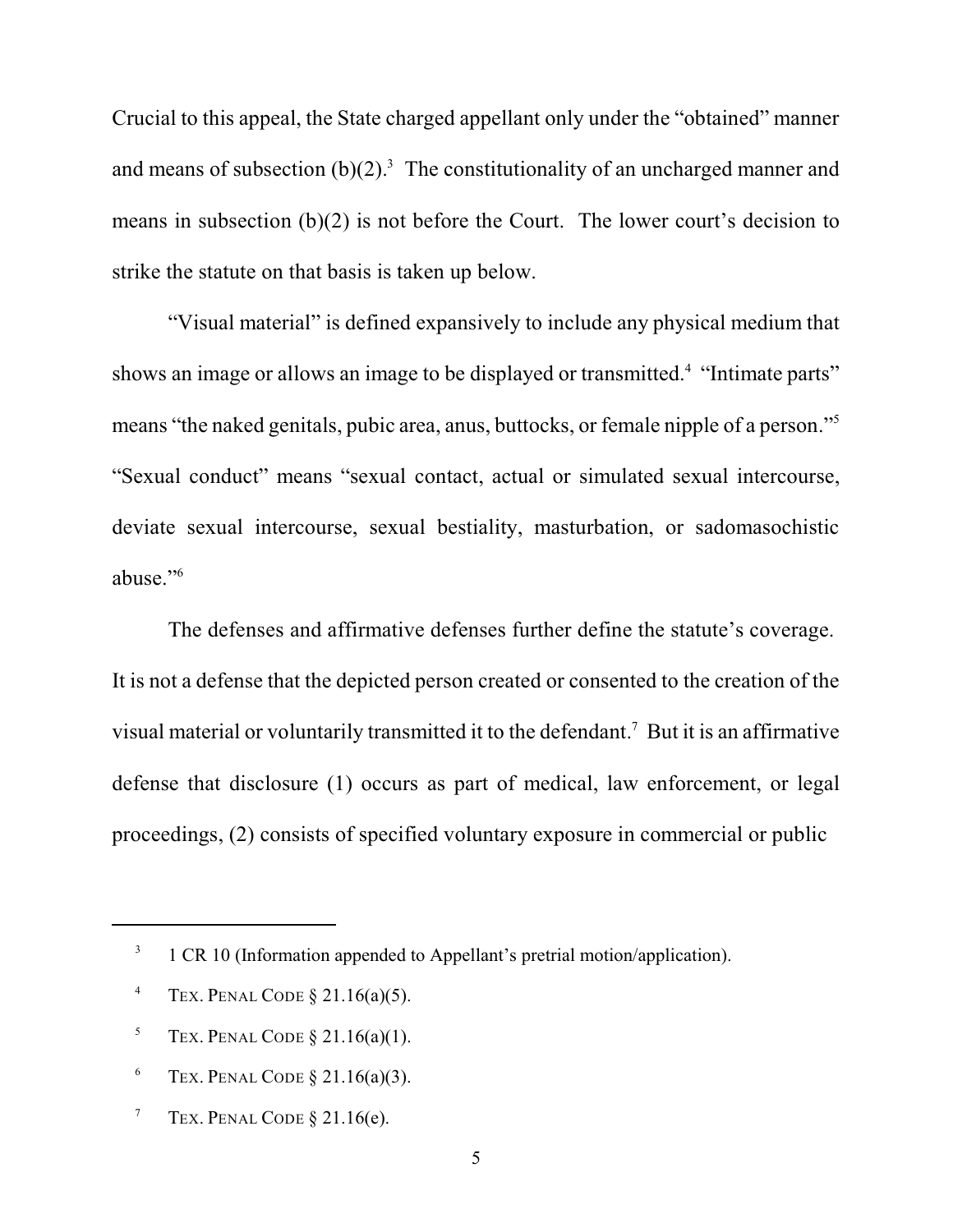settings, or (3) the actor runs an "interactive computer service" and the material is provided by another person. 8

A fair reading of the plain language of the offense charged reveals the following:

- The visual material must be of an intimate or sexual nature.
- The visual material can be created by the depicted person, created with his or her knowledge, or surreptitiously created.
- Either way, the material must have been obtained under circumstances in which the depicted person had a reasonable expectation of privacy in its contents.<sup>9</sup>
- Disclosure—the prohibited conduct—must be intentional. There is no other reference to the actor's intent, thoughts, or desires.
- Disclosure must be without consent.
- The depicted person must be identified through disclosure.
- Disclosure must cause harm to the depicted person.

The requirement of consent and use of the objective standard for ascertaining privacy expectations means that the actor is on actual and constructive notice that disclosure is prohibited and could cause harm. The requirement of intentional

TEX. PENAL CODE § 21.16(f). 8

The language of subsection (b)(2) is closer to the Fourth Amendment's 9 legitimate-expectation-of-privacystandard than the definition of "oral communication" used in TEX. CODE CRIM. PROC. art. 18.20, which this Court held incorporates the constitutional standard. *See Long v. State*, 535 S.W.3d 511, 524-25 (Tex. Crim. App. 2017), *reh'g denied* (Sept. 13, 2017), cert. denied, 138 S. Ct. 1006 (2018).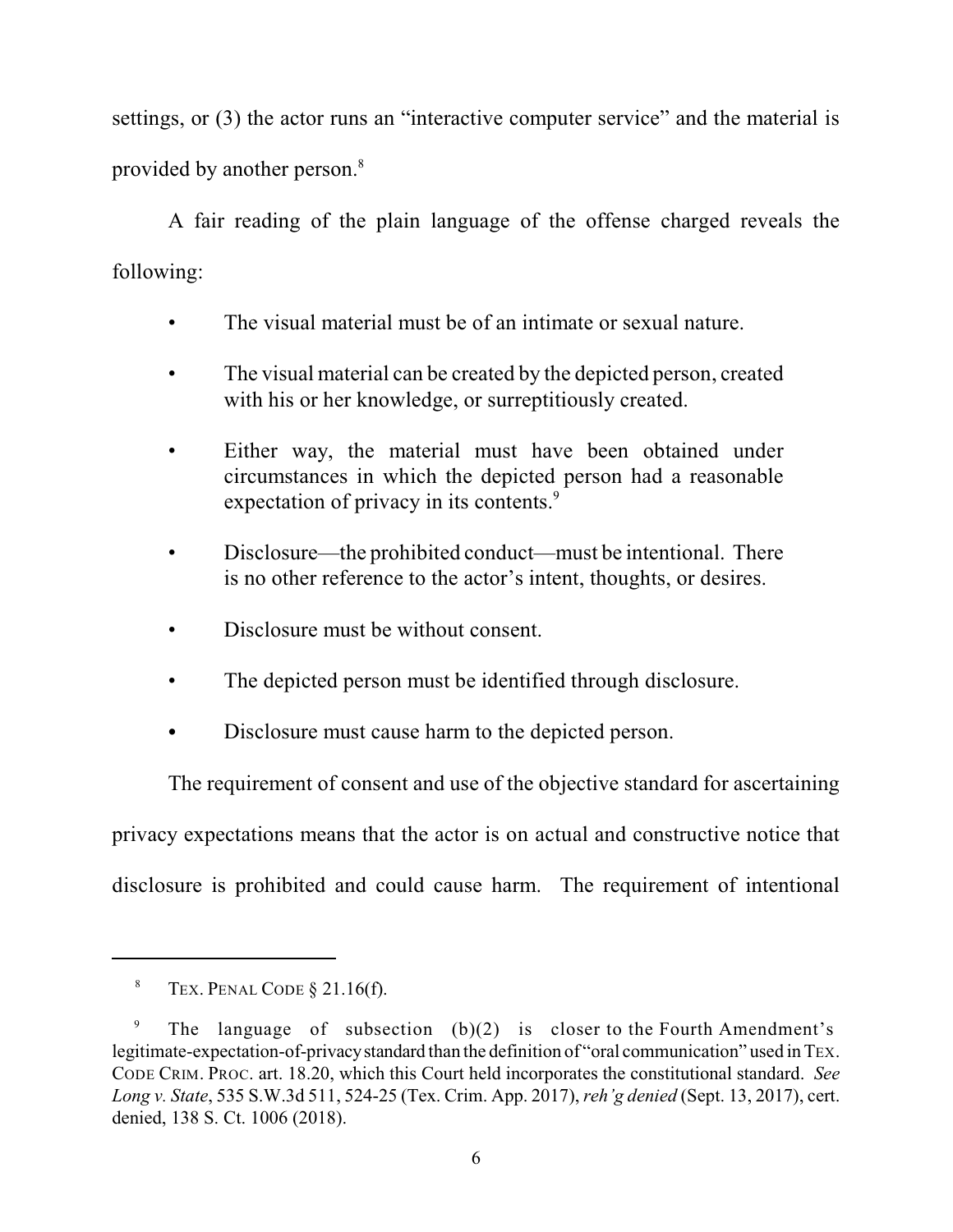disclosure means that no amount of carelessness or even knowledge of likely disclosure will suffice. An actor need not fear that accidental disclosure—a lost phone, an errant e-mail—will result in criminalsanctions. The "identity" requirement means that a person could intentionally disclose visual material otherwise prohibited by the statute if the depicted person is not identified or identifiable by future recipients. And the requirement of harm is presumably tied to the identifiability of the depicted person.

On its face, the statute appears concerned with preventing the harm that results from having intimate or sexual images of oneself passed around without one's consent. It might be easy to conclude that the First Amendment is not implicated because the statute prohibits the conduct of disclosure. However, because this Court has held that photographs and visual recordings are inherently expressive, the discloser's freedom of speech is implicated.<sup>10</sup>

## Legislative history

The statute's legislative history shows that the bill's supporters were focused on the harm this behavior doesto the depicted persons, not any message the discloser might be attempting to convey. In the years leading to the bill's passage, "there ha[d] been a disturbing Internet trend of sexually explicit images disclosed without the consent of the depicted person, resulting in immediate and in many cases, irreversible

<sup>&</sup>lt;sup>10</sup> *Ex parte Thompson*, 442 S.W.3d 325, 336 (Tex. Crim. App. 2014).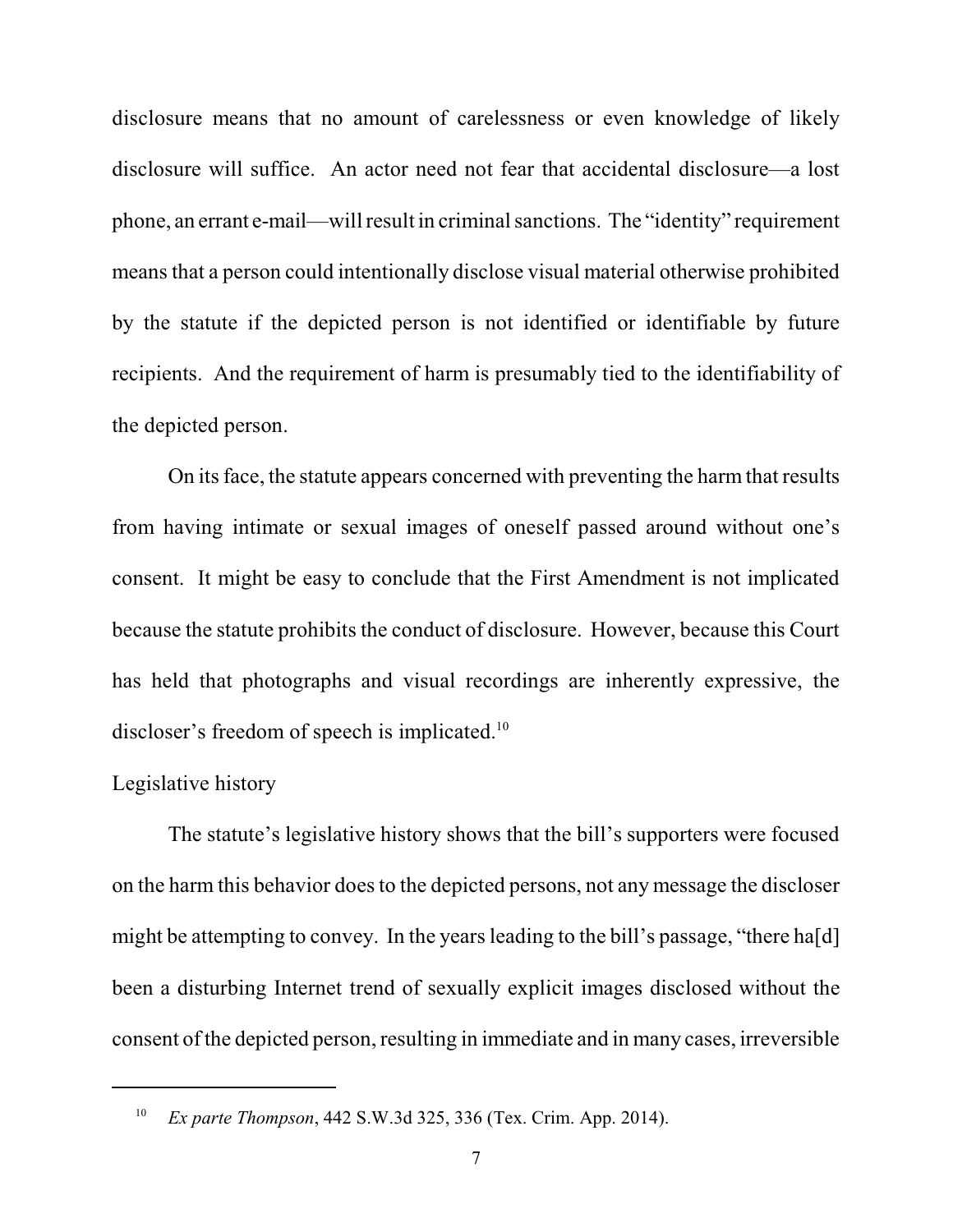harm to the victim."<sup>11</sup> These images "are often posted with identifying information such as name, contact information, and links to their social media profiles."<sup>12</sup> "In many instances, the images are disclosed by a former spouse or partner who is seeking revenge."<sup>13</sup> Hence the name "revenge porn."

"Victims can suffer threats, harassment, stalking, and sexual exploitation as well as embarrassment and shame that intrude into their work, school, or personal lives."<sup>14</sup> Victims are sometimes fired from their jobs or forced to change schools.<sup>15</sup> Some even commit suicide.<sup>16</sup> "To add insult to injury, 'revenge porn websites' are further preying on victims by charging fees to remove the sexually explicit images from the internet."<sup>17</sup> And even when the ransom is paid, "[h]arm is difficult to remedy because removing images from a website rarely prevents continued

 *Id*. 13

Senate Research Center Bill Analysis of SB 1135, 84<sup>th</sup> Regular Session, p.1 (available at https://lrl.texas.gov/scanned/srcBillAnalyses/84-0/SB1135ENR.PDF, last visited September 10, 2018) (Senate).

*Id*. 12

<sup>&</sup>lt;sup>14</sup> House Research Organization Bill Analysis of SB 1135,  $84<sup>th</sup>$  Regular Session, p. 4-5 (available at https://lrl.texas.gov/scanned/hroBillAnalyses/84-0/SB1135.PDF, last visited September 10, 2018) (House).

 $^{15}$  Senate at 1.

*Id*. 16

*Id*. 17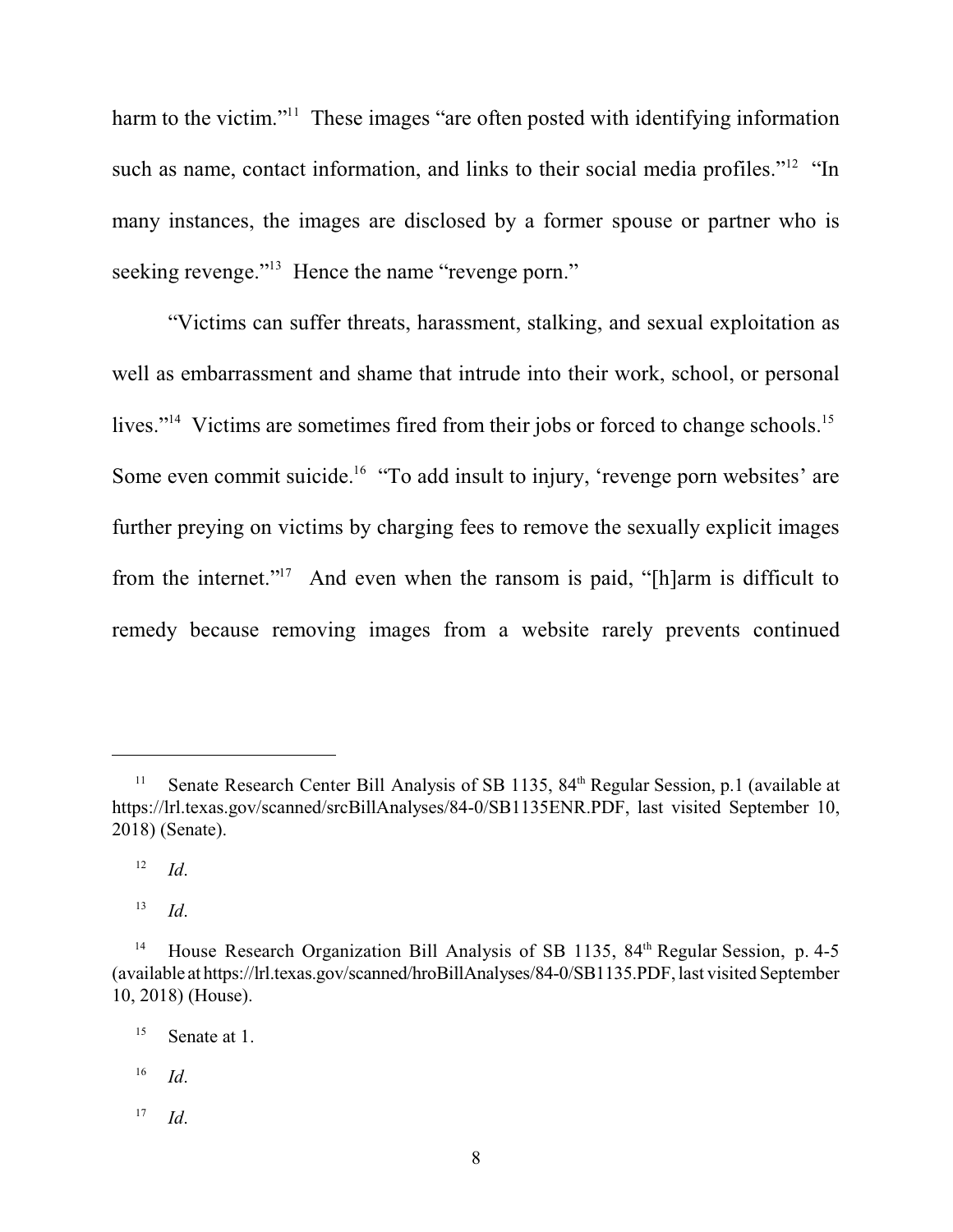distribution."<sup>18</sup>

The need to use criminal sanction to prevent this harm was so acute that the Legislature amended the statute the following year to increase the offense level from a Class A misdemeanor to a state jail felony.<sup>19</sup>

The statute reaches more than typical "revenge porn."

Section 21.16(b) covers sexual material that was created by the victim and willingly shared with the expectation it would otherwise remain private. It also covers sexual material that was created by a couple together with the same expectation. When either is shared by one partner after the relationship sours, socalled "revenge porn" happens. The statute thus addresses what primarily motivated its proponents.

But the statute goes beyond "revenge porn." It applies when the material is stolen and disclosed by someone other than the depicted person or intended recipient; a jealous "other woman" or even a hacker who is a complete stranger. It applies when the depicted person never had knowledge of the material's creation, as when a camera is surreptitiously placed in a house, public bathroom or changing room. It also applies when the discloser has no reason or intent to harm the depicted person. A

 $^{18}$  House at 5.

Acts 2017,  $85<sup>th</sup>$  R.S., ch. 858  $\S$  16 p. 3567.

<sup>(</sup>available at https://lrl.texas.gov/scanned/srcBillAnalyses/85-0/HB2552ENG.PDF, last visited September 10, 2018). This change became effective after the alleged date of the offense.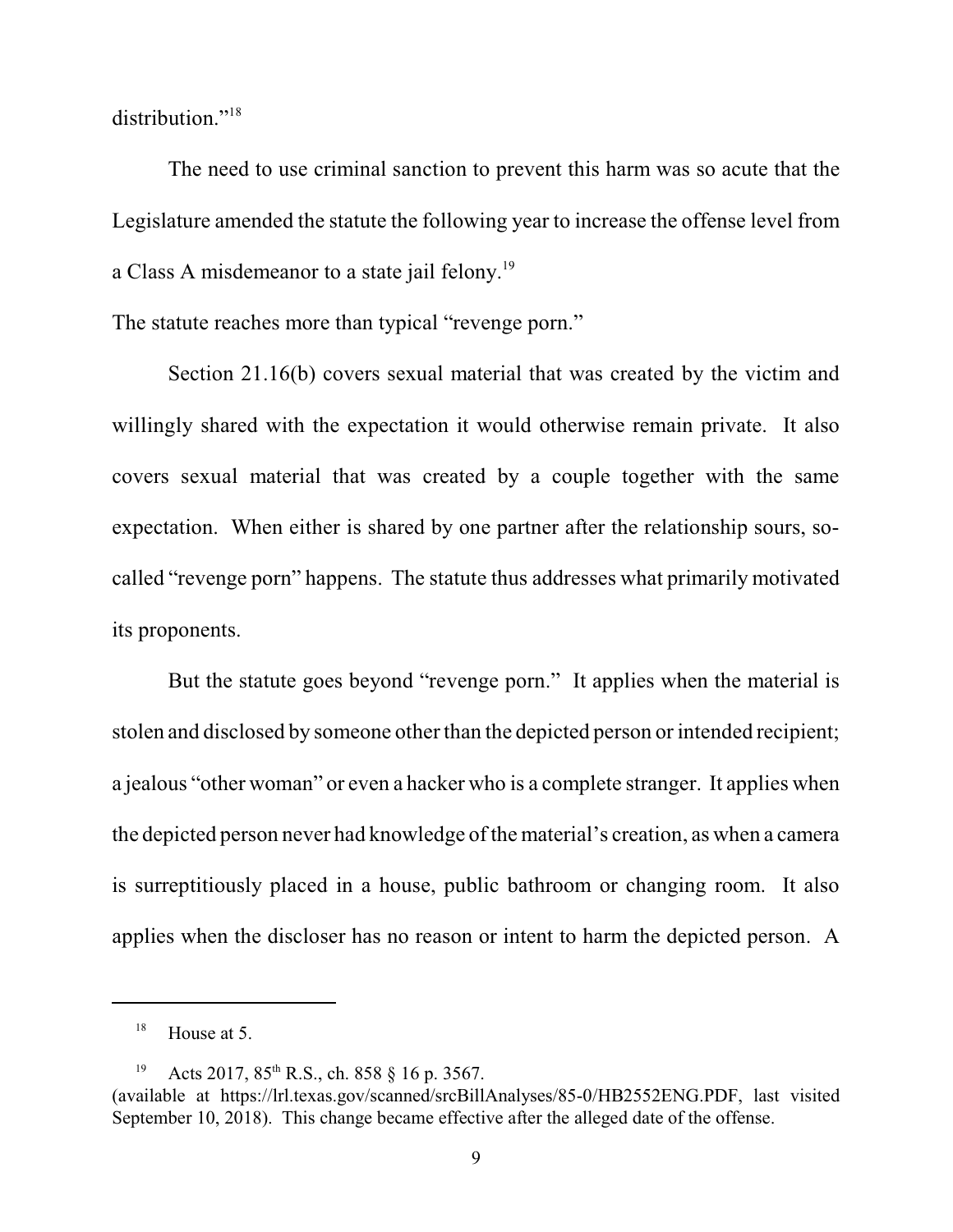husband who shows his friends prohibited images of his wife because he wants everyone to know how sexy she is would violate the statute if he does not obtain her consent.

But the real fight is over its regulation.

The State's argument will focus on "classic" revenge porn because, from a constitutional perspective, it isthe least objectionablematerial covered by the statute. The intimate or sexual images are usually not inherently obscene and, unlike stolen images and secret recordings, they were consensually created and shared at some point. If typical "revenge porn" can be lawfully regulated, everything covered by the statute can. To how much protection is a purveyor of "revenge porn" entitled? That is the central question presented in this case.

## **II. The level of scrutiny depends on the value of the speech.**

Although most speech deserves First Amendment protection, "not all speech is of equal First Amendment importance."<sup>20</sup> The concept of a "hierarchy of First Amendment values" was "long recognized" by  $1985<sup>21</sup>$  and reaffirmed this year.<sup>22</sup> Given that not all speech is equal, it should be no surprise that the Supreme Court does not review all regulations of speech equally. And it is the disparate value of

<sup>&</sup>lt;sup>20</sup> Dun & Bradstreet v. Greenmoss Builders, 472 U.S. 749, 758 (1985).

*Id*. 21

<sup>&</sup>lt;sup>22</sup> *Lozman v. City of Riviera Beach, Fla.*, 138 S. Ct. 1945, 1954 (2018).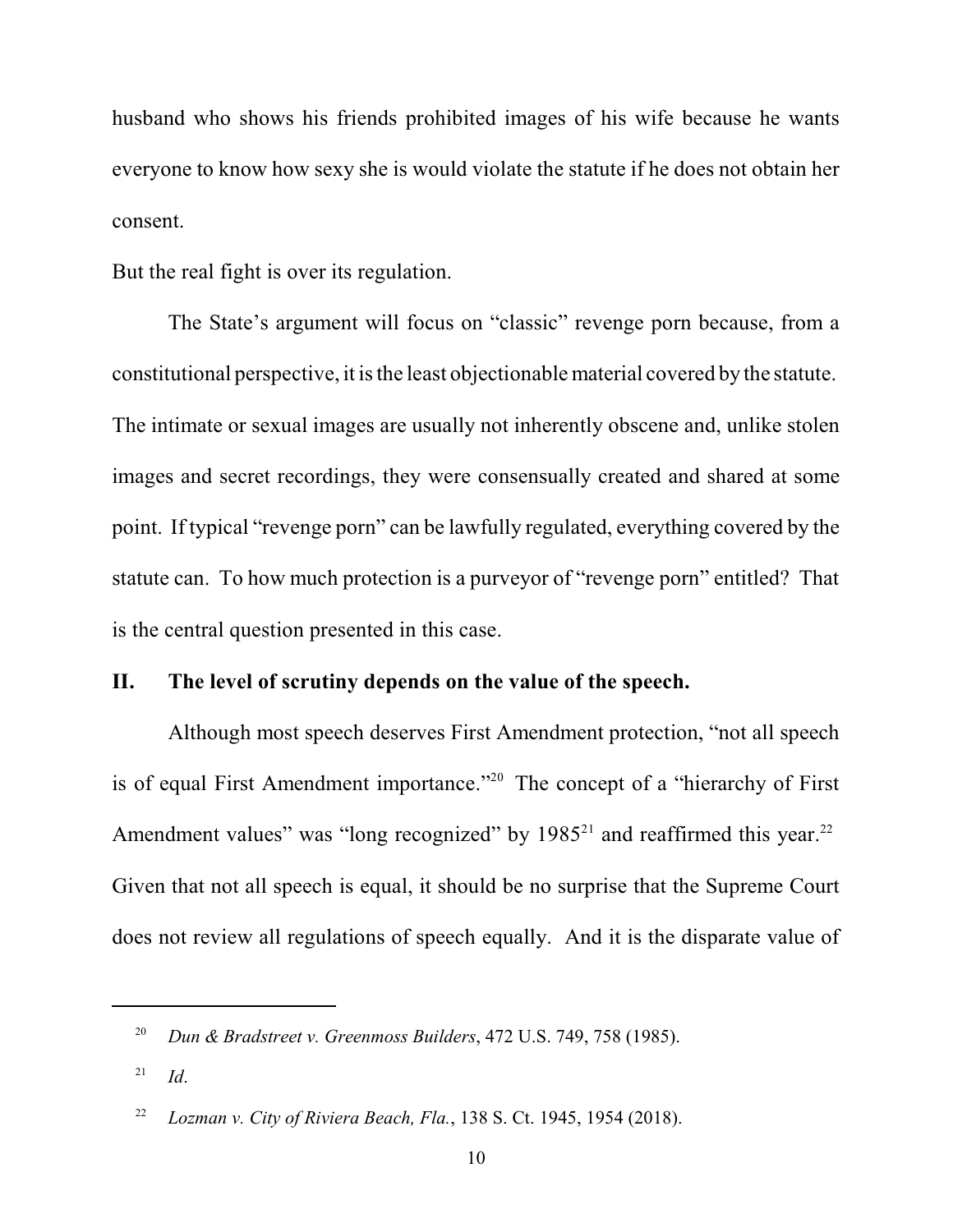some speech that gives rise to disparate degrees of scrutiny of its regulation. But that is not always reflected in the way the tests are described, especially by this Court. Three standards of review for regulation of speech

There are effectively three types of review dictated by the level of protection the First Amendment affords: no review, strict scrutiny, and, in between, intermediate scrutiny.

#### *Some speech gets no special protection*.

Despite "the unconditional phrasing of the First Amendment," history shows it "was not intended to protect every utterance."<sup>23</sup> The Supreme Court has recognized numerous categories of speech which do not receive any First Amendment protection from regulation. Obscenity, "fighting words," and defamation, for example, "can, consistently with the First Amendment, be regulated because of their constitutionally proscribable content . . . . "<sup>24</sup>

#### *But not all protected speech is equal.*

But not all speech that falls outside these proscribable categories is entitled to equal protection. Regulation of protected speech is reviewed under one of two levels

*Roth v. United States*, 354 U.S. 476, 483 (1957). <sup>23</sup>

*R.A.V. v. City of St. Paul*, *Minn.*, 505 U.S. 377, 383-84 (1992). The Court expressed an <sup>24</sup> openness to the existence of "some categories of speech that have been historically unprotected, but have not yet been specifically identified or discussed as such in our case law[,]" but gave the impression that it would be difficult to demonstrate. *U.S. v. Stevens*, 559 U.S. 460, 472-73 (2010). The State does not attempt it here.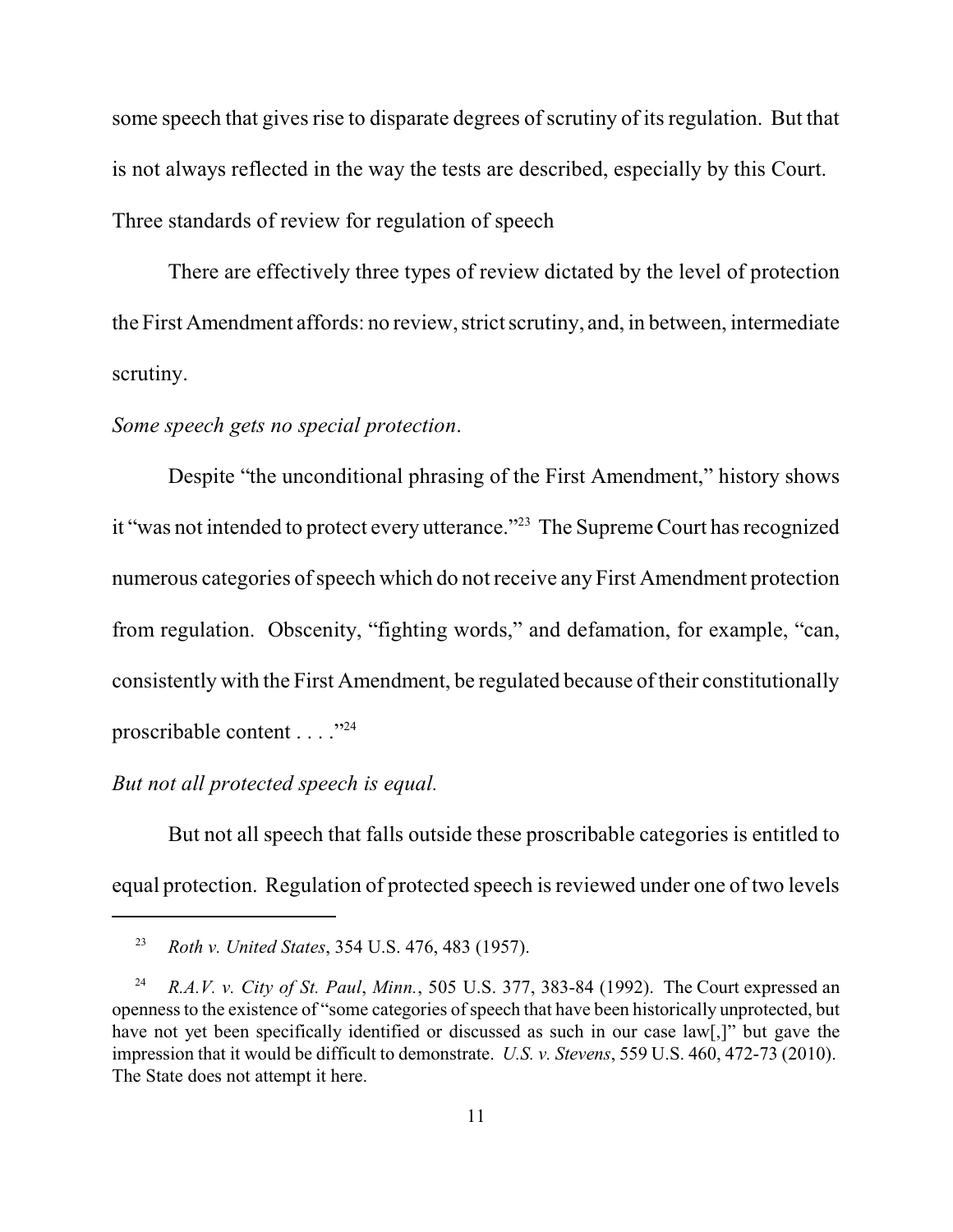of constitutional scrutiny: strict or intermediate. Both analyses are concerned with "the means chosen" to serve the government's interest.<sup>25</sup> "[T]he validity of the regulation depends on the relation it bears to the overall problem the government seeks to correct, not on the extent to which it furthers the government's interests in an individual case." $26$  But there are stark substantive and procedural differences between strict and intermediate scrutiny.

The highest level of review is strict scrutiny. Under strict scrutiny, a regulation of expression may be upheld only if it is narrowly drawn to serve a compelling government interest.<sup>27</sup> Narrow drawing (sometimes called "tailoring") is often referred to as the "least restrictive means."<sup>28</sup> Whereas statutes normally enjoy a presumption of constitutionality that must be rebutted by the defendant, $29$  strict scrutiny forces the State to prove that it is not suppressing speech for its own sake.

*Ward v. Rock Against Racism*, 491 U.S. 781, 800 (1989). <sup>25</sup>

<sup>&</sup>lt;sup>26</sup> *Id.* at 801.

*Brown v. Entm't Merchants Ass'n*, 564 U.S. 786, 799 (2011); *Ex parte Thompson*, 442 27 S.W.3d at 344.

<sup>&</sup>lt;sup>28</sup> See, e.g., *Reno v. Am. Civil Liberties Union*, 521 U.S. 844, 874 (1997) ("That burden on adult speech is unacceptable if less restrictive alternatives would be at least as effective in achieving the legitimate purpose that the statute was enacted to serve.").

*See Ex parte Lo*, 424 S.W.3d at 14-15 ("When the constitutionality of a statute is attacked, we usually begin with the presumption that the statute is valid and that the legislature has not acted unreasonably or arbitrarily. The burden normally rests upon the person challenging the statute to establish its unconstitutionality.") (citations omitted).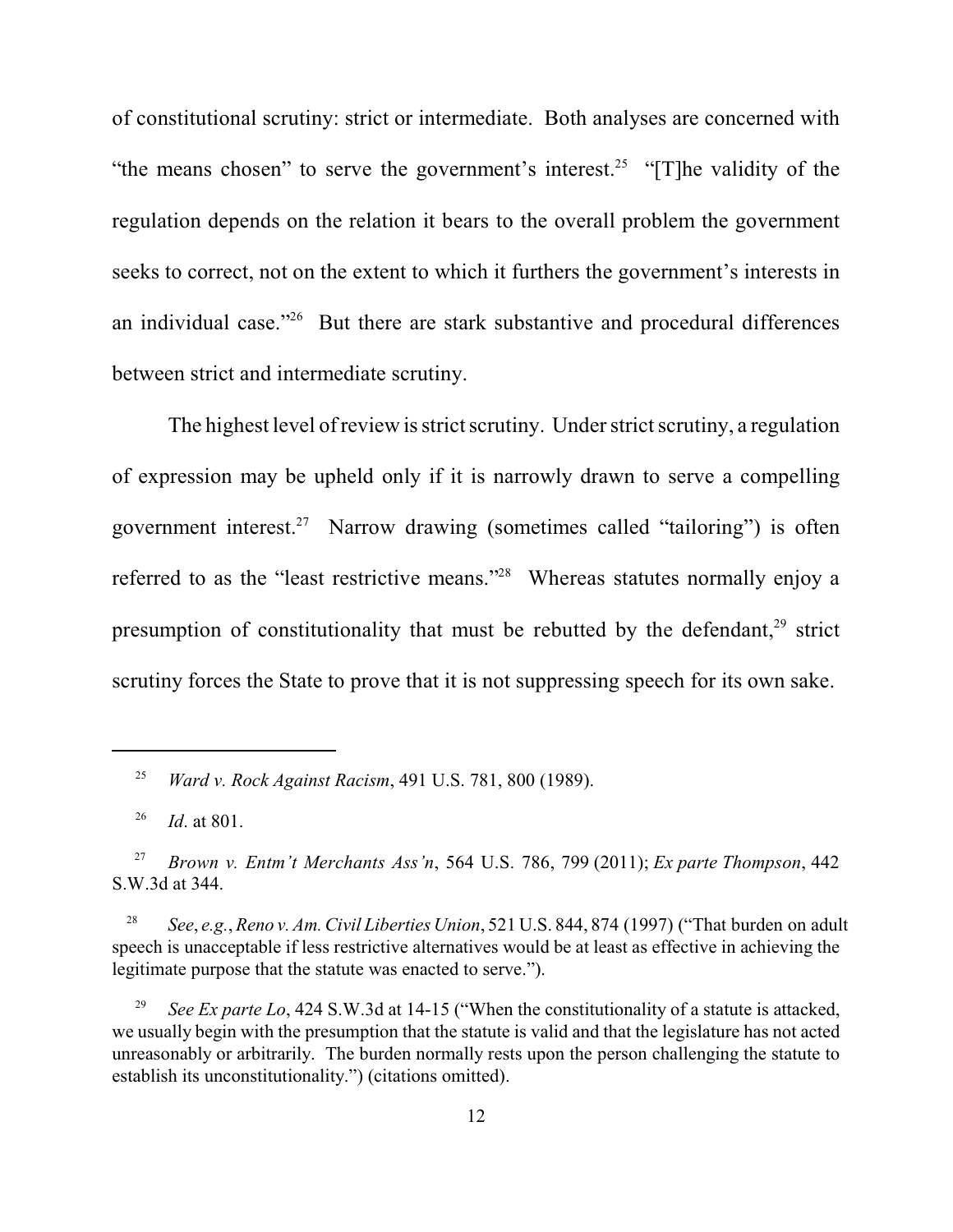This is done by making the State "specifically identify an 'actual problem' in need of solving" and prove that the curtailment of free speech is "actually necessary to the solution."<sup>30</sup> Having to satisfy strict scrutiny almost invariably results in a finding of unconstitutionality. 31

All other speech gets lesser, but still rigorous, review. Under intermediate scrutiny, the statute will be upheld if it promotes a substantial (rather than compelling) interest, and "the means chosen are not *substantially* broader than necessary to achieve the government's interest."<sup>32</sup> "To satisfy this standard, a regulation need not be the least speech-restrictive means of advancing the Government's interests."<sup>33</sup> "So long as the means chosen are not substantially broader than necessary to achieve the government's interest, . . . the regulation will

<sup>32</sup> *Ex parte Thompson*, 442 S.W.3d at 345 (citations and internal quotations omitted, emphasis added).

<sup>&</sup>lt;sup>30</sup> *Brown*, 564 U.S. at 799 (citations omitted).

Although the Court has made efforts to "dispel the notion that strict scrutiny is 'strict in 31 theory, but fatal in fact[,]'" *Adarand Constructors, Inc. v. Pena*, 515 U.S. 200, 237 (1995) (citation omitted), it has "emphasized that 'it is the rare case' in which a State demonstrates that a speech restriction is narrowly tailored to serve a compelling interest." *Williams-Yulee v. Fla. B.*, 135 S. Ct. 1656, 1665-66 (2015).

*Turner Broad. Sys., Inc. v. F.C.C.*, 512 U.S. 622, 662 (1994). A prime example is the 33 "*Central Hudson*" test used in the commercial speech context, in which the government "must demonstrate narrow tailoring of the challenged regulation to the asserted interest-a fit that is not necessarily perfect, but reasonable; that represents not necessarily the single best disposition but one whose scope is in proportion to the interest served." *Greater New Orleans Broad. Ass'n, Inc. v. United States*, 527 U.S. 173, 188 (1999) (citation omitted). *See generally Central Hudson Gas & Elec. Corp. v. Pub. Serv. Comm'n of New York*, 447 U.S. 557 (1980).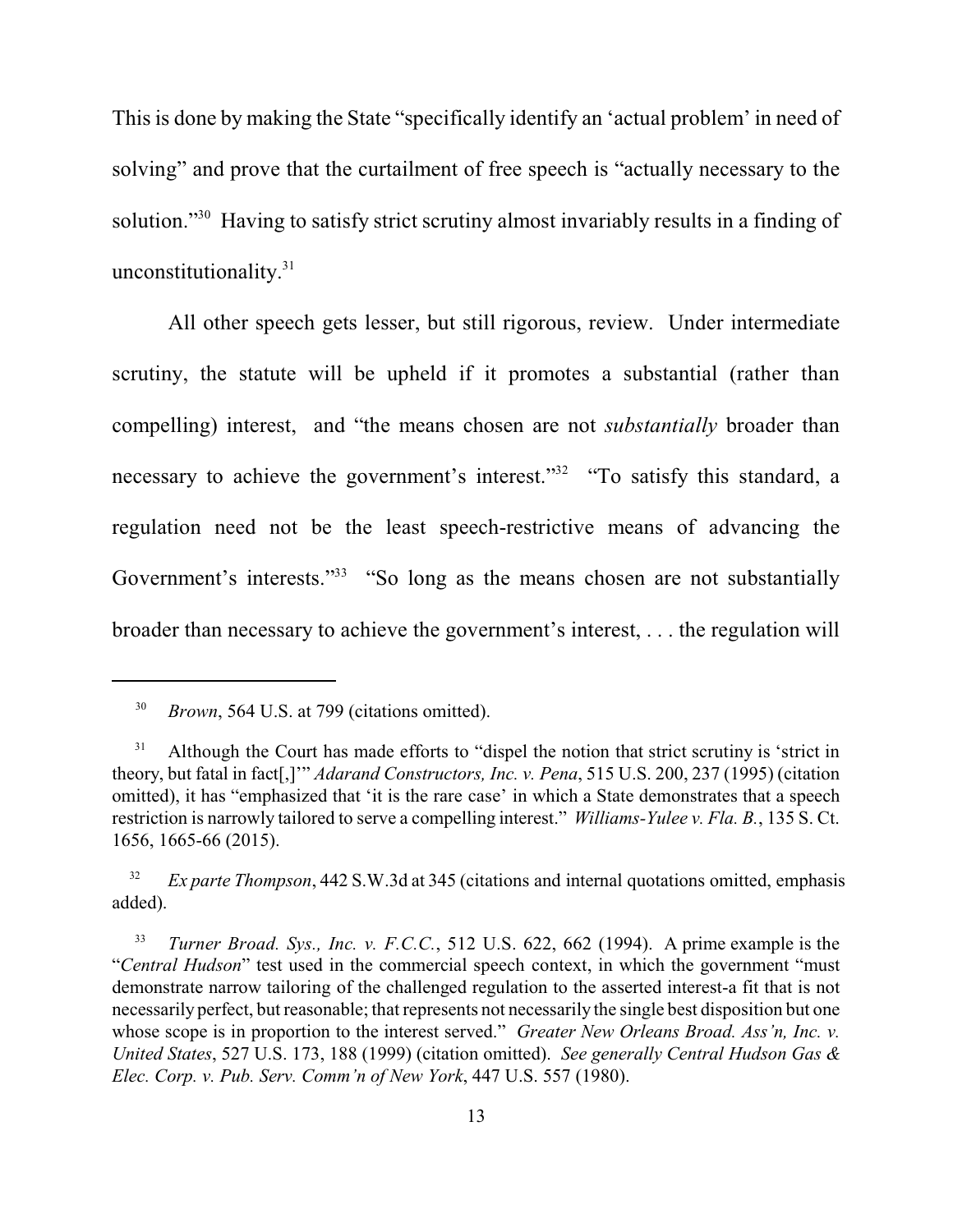not be invalid simply because a court concludes that the government's interest could be adequately served by some less-speech-restrictive alternative."<sup>34</sup>

# The choice between the standards is nominally based on the concept of a "contentbased" statute.

As recently reaffirmed, there are "two distinct but related limitations that the First Amendment places on government regulation of speech."<sup>35</sup> The first is prohibition based on viewpoint. "Government discrimination among viewpoints—or the regulation of speech based on 'the specific motivating ideology or the opinion or perspective of the speaker'—is a 'more blatant' and 'egregious form of content discrimination."<sup> $36$ </sup> The second is prohibition of speech on an entire subject. "Regulation ofthe subject matter of messages, though not as obnoxious as viewpointbased regulation, is also an objectionable form of content-based regulation."<sup>37</sup> "Limiting speech based on its 'topic' or 'subject' favors those who do not want to

<sup>34</sup> *Ward*, 491 U.S. at 800.

 *Reed v. Town of Gilbert, Ariz.*, 135 S. Ct. 2218, 2229-30 (2015). 35

*Id.* (internal quotations and citation omitted). Similarly, "speaker-based laws demand strict 36 scrutiny when they reflect the Government's preference for the substance of what the favored speakers have to say (or aversion to what the disfavored speakers have to say)." *Turner Broad. Sys., Inc.*, 512 U.S. at 658.

*Hill v. Colorado*, 530 U.S. 703, 723 (2000). *See also Reed*, 135 S. Ct. at 2229-30 ("it is well <sup>37</sup> established that '[t]he First Amendment's hostility to content-based regulation extends not only to restrictions on particular viewpoints, but also to prohibition of public discussion of an entire topic.'") (citation omitted) (alteration in *Reed*).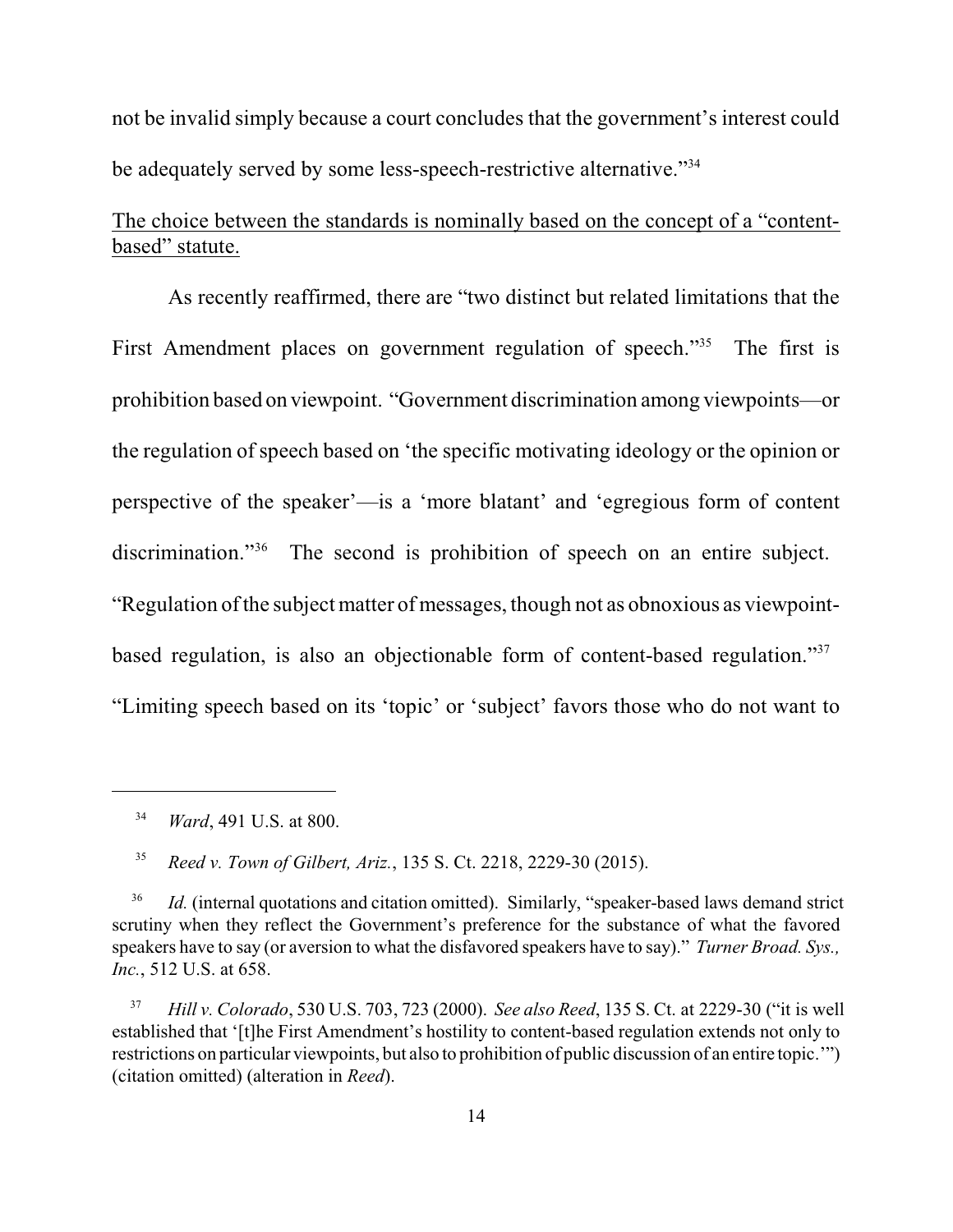disturb the status quo."<sup>38</sup>

Courts "apply the most exacting scrutiny to regulations that suppress, disadvantage, or impose differential burdens upon speech because of its content."<sup>39</sup> "[W]hen regulation is based on the content of speech, governmental action must be scrutinized more carefully to ensure that communication has not been prohibited merely because public officials disapprove the speaker's views."<sup>40</sup> This is because content discrimination "'raises the specter that the Government may effectively drive certain ideas or viewpoints from the marketplace  $[$  of ideas.]"<sup>41</sup> "In contrast, regulations that are unrelated to the content of speech are subject to an intermediate level of scrutiny $[.]$ <sup>342</sup> This disparate treatment is justified "because in most cases [such regulations] pose a less substantial risk of excising certain ideas or viewpoints from the public dialogue."<sup>43</sup>

*R.A.V.*, 505 U.S. at 387 (citing *Simon & Schuster, Inc. v. Members of New York State Crime* <sup>41</sup> *Victims Bd.*, 502 U.S. 105, 116 (1991)).

<sup>42</sup> *Turner Broad. Sys., Inc.*, 512 U.S. at 642.

 *Id*. 43

*Reed*, 135 S. Ct. at 2233 (Alito, J., concurring). <sup>38</sup>

<sup>&</sup>lt;sup>39</sup> *Turner Broad. Sys.,* 512 U.S. at 642.

<sup>&</sup>lt;sup>40</sup> Consol. Edison Co. of New York v. Pub. Serv. Comm'n of New York, 447 U.S. 530, 536 (1980) (internal quotations and citation omitted).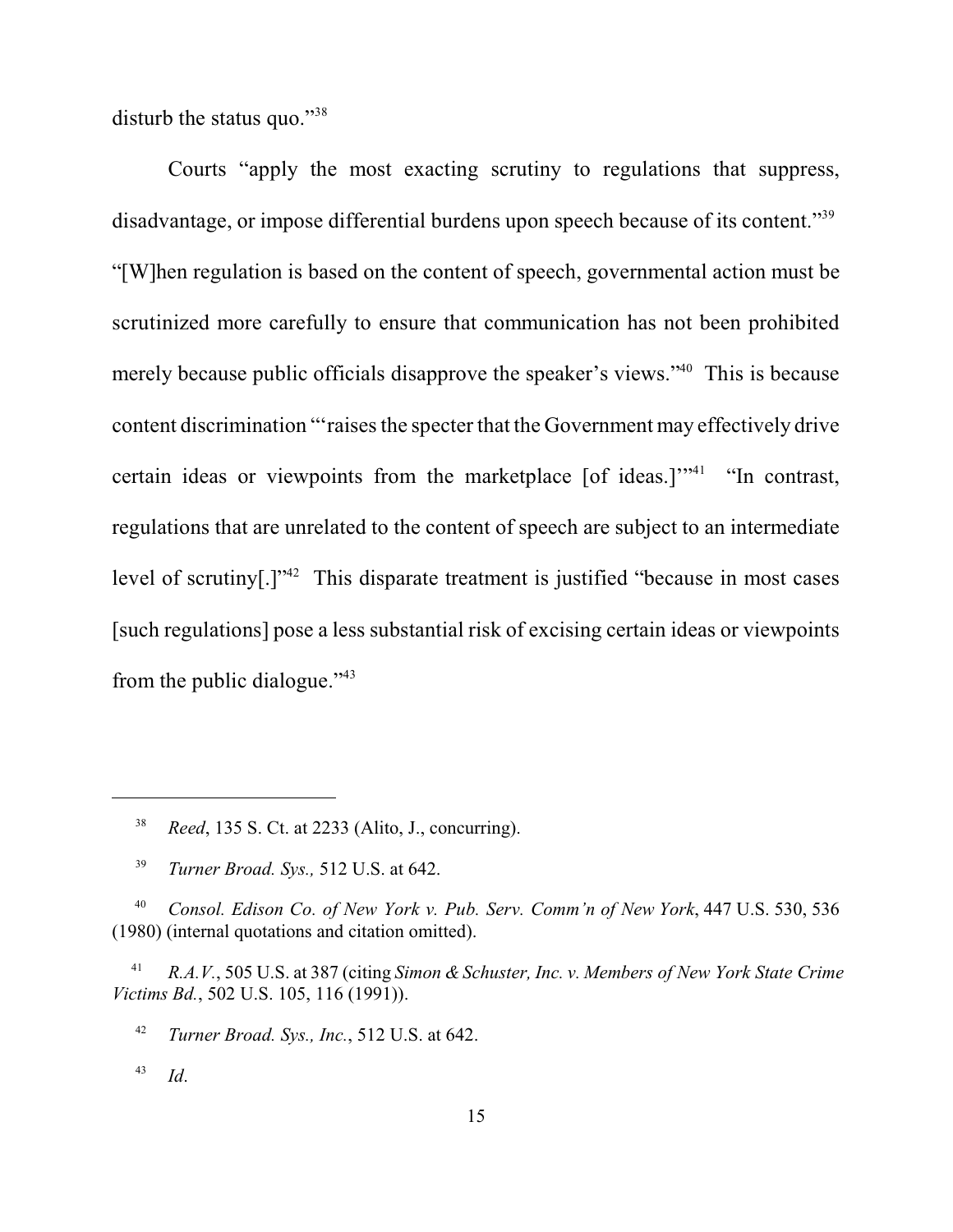## But "content-based" can be a misleading descriptor.

"Because strict scrutiny applies either when a law is content-based on its face or when the purpose and justification for the law are content-based, a court must evaluate each question before it concludes that the law is content neutral and thus subject to a lower level of scrutiny." $44$  A court is right to be concerned when the government seeks to suppress speech on a certain viewpoint or topic and so must challenge the government to show that suppression is unavoidable. If the State can articulate a sufficiently weighty interest, and can show that it designed a statute to serve only that interest, the statute passes strict scrutiny for being the only option. Hence the focus on the means or method of regulation; the degree to which the regulation serves the stated goal (and only the stated goal) will reveal whether it was designed to suppress public discourse.

That is why it is crucial for a reviewing court to accurately assess what a statute does and why. The Supreme Court has said that "[d]eciding whether a particular regulation is content based or content neutral is not always a simple task."<sup>45</sup> But this Court has made the analysis appear to be a "simple task" by summarizing it in one sentence: "'If it is necessary to look at the content of the speech in question to decide

*Reed*, 135 S. Ct. at 2228. <sup>44</sup>

*Turner Broad. Sys., Inc.*, 512 U.S. at 642. <sup>45</sup>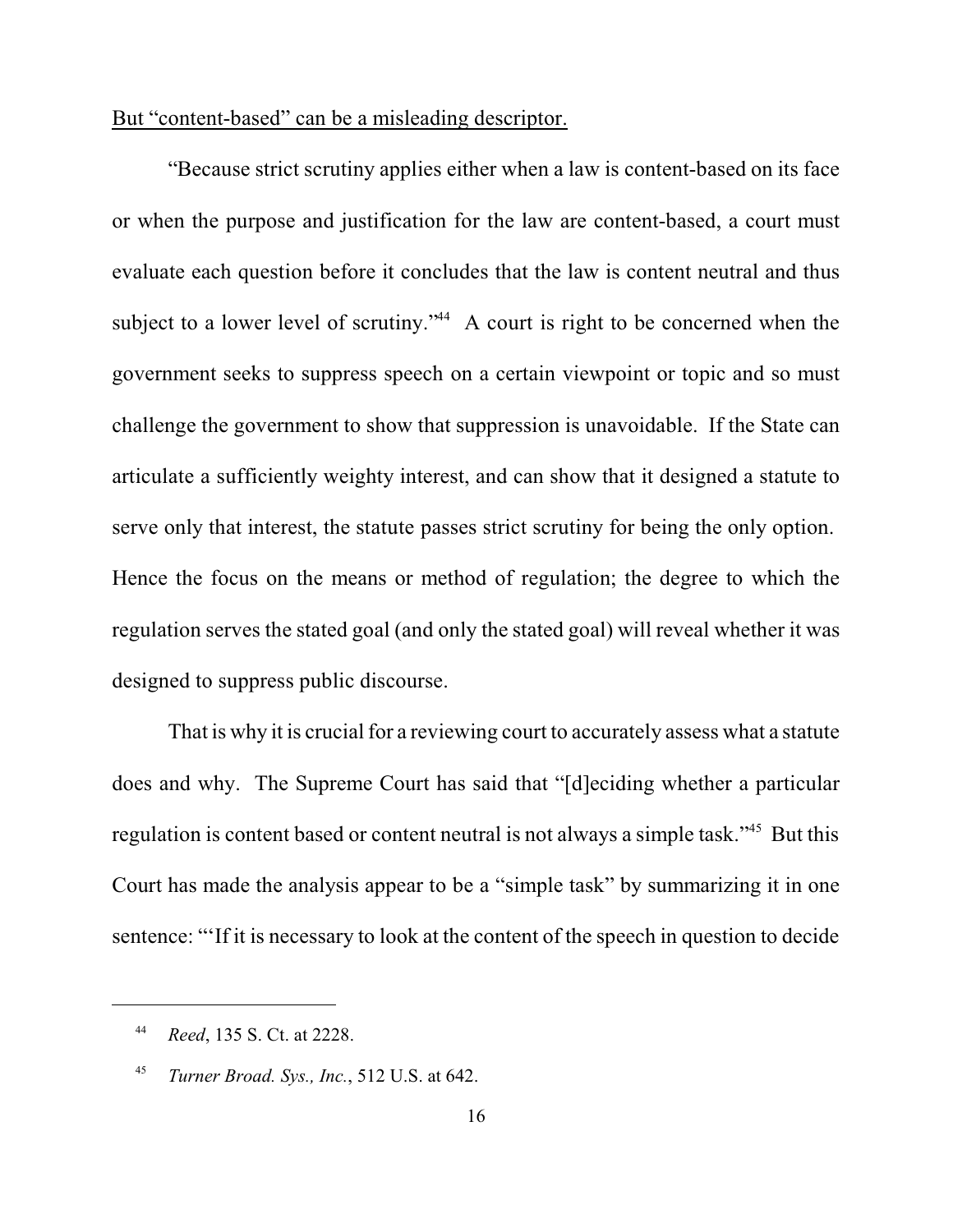if the speaker violated the law, then the regulation is content-based."<sup>46</sup> The Supreme Court has shown why this approach is wrong.

#### Content matters

The Supreme Court's jurisprudence makes clear that having to consider the content of speech before applying a law is not enough to make a statute "contentbased" and thus deserving of the highest level of scrutiny. As shown below, the application of strict scrutiny is reserved for regulations of speech on matters of public concern that poses some risk that the government is suppressing, directly or indirectly, one side of the argument.

# *The First Amendment is primarily concerned with protecting discourse on matters of public concern.*

The Supreme Court recently discussed at length the focus of a content-based regulation. "Content-based laws—those that *target* speech based on its *communicative* content—are presumptively unconstitutional and may be justified only if the government proves that they are narrowly tailored to serve compelling state interests."<sup> $47$ </sup> The recurring themes in its summary of this test are that the speaker has a message to convey or idea to discuss and that the government acts to suppress

*Ex parte Thompson*, 442 S.W.3d at 345 (quoting *Ex parte Lo*, 424 S.W.3d at 15 n.12 (orig. 46 op.)).

*Reed*, 135 S. Ct. at 2226 (emphasis added). 47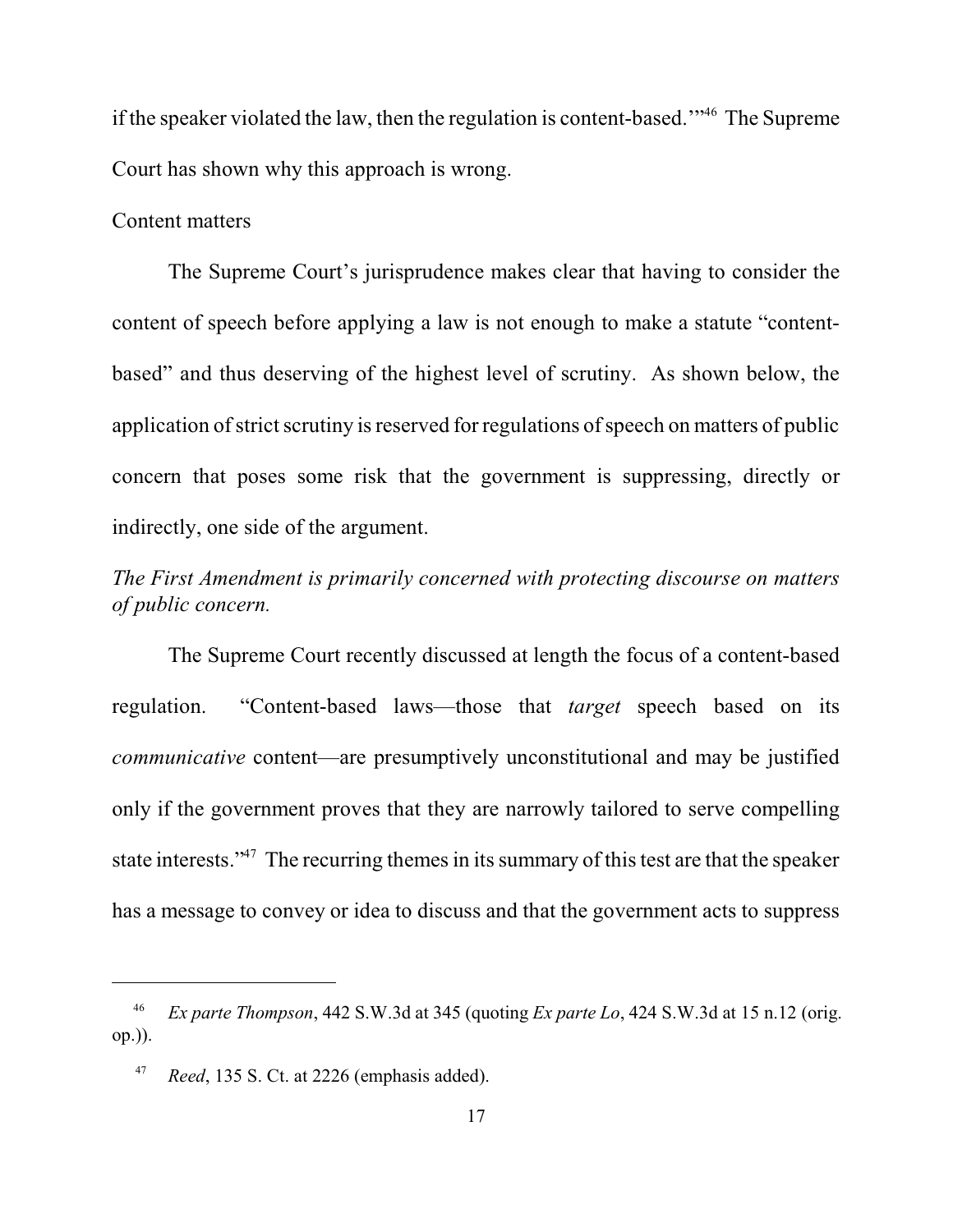that message or idea:

- "Government regulation of speech is content based if a law applies to particular speech *because of the topic discussed or the idea or message expressed*."<sup>48</sup>
- "This commonsense meaning of the phrase 'content based' requires a court to consider whether a regulation of speech 'on its face' draws distinctions *based on the message a speaker conveys*."<sup>49</sup>
- C "[D]istinctions drawn *based on the message a speaker conveys* . . . are subject to strict scrutiny."<sup>50</sup>
- "[L]aws that cannot be justified without reference to the content of the regulated speech, or that were adopted by the government *because of disagreement with the message* [*the speech*] *conveys* . . . must also satisfy strict scrutiny."<sup>51</sup>
- "[A] speech regulation is content based if the law applies to particular speech because of the *topic discussed* or *the idea or message expressed*."<sup>52</sup>

*Id*. at 2227 (emphasis added). 48

<sup>&</sup>lt;sup>49</sup> *Id*. (emphasis added).

<sup>&</sup>lt;sup>50</sup> *Id*. (emphasis added).

*Id*. (emphasis added) (bracketed material in original) (internal quotations and citations 51 omitted).

 $I$ *d*. (emphasis added).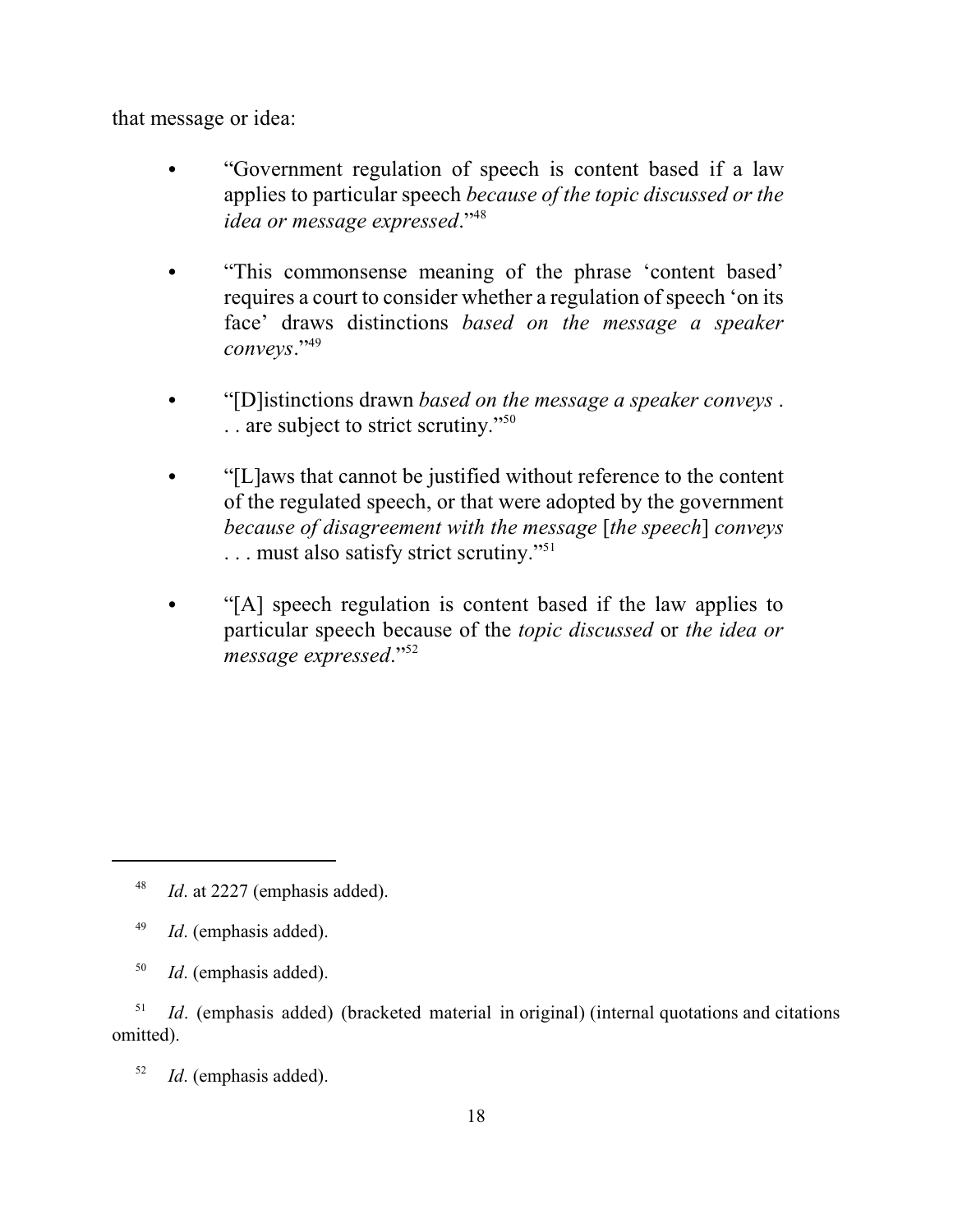This focus jibes with cases going back almost 30 years.<sup>53</sup> "As a *general rule*, laws that by their terms distinguish favored speech from disfavored speech on the basis of the ideas or views expressed are content based."<sup>54</sup> "By contrast, laws that confer benefits or impose burdens on speech without reference to the ideas or views expressed are in most instances content neutral."<sup>55</sup> And the Court reaffirmed this approach this year: "Content-based regulations 'target speech based on its communicative content.'"<sup>56</sup>

Does this literally mean that regulation of any speech that communicates anything is subject to strict scrutiny? No. Cases show that words like "ideas," "views," and "messages" are references to the open discussion of what the Supreme Court calls "matters of public concern."

*See, e.g., Ward*, 491 U.S. at 791 ("The principal inquiry in determining content neutrality, 53 in speech cases generally and in time, place, or manner cases in particular, is whether the government has adopted a regulation of speech because of disagreement with the message it conveys.").

<sup>&</sup>lt;sup>54</sup> *Turner Broad. Sys., Inc.*, 512 U.S. at 643 (emphasis added).

*Id*. 55

*Nat'l Inst. of Family & Life Advocates v. Becerra*, 138 S. Ct. 2361, 2371 (2018) (quoting <sup>56</sup> *Reed*, 135 S. Ct. at 2226).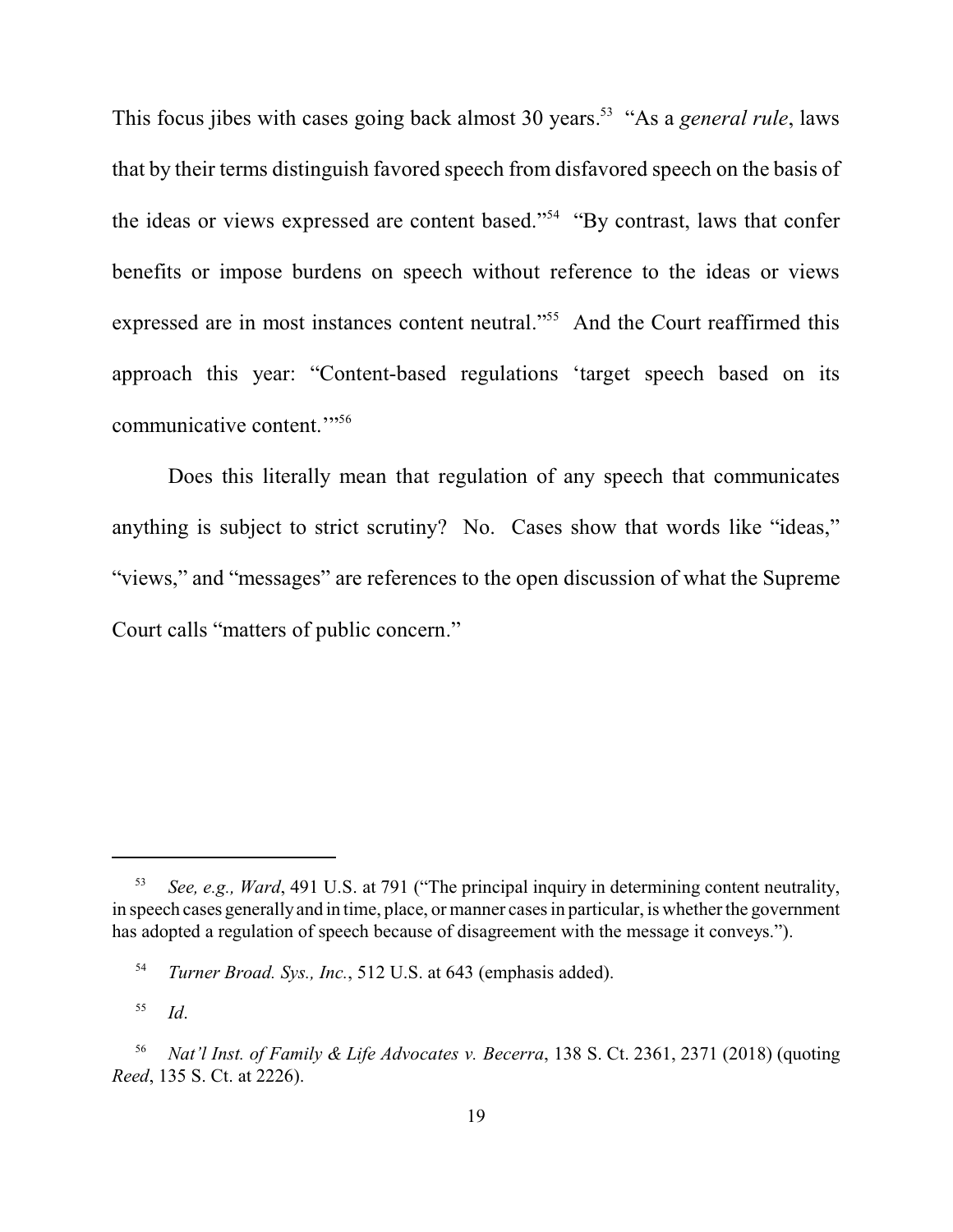*Expression on matters of public concern has always rested on the "highest rung."*<sup>57</sup>

The First Amendment represents "a profound national commitment to the principle that debate on public issues should be uninhibited, robust, and wide-open, and that it may well include vehement, caustic, and sometimes unpleasantly sharp attacks on government and public officials."<sup>58</sup> "It is speech on 'matters of public concern' that is at the heart of the First Amendment's protection.  $\mathbb{R}^{59}$  and the right to publicly criticize the stewardship of public officials its "central meaning."<sup>60</sup> Although "the boundaries of the public concern test are not well defined," the Supreme Court has articulated some guiding principles:

Speech deals with matters of public concern when it can be fairly considered as relating to any matter of political, social, or other concern to the community, or when it is a subject of legitimate news interest; that is, a subject of general interest and of value and concern to the public. The arguably inappropriate or controversial character of a statement is irrelevant to the question whether it deals with a matter of public concern. 61

- *Sullivan*, 376 U.S. at 273-75. <sup>60</sup>
- <sup>61</sup> Snyder v. Phelps, 562 U.S. 443, 453 (2011) (internal citations and quotations omitted).

*N.A.A.C.P. v. Claiborne Hardware Co.*, 458 U.S. 886, 913 (1982) (quoting *Carey v. Brown*, 57 447 U.S. 455, 467 (1980)).

<sup>&</sup>lt;sup>58</sup> *New York Times Co. v. Sullivan*, 376 U.S. 254, 270 (1964).

<sup>&</sup>lt;sup>59</sup> *Dun & Bradstreet*, 472 U.S. at 758-59 (internal citations omitted).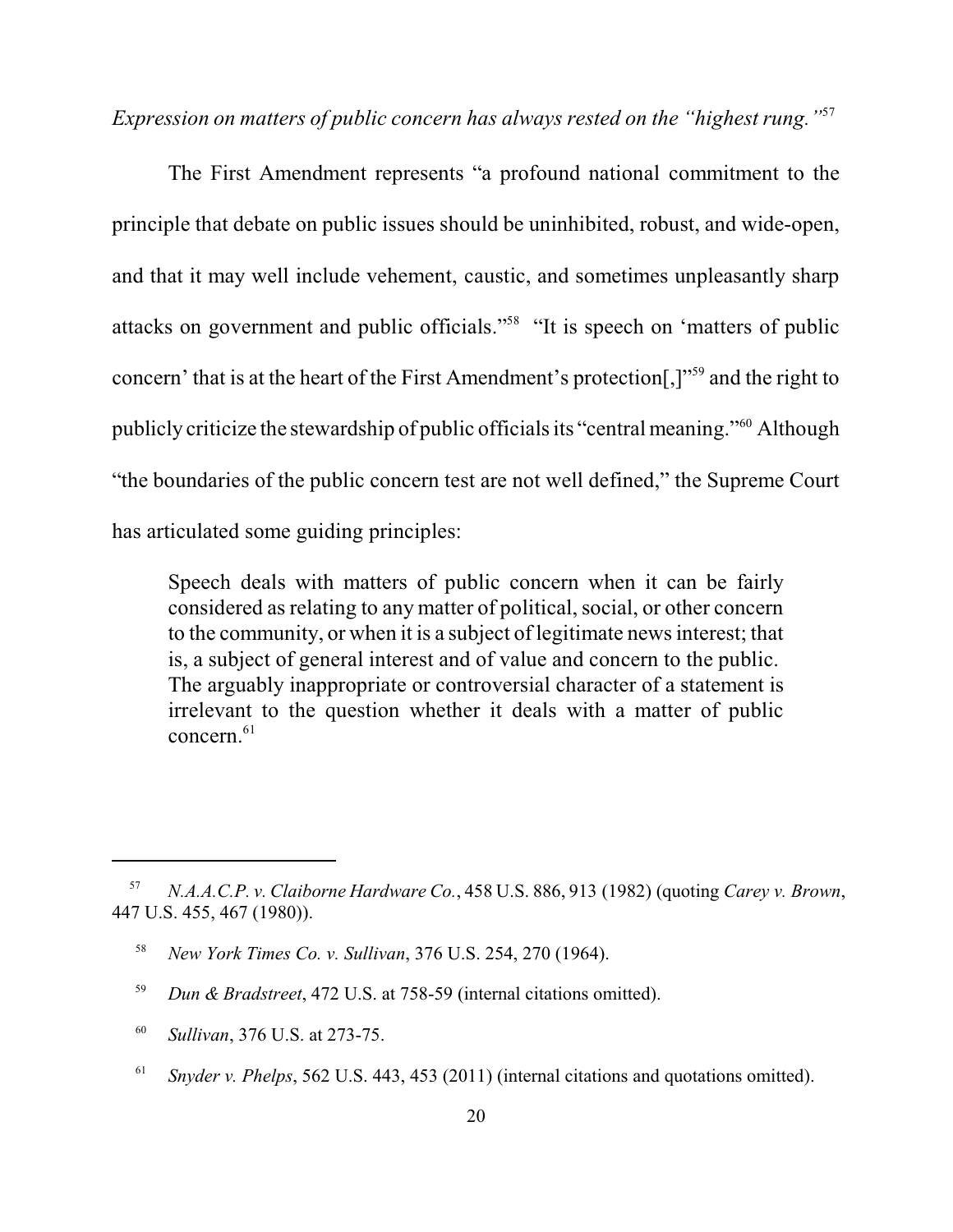"The explanation for the Constitution's special concern with threats to the right of citizens to participate in political affairs is no mystery." $62$  "[S]peech concerning public affairs is more than self-expression; it is the essence of self-government."<sup>63</sup> "Freedom of discussion, if it would fulfill its historic function in this nation, must embrace all issues about which information is needed or appropriate to enable the members of society to cope with the exigencies of their period."<sup>64</sup> "The constitutional safeguard . . . 'was fashioned to assure unfettered interchange of ideas for the bringing about of political and social changes desired by the people."<sup>55</sup>

Conversely, "where matters of purely private significance are at issue, First Amendment protections are often less rigorous."<sup>66</sup> "That is because restricting speech on purely private matters does not implicate the same constitutional concerns as limiting speech on matters of public interest[.]" $\frac{5}{7}$  The same is true of regulating

<sup>&</sup>lt;sup>62</sup> Connick v. Myers, 461 U.S. 138, 145 (1983).

<sup>&</sup>lt;sup>63</sup> *Garrison v. State of La.*, 379 U.S. 64, 74-75 (1964).

<sup>&</sup>lt;sup>64</sup> *Thornhill v. State of Alabama*, 310 U.S. 88, 101-02 (1940) (citations omitted). The Court has gone further, identifying the mode of speech that most serves this historical function: "handing out leaflets in the advocacy of a politically controversial viewpoint . . . is the essence of First Amendment expression." *McIntyre v. Ohio Elections Commn.*, 514 U.S. 334, 347 (1995). "No form of speech is entitled to greater constitutional protection than [that]." *Id*.

*Sullivan*, 376 U.S. at 269 (quoting *Roth*, 354 U.S. at 484). <sup>65</sup>

*Snyder*, 562 U.S. at 452. <sup>66</sup>

*Id*. 67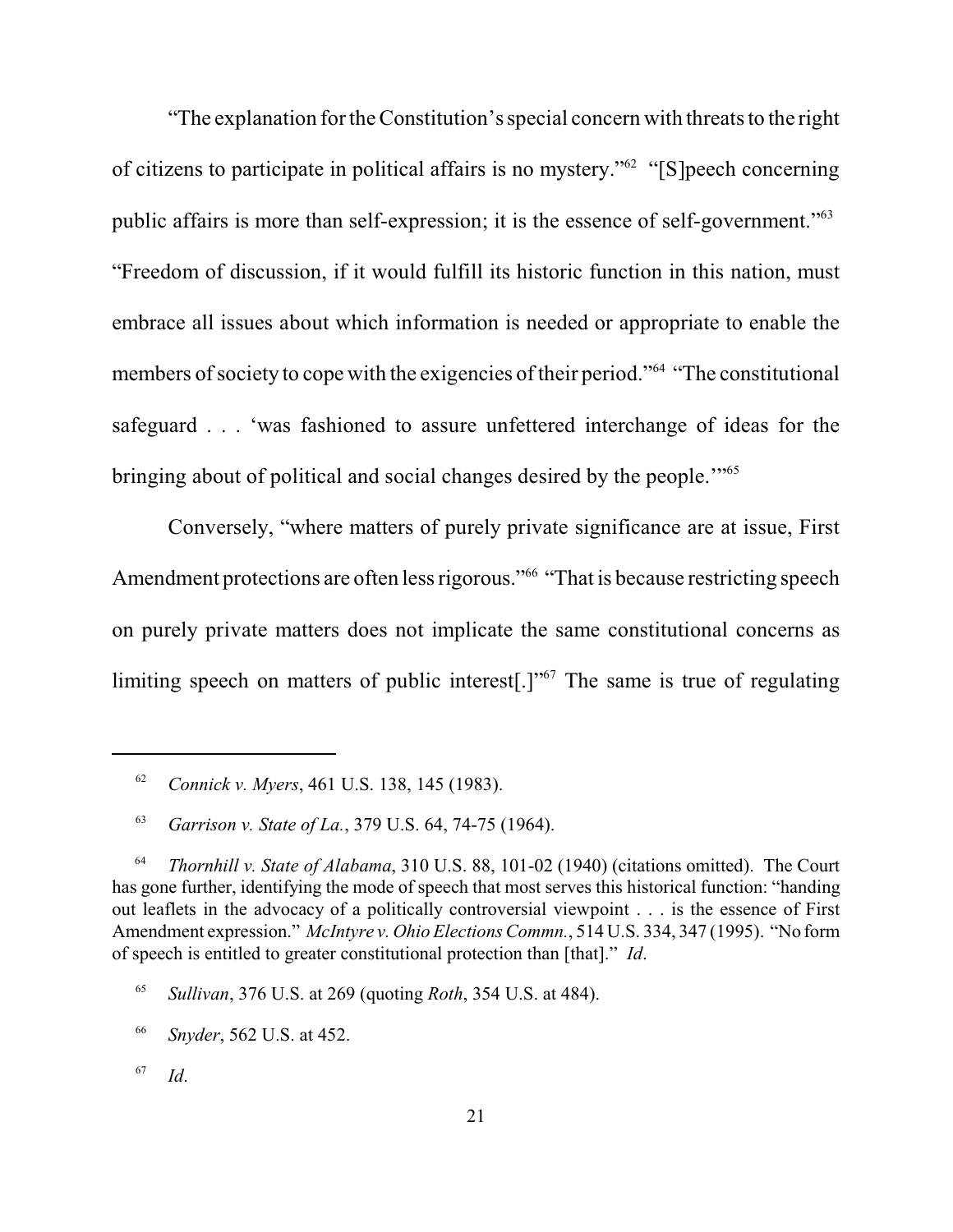matters somewhere in between "purely private" and those comprising "the essence of self-government." After all, "few of us would march our sons and daughters off to war to preserve the citizen's right to see 'Specified Sexual Activities' exhibited in the theaters of our choice."<sup>68</sup>

In this light, basing the test for applying strict scrutiny on whether it treats speech differently "on the basis of the ideas or views expressed"<sup>69</sup> makes perfect sense. The First Amendment was "[p]remised on mistrust of governmental power."<sup>70</sup> Without a public issue, as that term is defined, there is no threat to "free and robust debate," no interference with a "meaningful dialogue of ideas," and no risk that selfcensorship due to the threat of liability would diminish useful public discourse.<sup>71</sup> When there is no "distort [ion of] the market place of ideas," the rationale for strict scrutiny is not present.<sup>72</sup> In such cases, the better policy is to defer to the legislative branch—those elected by the people to represent them—to the extent their enactments satisfy intermediate scrutiny.

*Snyder*, 562 U.S. at 452 (citing *Dun & Bradstreet*, 472 U.S. at 760). <sup>71</sup>

 *See Davenport v. Washington Educ. Ass'n*, 551 U.S. 177, 189-90 (2007) (upholding 72 "reasonable, viewpoint-neutral limitation on the State's general authorization allowing public-sector unions to acquire and spend the money of government employees" because there was "no realistic possibility that official suppression of ideas is afoot") (quoting *R.A.V.*, 505 U.S. at 390).

<sup>&</sup>lt;sup>68</sup> *Young v. Am. Mini Theatres, Inc.*, 427 U.S. 50, 70 (1976) (plurality).

<sup>&</sup>lt;sup>69</sup> *Turner Broad. Sys., Inc., 512 U.S. at 643.* 

<sup>&</sup>lt;sup>70</sup> Citizens United v. Fed. Election Commn., 558 U.S. 310, 340 (2010).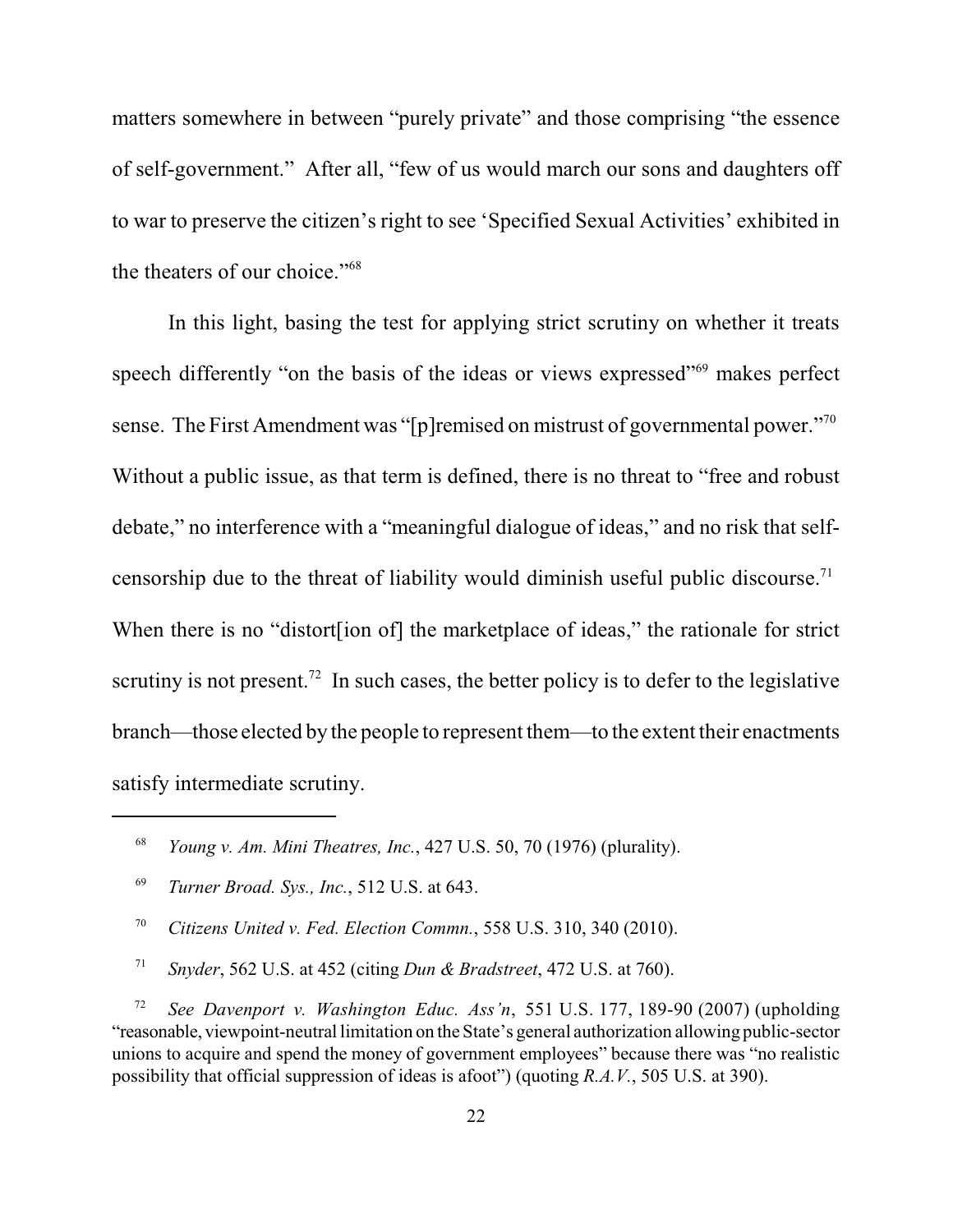*The Supreme Court's "scrutiny" jurisprudence bears this out.*

There are at least two strains of Supreme Court jurisprudence showing that a statute is not subject to strict scrutiny merely because it regulates based on content. The first examines statutes that regulate less-protected speech. The second examines statutes designed to regulate the effects of speech other than those on the listener.

1. Focusing on content for the same reasons the content is less protected is not a viewpoint restriction.

The first example of when clear reference to content does not necessarily trigger strict scrutiny is content discrimination within a class of speech that rests below the "highest rung" of the First Amendment ladder. If the government can regulate a certain category of speech subject to intermediate (or no) scrutiny, it should be able to discriminate within that category without triggering strict scrutiny. In *R.A.V.*, the Supreme Court explained why:

When the basis for the content discrimination consists entirely of the very reason the entire class of speech at issue is proscribable, no significant danger of idea or viewpoint discrimination exists. Such a reason, having been adjudged neutral enough to support exclusion ofthe entire class of speech from First Amendment protection, is also neutral enough to form the basis of distinction within the class.<sup>73</sup>

It gave numerous examples of how an otherwise valid statute regulating even unprotected speech could be tainted by interjecting a more-protected content- or

<sup>&</sup>lt;sup>73</sup> *R.A.V.*, 505 U.S. at 388.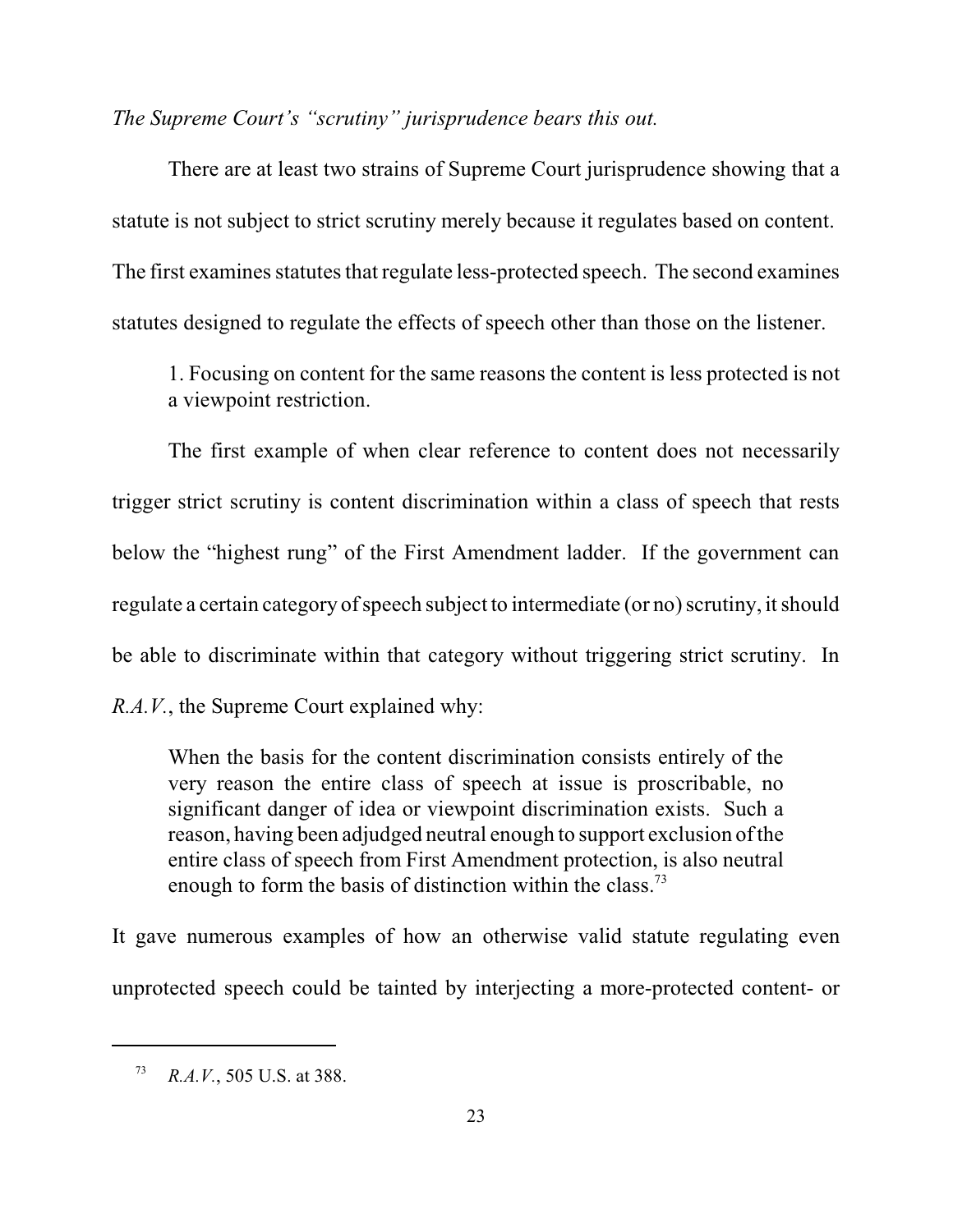viewpoint-based restriction. For example, government may prohibit only that obscenity which is "the most patently offensive *in its prurience* -- *i.e.*, that which involves the most lascivious displays of sexual activity," but it may not prohibit only that obscenity which includes offensive political messages.<sup>74</sup> And it may criminalize only those threats of violence directed against the President, but it may not criminalize only those threats against the President that mention his policy on aid to inner cities.<sup>75</sup> In both cases, an otherwise valid prohibition on speech falling outside the First Amendment's protections would be invalid because of a content-based focus that implicated speech on the "highest rung."

The Supreme Court went further with this argument, making it applicable to speech that receives protection under the First Amendment but does not deserve the protection of strict scrutiny, like commercial speech.<sup>76</sup> Thus, government may regulate price advertising in one industry but not in others because the perceived risk of fraud in the former is greater, but it may not prohibit only that commercial advertising that depicts men in a demeaning fashion.<sup>77</sup>

 $^{77}$  *Id.* 

 $I<sup>74</sup>$  *Id.* (emphasis in original).

*Id*. 75

<sup>&</sup>lt;sup>76</sup> *Id.* at 388-89.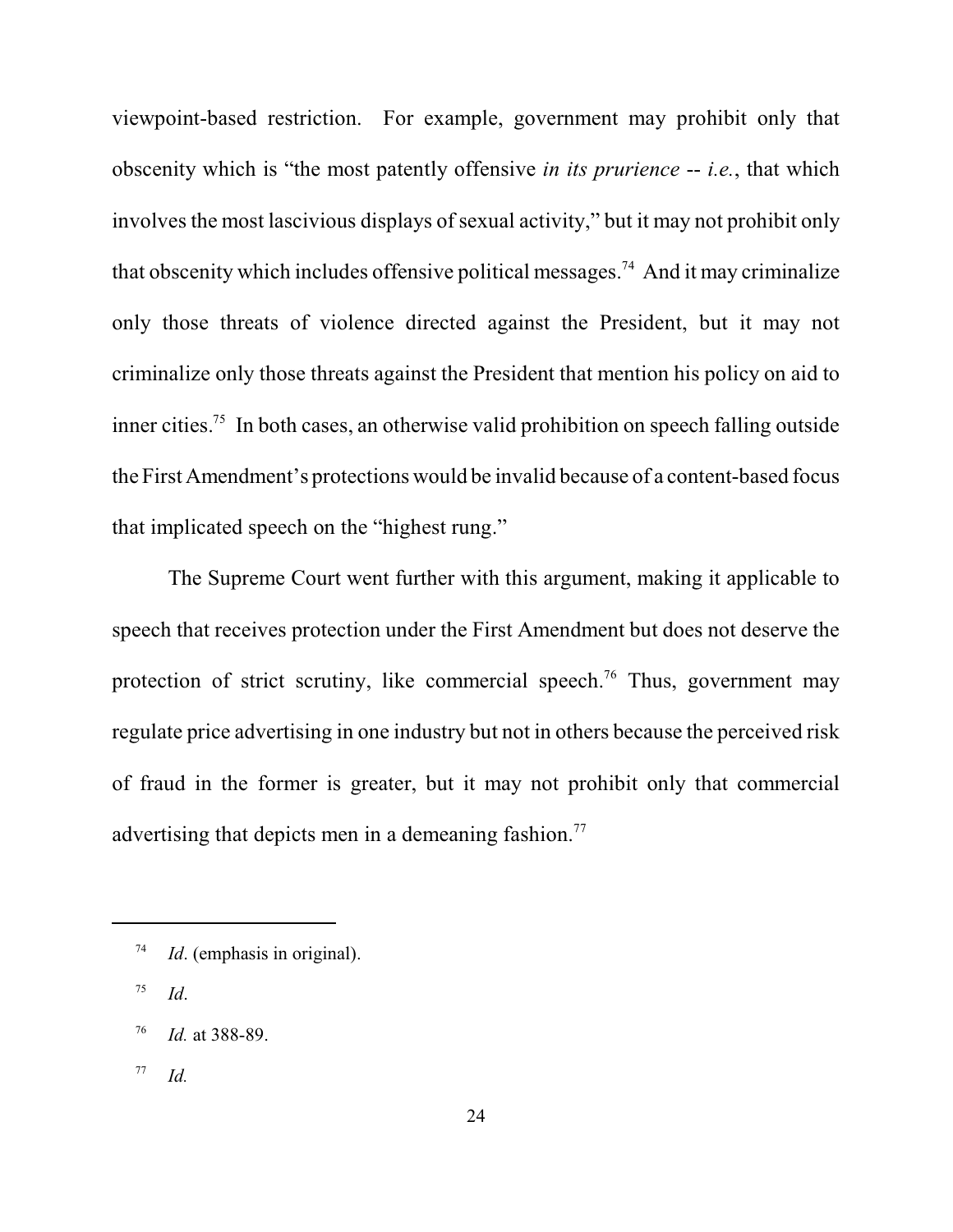In each of these examples, the fact that content has to be reviewed to determine whether the statute is applicable is not the problem—it is the norm. And it does not trigger strict scrutiny until there appears to be viewpoint discrimination on a matter of public concern. There is no reason why this rationale should not apply to any regulation that is reviewed under intermediate scrutiny.

2. Regulating the "secondary effects" of a specific type of speech is "contentneutral."

The second example is the Supreme Court's "secondary effects" line of cases. As thisCourt has recognized, "In some situations, a regulation can be deemed content neutral on the basis of the government interest that the statute serves, even if the statute appears to discriminate on the basis of content."<sup>78</sup> "These situations involve government regulations aimed at the 'secondary effects' of expressive activity."<sup>79</sup> The Supreme Court has defended this doctrine for over 30 years.

#### *City of Renton v. Playtime Theatres*

The style case for this doctrine is *City of Renton v. Playtime Theatres*.<sup>80</sup> In *Renton*, the Supreme Court upheld a zoning ordinance that prohibited "any 'adult motion picture theater' fromlocating within 1,000 feet of any residential zone, single-

<sup>&</sup>lt;sup>78</sup> *Ex parte Thompson*, 442 S.W.3d at 345.

*Id*. 79

 $180$  475 U.S. 41 (1986).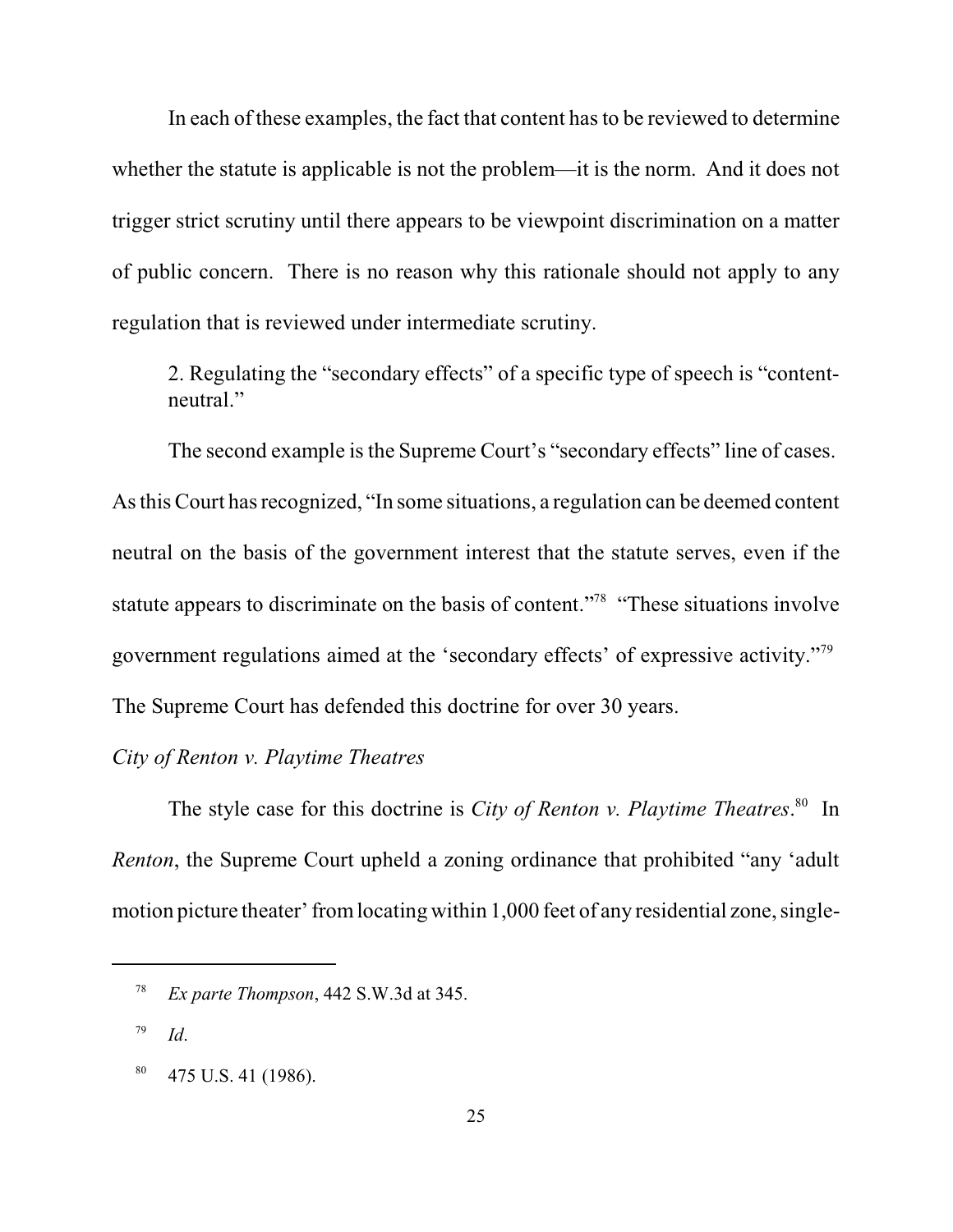or multiple-family dwelling, church, or park, and within one mile of any school."<sup>81</sup> "[A]dult motion picture theater" was defined as a building used for presenting visual media "distinguished or characteri[zed] by an emphasis on matter depicting, describing or relating to 'specified sexual activities' or 'specified anatomical areas[.]" $\cdot$ <sup>32</sup> Because the ordinance did not ban adult theaters altogether, the Court had no problem viewing it as a form of time, place, and manner regulation.<sup>83</sup> It recognized, however, that the lesser test applicable to such regulations would yield to greater scrutiny if it regulated on the basis of content.<sup>84</sup>

"To be sure," the Court said, "the ordinance treats theaters that specialize in adult films differently from other kinds of theaters."<sup>85</sup> Enforcement of the ordinance thus depended upon the content of the films. "Nevertheless. . . the Renton ordinance is aimed not at the *content* of the films shown at 'adult motion picture theatres,' but rather at the *secondary effects* of such theaters on the surrounding community."<sup>86</sup>

 *Id*. 85

 $^{81}$  *Id.* at 44.

*Id*. 82

 $I_{d}$ . at 46. Time, place, and manner restrictions are measured using a variation of intermediate scrutiny that incorporates a requirement that there be ample alternative channels for communication of the information. *Ward*, 491 U.S. at 791.

<sup>&</sup>lt;sup>84</sup> *Renton*, 475 U.S. at 47.

<sup>&</sup>lt;sup>86</sup> *Id.* at 47 (emphasis in original).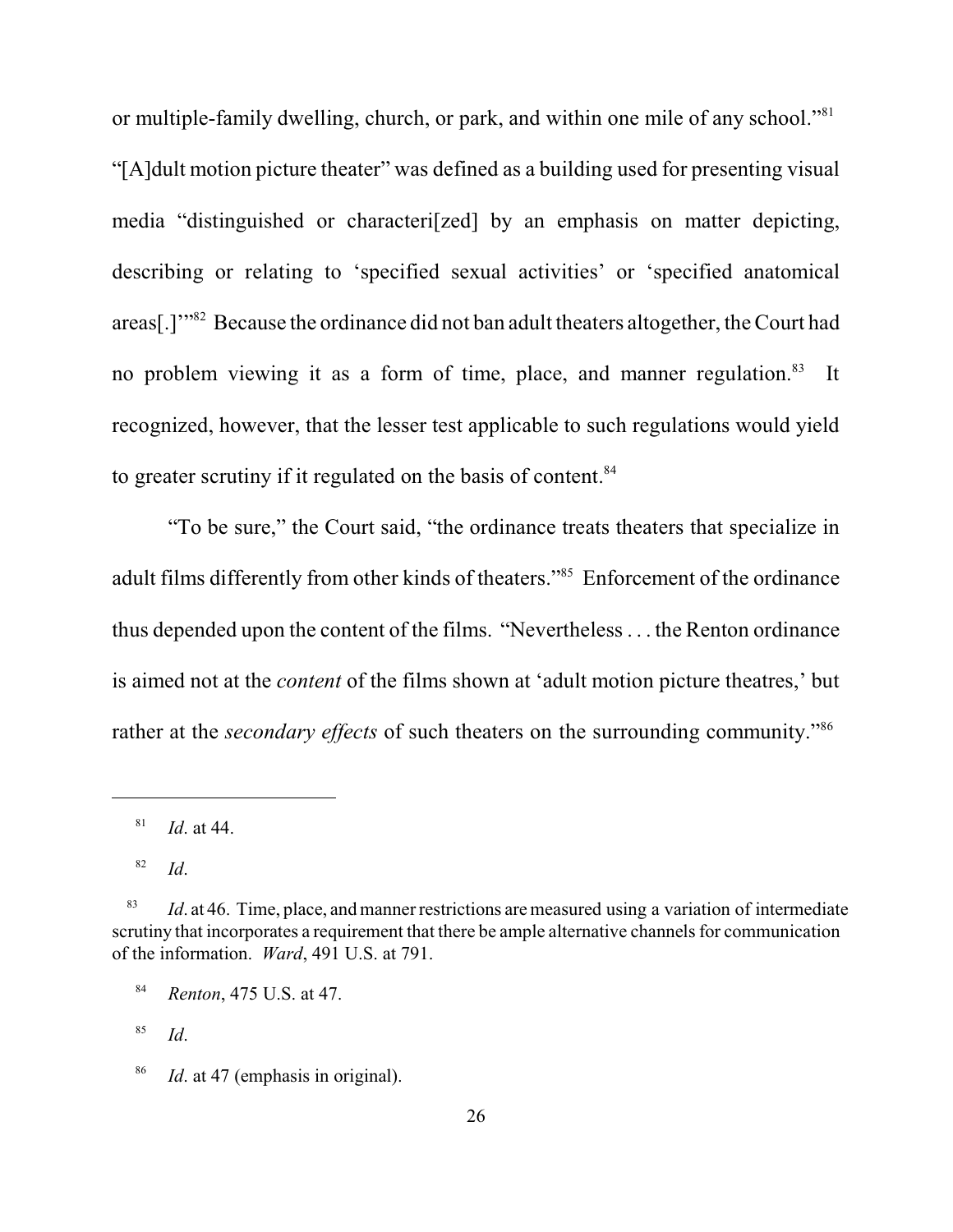"The ordinance by its terms is designed to prevent crime, protect the city's retail trade, maintain property values, and generally 'protec[t] and preserv[e] the quality of [the city's] neighborhoods, commercial districts, and the quality of urban life,' not to suppress the expression of unpopular views." $87$  Adopting the concurrence from a prior zoning case involving purveyors of sexually explicit materials, the Court concluded, "'We have here merely a decision by the city to treat certain movie theaters differently because they have markedly different effects upon their surroundings."<sup>88</sup>

The Court's language on this point wasstrong. "In short, the Renton ordinance is completely consistent with our definition of 'content-neutral' speech regulations as those that 'are *justified* without reference to the content of the regulated speech."<sup>89</sup> And it tied the analysis back to the concern ungirding the Court's dislike of contentbased regulation, *i.e.*, "that government may not grant the use of a forum to people whose views it finds acceptable, but deny use to those wishing to express less favored or more controversial views."<sup>90</sup>

<sup>&</sup>lt;sup>87</sup> *Id.* at 48 (citation omitted) (alterations in original).

<sup>&</sup>lt;sup>88</sup> *Id.* at 49 (quoting *Young*, 427 U.S. at 82 n.6 (Powell, J., concurring)).

 $I$ <sup>89</sup> *Id.* at 48 (citation omitted) (emphasis added by Court).

 $1d$ . at 48-49 (quotations and citation omitted).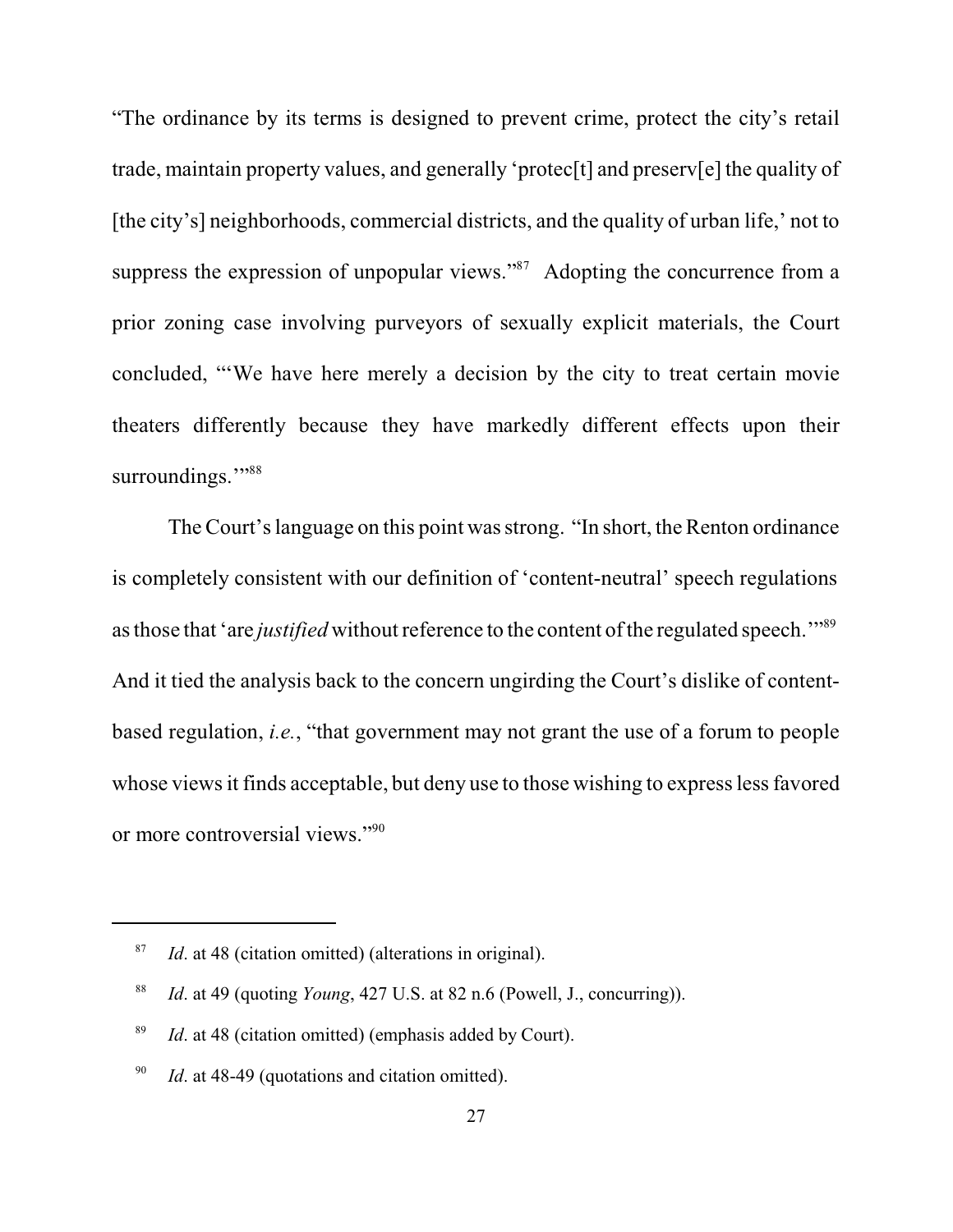#### *Boos v. Barry*

Subsequent cases elaborate on the requirement that a statute be "justified without reference to the content of the regulated speech" which, if taken literally, would invalidate the entire body of law. In *Boos v. Barry*, the Supreme Court reviewed a District of Columbia ordinance that prohibited the display of any sign within 500 feet of a foreign embassy if that sign tended to bring that foreign government into "public odium" or "public disrepute."<sup>91</sup> Justice O'Connor, joined by Justices Stevens and Scalia, examined *Renton* and a majority distinguished the facts of *Boos* from *Renton*.

The plurality explained that "while the regulation in *Renton* applied only to a particular category of speech, its justification had nothing to do with that speech."<sup>92</sup> The plurality reaffirmed that the ordinance was aimed at the "secondary effects of such theaters in the surrounding community" even though those effects "are almost unique to theaters featuring sexually explicit films."<sup>93</sup> "In short, the ordinance in *Renton* did not aim at the suppression of free expression."<sup>94</sup> Put another way, "secondary effects" refers to "regulations that apply to a particular category of speech

- *Id*. 93
- *Id*. 94

 $^{91}$  485 U.S. 312 (1988) (plurality).

 $I$ <sup>92</sup> *Id.* at 320 (plurality).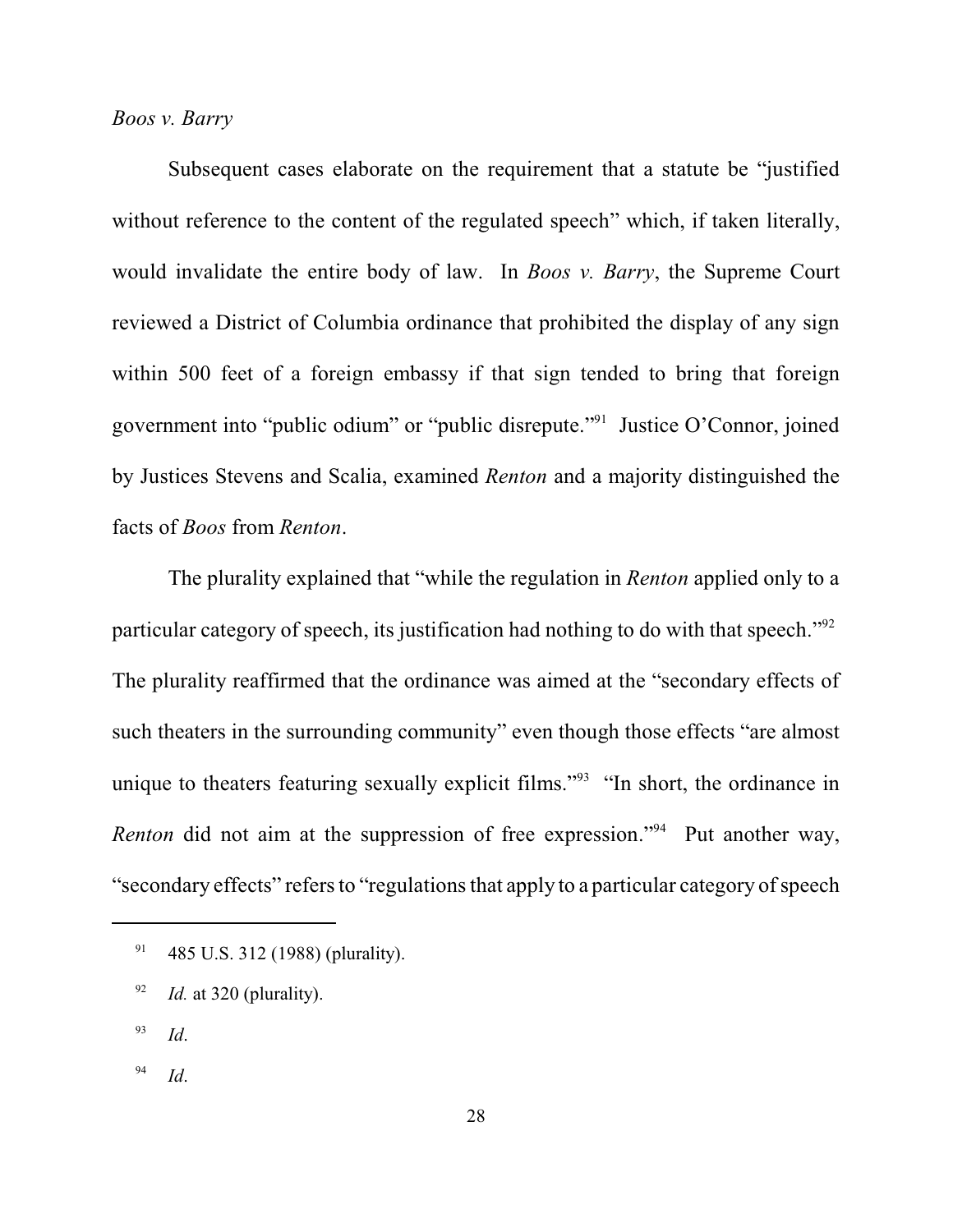because the regulatory targets happen to be associated with that type of speech."<sup>95</sup> "So long as the justifications for regulation have nothing to do with content, *i.e.*, the desire to suppress crime has nothing to do with the actual films being shown inside adult movie theaters," the regulation is properly analyzed as content neutral.<sup>96</sup>

Applying this to the ordinance in *Boos*, a majority of the Court held that the ordinance was content-based because "[w]hether individuals may picket in front of a foreign embassy depends entirely upon whether their picket signs are critical of the foreign government or not." $97$  The ordinance was not focused on secondary effects but "on the direct impact of speech on its audience[,]" the occupants of the foreign embassies.<sup>98</sup> "Listeners' reactions to speech are not the type of 'secondary effects' we referred to in *Renton*."<sup>99</sup> "To take an example factually close to *Renton*, if the ordinance there was justified by the city's desire to prevent the psychological damage it felt was associated with viewing adult movies, then analysis of the measure as a content-based statute would have been appropriate."<sup>100</sup> The plurality "readily"

 *Id*. 96

- <sup>98</sup> *Id.* at 321.
- *Id*. 99
- *Id*. 100

*Id*. 95

<sup>&</sup>lt;sup>97</sup> *Id.* at 318-19.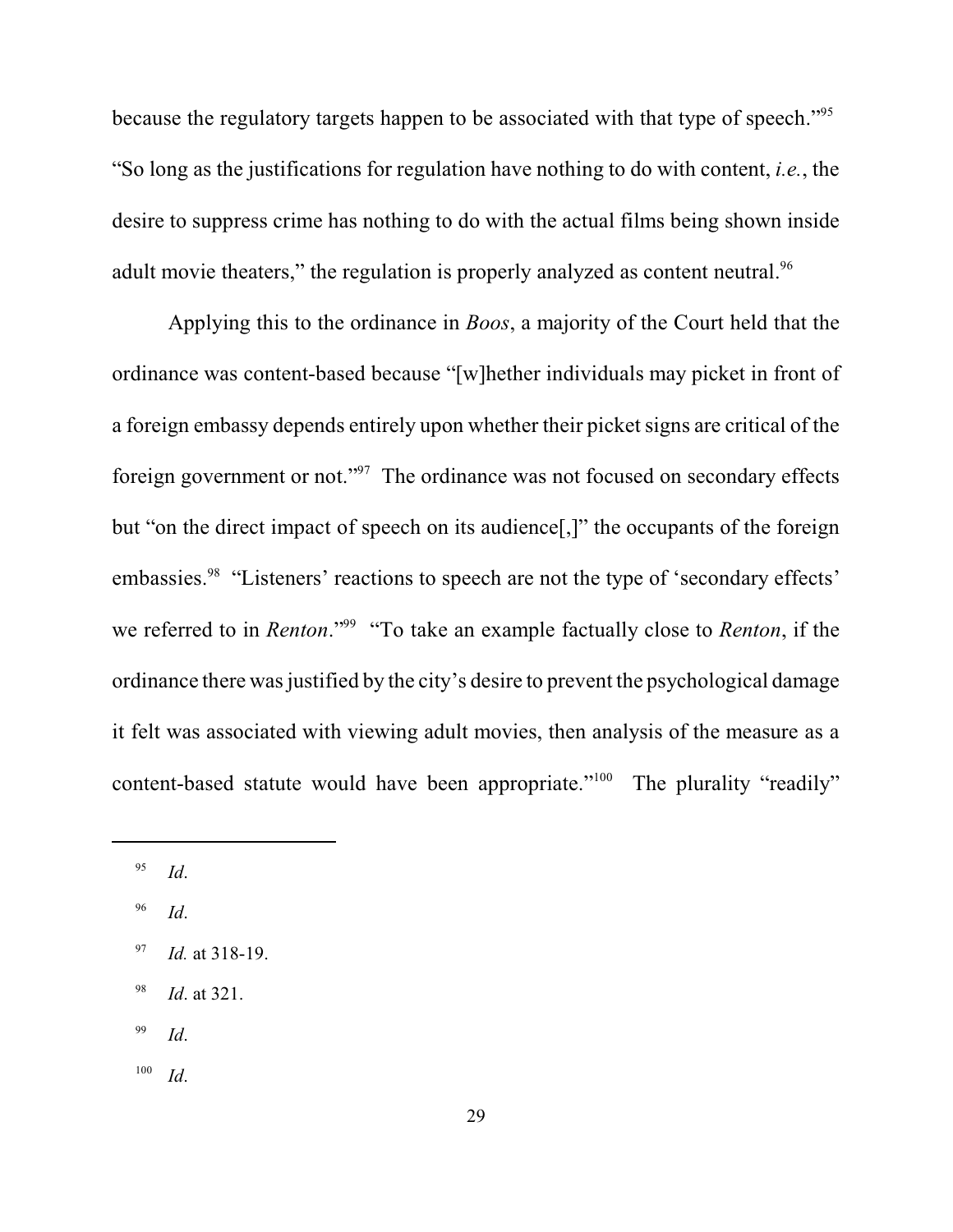concluded that the ordinance at issue in *Boos* was "justified *only* by reference to the content of speech" because its proponents "rely on the need to protect the dignity of foreign diplomatic personnel by shielding them from speech that is critical of their governments."<sup>101</sup> "This justification focuses only on the content of the speech and the direct impact that speech has on its listeners[; t]he emotive impact of speech on its audience is not a "'secondary effect.'"<sup>102</sup> Justice Brennan, joined by Justice Marshall, concurred in the judgment and in Justice O'Connor's opinion to the extent it held the ordinance would fail *Renton*: "Whatever 'secondary effects' means, I agree that it cannot include listeners' reactions to speech."<sup>103</sup>

#### *Reno v. Am. Civil Liberties Union*

This distinction between secondary and primary effects dictated the result in *Reno v. Am. Civil Liberties Union*. In *Reno*, the government attempted to protect

*Id*. Interestingly, the plurality held that the statute was not viewpoint based because the 101 ordinance "determines which viewpoint is acceptable in a neutral fashion by looking to the policies of foreign governments[,]" not on what the District of Columbia finds acceptable in the abstract. *Id*. at 319. Both *Renton* and Justice O'Connor's opinion in *Boos* were cited with approval in *Ward*, which dealt with a more traditional time, place, and manner restriction. *Ward*, 491 U.S. at 792, 802.

 $I^{102}$  *Id.* at 321.

*Id.* at 334 (Brennan, J., concurring). He was concerned that the *Renton* "creates a possible avenue for governmental censorship whenever censors can concoct 'secondary' rationalizations for regulating the content of political speech." *Id*. at 335. But he allowed for the argument that *Renton* was defensible on the basis that some secondary effects are not amenable to direct legislation. *Id*. at 337.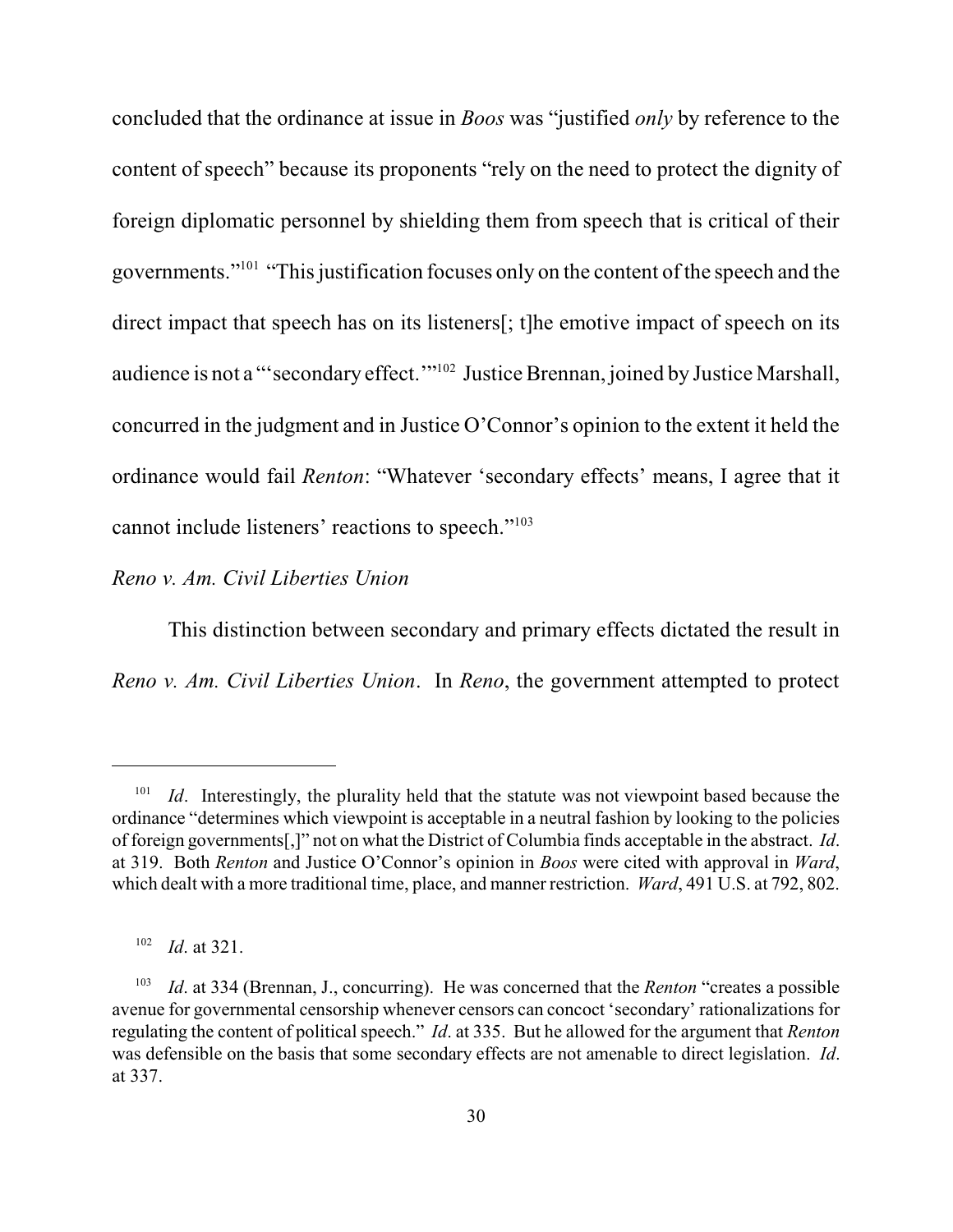minors from "indecent" and "patently offensive" communications on the Internet.<sup>104</sup> The government justified the regulation by claiming it constituted "a sort of 'cyberzoning' of the Internet" in the tradition of *Renton*.<sup>105</sup> "But the [statute] applie[d] broadly to the entire universe of cyberspace[, a]nd the purpose of the [statute wa]s to protect children from the primary effects of 'indecent' and 'patently offensive' speech, rather than any 'secondary' effect of such speech." $106$  As such, it was a "content-based blanket restriction on speech."<sup>107</sup>

## *McCullen v. Coakley*

More recently, the Supreme Court further illustrated the sometimes fine line between secondary effects and the direct impact of, or listeners' reactions to, speech. In *McCullen v. Coakley*, the Supreme Court again considered zoning limiting speech and other conduct around abortion providers.<sup>108</sup> Limiting speech outside abortion clinics because it "caused offense or made listeners uncomfortable" would not have been a content-neutral justification.<sup>109</sup> But the Court held the restrictions were

- *Id*. 107
- $134$  S. Ct. 2518 (2014).
- $109$  *Id.* at 2532.

 $104$  521 U.S. at 849.

 $105$  *Id.* at 867-68.

 $106$  *Id.* at 868.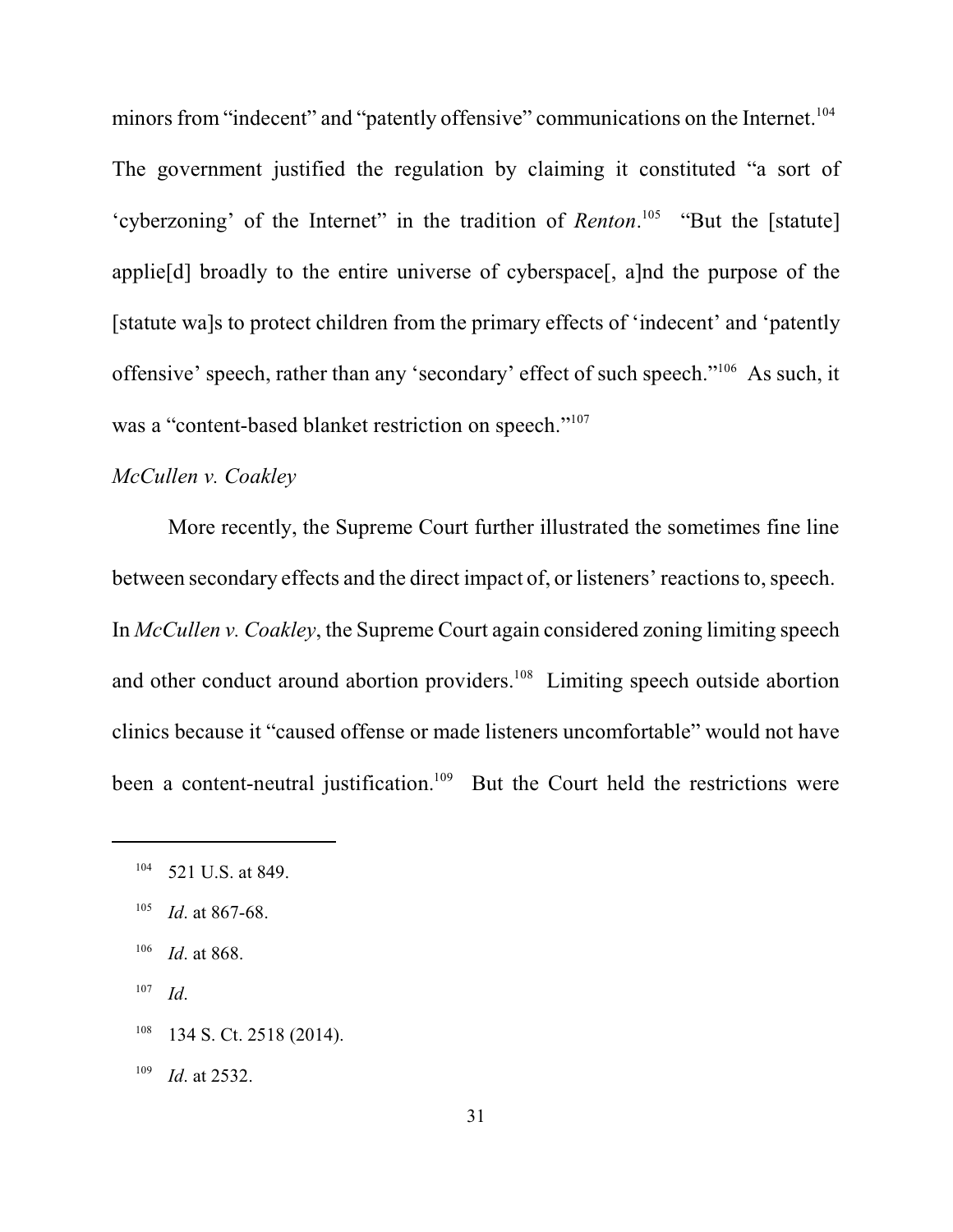content-neutral because they were concerned with obstructed access and congested sidewalks, not the content of what the people obstructing and congesting might say.<sup>110</sup> The fact that the regulation would almost certainly serve to restrict speech from one side of a debate on a matter of public concern that might make listeners on the other side uncomfortable did not make the statute "content-based."

#### *Central question: is the core concern of the First Amendment implicated?*

The threshold question posed by the secondary-effects doctrine directly addresses the rationale behind strict scrutiny: is the statute designed or intended to suppress one side of a discussion on a matter of public concern? Or is it intended to prevent a harm that is collateral to the speech but requires, out of necessity, some reference to it? If the latter, the defendant should bear the burden of proving a legislature has not properly served the people.

The premium placed on matters of public concern also applies outside "scrutiny" analysis.

The First Amendment's focus on preservation of the marketplace of ideas has carried forward to other areas of law in which the government, through common-law or as an employer, seeks to limit speech. Like "scrutiny" analysis, the Supreme Court's defamation and government employment cases utilize a balancing of the State's interests against the rights of the speaker. And like "scrutiny" analysis, the

 $110$  *Id.* at 2531.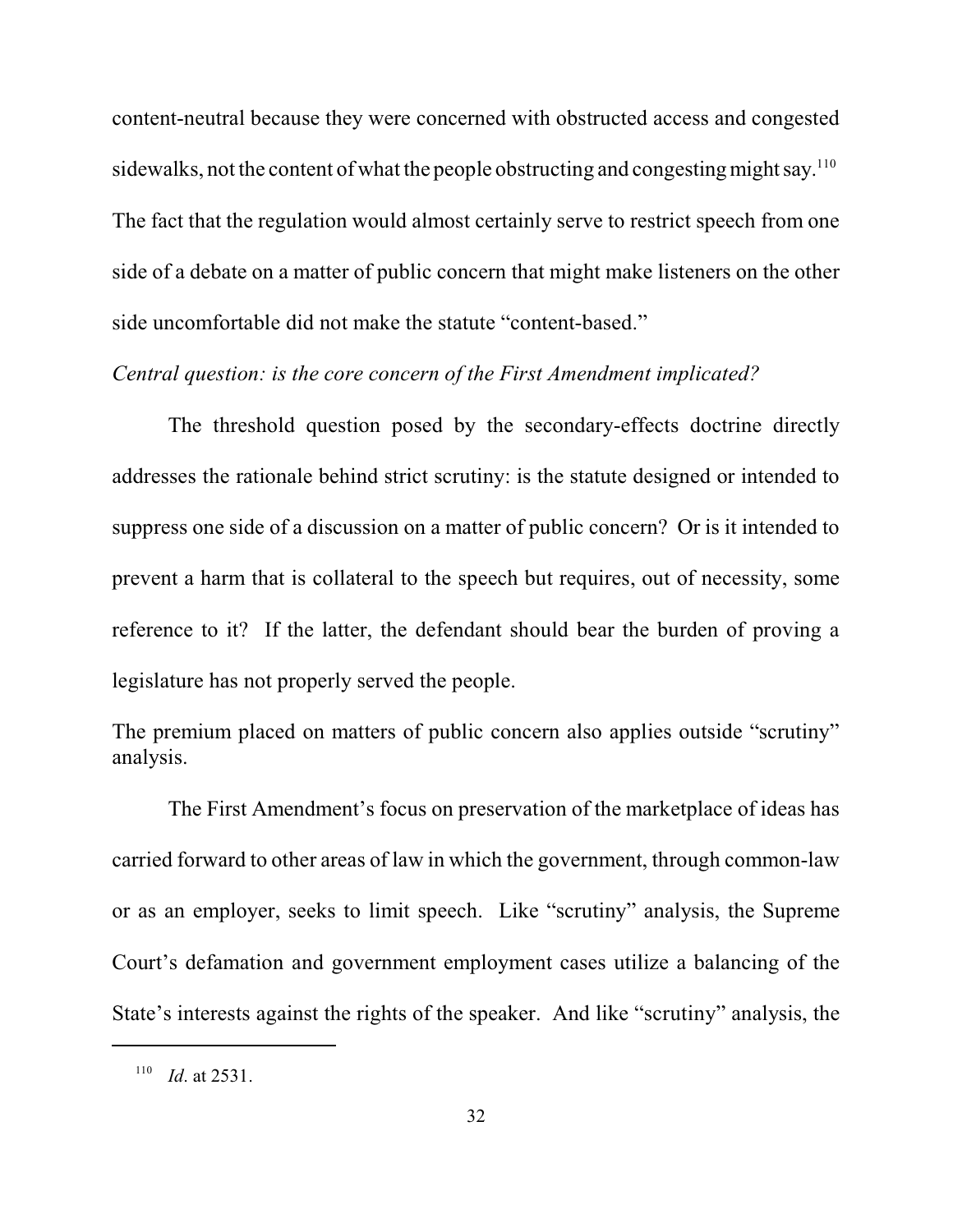rights of the speaker are increasingly diminished the farther the speech is removed fromthe core concern of the First Amendment—speech on matters of public concern. *Immunity from defamation suit varies directly with the public nature of the person and topic.*

There is no constitutional value in false statements of fact,  $111$  and the text of the First Amendment does not lend itself to the regulation of suits by private parties.<sup>112</sup> However, "[w]hat a State may not constitutionally bring about by means of a criminal statute is likewise beyond the reach of its civil law of libel."<sup> $113$ </sup> State laws on defamation can produce a "'chilling' effect [that] would be antithetical to the First Amendment's protection of true speech on matters of public concern[,] $"114$  and in some cases "may lead to intolerable self-censorship."<sup>115</sup>

<sup>114</sup> *Hepps*, 475 U.S. at 777.

*Gertz v. Robert Welch*, 418 U.S. 323, 340 (1974). The Supreme Court invalidated its prior statement based on the perceived absence of "a long (if heretofore unrecognized) tradition of proscription," *U.S. v. Alvarez*, 567 U.S. 709, 722 (2012), but that only highlights the premium placed on privacy in the defamation context.

<sup>&</sup>lt;sup>112</sup> Philadelphia Newspapers v. Hepps, 475 U.S. 767, 777 (1986).

<sup>&</sup>lt;sup>113</sup> *Sullivan*, 376 U.S. at 277.

<sup>&</sup>lt;sup>115</sup> *Gertz*, 418 U.S. at 340. *See, e.g., Hepps*, 475 U.S. at 777 ("[P] lacement by state law of the burden of proving truth upon media defendants who publish speech of public concern deters such speech because of the fear that liability will unjustifiably result[,]" producing a "'chilling' effect [that] would be antithetical to the First Amendment's protection of true speech on matters of public concern.").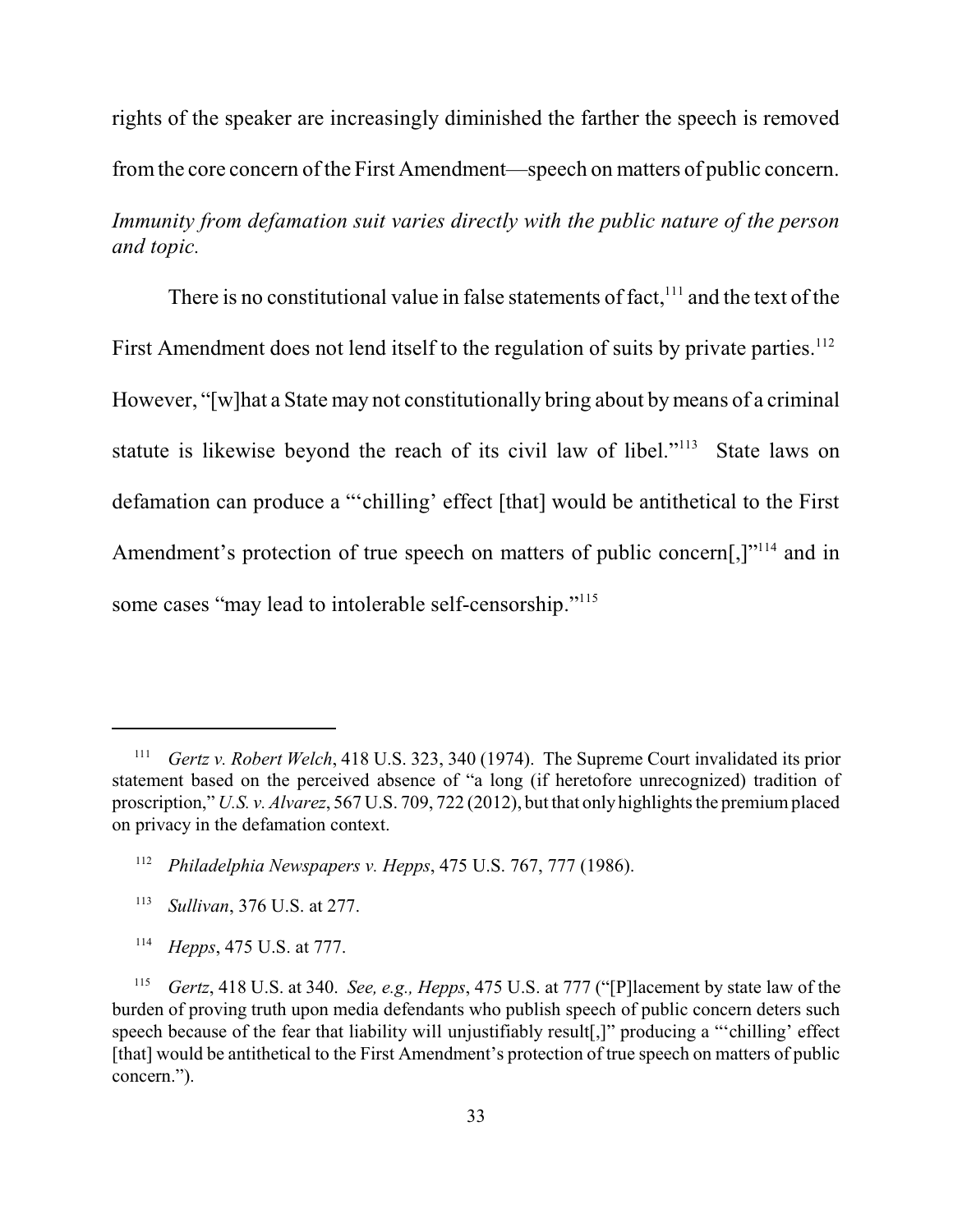"The need to avoid self-censorship by the news media is, however, not the only societal value at issue."<sup>116</sup> "The legitimate state interest underlying the law of libel is the compensation of individuals for the harm inflicted on them by defamatory falsehood."<sup>117</sup> The State's "strong and legitimate interest" in compensating private individuals for injury to their reputation—one "a State should not lightly be required to abandon"—has repeatedly resulted in a compromise of the First Amendment interest in protecting expression.<sup>118</sup> The practical effect is that the freedom of the press explicit in the First Amendment provides less protection as the subject of the statement at issue moves from public to private individual, and from public to private concern.

For example, a public official may not recover damages for a defamatory falsehood relating to his official conduct unless he proves that the statement was made with "actual malice," *i.e.*, with knowledge that it was false or with reckless disregard of whether it was false.<sup> $119$ </sup> When the same speech instead involves a "public" figure," *i.e.*, one who is not a public official but who has "thrust" himself into the

<sup>&</sup>lt;sup>116</sup> *Gertz*, 418 U.S. at 341.

*Id*. 117

<sup>&</sup>lt;sup>118</sup> *Dun & Bradstreet*, 472 U.S. at 757.

<sup>&</sup>lt;sup>119</sup> Sullivan, 376 U.S. at 279-80. It later applied this rule to public figures and public officials attempting to recover for intentional infliction of emotional distress by publication of a false statement. *Hustler Magazine v. Falwell*, 485 U.S. 46, 56 (1988).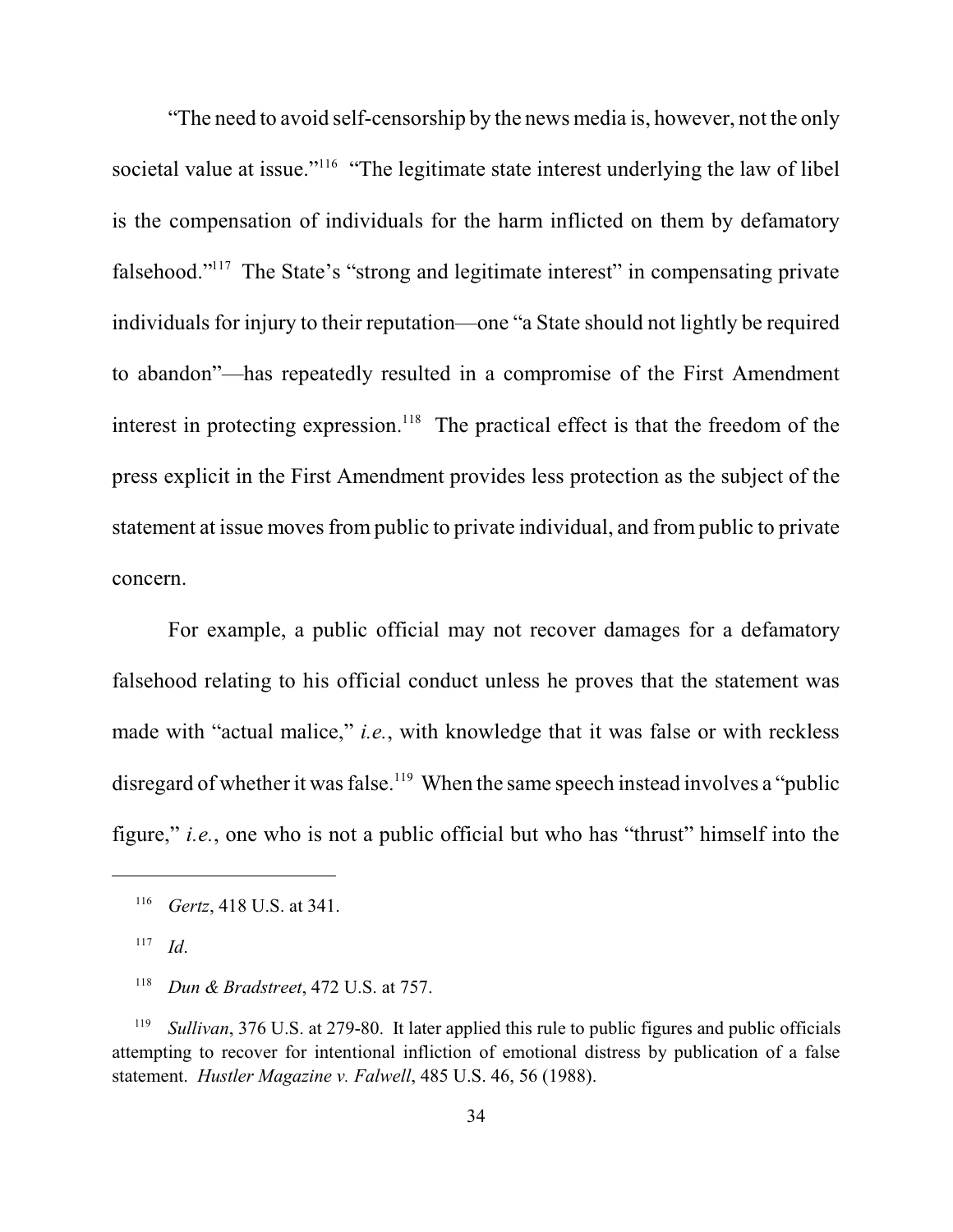"vortex" of a public controversy, the media's immunity is slightly reduced.<sup>120</sup> However, private individuals may recover actual damages from a publisher or broadcaster when a matter of public concern is involved without showing actual malice.<sup> $121$ </sup> And when the false and defamatory statements do not involve matters of public concern, the state interest in protecting private individuals adequately supports awards of presumed and punitive damages even absent a showing of actual malice.<sup>122</sup>

In short, 1) "private individuals are not only more vulnerable to injury than public officials and public figures; they are also more deserving of recovery[, $]$ "<sup>123</sup> and, 2) "speech on matters of purely private concern is of less First Amendment concern."<sup>124</sup>

<sup>&</sup>lt;sup>120</sup> *Curtis Pub. Co. v. Butts*, 388 U.S. 130, 155 (1967) ("the rigorous federal requirements of *New York Times*[*v. Sullivan*] are not the only appropriate accommodation of the conflicting interests at stake.").

*Gertz*, 418 U.S. at 349. "Actual malice" is required for presumed or punitive damages. *Id*. 121

*Dun & Bradstreet*, 472 U.S. at 761 (plurality, with Burger, C.J., and White, J., agreeing that 122 it was not a matter of public concern).

<sup>&</sup>lt;sup>123</sup> *Gertz*, 418 U.S. at 345.

<sup>&</sup>lt;sup>124</sup> *Dun & Bradstreet*, 472 U.S. at 759.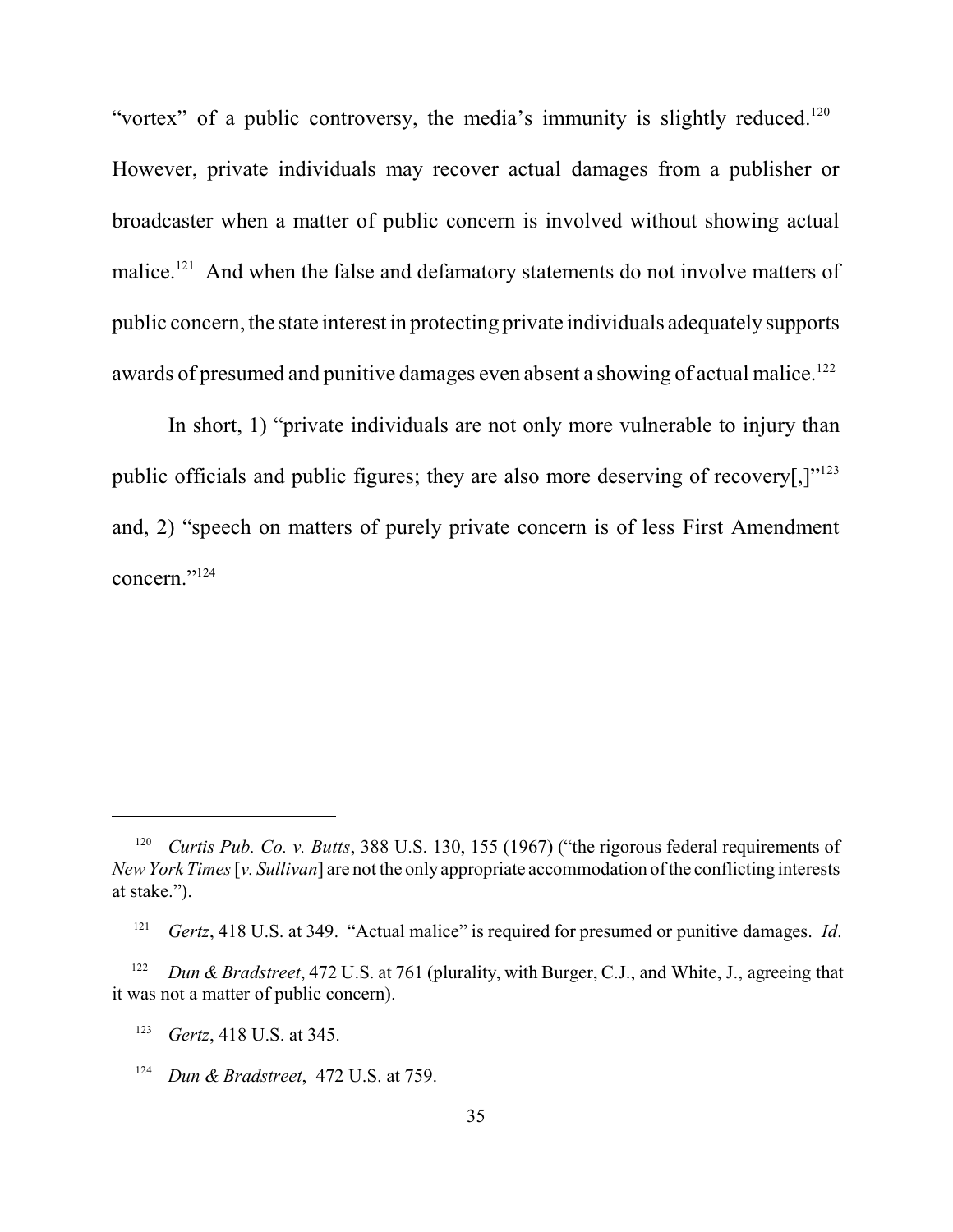*"Public concern" also justifies the privilege of government employees to speak against their employers.*

Although the roles are somewhat reversed in this area, the Supreme Court's public employment cases also show the premium the First Amendment places on matters of public concern.

A person does not forfeit his right to speak by virtue of public employment. In some ways, it is the opposite; "[p]ublic employees are 'the members of a community most likely to have informed and definite opinions' about a wide range of matters related, directly or indirectly, to their employment."<sup>125</sup> As such, "[t]he interest at stake is as much the public's interest in receiving informed opinion as it is the employee's own right to disseminate it."<sup>126</sup>

Be that as it may, "the State has interests as an employer in regulating the speech of its employees that differ significantly from those it possesses in connection with regulation of the speech of the citizenry in general." $127$  "The government's interest in managing its internal affairs requires proper restraints on the invocation of rights by employees when the workplace or the government employer's

*Borough of Duryea v. Guarnieri*, 564 U.S. 379, 397 (2011) (quoting *Pickering v. Bd. of* 125 *Educ.*, 391 U.S. 563, 572 (1968)).

<sup>&</sup>lt;sup>126</sup> *City of San Diego v. Roe, 543 U.S. 77, 82 (2004).* 

<sup>&</sup>lt;sup>127</sup> *Pickering*, 391 U.S. at 568.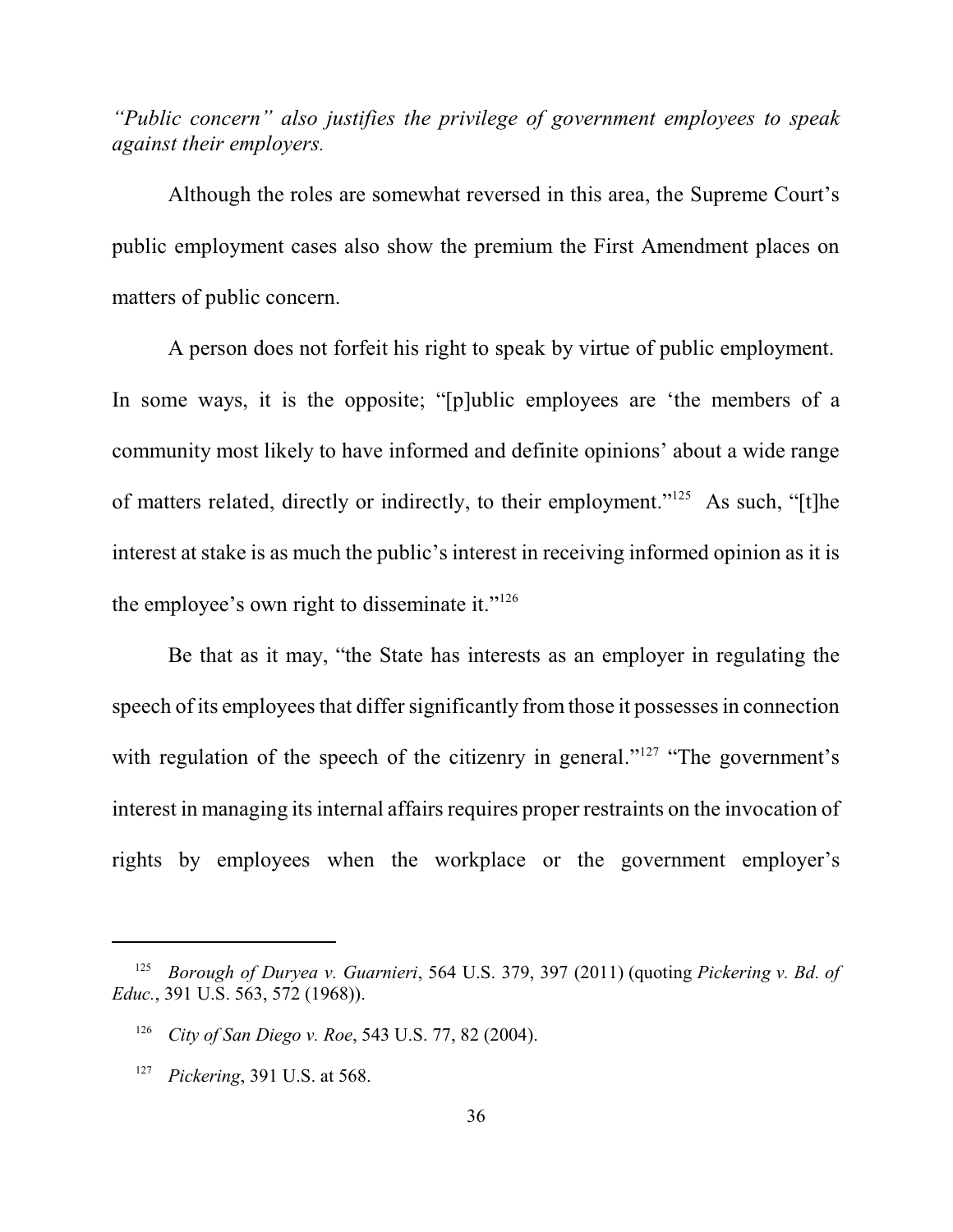responsibilities may be affected." $128$  The "public concern" test was developed to protect these "substantial government interests."<sup>129</sup>

When a public employee speaks or petitions as an employee on a matter of purely private concern, or his speech cannot be fairly considered as relating to a public concern, the employee's First Amendment interest must give way.<sup>130</sup>

### Reviewing content before deciding scrutiny level makes good sense.

Justice Stevens, writing for the plurality in *Young v. Am. Mini Theatres, Inc.* over 40 years ago succinctly explained why this Court's test for content-based statutes cannot stand. He rejected the Supreme Court's prior pronouncement that, "Selective exclusions from a public forum may not be based on content alone, and may not be justified by reference to content alone."<sup>131</sup> "This statement, and others to the same effect, read literally and without regard for the facts of the case in which it

<sup>&</sup>lt;sup>128</sup> Guarnieri, 564 U.S. at 392-93.

 $129$  *Id.* at 393.

<sup>&</sup>lt;sup>130</sup> *Id.* at 398; *Connick*, 461 U.S. at 146. "Even if an employee does speak as a citizen on a matter of public concern, the employee's speech is not automatically privileged." *Guarnieri*, 564 U.S. at 386. Nor does speaking on a matter of public concern trigger some form of scrutiny analysis that places a burden on the government to "clearlydemonstrate" the speech "substantiallyinterfered" with official responsibilities. *Connick*, 461 U.S. at 150. Instead, it is the courts' responsibility to balance "the employee's First Amendment interest . . . against the countervailing interest of the government in the effective and efficient management of its internal affairs." *Guarnieri*, 564 U.S. at 398.

<sup>&</sup>lt;sup>131</sup> *Young, Inc.*, 427 U.S. at 65 (plurality).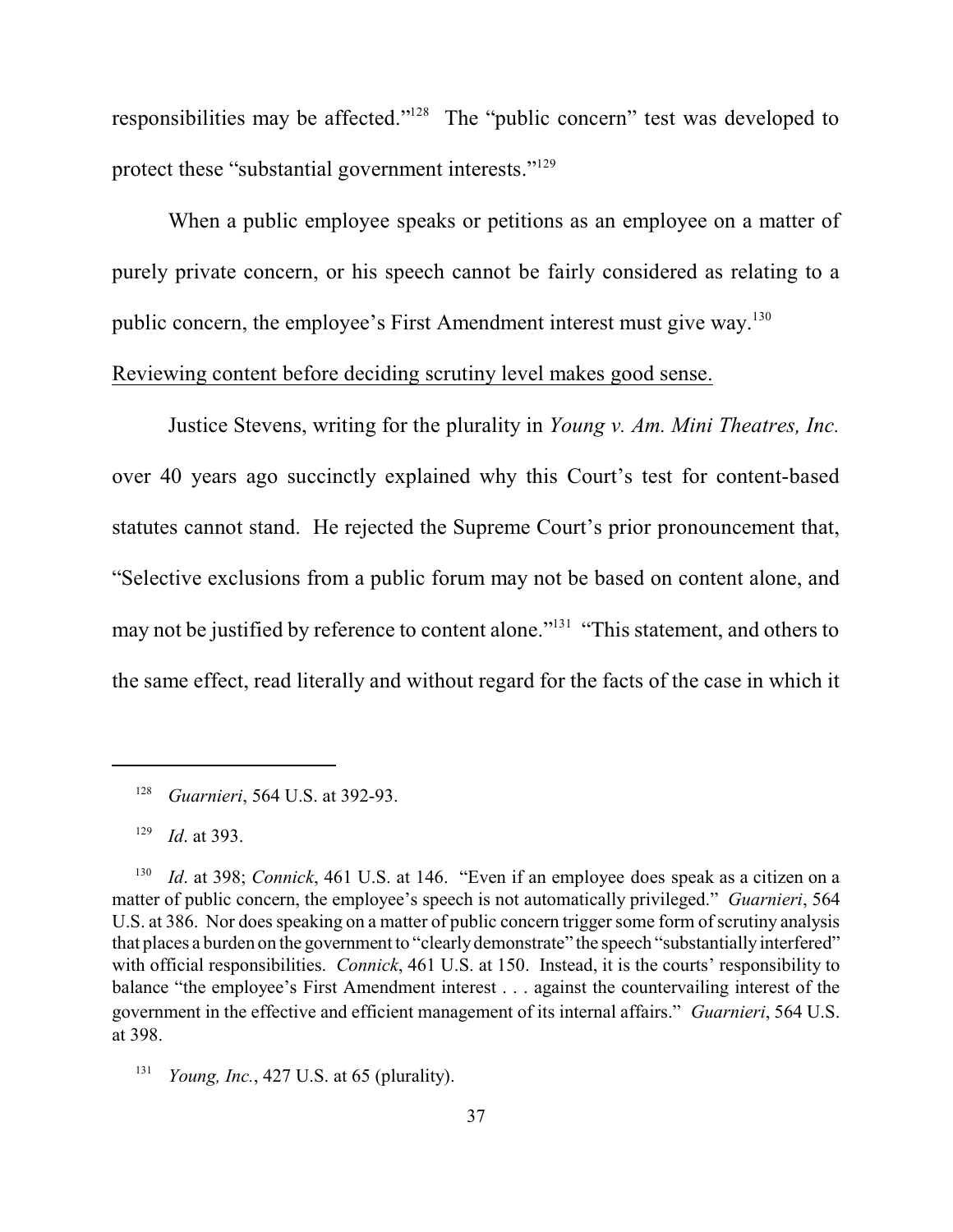was made, would absolutely preclude any regulation of expressive activity predicated in whole or in part on the content of the communication."<sup>132</sup>

Justice Stevens listed numerous examples. "The question whether speech is, or is not, protected by the First Amendment often depends on the content of the speech."<sup>133</sup> "Even within the area of protected speech, a difference in content may require a different governmental response[,]" as "the content of a [newspaper] story must be examined to decide whether it involves a public figure or a public issue."<sup>134</sup> "The measure of constitutional protection to be afforded commercial speech will surely be governed largely by the content of the communication." $135$  And prohibitions on the sale of sexually oriented materials to minors that would not be obscene if sold to adults "must rest squarely on an appraisal of the content of material otherwise within a constitutionally protected area."<sup>136</sup> In each instance, review of the content is required but does not necessarily trigger strict scrutiny.

Justice Stevens was prescient, as this is undeniably how the First Amendment is applied. In *Snyder v. Phelps*, for example, the Court had to determine the extent

- $135$  *Id.* at 68-69.
- $136$  *Id.* at 69-70.

*Id*. 132

 $133$  *Id.* at 66.

 $134$  *Id.* at 66-68.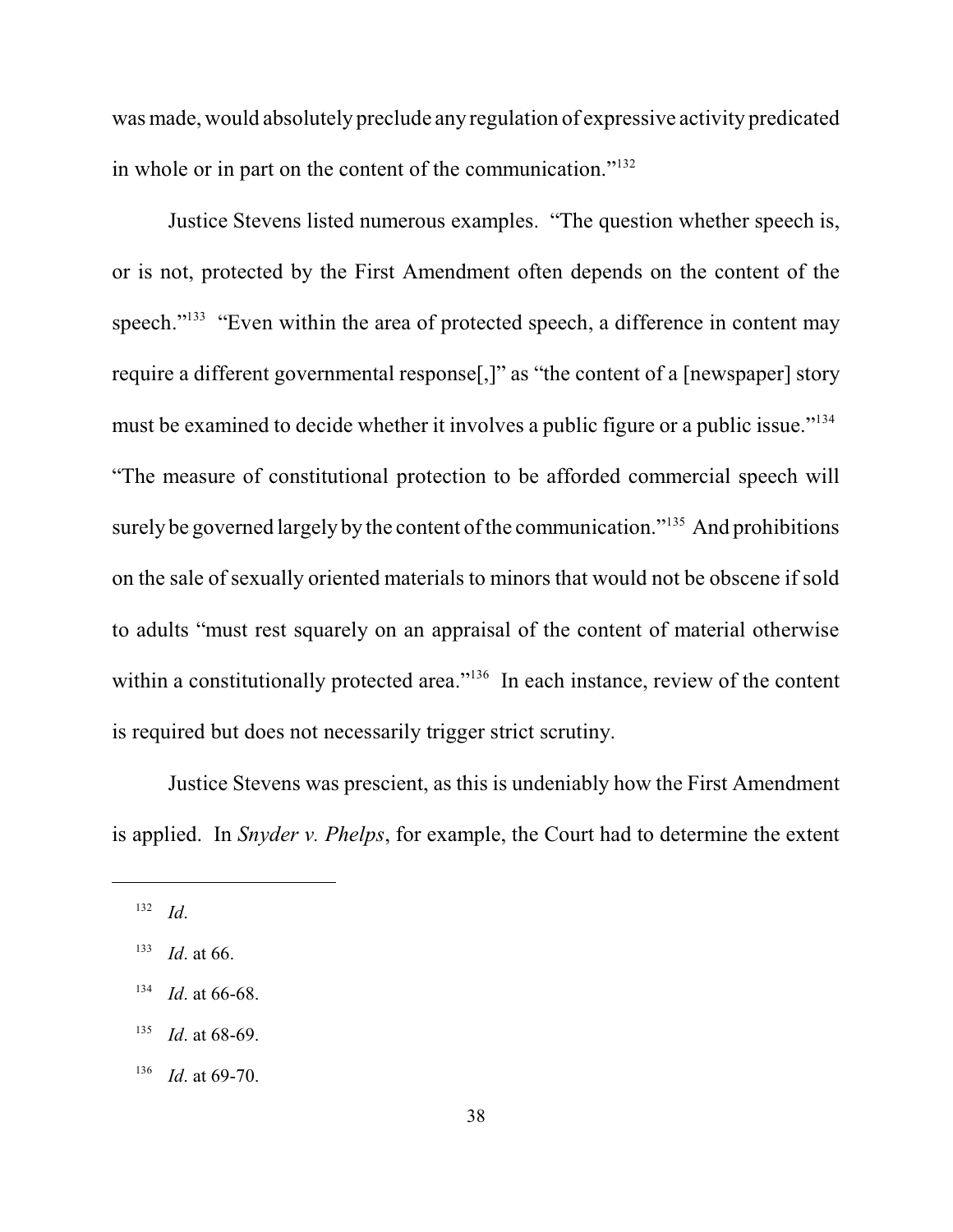to which the First Amendment insulated from tort liability protests by the Westboro Baptist Church at a soldier's funeral service.<sup>137</sup> As shown above, the ability of a State through statute or common law to provide damages for speech is predicated primarily on whether the speech is on a matter of public concern. Naturally, "[d]eciding whether speech is of public or private concern require[d the Court] to examine the content, form, and context of that speech, as revealed by the whole record."<sup>138</sup> It was the substance of the content that dictated the level of First Amendment protection, not the fact that it was considered.

The Court made this point more directly in *Hill v. Colorado*. In that case, a statute prohibited knowingly approaching people within a certain distance from the entrance to abortion facilities "for the purpose of passing a leaflet or handbill to, displaying a sign to, or engaging in oral protest, education, or counseling with such other person . . . . "<sup>139</sup> Petitioners argued it was content-based "[b]ecause the content of the oral statements made by an approaching speaker must sometimes be examined to determine whether the knowing approach is covered by the statute."<sup>140</sup> The Court disagreed:

<sup>&</sup>lt;sup>137</sup> *Snyder*, 562 U.S. at 447.

<sup>&</sup>lt;sup>138</sup> *Id.* at 453 (quotations and citation omitted).

<sup>&</sup>lt;sup>139</sup> *Hill*, 530 U.S. at 707.

 $140$  *Id.* at 720.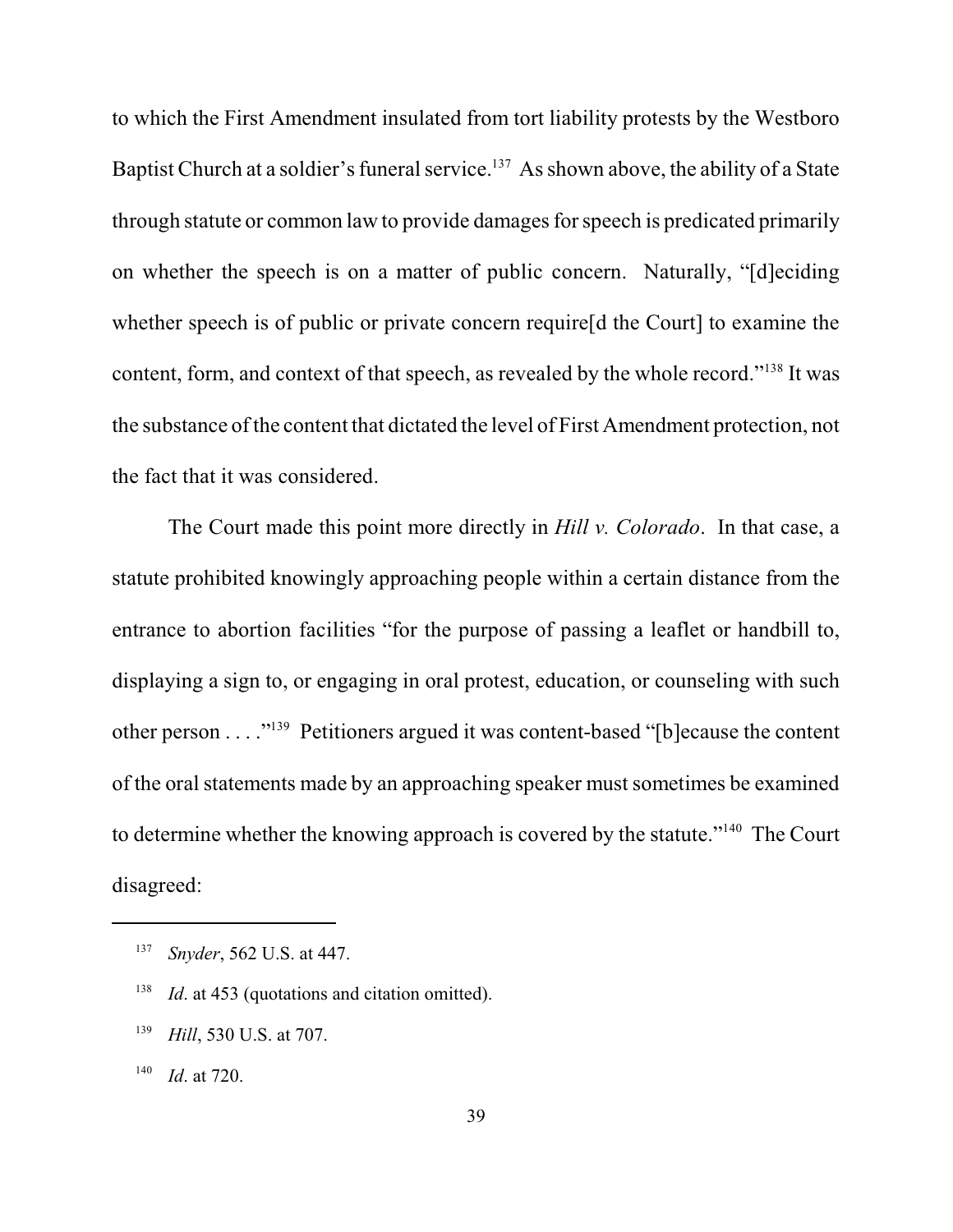Whether a particular statement constitutes a threat, blackmail, an agreement to fix prices, a copyright violation, a public offering of securities, or an offer to sell goods often depends on the precise content of the statement. We have never held, or suggested, that it is improper to look at the content of an oral or written statement in order to determine whether a rule of law applies to a course of conduct.<sup>141</sup>

All of this is to say that any rule requiring strict scrutiny any time content must be considered runs contrary to the bulk of the Supreme Court's jurisprudence. The controlling consideration is not whether you are looking at content; the test is what content you are looking at and why.

#### There are always cases that cause confusion.

To be sure, there are cases in which the Supreme Court made a simplistic statement like that made by this Court in *Thompson*. In *United States v. Playboy Entm't Grp., Inc.*, the Supreme Court said, "When the Government seeks to restrict speech based on its content, the usual presumption of constitutionality afforded congressional enactments is reversed." $142$  This statement could easily be misconstrued in isolation, but that Court made it plain to what type of content it was referring:

The line between speech unconditionally guaranteed and speech which may legitimately be regulated, suppressed, or punished is finely drawn. Error in marking that line exacts an extraordinary cost. It is through

 $141$  *Id.* at 721.

 $142$  529 U.S. 803, 817 (2000).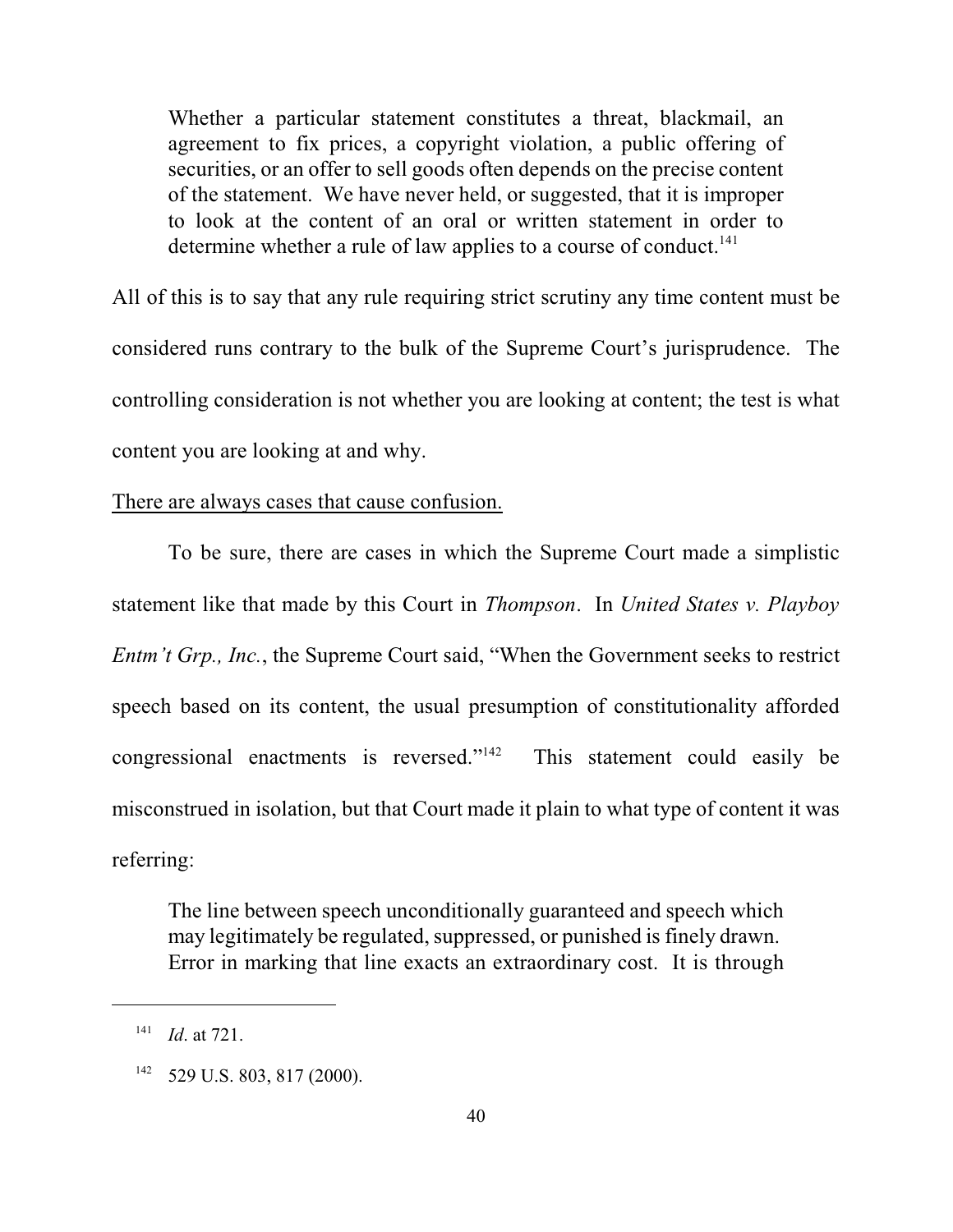speech that our convictions and beliefs are influenced, expressed, and tested. It is through speech that we bring those beliefs to bear on Government and on society. It is through speech that our personalities are formed and expressed. The citizen is entitled to seek out or reject certain ideas or influences without Government interference or control. $143$ 

This is as good a description of "matters of public concern" as the Court has offered.

There are cases that are harder to explain, cases in which the Court's application of its rules are not as clear as the pronouncements of their rules. *Reed* is such a case. Despite the seeming clarity with which the Court defined what it means to be "content-based," it held that the Town of Gilbert's Sign Code merited strict scrutiny because it based its disparate treatment of signs on categories such as "ideological signs," "political signs," and "temporary directional signs relating to a qualifying event" signs, the latter of which included religious assembly.<sup>144</sup> The Code was so content-based on its face, the Court claimed, that it had "no need to consider the government's justifications or purposes for enacting the Code to determine whether it is subject to strict scrutiny."<sup> $145$ </sup> The majority called this "a paradigmatic example of content-based discrimination[,] $v<sup>146</sup>$  but that is just not so. The

<sup>&</sup>lt;sup>143</sup> *Id.* (citations, quotations, and alterations omitted).

<sup>&</sup>lt;sup>144</sup> *Reed*, 135 S. Ct. at 2224-25.

 $145$  *Id.* at 2227.

 $146$  *Id.* at 2230.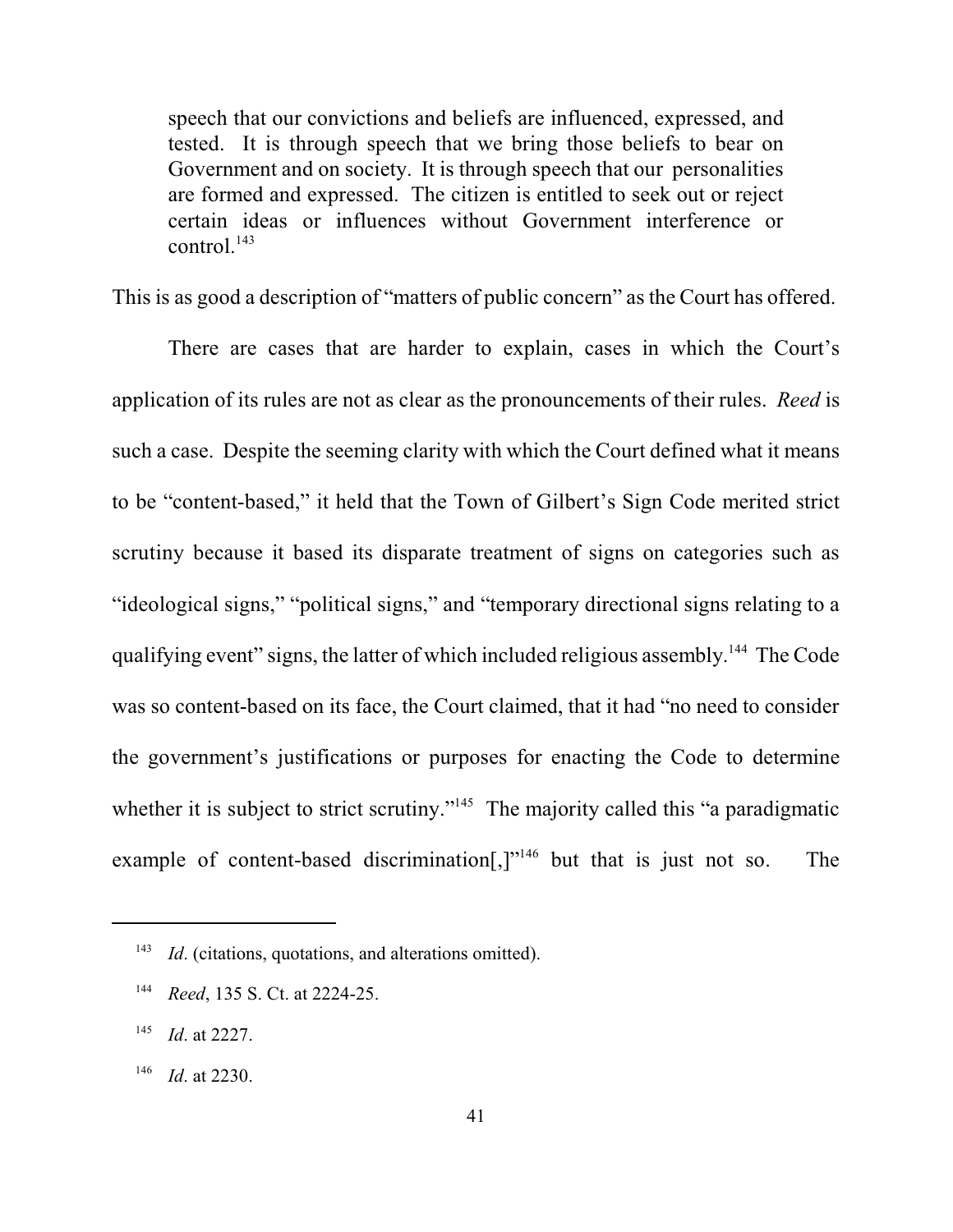unfortunate result is an opinion that was written more broadly than was necessary to decide the case.

The Court could have declined to determine the applicability of strict scrutiny because, as Justice Kagan put it, the town's defense of its ordinance "does not pass strict scrutiny, or intermediate scrutiny, or even the laugh test."<sup>147</sup> The facial implausibility of a public safety justification for requiring that signs to church gatherings be smaller or more temporary than ideological or political signs should have doomed the ordinance. But the Court did not restrain itself. Its hard stance, even if taken with the best of intentions, conflicts with the case law discussed above but unmentioned by the majority. But the concurring opinions did elaborate upon it. Taken together, six justices identified the application of strict scrutiny with the suppression of matters of public concern.

Justice Alito, speaking for three justices who joined the majority, said that content-based laws merit strict scrutiny because "[s]uch regulations may interfere with democratic self-government and the search for truth."<sup>148</sup> Justice Kagan, speaking for another three, would also focus on how the First Amendment serves to keep "the marketplace of ideas . . . free and open" by preventing "an attempt to give one side

<sup>&</sup>lt;sup>147</sup> *Id.* at 2239 (Kagan, J., concurring).

<sup>&</sup>lt;sup>148</sup> *Id.* at 2233 (Alito, J., concurring).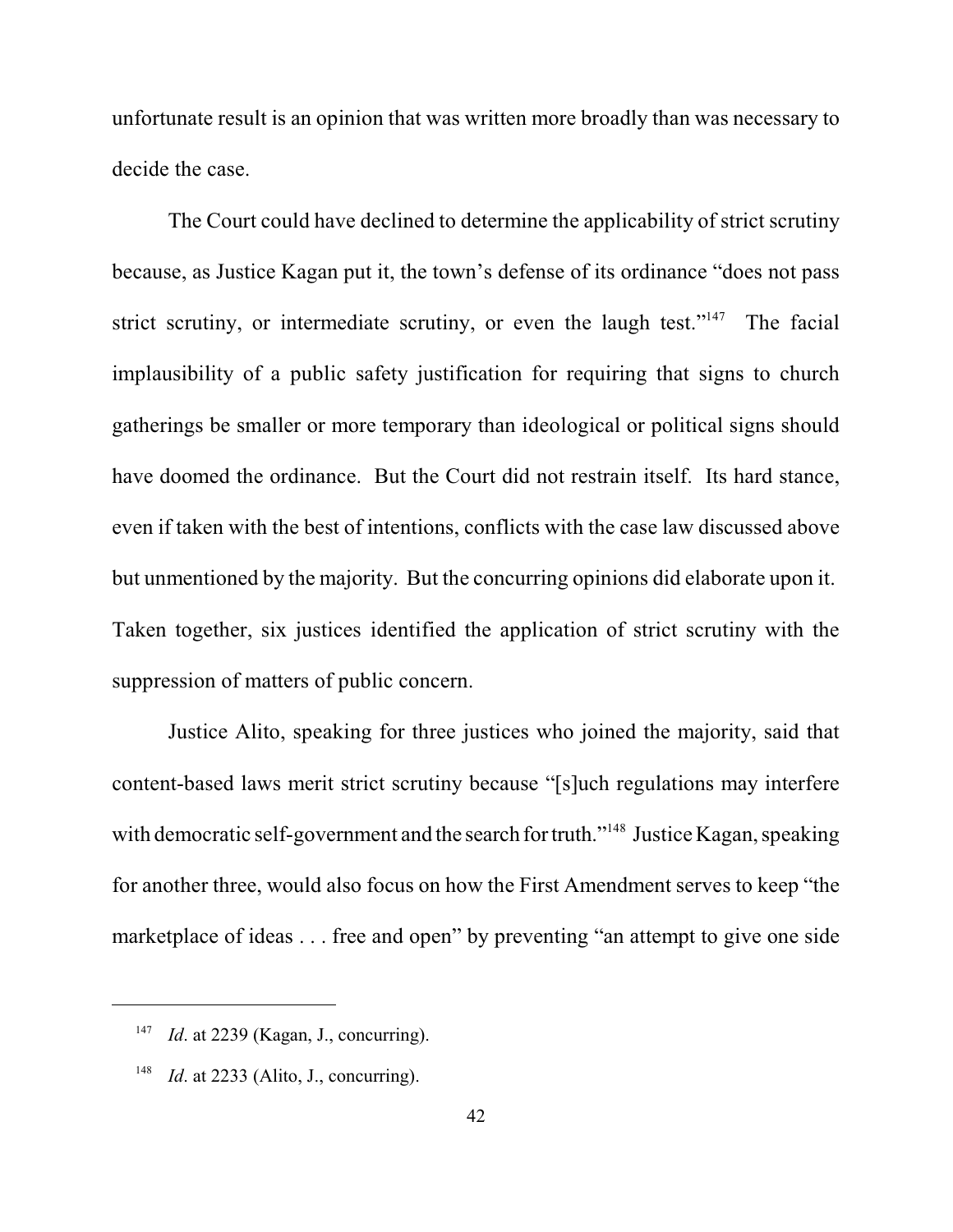of a debatable public question an advantage in expressing its views to the people."<sup>149</sup> "When that is realistically possible—when the restriction raises the specter that the Government may effectively drive certain ideas or viewpoints from the marketplace—we insist that the law pass the most demanding constitutional test."<sup>150</sup> But, she concluded, when that threat is not realistically possible, clinging to strict scrutiny any time content is implicated is unnecessary: "We can administer our content-regulation doctrine with a dose of common sense, so asto leave standing laws that in no way implicate [the First Amendment']s intended function."<sup>151</sup>

Justice Breyerjoined Justice Kagan's concurrence, but added his own thoughts. "[C]ontent discrimination, while helping courts to identify unconstitutional suppression of expression, cannot and should not *always* trigger strict scrutiny."<sup>152</sup> Although a "mechanical" triggering of strict scrutiny is simpler, considering whether the policies underlying the First Amendment are actually served by it in a given case "permit [s] the government to regulate speech in numerous instances where the voters

<sup>&</sup>lt;sup>149</sup> *Id.* at 2237-38 (Kagan, J., concurring) (citations and quotations omitted).

 $I<sup>150</sup>$  *Id.* at 2238 (citations and quotations omitted).

 $Id$ . at 2238.

<sup>&</sup>lt;sup>152</sup> *Id.* at 2234 (Breyer, J., concurring) (emphasis in original).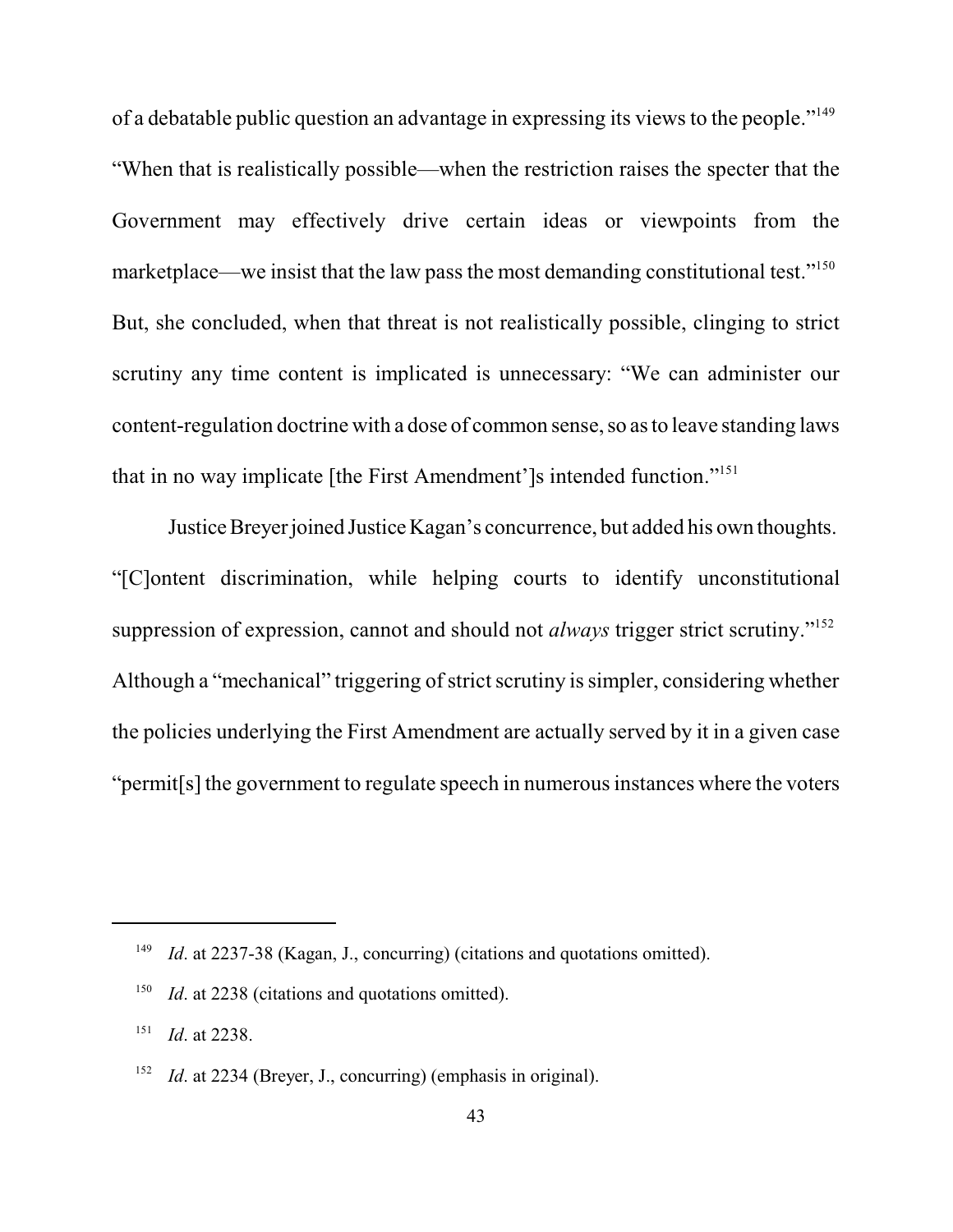have authorized the government to regulate and where courts should hesitate to substitute judicial judgment for that of administrators."<sup>153</sup>

#### But the vast majority of cases support the rule.

When determining the applicability of strict scrutiny, the decisive issue is not whether one is looking at speech but at what speech one is looking. The Supreme Court reserves its highest level of review for cases in which the core function of the First Amendment is threatened. This inevitably requires a reviewing court to consider the speech at issue. If there is no public discussion on a matter of public concern to be had or, if there is, no real risk that the government is picking sides, there is no need to place the burden on it to satisfy strict scrutiny. These are the questions a court must answer before applying strict scrutiny.

# **III. "Revenge porn" does not deserve strict scrutiny.**

But the court of appeals did not answer these questions. It did not address them. Instead, it summarily held in two sentences that section 21.16(b) is a contentbased restriction on speech because it "penalizes only a subset of disclosed images."<sup>154</sup> Under the proper analysis, the "subset of disclosed images" does not share the "highest rung" of the First Amendment ladder along with political debate

 $153$  *Id.* at 2236.

Slip op. at 5 (citing *Thompson*, 414 S.W.3d at 876, and *Playboy*, 529 U.S. at 817). <sup>154</sup>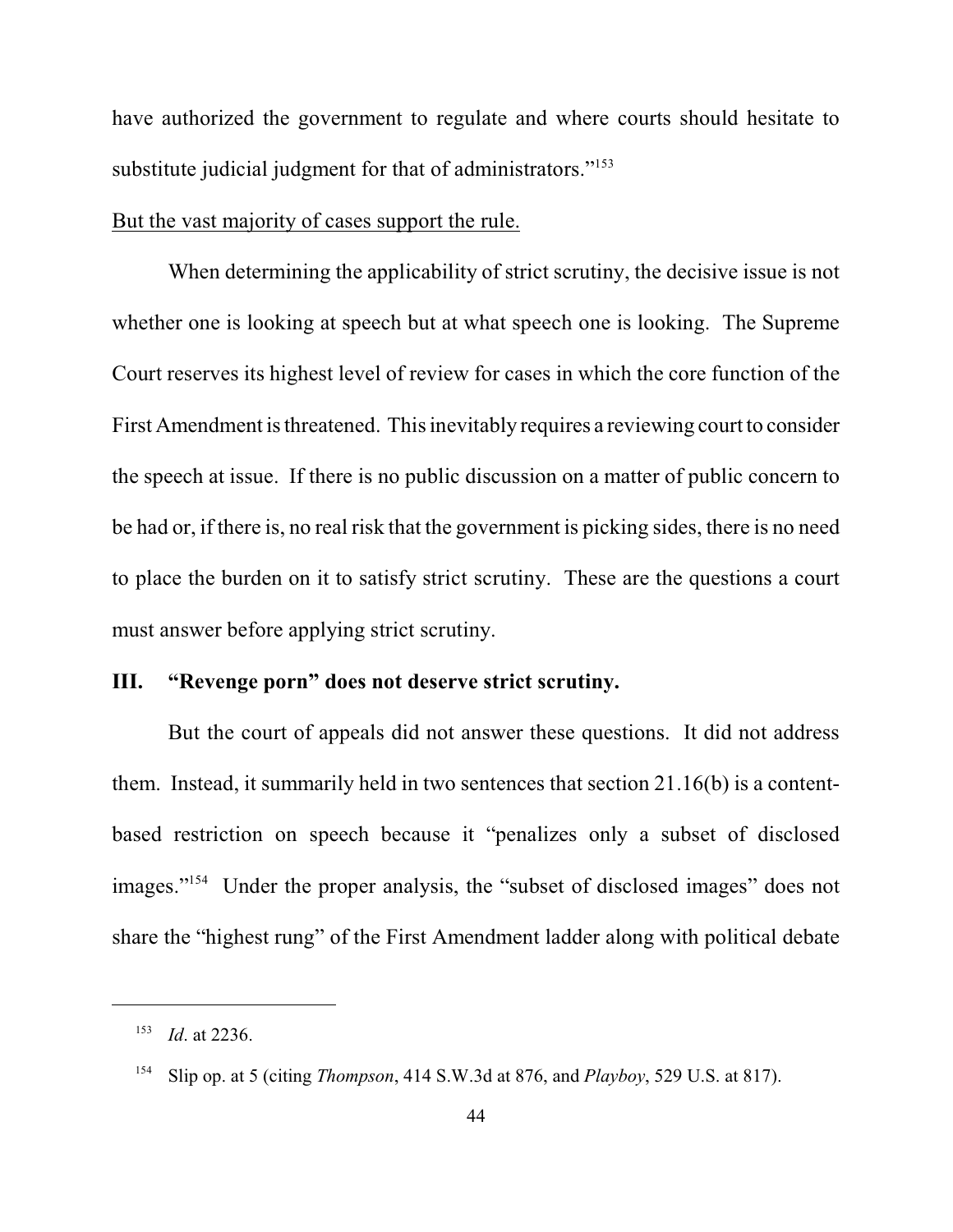and peaceful demonstration, and so is categorically unentitled to the highest level of First Amendment protection. And because the statute does not interject any matter of public concern into its narrowing scheme, intermediate scrutiny is appropriate. "Revenge porn" is not a matter of public concern.

Even if this Court's review is limited to typical "revenge porn"—images voluntarily created with or given to someone who violates the depicted person's privacy by disclosing them—nothing about it rests "at the heart of the First Amendment's protection."<sup>155</sup> There is no "debatable public question"<sup>156</sup> about an exgirlfriend's nipples. There are no competing viewpoints about a "dick pic" requested by a lover but later posted on the internet. Video of an ex masturbating is not "a subject of general interest and of value and concern to the public."<sup>157</sup> Sharing these images and identifying the depicted person is not "the essence of self-government."<sup>158</sup> It is unnecessary "for the bringing about of political and social changes desired by the people."<sup>159</sup> Preventing the personal shame and reputational harm that follows the publication of a sex tape does not threaten "democratic self-government" or any

- <sup>158</sup> *Garrison*, 379 U.S. at 74-75.
- <sup>159</sup> *Roth*, 354 U.S. at 484.

<sup>&</sup>lt;sup>155</sup> Dun & Bradstreet, 472 U.S. at 758-59.

<sup>&</sup>lt;sup>156</sup> *Reed*, 135 S. Ct. at 2237-38 (Kagan, J., concurring).

<sup>&</sup>lt;sup>157</sup> *Snyder*, 562 U.S. at 453.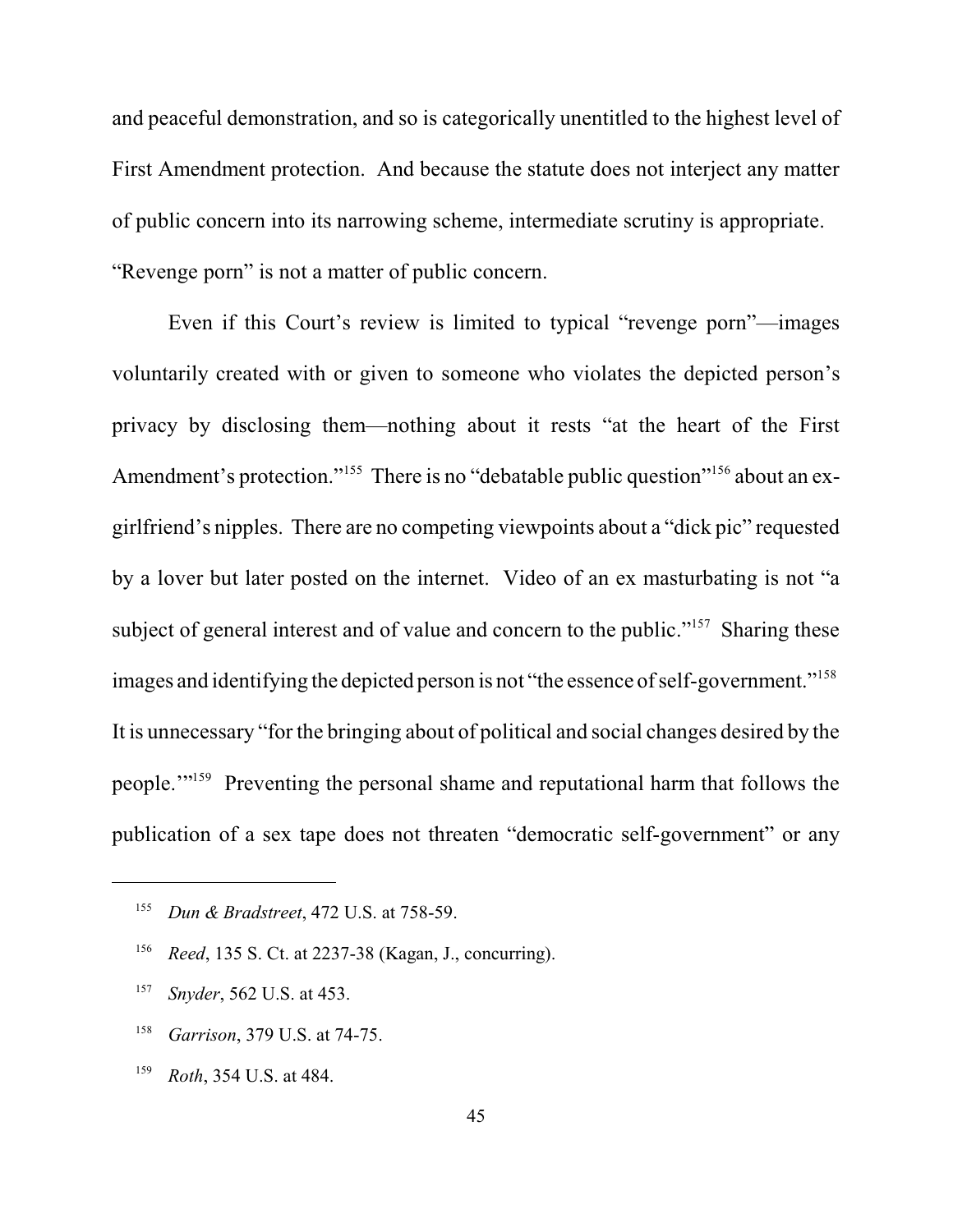"search for truth."<sup>160</sup> And the only "status quo"<sup>161</sup> being protected is a First Amendment that is applied with some measure of common sense to "speech" that has little, if any, legitimate value.

The Supreme Court's cases distinguishing public from private speech outside the traditional "scrutiny" framework illustrate the point. The Court summarized two

of them in *Snyder v. Phelps*:

In [*Dun & Bradstreet*] we held, as a general matter, that information about a particular individual's credit report "concerns no public issue." The content of the report, we explained, "was speech solely in the individual interest of the speaker and its specific business audience." That was confirmed by the fact that the particular report was sent to only five subscribers to the reporting service, who were bound not to disseminate it further. To cite another example, we concluded in *San Diego v. Roe* that, in the context of a government employer regulating the speech of its employees, videos of an employee engaging in sexually explicit acts did not address a public concern; the videos "did nothing to inform the public about any aspect of the [employing agency's] functioning or operation."<sup>162</sup>

If a citizen's credit report created for a specific private audience is not a matter of

public concern, neither is a picture of his genitals created for his former wife. And

if a video recording that a police officer makes of himself masturbating and sells

<sup>&</sup>lt;sup>160</sup> *Reed*, 135 S. Ct. at 2233 (Alito, J., concurring).

*Id*. 161

<sup>&</sup>lt;sup>162</sup> *Snyder*, 562 U.S. at 453 (citations omitted, second alteration in original).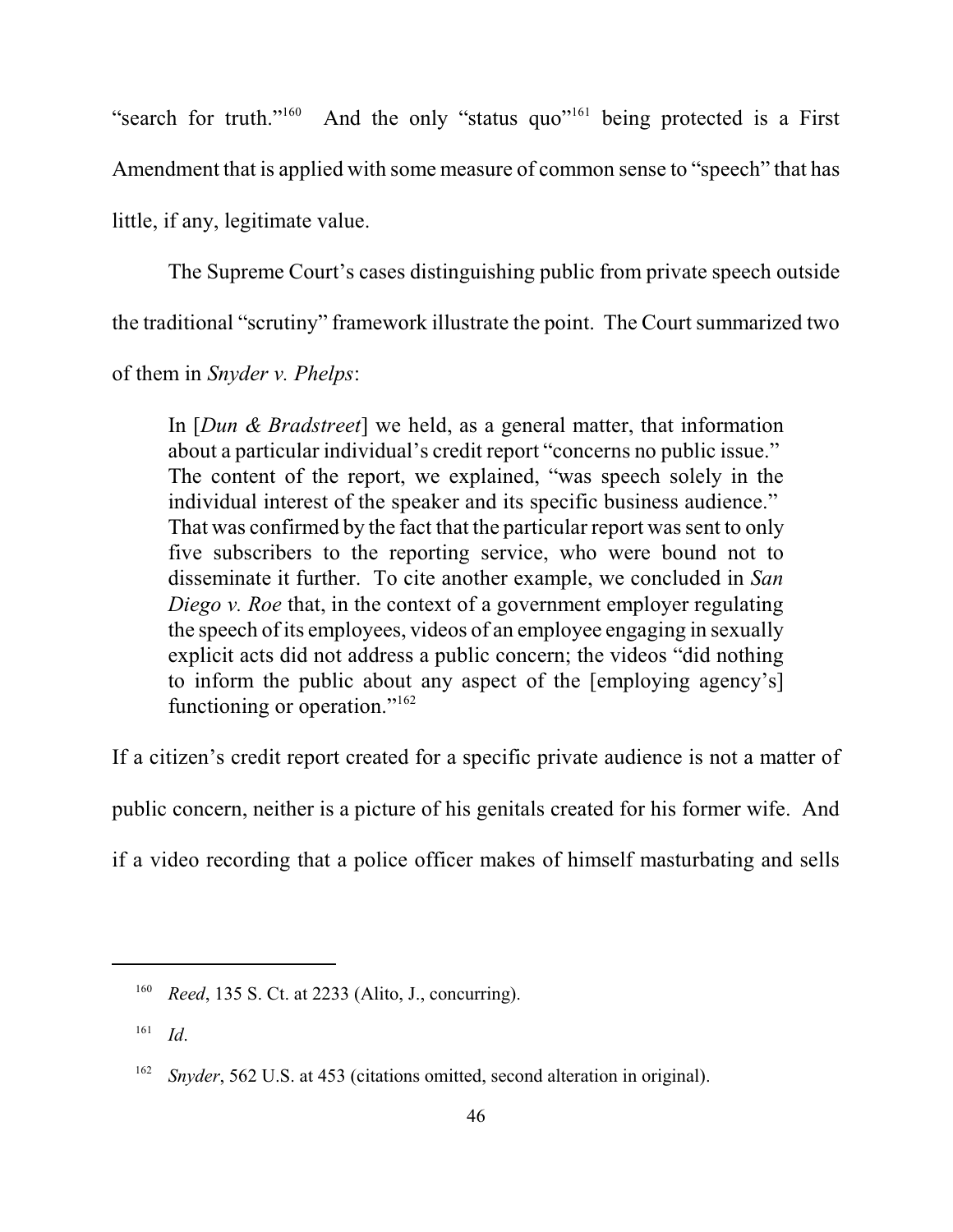online is not a matter of public concern,  $163$  neither are similar recordings made with an expectation of privacy and distributed without permission.

# The potential regulation of a matter of public concern does not mandate strict scrutiny.

The only way that prohibited material might be a matter of public concern is if, for example, a public official sends a mistress a naked picture of himself and she releases it. Even if this is so, that potential does not trigger strict scrutiny unless suppression of that debate was the Legislature's intent.

First, it is unclear whether disclosure of the image is necessary for the marketplace of ideas to function. If a public official's indiscretion is a matter of public concern, its revelation should serve that purpose of encouraging robust debate without disclosing the image.

Second, this hypothetical is only valid in so far as it is the mistress who discloses the material to either the public or the press. If a phone is hacked or a harddrive stolen, the disclosure has no protection. The Supreme Court permits the press to publish illegally obtained recordings if it took no part in the illegality, but the concurrence limited its reach to matters of public safety.<sup>164</sup> It is doubtful whether

<sup>&</sup>lt;sup>163</sup> *Roe*, 543 U.S. at 78.

<sup>&</sup>lt;sup>164</sup> *Bartnicki v. Vopper*, 532 U.S. 514, 535 (2001). In *Bartnicki*, an illegal recording of a phone conversation about public contract negotiations between a union representative and its president was (continued...)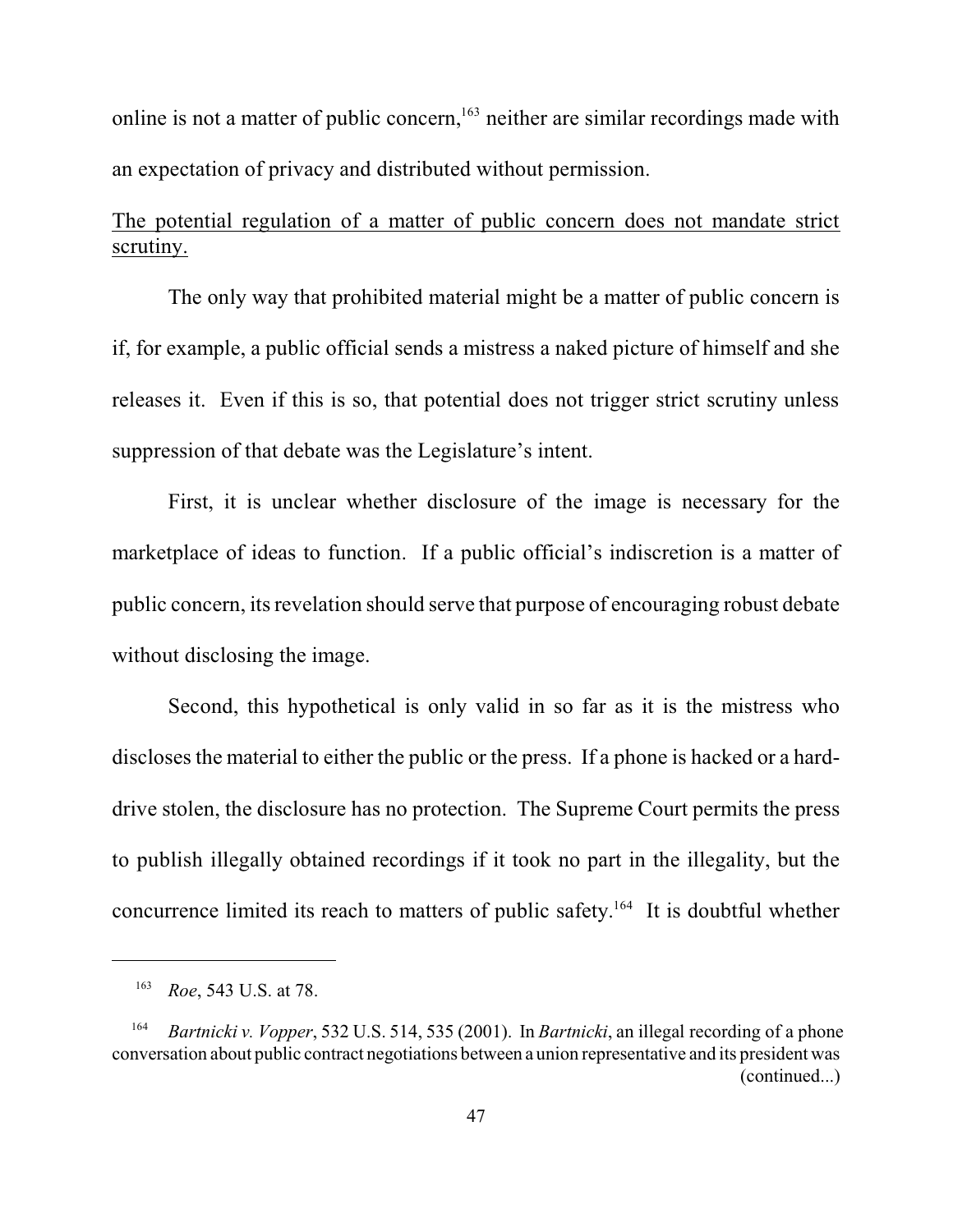publication under these circumstances would be protected because, as relevant to a public official's fitness for office as his sexting might be, it is no matter of public safety.

Third, and most importantly, even if the statute potentially prohibits disclosure of a matter of public concern, strict scrutiny is warranted only if it reasonably appears suppression wasthe Legislature's intent. Can this Court confidently say that the goal of the statute was protection of political officials by suppressing speech on their indiscretions, and that including the rest of us was a smokescreen? Of course not. The Legislature acted to protect all victims; public officials are people, too.

Viewed without the misunderstandings surrounding the term "content-based," this is a simple case. This Court does not need to create a new category of unprotected speech. It only has to recognize that the statute was not written to do what the Founding Fathers feared most when they drafted the First Amendment—suppress one side of a debate on a matter of public concern. The statute should be measured by the still-rigorous intermediate scrutiny that applies to

 $164$ (...continued)

ultimately provided to and aired by Vopper, a local radio host. *Id*. at 518-19. The operative part of the federal statute at issue is analogous to TEX. PENAL CODE  $\S$  16.02(b)(2), which prohibits the intentional disclosure of the contents of an oral communication if the person knows or has reason to know it was obtained in violation of the law. Justice Breyer, joined by Justice O'Connor, two of the six in the majority, "agree[d] with its narrow holding limited to the special circumstances present here: (1) the radio broadcasters acted lawfully (up to the time of final public disclosure); and (2) the information publicized involved a matter of unusual public concern, namely, a threat of potential physical harm to others." *Bartnicki*, 532 U.S. at 535-36 (Breyer, J., concurring).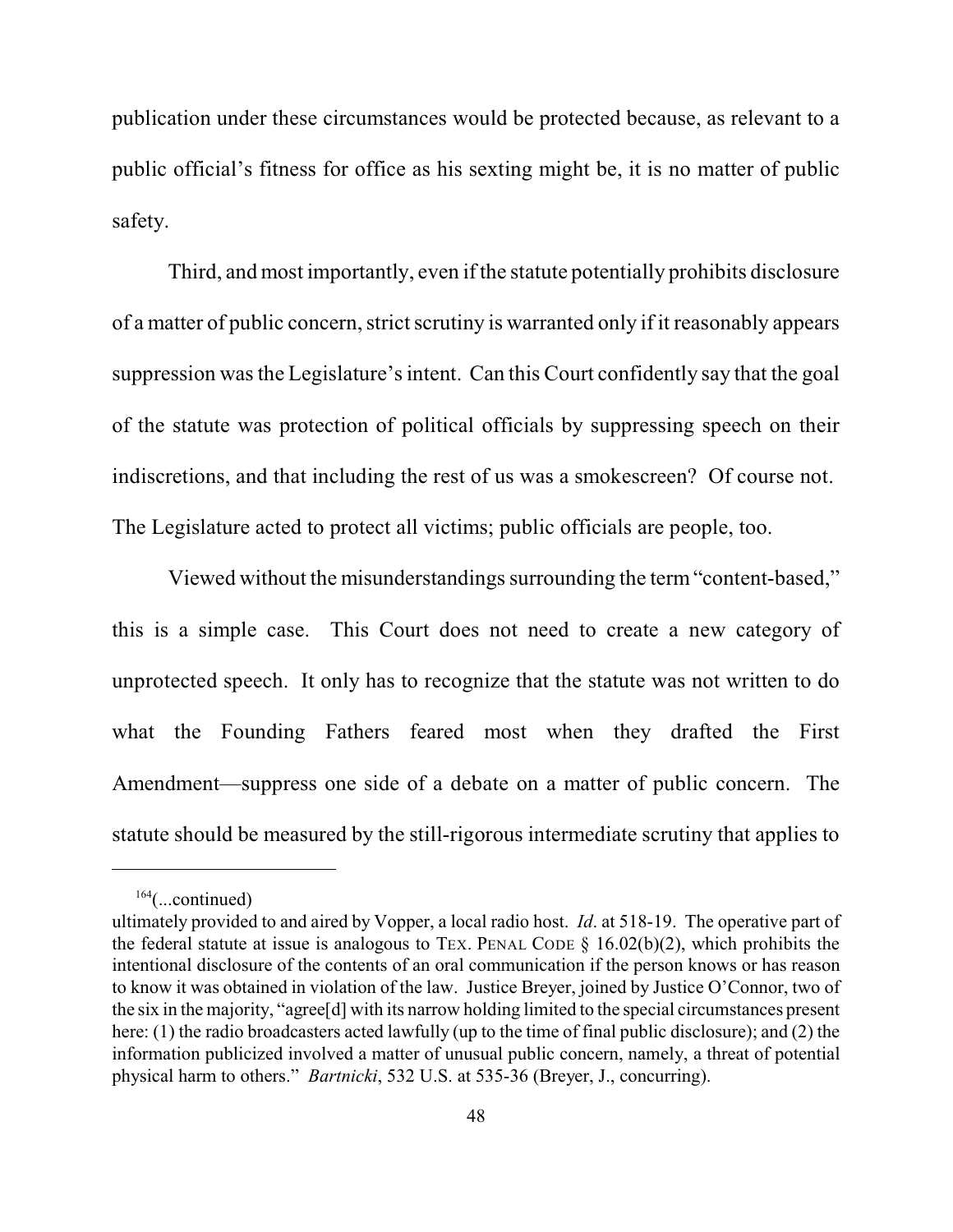most protected speech. Any novel cases involving matters of public concern can be reviewed under an as-applied challenge. 165

#### The statute satisfies the secondary effects doctrine.

If this Court is unwilling to hold that "revenge porn" is worth slightly less First Amendment protection than political debate, that does not inevitably mandate strict scrutiny. Even if the statute restricts speech at the "highest rung" of the First Amendment ladder, it does so incident to preventing the secondary effect of harm to the depicted person.

The Legislature did not seek to protect "listeners"—either the depicted person or the recipients of the visual material—from offensive or indecent images. Indeed, the depicted person need never see the images. The Legislature acted to prevent reputational and emotional harm that is "almost unique to" so-called "revenge porn."<sup>166</sup> It is no different than focusing on adult theaters because of the element they attract or abortion clinics because of their unique ability to draw sidewalk traffic.

<sup>&</sup>lt;sup>165</sup> There was a narrow window of time during which the Supreme Court upheld a temporal limitation on corporate political speech against First Amendment challenge under strict scrutiny but allowed individual plaintiffs to challenge it on an as-applied basis. *See Wisconsin Right to Life, Inc. v. F.E.C.*, 546 U.S. 410, 411-12 (2006) (*per curiam*) ("In upholding § 203 against a facial challenge [in *McConnell v. Federal Election Comm'n*, 540 U.S. 93 (2003)], we did not purport to resolve future as-applied challenges."). *Citizens United* made this exception moot.

*See Boos*, 485 U.S. at 320 (despite the ordinance in *Renton* being "applied only to a particular 166 category of speech," and aimed at "secondary effects" that are "almost unique to theaters featuring sexually explicit films," "its justification had nothing to do with that speech.").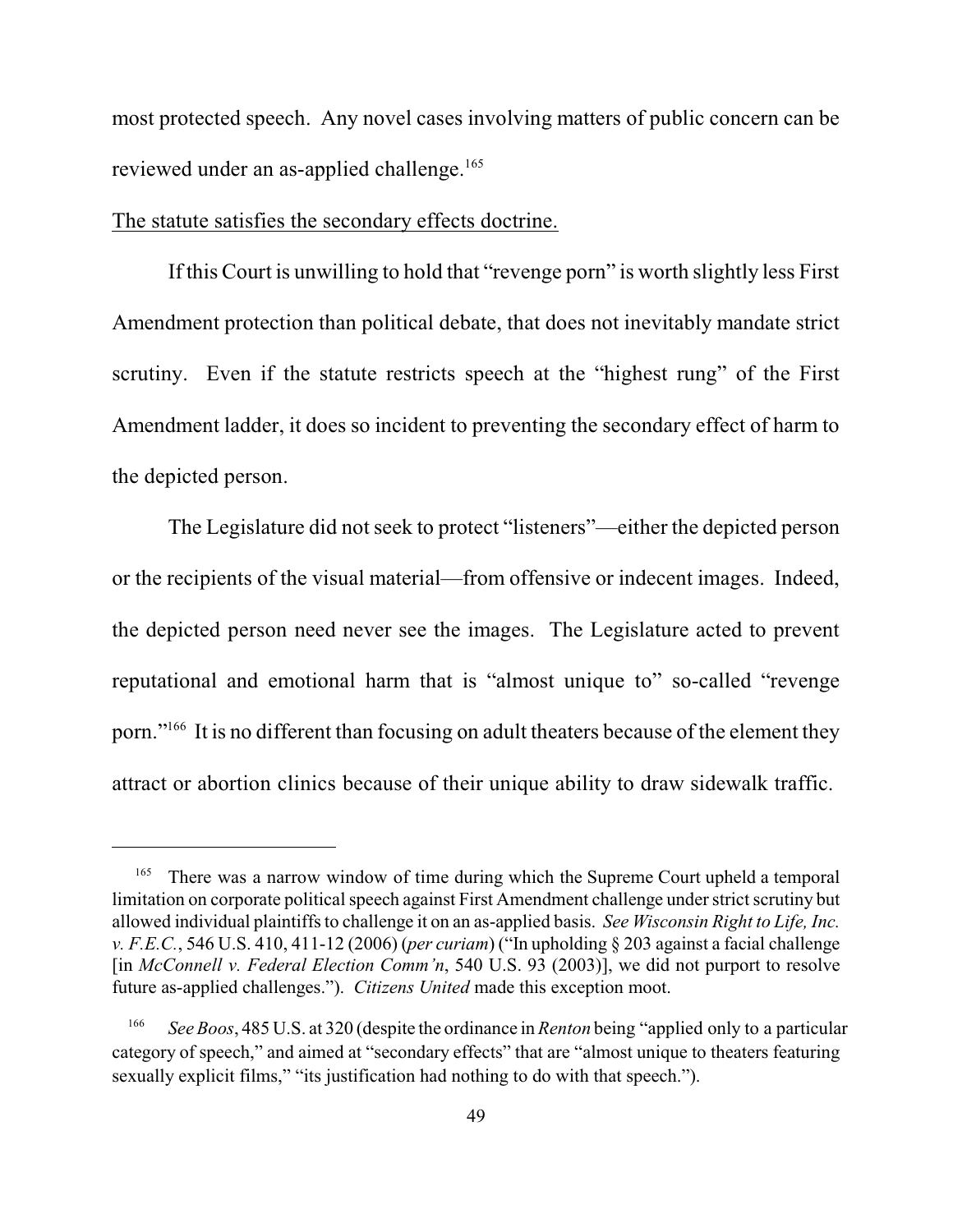Moreover, it is a harm that, unlike pure speech, cannot be addressed with "more speech" rather than regulation.<sup>167</sup>

If this analysis appears to carve too fine a distinction between primary and secondary effects, any complaints should be directed at the Supreme Court. Applying intermediate scrutiny based upon secondary effects is consistent with its cases. *Renton*, as reinforced by *Boos*, demonstrates that regulating speech because of secondary effects that inhere to that speech does not make the regulation "contentbased." And *McCullen* shows that a regulation can still be content-neutral despite predominantly disadvantaging one side of a debate on a matter of public concern—abortion—and protecting the listeners on the otherside fromuncomfortable speech.

The doctrine is sound. Even Justice Brennan, who harbored concerns over the *Renton* framework, allowed for the argument that *Renton* was defensible on the basis that some secondary effects are not amenable to direct legislation.<sup>168</sup> Although more complicated, the doctrine essentially raises the same question asked above: is the

*See Whitney v. California, 274 U.S. 357, 377 (1927) (Brandeis, J., concurring) ("If there be* time to expose through discussion the falsehood and fallacies, to avert the evil by the processes of education, the remedy to be applied is more speech, not enforced silence.").

 $B$ oos, 485 U.S. at 337 (Brennan, J., concurring).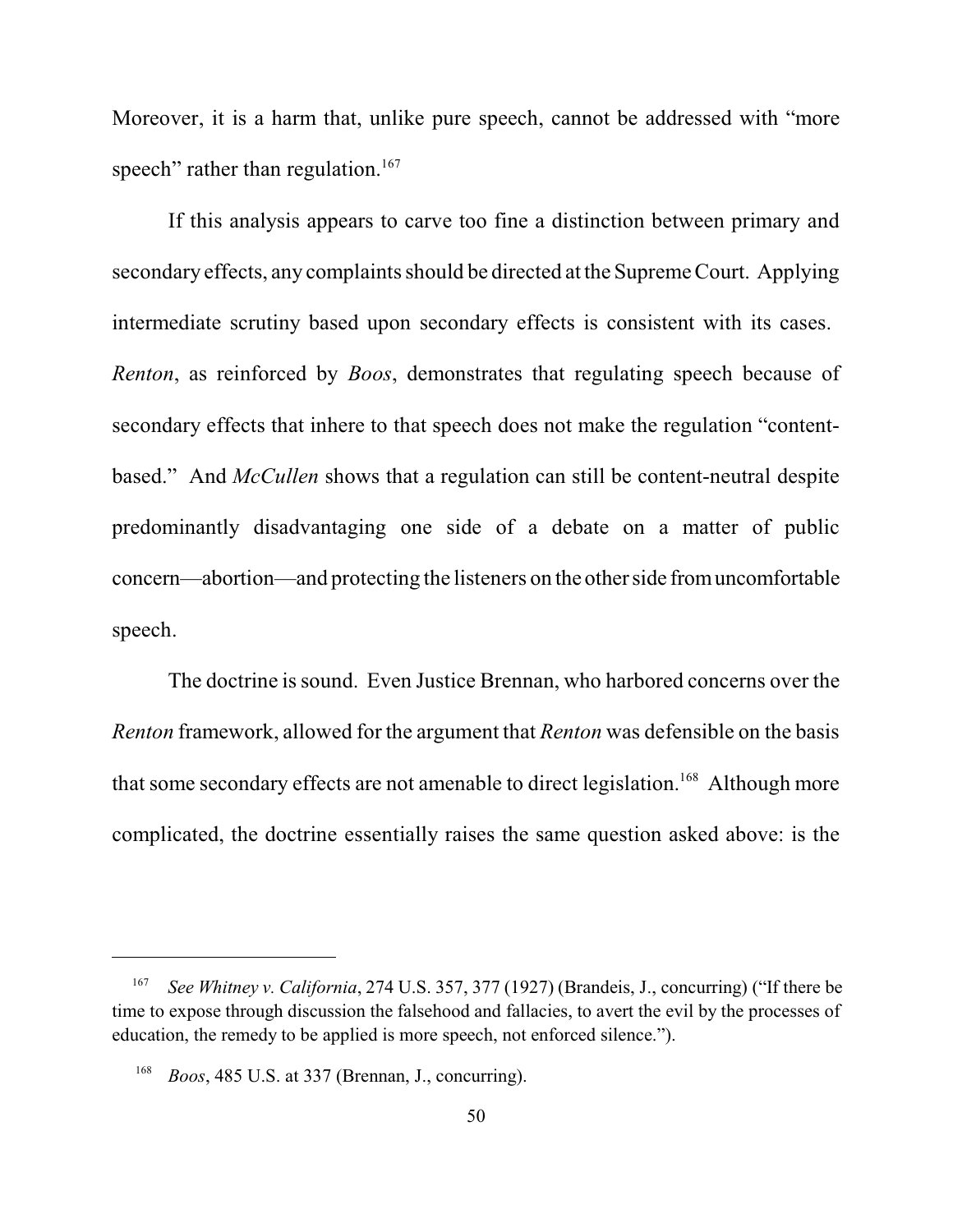regulation aimed at suppressing one side of a matter of public concern? From either viewpoint, the answer is "no."

#### **IV. The statute satisfies intermediate scrutiny.**

Under intermediate scrutiny, the statute will be upheld if it promotes a substantial (rather than compelling) interest, and "the means chosen are not substantially broader than necessary to achieve the government's interest."<sup>169</sup> But the court of appeals did not reach this question because it held that any reference to content renders a statute subject to strict scrutiny. This was also appellant's position regarding strict scrutiny and overbreadth $170$ : the statute is content-based, the prohibited material is not wholly unprotected by the First Amendment, and the State failed to satisfy strict scrutiny.<sup>171</sup> He thus challenged the constitutionality of the statute but never faced his burden to show that the statute does not satisfy intermediate scrutiny. It would serve no purpose to remand the case to the court of appeals for consideration of an argument that appellant never made in any court.

<sup>&</sup>lt;sup>169</sup> *Ex parte Thompson*, 442 S.W.3d at 345 (citations and internal quotations omitted, emphasis added).

<sup>&</sup>lt;sup>170</sup> It appears appellant treats the two doctrines as synonymous. *See*, *e.g.*, App. Court of Appeals Reply Br. at 10-11 ("An antonym for 'narrow' is 'broad.' A statute that is *overbroad* in violation of the First Amendment—that restricts a real and substantial amount of protected speech based on its content—is, bydefinition, *not narrowly tailored*.")(emphasisin original). This misunderstanding will be discussed below.

<sup>&</sup>lt;sup>171</sup> 1 RR 16 (hearing); App. Court of Appeals Amended Br. at 4-5.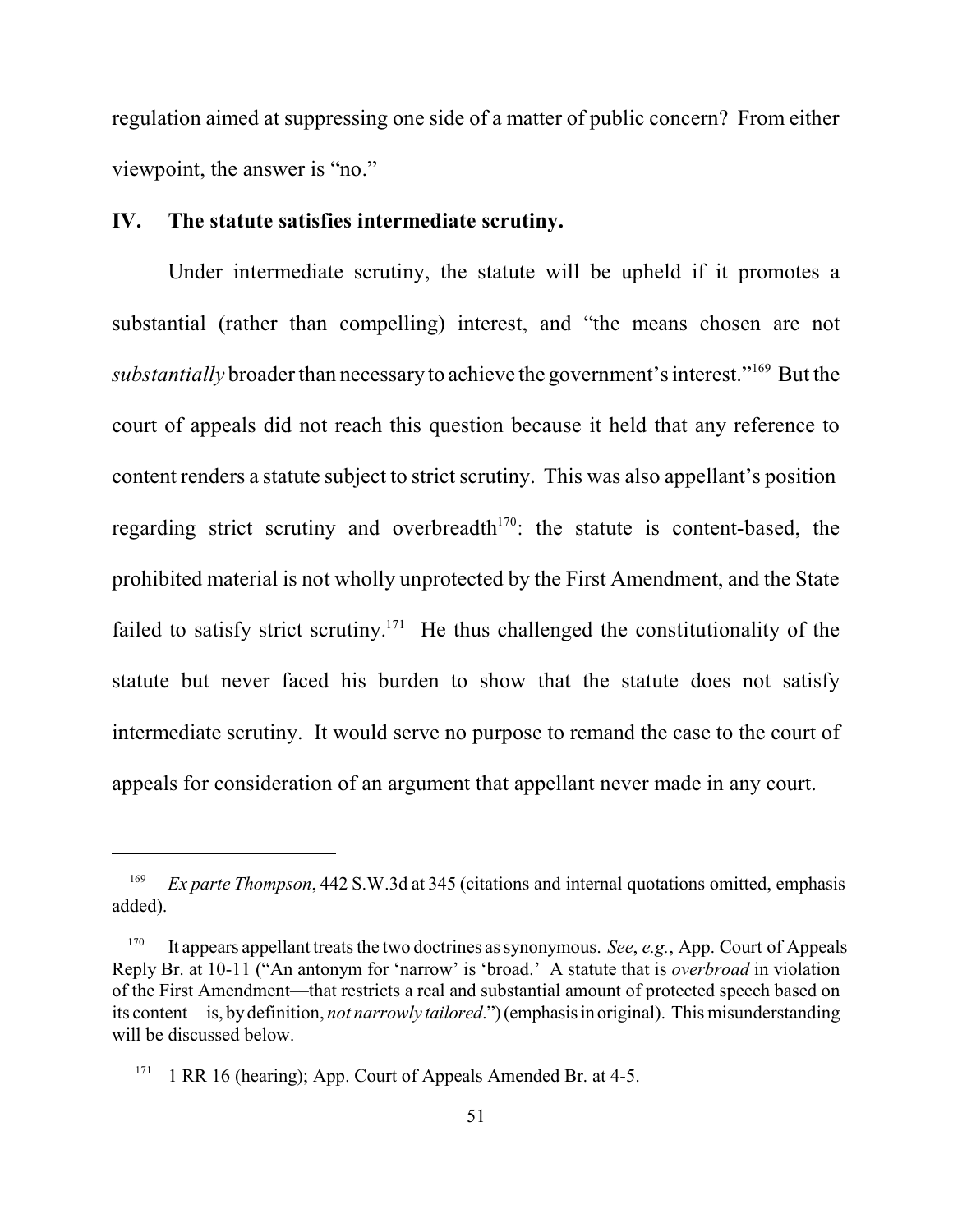Moreover, analysis is fairly straightforward once this Court determines that intermediate scrutiny applies. The statute goes beyond what is required by the intermediate scrutiny test; it serves a compelling interest—privacy—and uses nearly the least restrictive means to serve that interest. It thus considers the same factors that were incorrectly applied by the court of appeals.

The freedom not to speak is a compelling interest.

The statute requires a violation of a reasonable expectation of privacy. This Court said in *Ex parte Thompson*, "Privacy constitutes a compelling government interest when the privacy interest is substantial and the invasion occurs in an intolerable manner." $172$  Whether this was intended as the threshold for compelling privacy interests is unclear, but it should not be with this statute because there is a different privacy interest at stake.

Although *Thompson* dealt with invasions of privacy through improper photography or visual recording, its test for privacy as a compelling interest was derived from the Supreme Court's "captive audience" line of cases. *Thompson* cites *Snyder*, the Westboro Baptist case discussed above. Snyder argued that "even" assuming Westboro's speech is entitled to First Amendment protection generally, the

<sup>&</sup>lt;sup>172</sup> 442 S.W.3d at 348. It suggested that "substantial privacy interests are invaded in an intolerable manner when a person is photographed without consent in a private place, such as the home, or with respect to an area of the person that is not exposed to the general public, such as up a skirt." *Id*.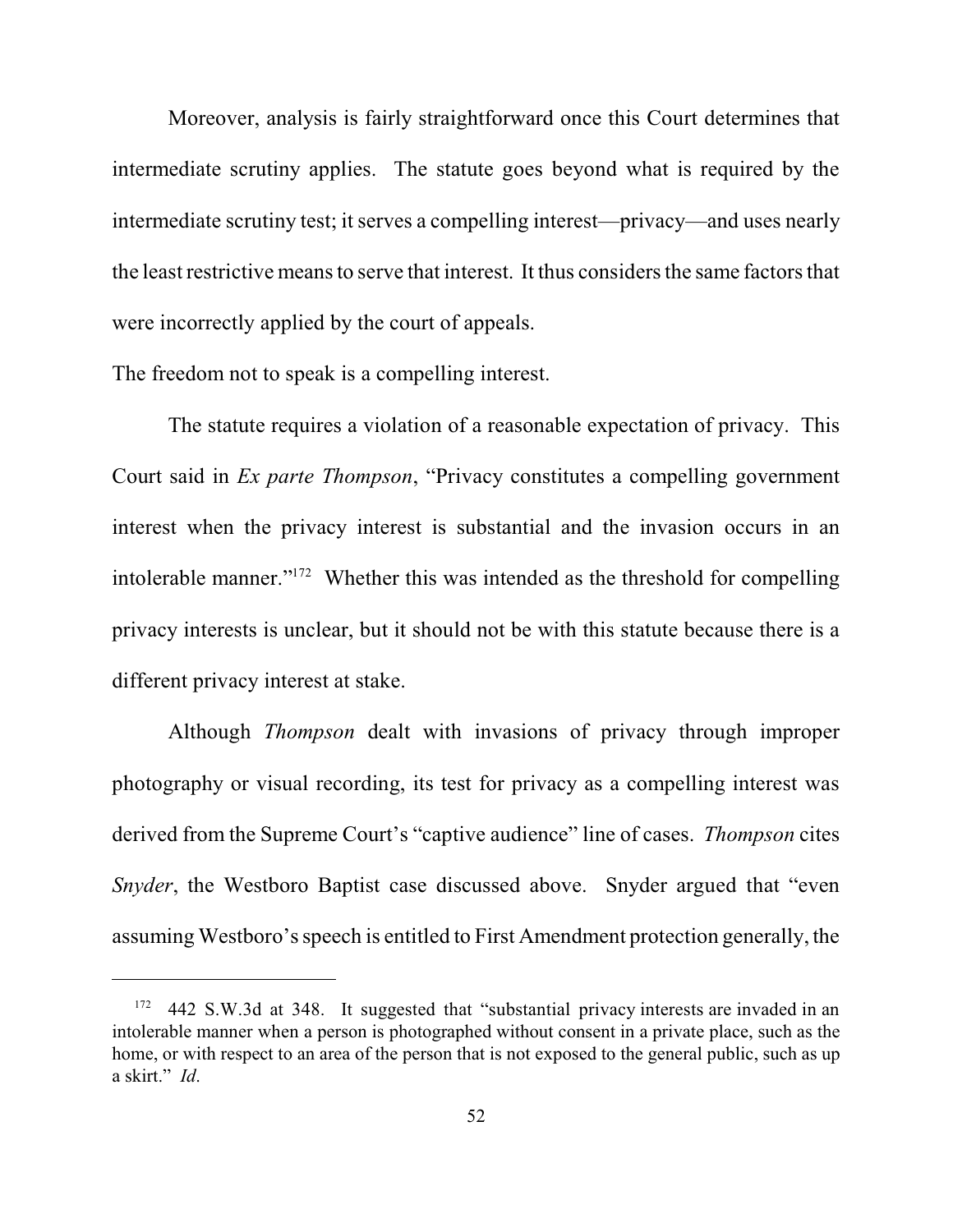church is not immunized from liability for intrusion upon seclusion because Snyder was a member of a captive audience at his son's funeral."<sup>173</sup> Resolving that point came down to whether Snyder was an "unwilling listener or viewer" whom the government could protect from unwanted speech. 174

"As a general matter," the Supreme Court "applie[s] the captive audience doctrine only sparingly to protect unwilling listeners from protected speech."<sup>175</sup> In most cases, the burden falls upon the listener or viewer to avert his ears or eyes.<sup>176</sup> The full quote, from which this Court borrowed in *Thompson*, was: "As a result, '[t]he ability of government, consonant with the Constitution, to shut off discourse solely to protect others from hearing it is . . . dependent upon a showing that substantial privacy interests are being invaded in an essentially intolerable manner."<sup>177</sup>

*Snyder* cited *Cohen v. California*, the "Fuck the Draft" jacket case.<sup>178</sup> One of California's fallback argumentsin*Cohen* wasthat, by wearing the jacket tomunicipal

<sup>&</sup>lt;sup>173</sup> *Snyder*, 562 U.S. at 459.

*Id*. 174

*Id*. 175

*Id*. 176

*Id*. (quoting *Cohen v. California*, 403 U.S. 15, 21 (1971)) (alterations in *Snyder*). <sup>177</sup>

<sup>&</sup>lt;sup>178</sup> *Cohen*, 403 U.S. at 16.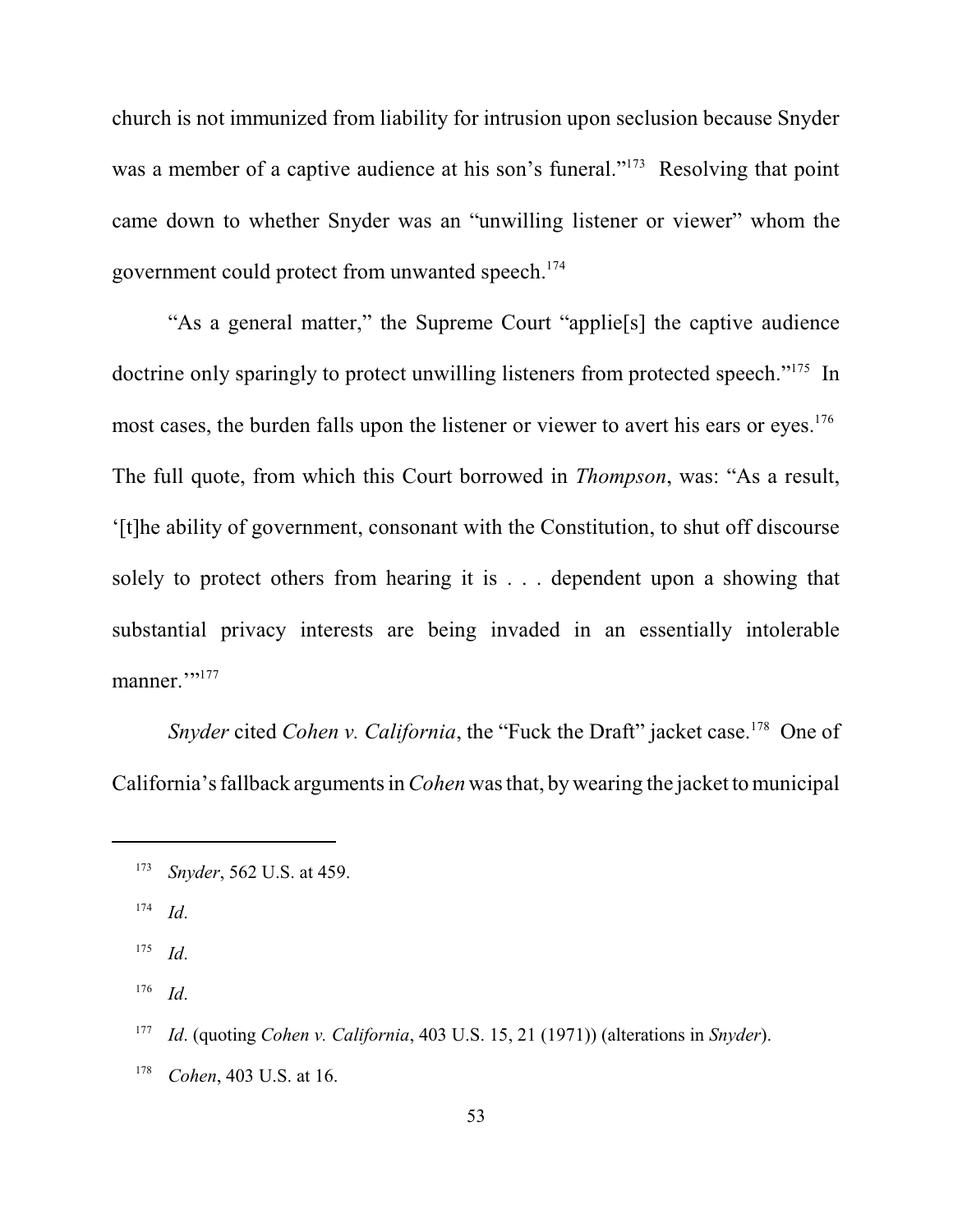court, "Cohen's distasteful mode of expression was thrust upon unwilling or unsuspecting viewers, and that the State might therefore legitimately act as it did in order to protect the sensitive from otherwise unavoidable exposure to appellant's crude form of protest."<sup>179</sup> The Court rejected this argument. "While this Court has recognized that government may properly act in many situationsto prohibit intrusion into the privacy of the home of unwelcome views and ideas which cannot be totally banned from the public dialogue, we have at the same time consistently stressed that we are often captives outside the sanctuary of the home and subject to objectionable speech." $180$  It was at this point that the Court wrote what eventually ended up, in part, in *Thompson*.

*Snyder* and *Cohen* thus speak to a different type of violation of privacy—the right to be left alone, to be free from unwanted speech in one's castle. And both cases dealt with protests over matters of public concern—America's morality and compelled military service. There should be a high bar for preventing speech on those matters based on a listener's desire not to hear it. But neither the violation nor type of speech at issue in those cases applies here.

 $I^{179}$  *Id.* at 21.

 $I<sup>80</sup>$  *Id.* (internal citations and quotations omitted).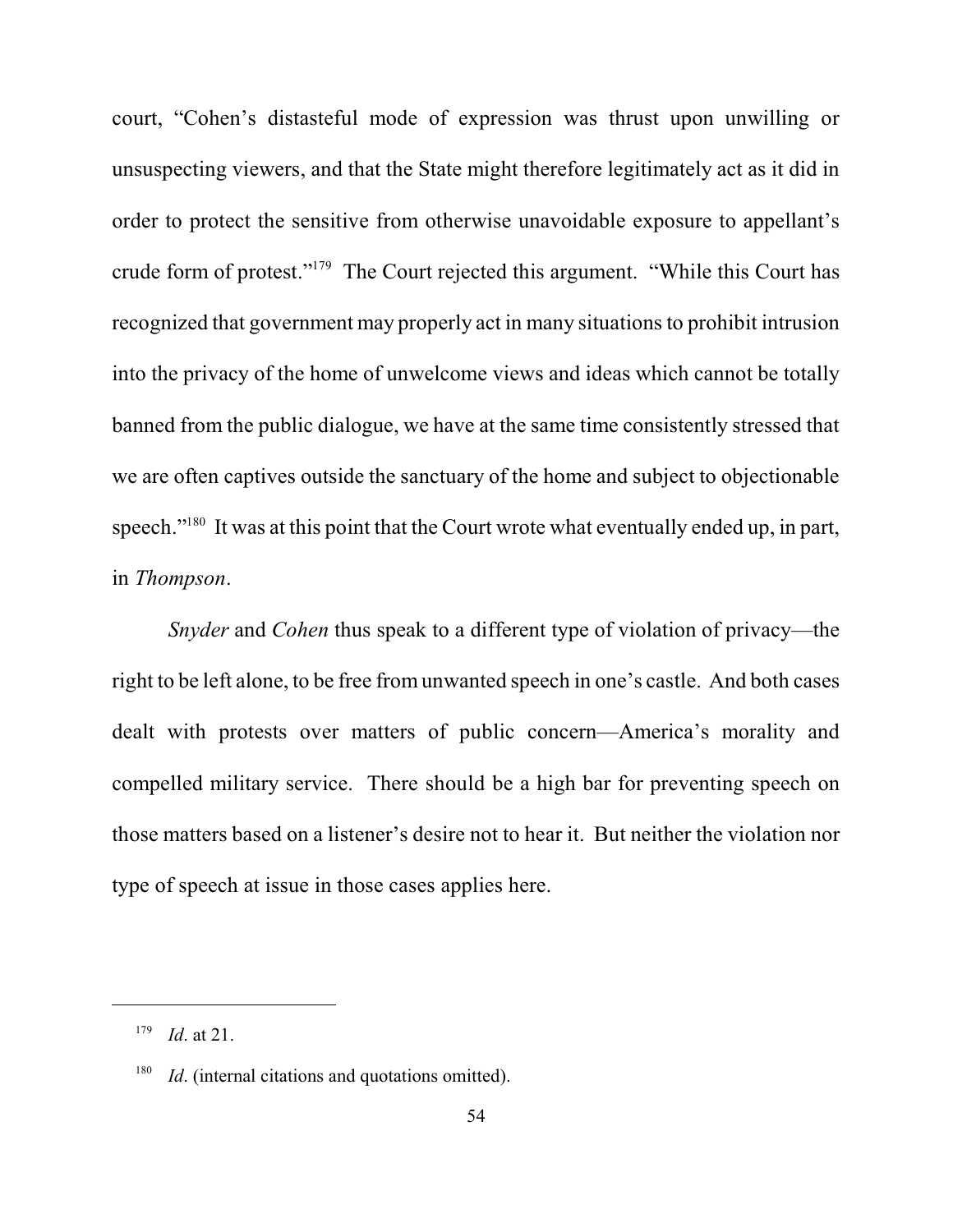The aspect of privacy protected by this statute is the freedom not to speak. First Amendment jurisprudence deals primarily with the freedom to speak but the First Amendment includes, "within suitably defined areas, a concomitant freedomnot to speak publicly, one which serves the same ultimate end as freedom of speech in its affirmative aspect." $181$  "In a democratic society[,] privacy of communication is essential." $182$  "[T]he disclosure of the contents of a private conversation can be an even greater intrusion on privacy than [if it is illicitly obtained,]" and fear of disclosure "might well have a chilling effect on private speech." $183$  As a result, there is a valid independent justification for prohibiting such disclosures by persons whom, for example, lawfully obtain the contents of an illegally intercepted message, even if that prohibition does not significantly prevent such interceptions from occurring in the first place.<sup>184</sup> This is the type of privacy problem presented in this case.

<sup>&</sup>lt;sup>181</sup> *Bartnicki*, 532 U.S. at 533 n.20 (citations and internal quotations omitted).

*Id.* at 533 (quoting The Challenge of Crime in a Free Society 202 (1967)). 182

*Id*. at 532-33. This rationale prompted one commentator to argue that statutes targeting 183 "revenge porn" can be upheld on the basis that the creation and transmission of the sexual images implies a contract that they will not be disclosed without consent. *See* Paul J. Larkin Jr., Revenge Porn, State Law, and Free Speech, 48 Loy. L.A. L. Rev. 57 (2014); *cf*. *Cohen v. Cowles Media Co.*, 501 U.S. 663, 671 (1991) (upholding against First Amendment challenge a confidential informant's suit against a newspaper for disclosing his identity because "[t]he parties themselves . . . determine[d] the scope of their legal obligations, and any restrictions that may be placed on the publication of truthful information are self-imposed.").

<sup>&</sup>lt;sup>184</sup> *Bartnicki*, 532 U.S. at 532-33.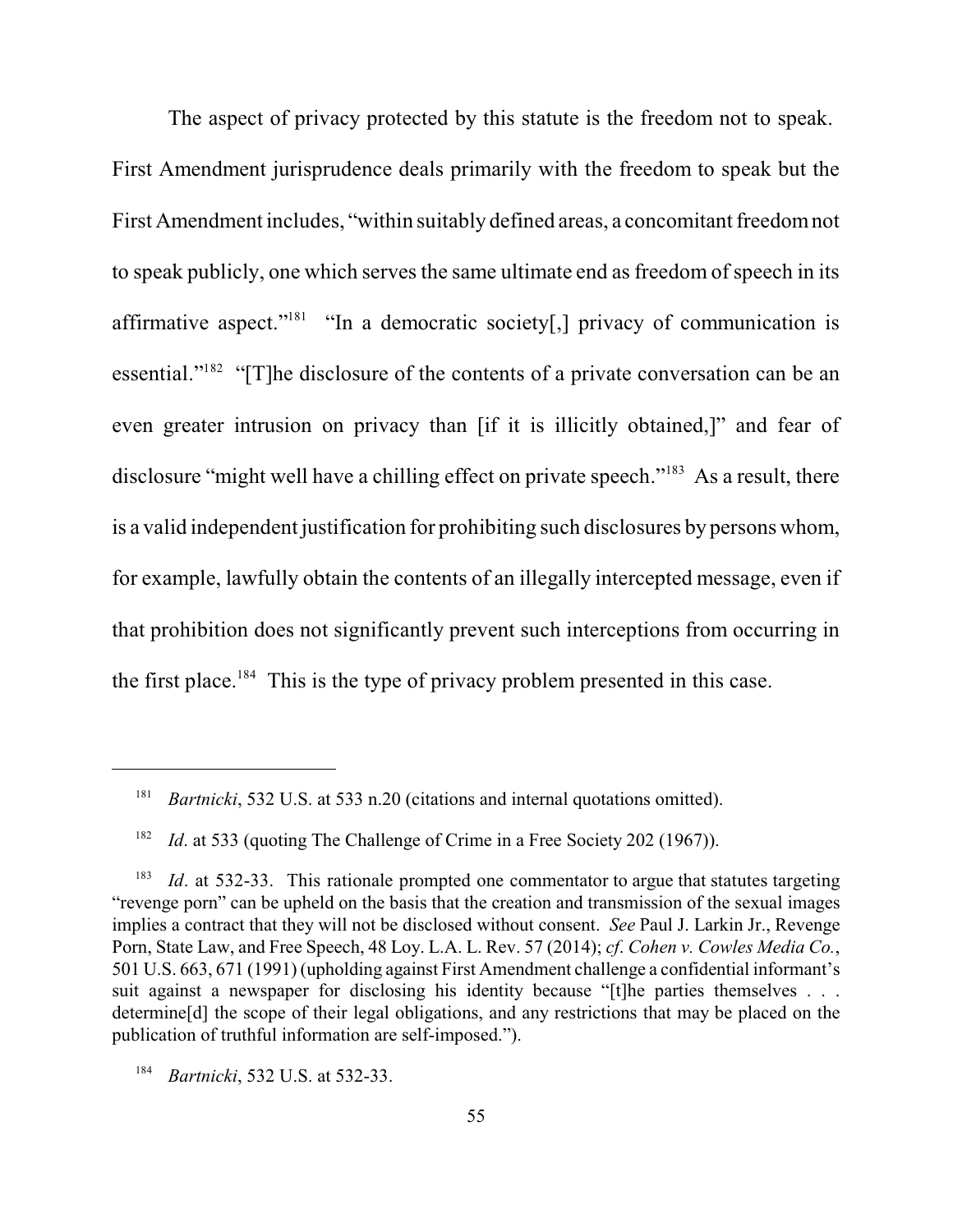In fact, it is worse. When the visual material prohibited by the statute is disclosed, the depicted person is not belatedly compelled to speak—he or she is the speech. In the best case scenario under this statute, (1) a victim willingly shares an intimate or sexual image with someone with the expectation that it will remain between them, and (2) the other person shares both the image and the depicted person's identity with another out of pride in his partner's appearance.<sup>185</sup> Even if this is somehow not an example of a "substantial privacy interest" "being invaded in an essentially intolerable manner," the government has a compelling interest in preventing the harm associated with disclosure by discouraging the disclosure itself. The statute is narrowly tailored, if not the least restrictive means.

Subsection (b), as charged, covers only what is justified by the compelling interests it serves:

- It applies only to intentional disclosure; no amount of knowledge of likely disclosure or carelessness will suffice. A speaker need not fear that accidental disclosure will result in criminal sanctions.
- It requires lack of consent and that the visual material was obtained under circumstances evincing a reasonable expectation of privacy. The speaker is thus put on actual and constructive notice that intentional disclosure will violate the depicted person's rights. It also avoids criminalizing the passing along of

<sup>&</sup>lt;sup>185</sup> It is no more a solution to tell people not to create or send material covered by the statute than it would be to tell them not to write deeply personal love letters or share their innermost hopes and fears with their loved ones.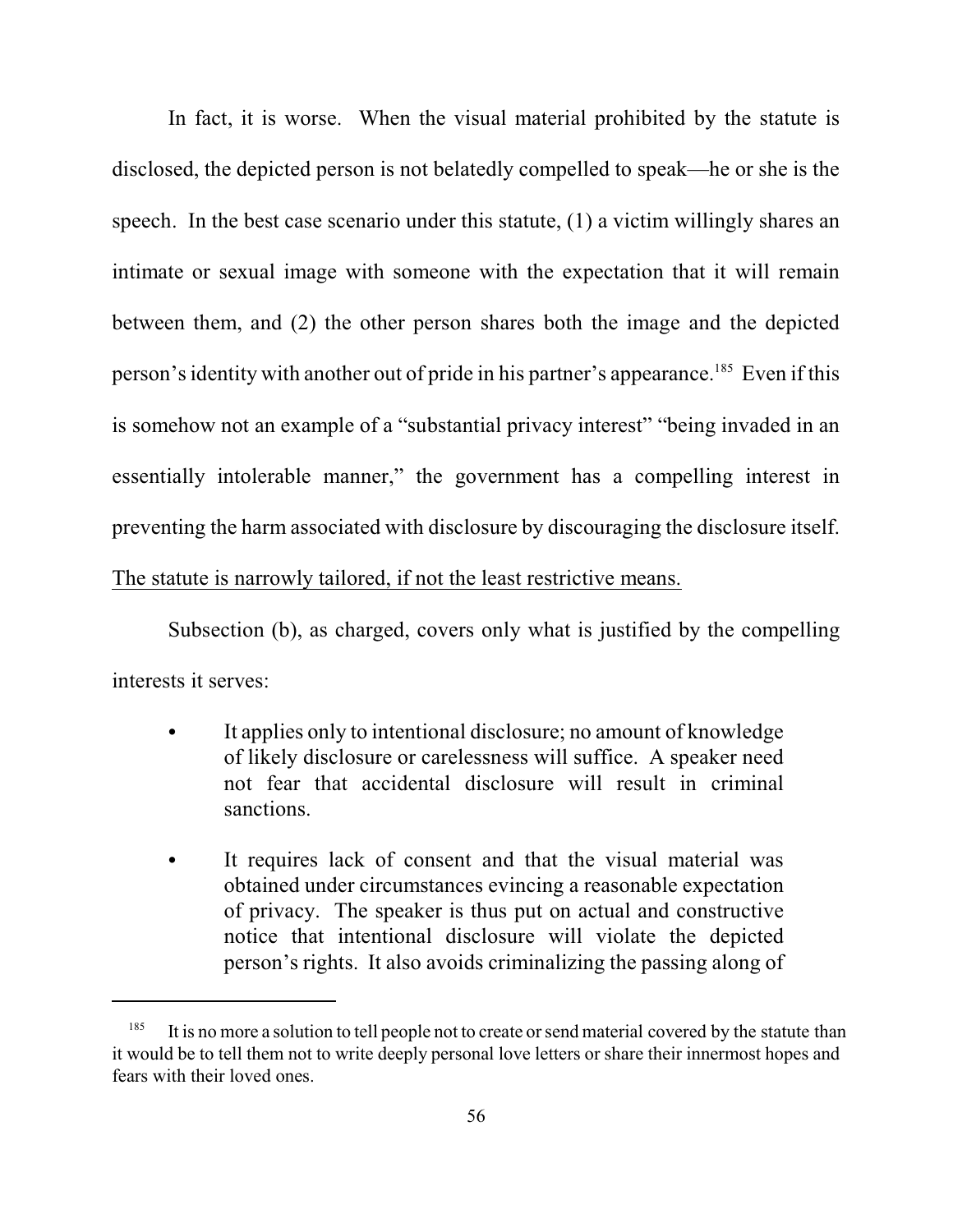amateur pornography and sexual imagery willingly and openly shared by depicted person(s).

• It requires harm, presumably due to the identity of the depicted person being revealed directly or as a result of its disclosure. The speaker could intentionally disclose visual material otherwise prohibited by the statute if the depicted person is not identified or identifiable.

By including all of these requirements, the Legislature has ensured that it restricts the speaker only to the extent the compelling interest is served. There is no other way to criminalize causing the specific harms associated with the prohibited material without criminalizing its disclosure. There is no higher mental state than "intentional." It is limited to victims who had a subjective expectation in privacy society is prepared to call "reasonable." And it does not apply to disclosed material that cannot be linked to the depicted person. The statute satisfies intermediate scrutiny. 186

#### But can a statute be too narrowly tailored?

In fact, the argument has been made in lower courts that the statute fails for being underinclusive because it does not target violations of privacy other than sexual imagery. "Underinclusiveness," *i.e.*, when the statute reaches far less speech than it could, "raises serious doubts about whether the government is in fact pursuing the

But for the lack of a "public matter" clause, discussed below, it would satisfy strict scrutiny. 186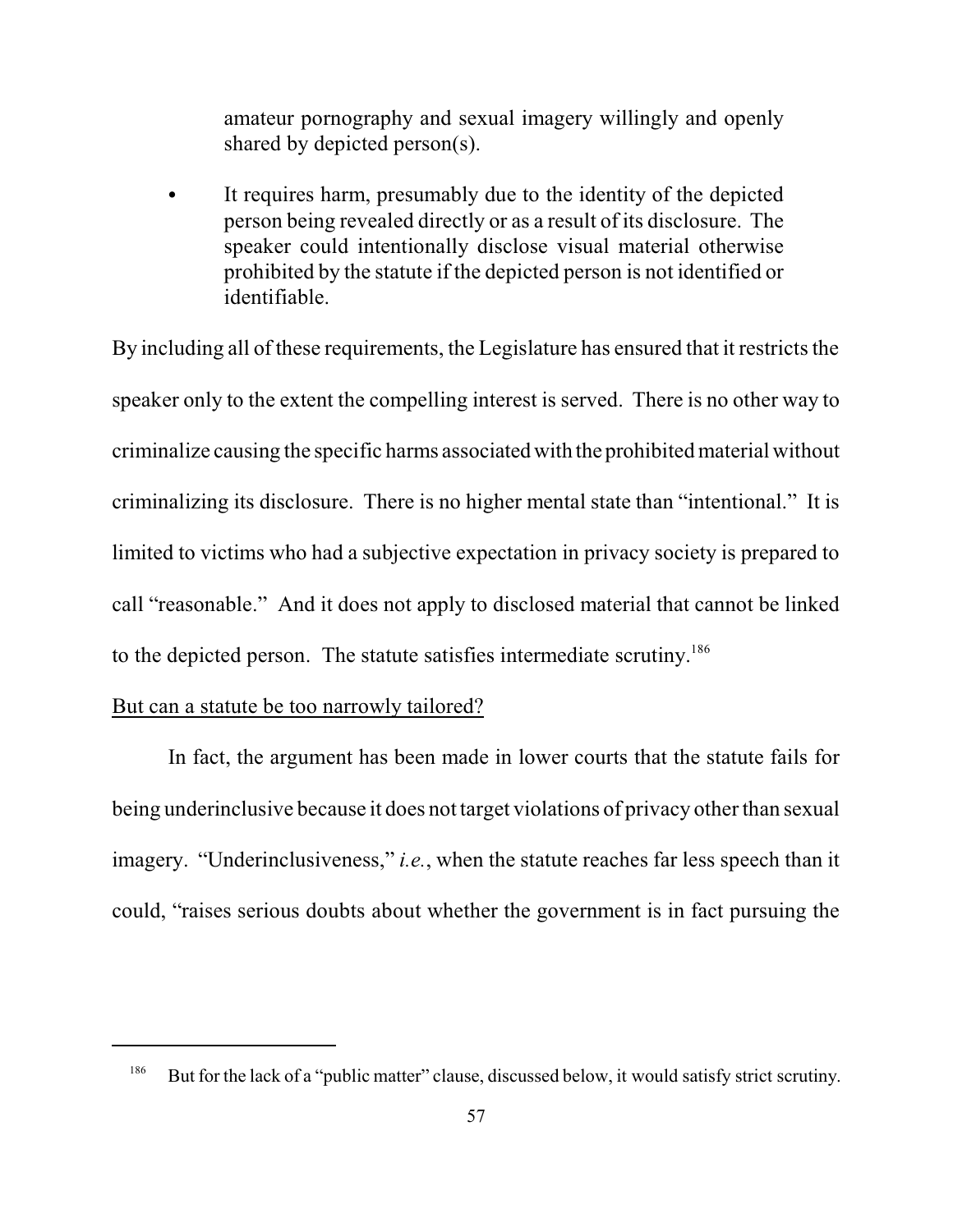interest it invokes, rather than disfavoring a particular speaker or viewpoint."<sup>187</sup> Is it suspicious that the Legislature focused on one type of violation of expectation of privacy on sexual or intimate matters but not others?

In *Brown v. Entm't Merchants Ass'n*, for example, the Supreme Court struck a ban on selling "violent video games" to minors because, among other reasons, it was "wildly underinclusive" as a means to prevent any claimed secondary effects of exposure by minors to violent imagery.<sup>188</sup> Why not go after movies, or television, or comic books? There was no evidence presented that violent imagery in video games had more effect on minors than those in any other source.<sup>189</sup>

The Court applied this reasoning this year when it granted a temporary injunction to predominantly faith-based clinics in California that would have been forced to inform patients about state-funded abortions.<sup>190</sup> The statute at issue exempted a large number of state and federal clinics from the notification requirements without explanation.<sup>191</sup> "The  $\dots$  exemption for these clinics, which serve many women who are pregnant or could become pregnant in the future,

- <sup>190</sup> *Becerra*, 138 S. Ct. at 2368.
- $I^{191}$  *Id.* at 2375-76.

<sup>&</sup>lt;sup>187</sup> *Brown*, 564 U.S. at 802.

*Id*. 188

 $189$  *Id.* at 801.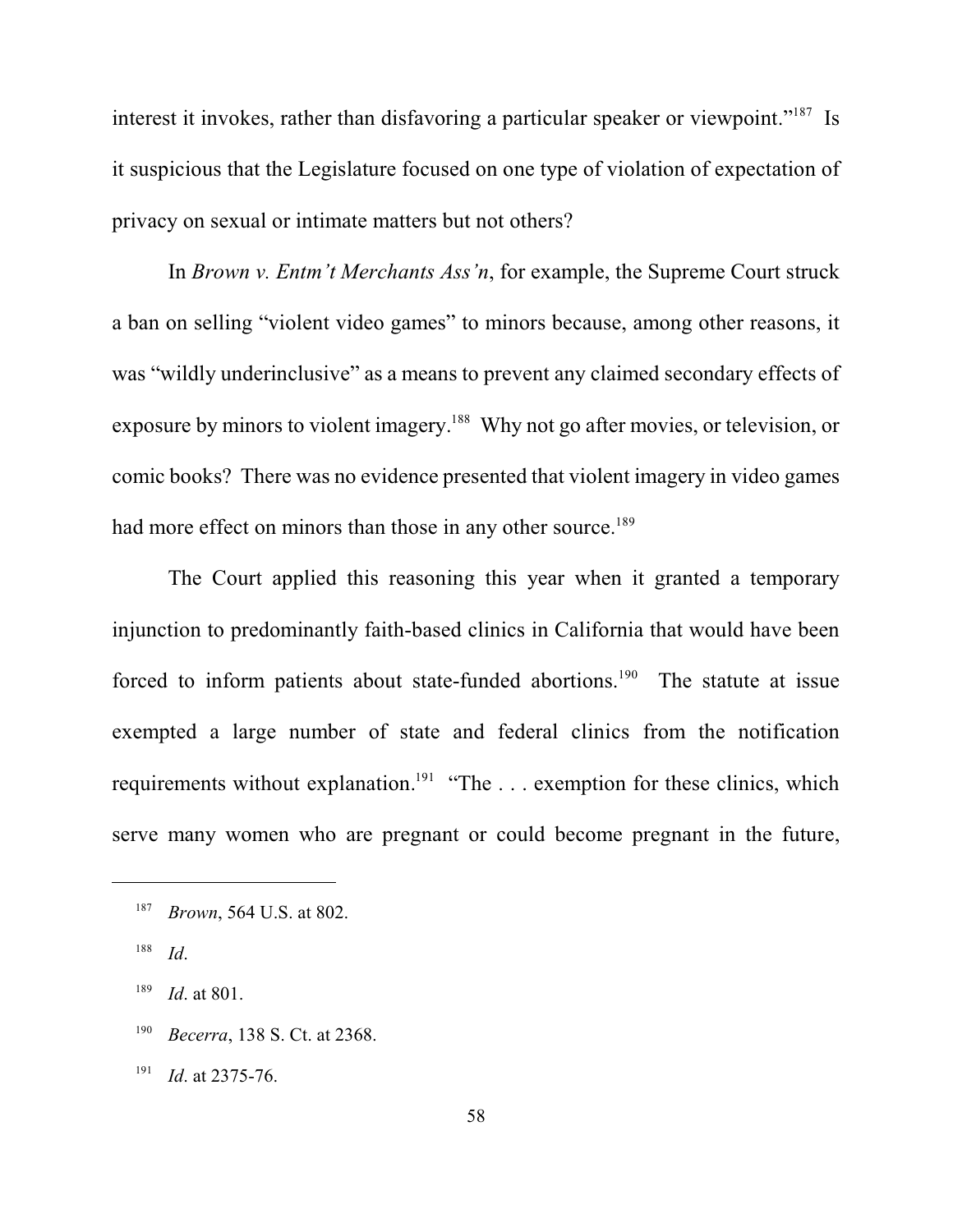demonstrates the disconnect between its stated purpose and its actual scope."<sup>192</sup> "If California's goal is to educate low-income women about the services it provides, then the licensed notice [requiring disclosure of state services available elsewhere] is wildly underinclusive."<sup>193</sup>

But the Court does not always find a narrow focus to be underinclusive. As part of its analysis in *Renton*, it rejected the argument that the city's ordinance was "under-inclusive" "in that it fails to regulate other kinds of adult businesses that are likely to produce secondary effects similar to those produced by adult theaters."<sup>194</sup> This was because, on the record before it, the Court had no evidence that such businesses existed or that Renton would not amend its ordinance to include them. 195 It did appear to suggest, however, that "cho[osing] first to address the potential problems created by one particular kind of adult business in no way suggests that the city has 'singled out' adult theaters for discriminatory treatment."<sup>196</sup>

TheCourt recently reaffirmed this practical viewpoint in *McCullen v. Coakley*. "States adopt laws to address the problems that confront them[;] [t]he First

 *Id*. 196

<sup>&</sup>lt;sup>192</sup> *Id.* at 2736.

<sup>&</sup>lt;sup>193</sup> *Id.* at 2375.

<sup>&</sup>lt;sup>194</sup> *Renton*, 475 U.S. at 52.

 $195$  *Id.* at 52-53.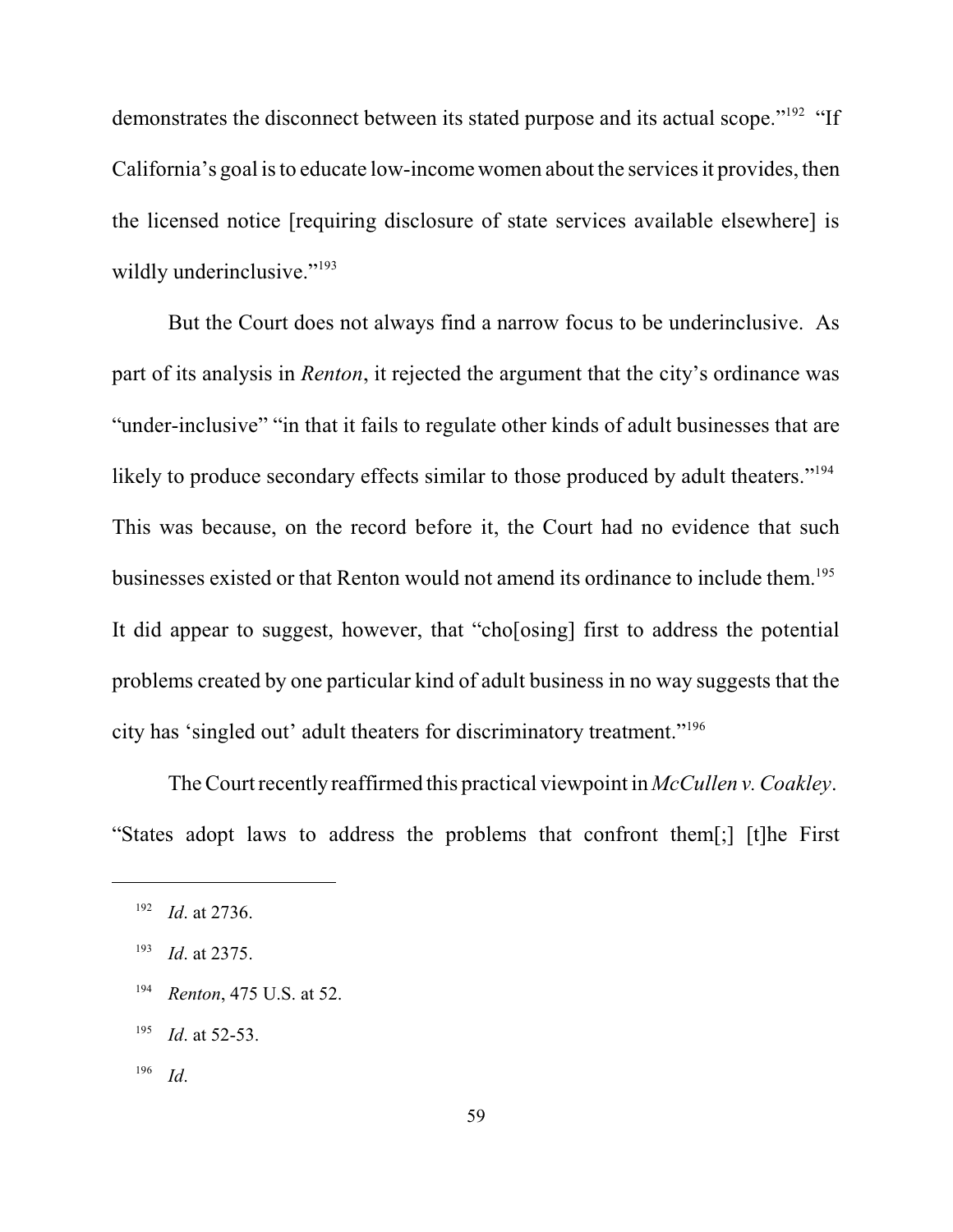Amendment does not require States to regulate for problems that do not exist."<sup>197</sup> In *McCullen*, the Court rejected the argument that Massachusetts's claimed interest in public safety and unobstructed sidewalks was a pretense because it limited the statute to areas outside abortion providers. The Court did so because there was no indication that crowding, obstruction, and violence occurred outside other types of healthcare facilities.<sup>198</sup> "In light of the limited nature of the problem, it was reasonable for the Massachusetts Legislature to enact a limited solution."<sup>199</sup>

This is what our Legislature did. In response to public outcry, it identified a particular problem and set out to address it through criminal sanctions in the only way it could. If something of value is being communicated by the intentional disclosure of visual material depicting another's intimate parts or sexual acts in violation of a reasonable expectation of privacy and without the person's consent—a big "if"—there is nothing suspicious about focusing on the increased harmthat is created when the depicted is identified. Ultimately, as in *R.A.V.*, it is nothing more than regulating within a field of "lower rung" speech on the same basis that it is "lower rung" to begin with.

 *Id*. 199

<sup>&</sup>lt;sup>197</sup> *McCullen*, 134 S. Ct. at 2532 (internal quotations and citation omitted).

*Id*. 198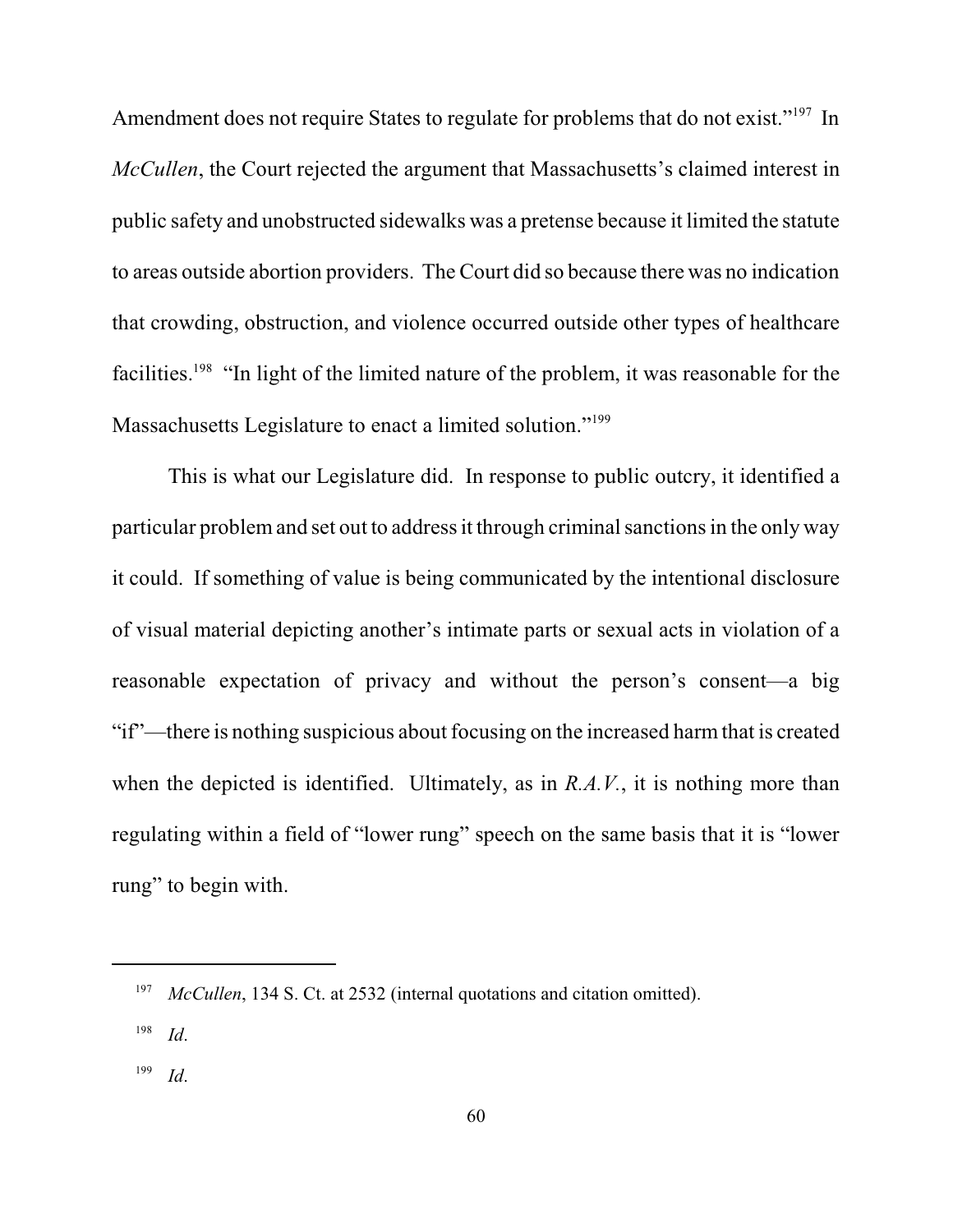The Legislature did what this Court suggested it should in *Thompson*.

If any of the discussion to this point is familiar, it is because the Legislature followed this Court's model for a content-neutral statute in *Thompson*.

In *Thompson*, this Court conducted a thorough analysis of the improper photography statute in effect at the time to determine whether it was content neutral and thus subject to intermediate scrutiny. At the time, TEX. PENAL CODE § 21.15 read, in part,

A person commits an offense if the person:

(1) photographs or by videotape or other electronic means records . . . a visual image of another at a location that is not a bathroom or private dressing room:

(A) without the other person's consent; and

(B) with intent to arouse or gratify the sexual desire of any person.

This Court recognized two content-neutral elements potentially raised by the statute.

The first was consent, or lack thereof.<sup>200</sup> A statute that penalized all nonconsensual acts of visual recording would be content neutral but it would be "doubtful that such a broad prohibition would satisfy intermediate scrutiny."<sup>201</sup> Some narrowing would be required. Unfortunately, the only subset of non-consensual

<sup>&</sup>lt;sup>200</sup> *Ex parte Thompson*, 442 S.W.3d at 346-47 (emphasis in original).

<sup>&</sup>lt;sup>201</sup> *Id.* at 347 (citing cases prohibiting the foreclosure of an entire medium of expression).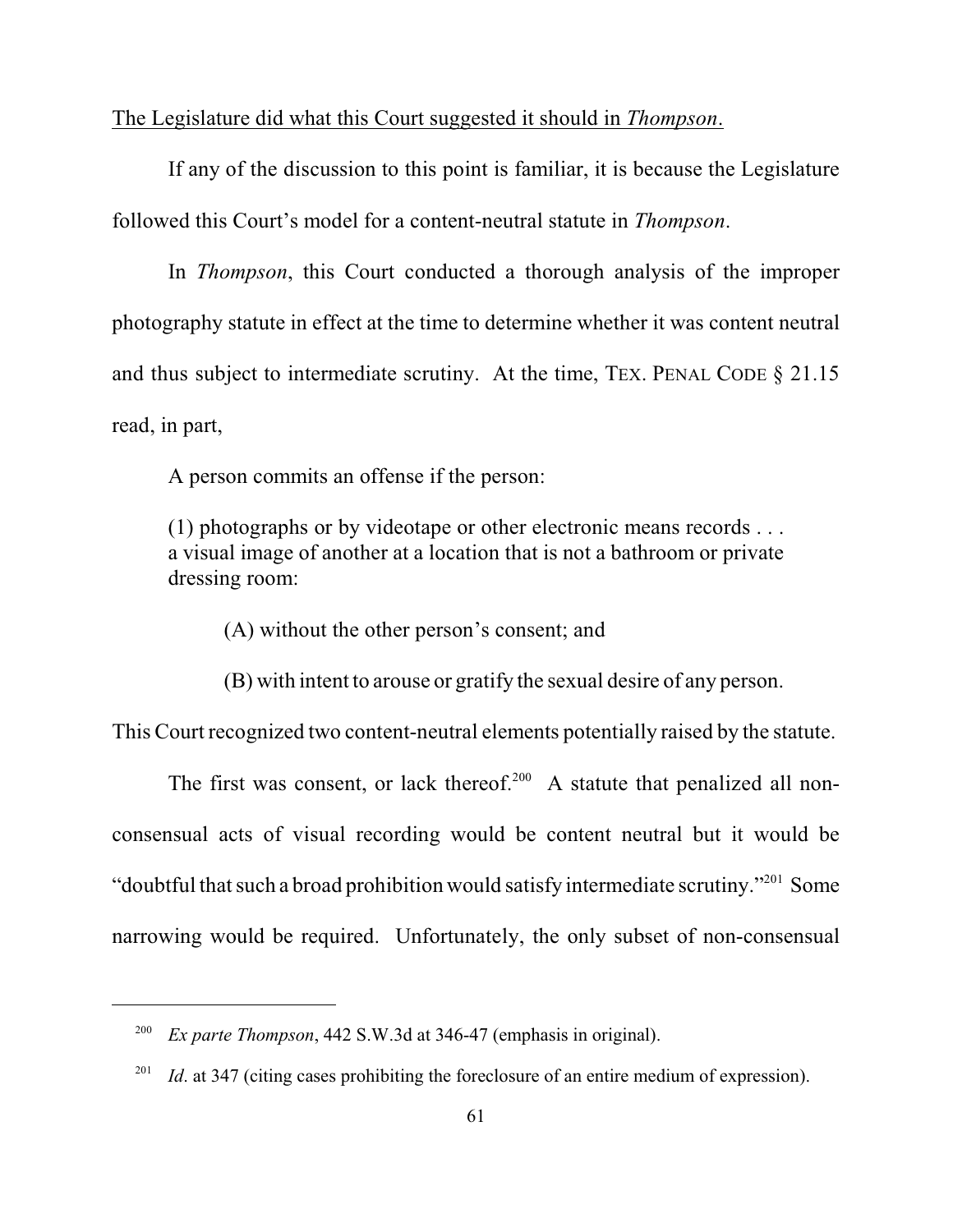recording the State chose to penalize was "that which [wa]s done with the intent to arouse or gratify sexual desire."<sup> $202$ </sup> "By discriminating on the basis of the sexual thought that underlies the creation of photographs or visual recordings, the statute discriminates on the basis of content."<sup>203</sup>

The second was privacy. This Court denied that the statute truly served that interest; it applied to literally any non-consensual photography or visual recording, but it did so based on the "requisite sexual intent" of the actor and "contain[ed] no language addressing privacy concerns."<sup>204</sup> "[T]he only sense in which the statute *necessarily* protects privacy is by protecting an individual from being the subject of someone else's sexual desires."<sup>205</sup>

The statute at issue in this case appears specifically designed to pass every test the improper photography statute failed. Subsection  $(b)(1)$  explicitly requires that the disclosure be without the depicted person's consent. And it is not tainted by the requirement of a specific point of view or sexual intent; the only mental state is that attached to the act of disclosure itself. Anyone who commits the conduct is treated equally, regardless of what is in their heads. The statute also explicitly protects the

*Id*. 202

*Id*. 203

<sup>&</sup>lt;sup>204</sup> *Id.* at 348.

 $^{205}$  *Id.* (emphasis in original).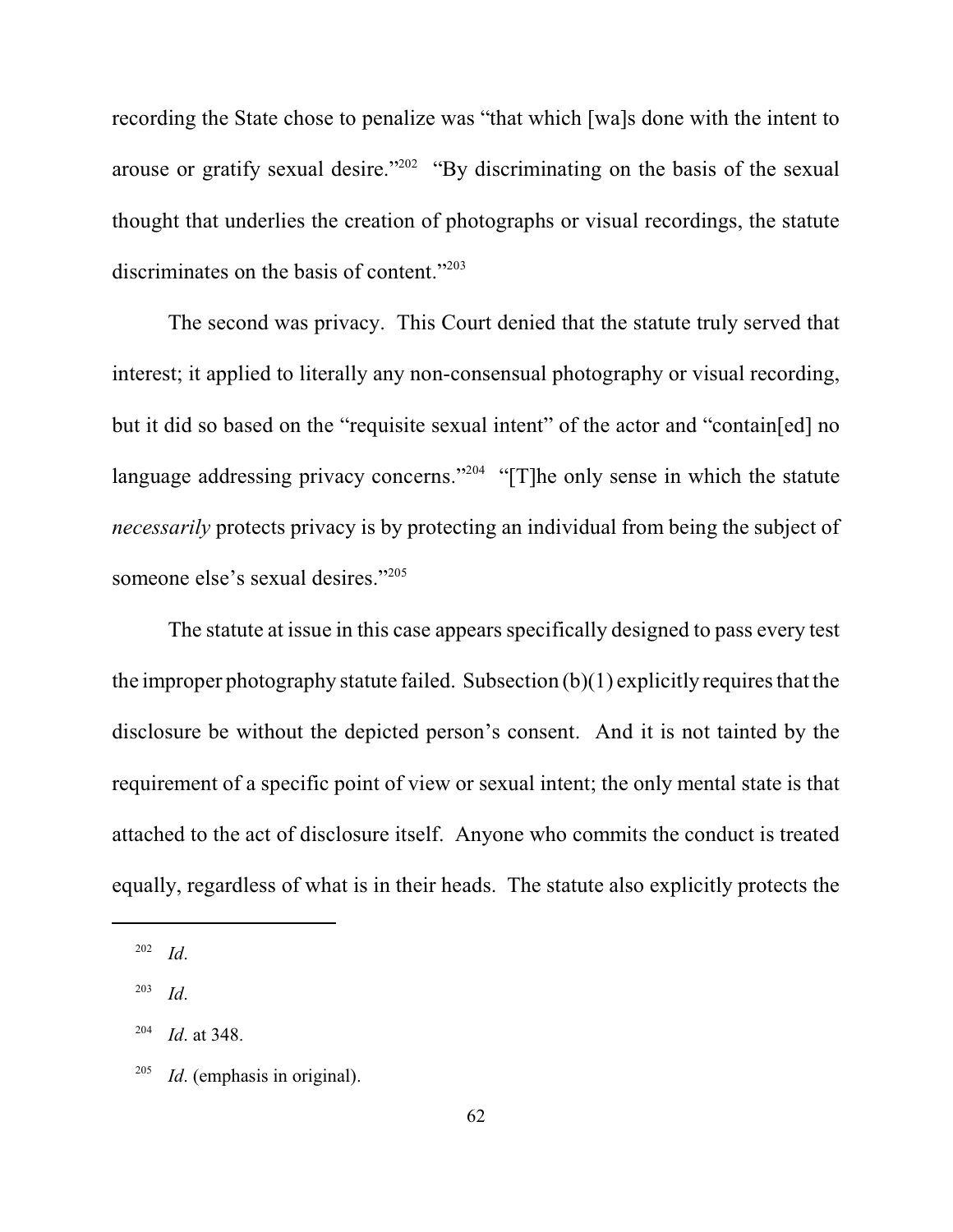privacy of the depicted person. The requirements of harm and the revelation of the depicted person's identity evince the State's interests and narrow the statute's application without reference to the speaker's thoughts, message, or desires. The statute thus effectively serves two content-neutral purposes without any of the drawbacks described in *Thompson*. Given how unusually the statute is worded, it is difficult to conclude it was intended to do anything else.

# Comparison to Vermont's handling of its nonconsensual pornography statute is instructive on the limitations of any scrutiny analysis.

Last month, the Supreme Court of Vermont held that a statute banning disclosure of nonconsensual pornography satisfied strict scrutiny.<sup>206</sup> Despite recognizing much of what the State argues in this brief and ultimately upholding the statute, the opinion reveals how courts can sometimes intrude too far into the legislative process by making policy determinations reserved for the representative branch.

Vermont's statute is both less and more comprehensive than our own. Its elements are:

- "A person . . . knowingly discloses a visual image of an identifiable person"
- "who is nude or who is engaged in sexual conduct"

<sup>&</sup>lt;sup>206</sup> State v. Van Buren, A.3d , 2018 WL 4177776, 2018 VT 95 (Vt. Aug. 31, 2018).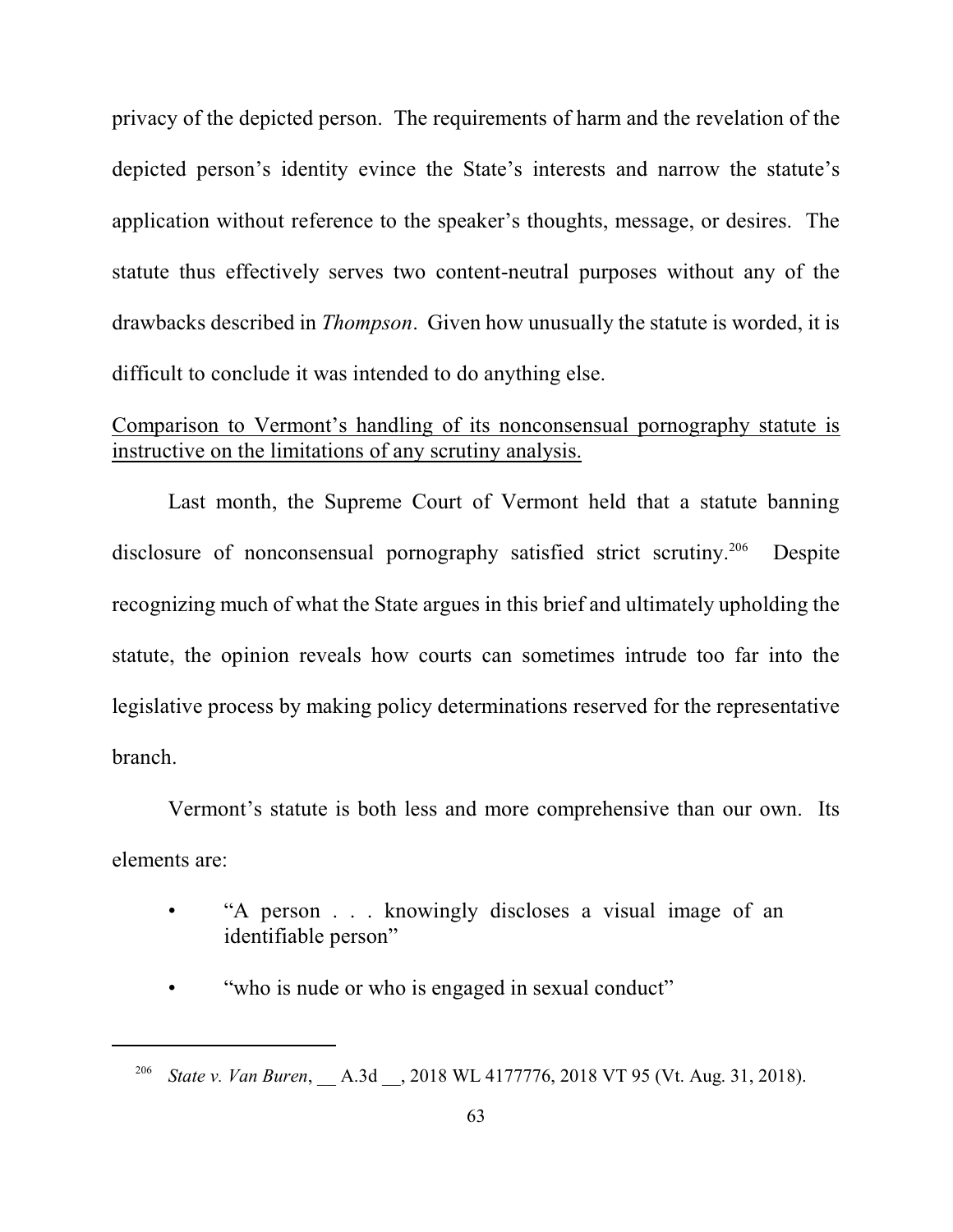- "without his or her consent"
- "with the intent to harm, harass, intimidate, threaten, or coerce the person depicted"
- "the disclosure would cause a reasonable person to suffer harm" 207

The definitions of "nude" and "sexual conduct" nearly match the Texas definitions of "intimate parts" and "sexual conduct."<sup>208</sup> Additionally, "[a] person may be identifiable from the image itself or information offered in connection with the image[,]" and "[c]onsent to recording of the visual image does not, by itself, constitute consent for disclosure of the image."<sup>209</sup> Vermont's statute does not apply to the circumstances that are affirmative defenses in Texas, with the addition that their statute explicitly does not apply to "[d]isclosures of materials that constitute a matter of public concern."<sup> $210$ </sup> It is similarly inapplicable to images of voluntary nudity or sexual conduct "in a place a person does not have a reasonable expectation of privacy."<sup>211</sup>

- <sup>207</sup> 13 VT. STAT. ANN.  $\S$  2606(b)(1).
- <sup>208</sup> 13 VT. STAT. ANN.  $\S$  2606(a)(3); 13 VT. STAT. ANN.  $\S$  2821(2).
- <sup>209</sup> 13 VT. STAT. ANN.  $\frac{$2606(b)(1)}{209}$ .
- <sup>210</sup> 13 VT. STAT. ANN. § 2606(d).
- <sup>211</sup> 13 VT. STAT. ANN. § 2606(d)(1).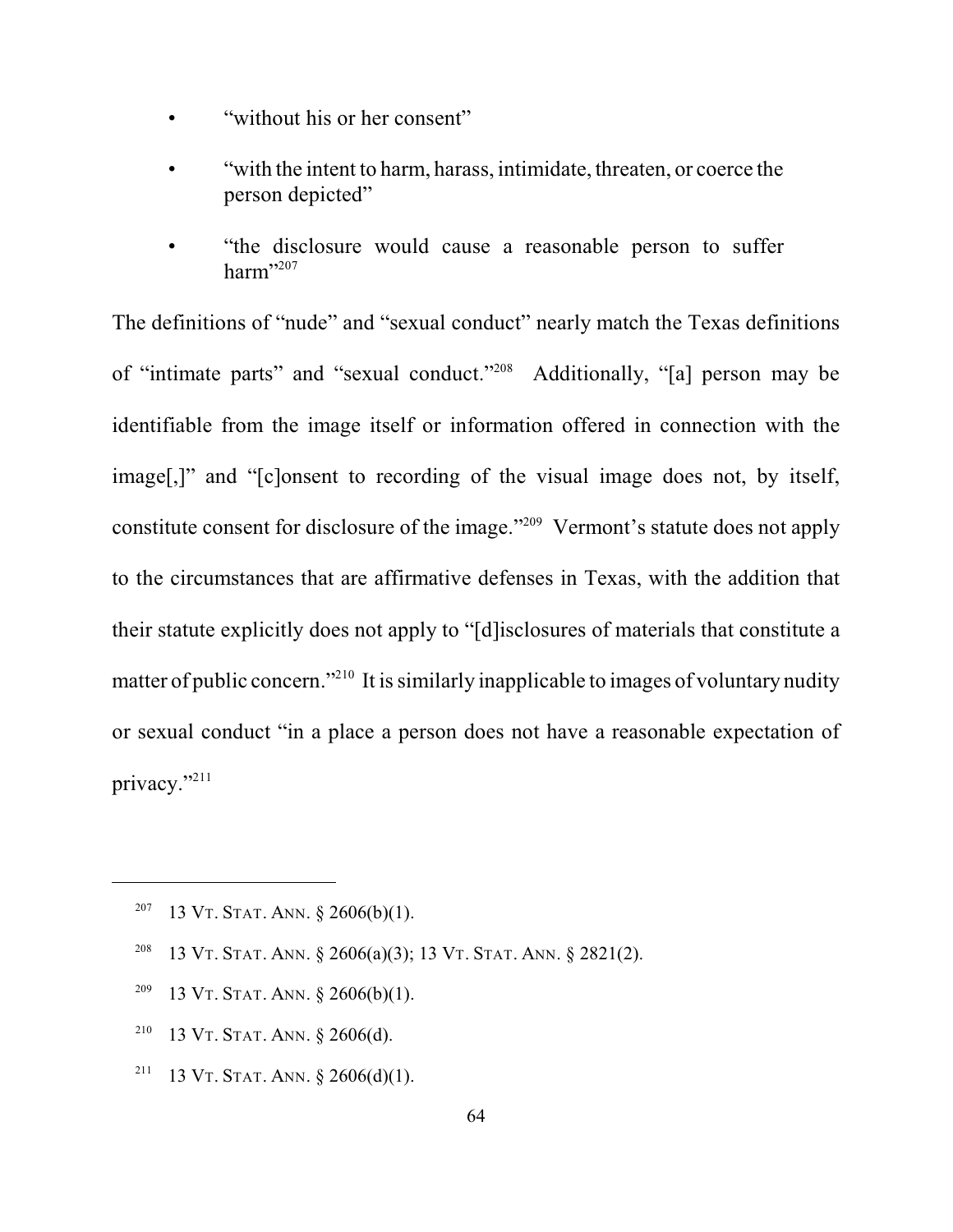The Court rejected the State's argument that the statute categorically regulates only obscenity.<sup>212</sup> It also declined to create a new category of unprotected speech, due to the Supreme Court's "recent emphatic rejection of attempts to name previously unrecognized categories" and its "oft-repeated reluctance . . . to adopt broad rules dealing with state regulations protecting individual privacy as they relate to free speech."213

Instead, the Court applied strict scrutiny. $2^{14}$  Importantly, and relevant to the State's primary argument in this case, the Court did not initially question what level of scrutiny is appropriate. But the question arose because it found a compelling interest in part because of "the U.S. Supreme Court's recognition of the relatively low constitutional significance of speech relating to purely private matters."<sup>215</sup> Relying on defamation cases discussed above and *Snyder v. Phelps*, the Vermont Court found it significant that the proscribed speech "had no connection to matters of public concern."<sup> $216$ </sup> Circling back to what should have been a threshold question, it declined to subject matters of purely private concern to intermediate scrutiny "[b]ecause the

- *Id*. 214
- *Id*. 215
- <sup>216</sup> *Id.* at \*13-14.

<sup>&</sup>lt;sup>212</sup> *Van Buren*, 2018 WL 4177776 at \*6-7.

*Id*. at \*12 (citing *Stevens*, *Brown*, and *Alvarez*). <sup>213</sup>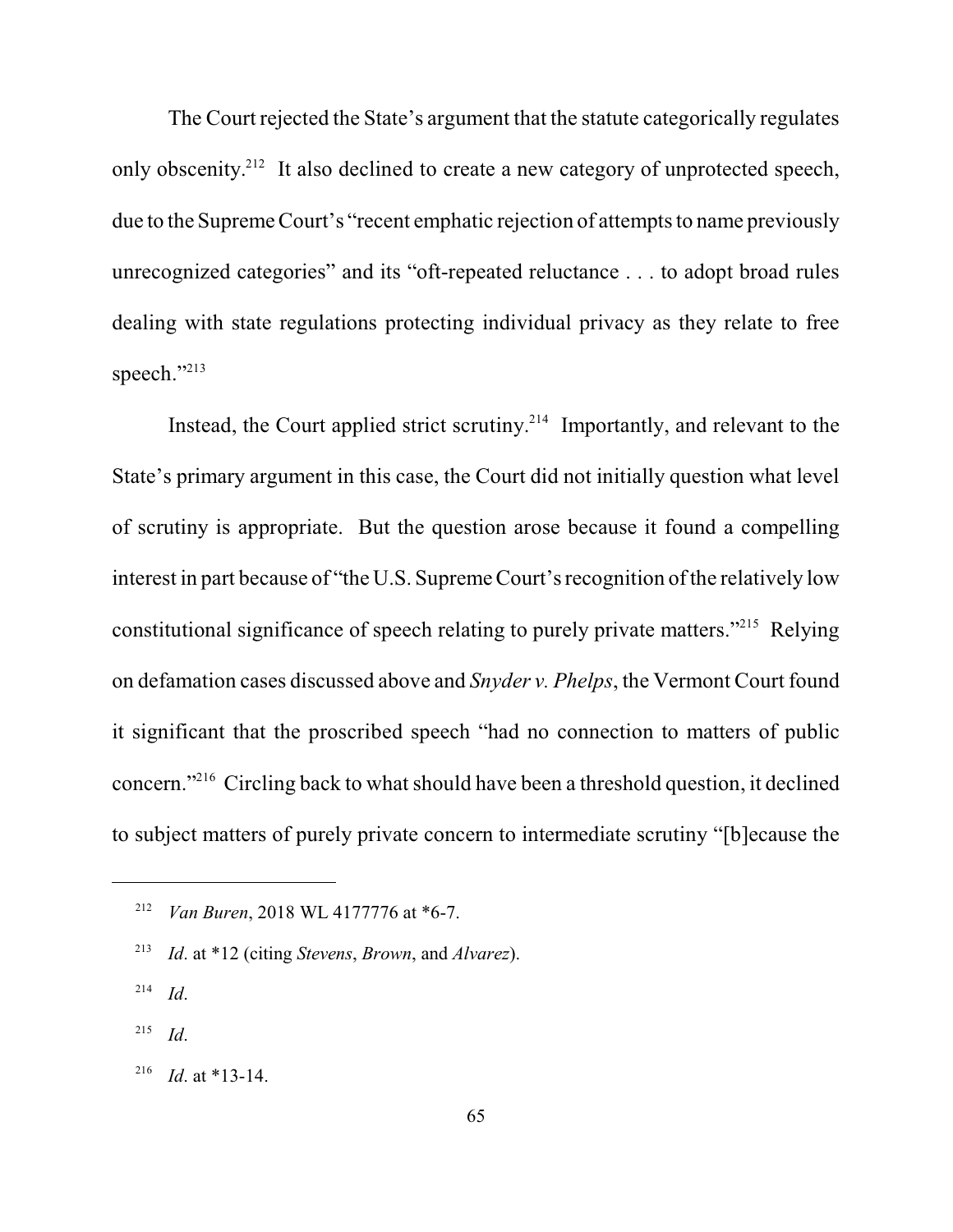Supreme Court has not expressly adopted an intermediate scrutiny framework for evaluating content-based restrictions that apply to low-value, purely private speech. $"^{217}$  This is curious, given that it recognized that "content-based restrictions" on speech to prevent [confidential health orfinancial] disclosures are uncontroversial and widely accepted as consistent with the First Amendment."<sup>218</sup>

It also gets that analysis backwards. While the Supreme Court has made it clear that exemption from the protections of the First Amendment is categorical in nature, it has never made any such claim regarding the choice of appropriate level of scrutiny. The question should not be whether there is a defined category of speech fit for intermediate scrutiny. The question should be whether the core purpose of the First Amendment is served by application of strict scrutiny. If there is no risk that the government is suppressing one side of a debate on a matter of public concern, strict scrutiny is unnecessary (and unfair). Any descriptor of an intermediate scrutiny "framework"— "commercial speech," "secondary effects"—only serves to describe why the core function of the First Amendment is not implicated.

<sup>&</sup>lt;sup>217</sup> *Id.* at \*13 n.9.

<sup>&</sup>lt;sup>218</sup> *Id.* at \*15. *See also id.* ("From a constitutional perspective, it is hard to see a distinction between laws prohibiting nonconsensual disclosure of personal information comprising images of nudity and sexual conduct and those prohibiting disclosure of other categories of nonpublic personal information."), *id*. at \*13 n.9 ("[A]s a practical matter, in light of the [Supreme] Court's statements about the relatively lower constitutional value ascribed to such speech, application of strict scrutiny to restrictions on nonconsensual pornography may not look significantly different than an intermediate scrutiny analysis.").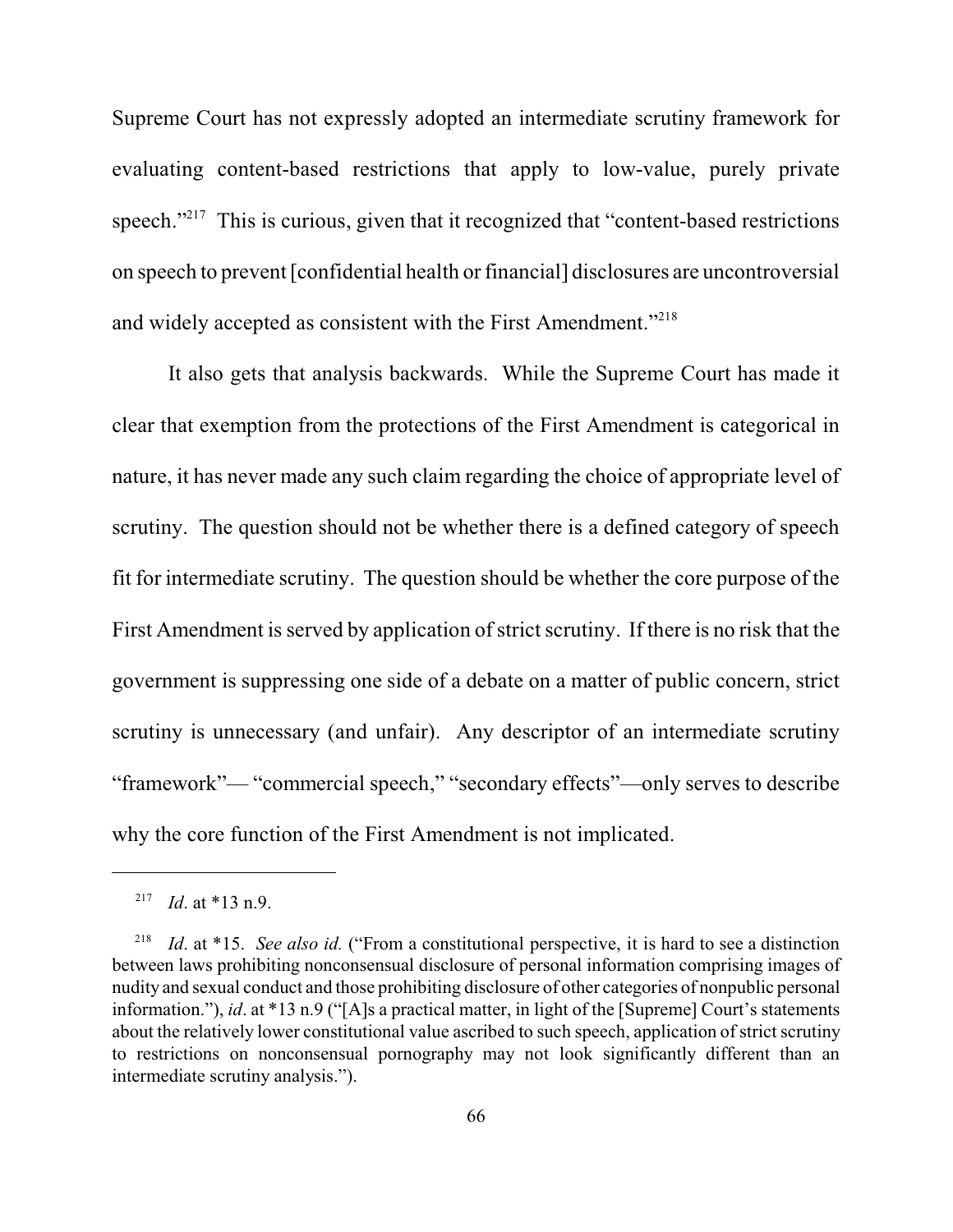Putting the threshold determination aside, Vermont's application of strict scrutiny reveals the potential to confuse a legislature's stated aim with (in)adequate tailoring. For example, the Court notes that the statute goes beyond knowing disclosure to include a specific intent to harm, harass, *etc*., but then disclaims any opinion "as to whether this narrowing element is essential to the constitutionality of the statute."<sup>219</sup> How can that be? The legislature would not have included it if it did not intend to narrow the statute's scope based on intent.<sup>220</sup> And if that was their aim (and strict scrutiny applies) then that element is essential to make the statute the least restrictive means of accomplishing that goal. Compare this to the Court's treatment of the "reasonable person would be harmed" element. The Court says "[t]he statute is not designed to protect overly fragile sensibilities[,]" as it does not criminalize disclosure "unless disclosure would cause a reasonable person to suffer harm."<sup>221</sup> True, but this is no more apparent than the purpose behind the inclusion of the intent element the Court says may be unnecessary.

<sup>&</sup>lt;sup>219</sup> *Id.* at \*16, 16 n.10.

<sup>&</sup>lt;sup>220</sup> *Boykin v. State*, 818 S.W.2d 782, 785 (Tex. Crim. App. 1991) ("We focus on the literal text also because the text is the only definitive evidence of what the legislators (and perhaps the Governor) had in mind when the statute was enacted into law.").

<sup>&</sup>lt;sup>221</sup> *Van Buren*, 2018 WL 4177776 at \*16.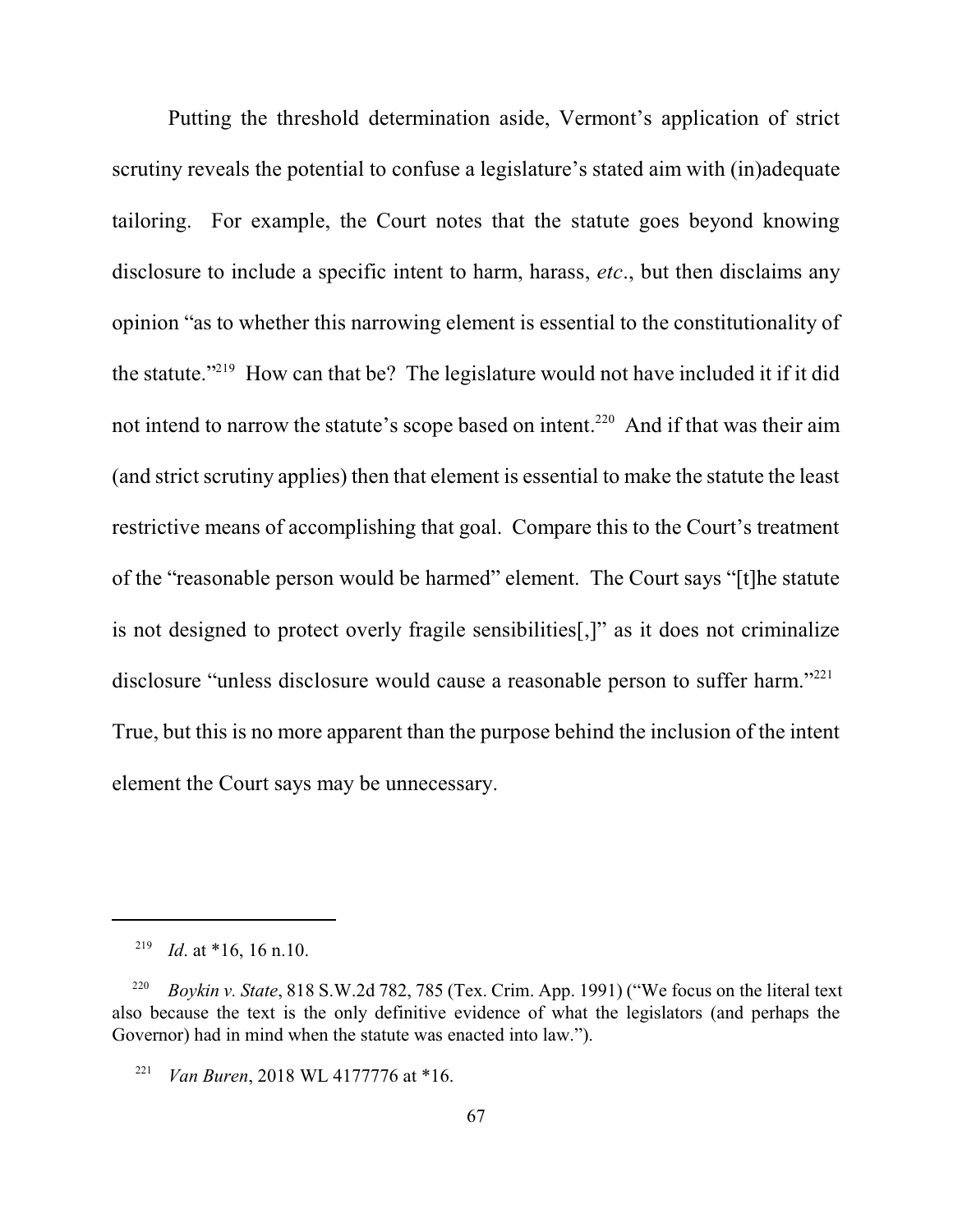What this inconsistency shows is how easy it is to misidentify the legislature's aim and thereby taint the tailoring analysis. Misidentification is understandable because there can be more than one way of looking at any societal problem. But while assessing the narrowness of the legislature's solution is the court's duty, choosing *what* problem to address is the legislature's prerogative. This distinction is why element-by-element comparison to another legislature's statute is not always useful. The Texas and Vermont statutes illustrate this.

Texas requires actual harm but does not require the intent to harm. Vermont requires the intent to harm but not actual harm. Requiring both intent and actual harm would be narrower, of course, but would it serve the respective state interests? In other words, is Texas permitted to focus only on harm that occurs rather than what is in the actor's mind? Is Vermont permitted to focus on the motivation behind the disclosure so long as harm was reasonably possible, even if no one is actually harmed? If the answer to these questions is "yes," the presence or absence of these elements is not important in the abstract; all that mattersisthat a State's statute "does not penalize more speech than necessary to accomplish its aim $"^{222}$  as defined by the terms of the statute itself. If "no," then any statute related to nonconsensual disclosure of sexual or intimate images must have every element that any one of them

<sup>&</sup>lt;sup>222</sup> *Id.* at \*18.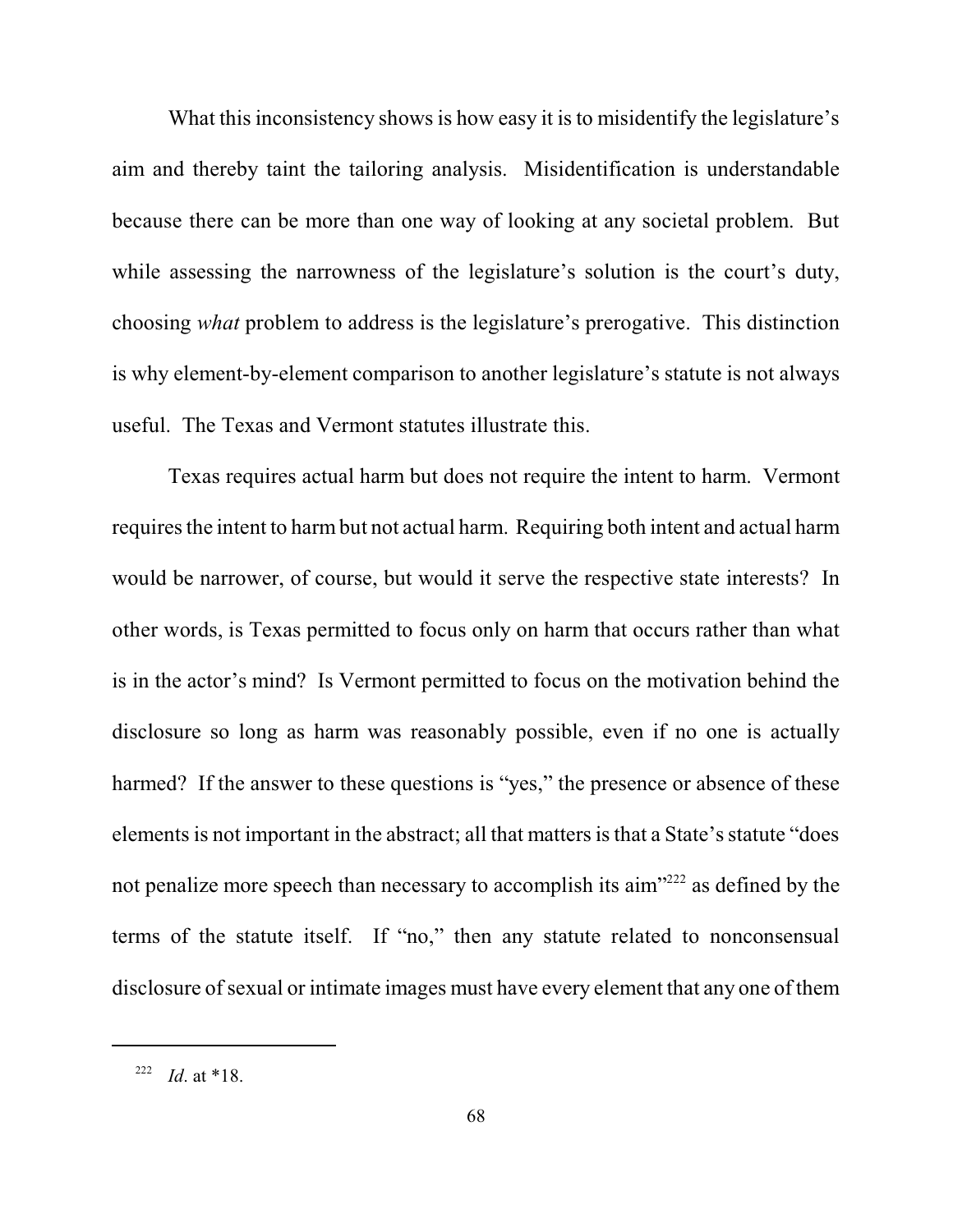does or else it will fail strict scrutiny. That cannot be the right answer.

The one aspect of Vermont's statute absent from the Texas statute which could be important is Vermont's disclaimer of any application to matters of public concern. The Vermont court was right to repeatedly emphasized this feature<sup>223</sup> as its inclusion should have meant that intermediate scrutiny was proper. But is its absence fatal to the Texas statute?

If the sexual image of a public figure (rather than the fact of its existence) is essential to the marketplace of ideas, and if strict scrutiny applies, then the Texas statute likely fails that test. This Court would have to strike the statute because the Legislature did not account for the unique possibility that the statute could be applied to a sexual image of a public official. That is why it is crucial to take the time at the outset to make sure that the rationale for applying strict scrutiny is present.

#### Conclusion

"We can administer our content-regulation doctrine with a dose of common sense, so as to leave standing laws that in no way implicate [the First Amendment']s

<sup>&</sup>lt;sup>223</sup> *Id.* at \*14 ("The proscribed speech in this case has no connection to matters of public concern."), \*16 (it includes "an express exclusion of images warranting greater constitutional protection"), \*17 ("The Legislature has made every effort to ensure that its prohibition is limited to communication of purely private matters with respect to which the State's interest is the strongest and the First Amendment concerns the weakest."), \*18 (the statute "does not risk chilling protected speech on matters of public concern").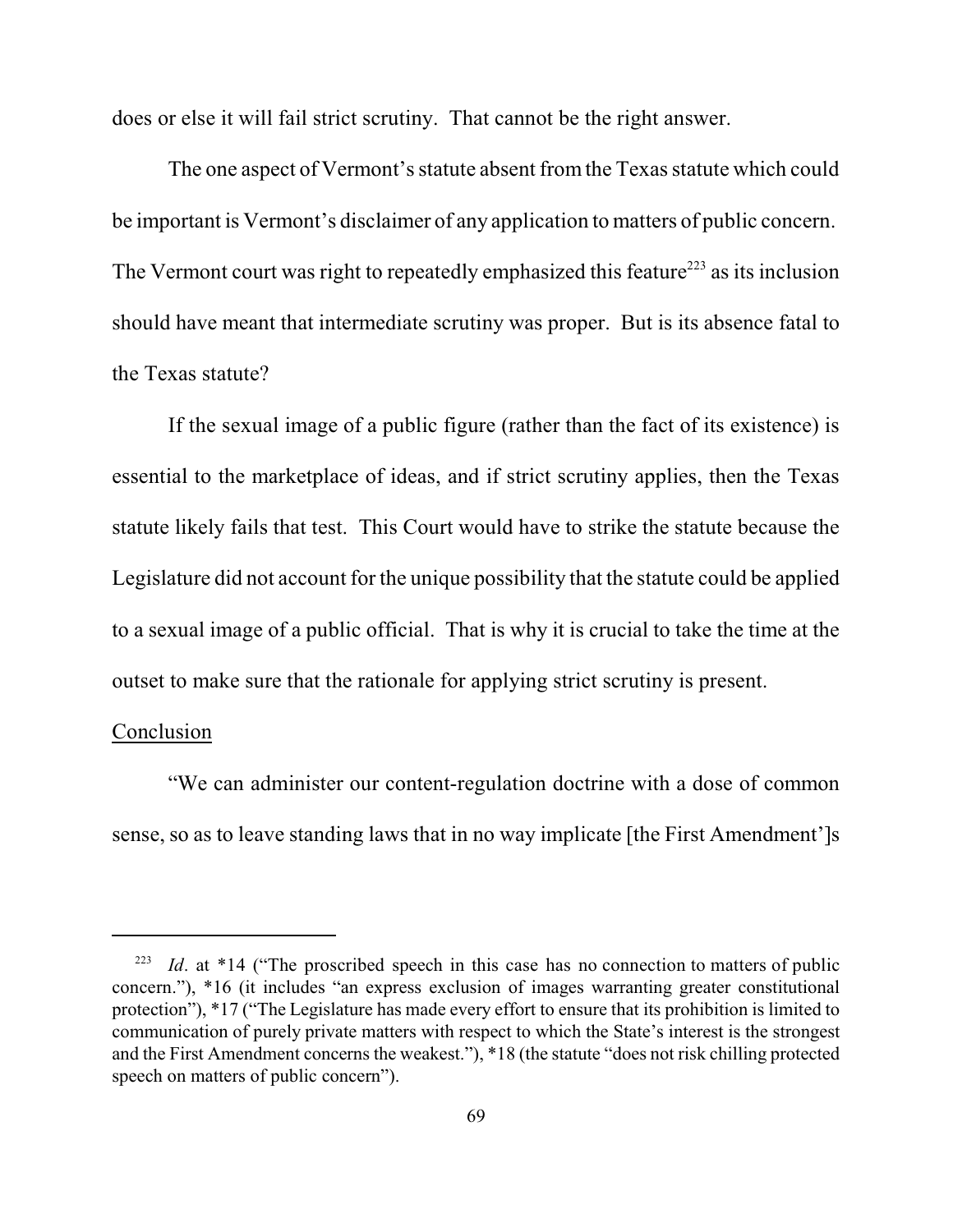intended function." $224$  This Court should uphold the statute under intermediate scrutiny and reserve strict scrutiny for that rare occasion when it is warranted. The Legislature did the best job that could be done to create a statute that narrowly targets a real problem in Texas. It did such a good job that it not only satisfies the appropriate test, it should satisfy strict scrutiny, as well. This Court should take the opportunity to uphold it so that prosecutions can go forward and, through that deterrence, the targeted harm might be avoided.

#### **V. The statute is not constitutionally overbroad.**

The offense as charged also satisfies the overbreadth test. The court of appeals disagreed for the same reasons it found the statute fails strict scrutiny, *i.e.*, it can be charged to apply to people who had no knowledge or reason to know of the circumstances under which the visual material was created.<sup> $225$ </sup> The propriety of invalidating a statute based on a manner and means not charged is addressed below. What is important here is that the court of appeals appears to view overbreadth and scrutiny analysis as roughly co-extensive. This view is wrong, and can have profound consequences for defendants. Viewed properly, overbreadth serves an important function that is distinct from satisfying some level of scrutiny.

<sup>&</sup>lt;sup>224</sup> *Reed*, 135 S. Ct. at 2238 (Kagan, J., concurring).

 $225$  Slip op. at 10.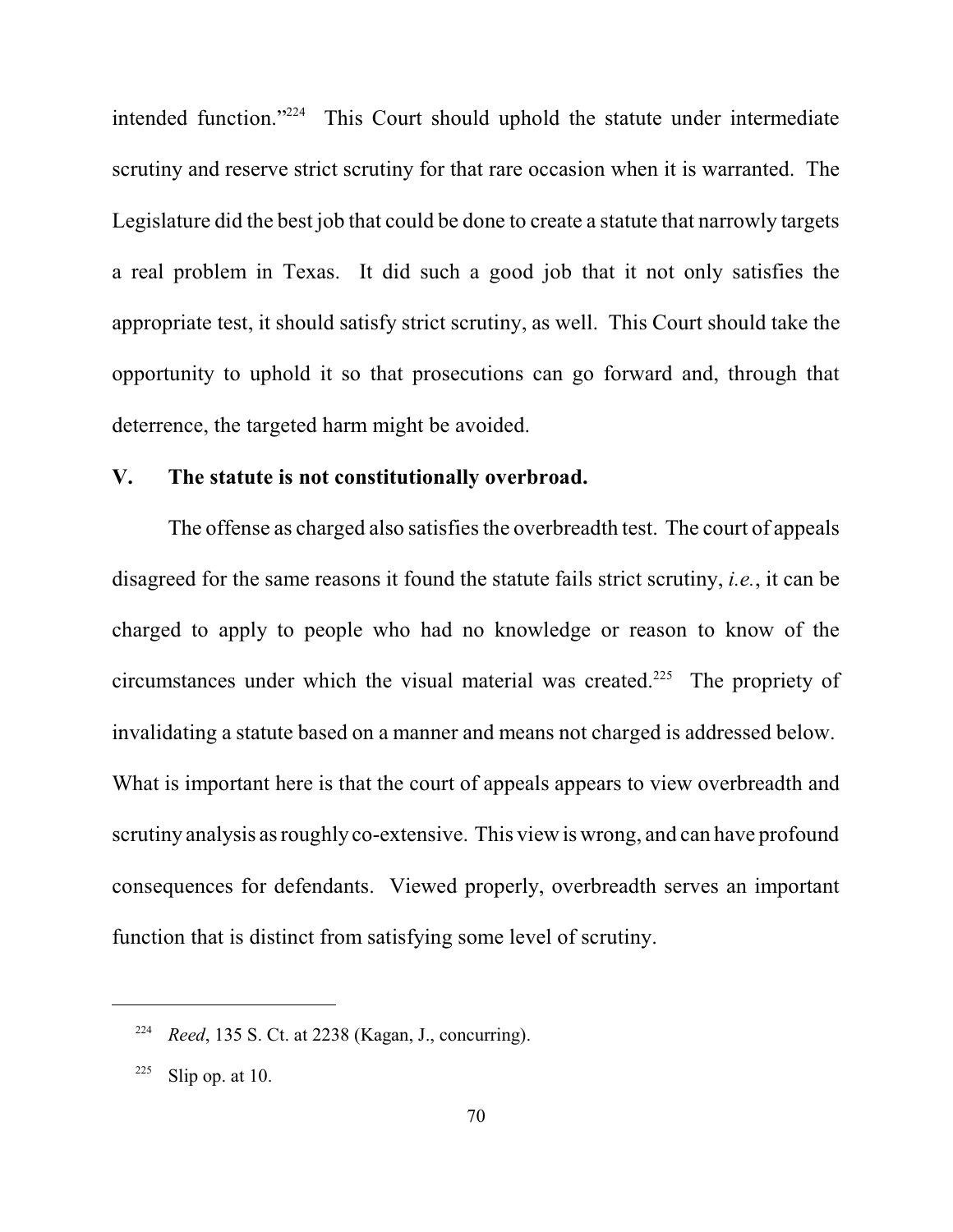### The overbreadth doctrine is strong medicine to be used sparingly.

The overbreadth doctrine is an exception to the normal rules for facial challenges.<sup>226</sup> "[U]nder the First Amendment's 'overbreadth' doctrine, a law may be declared unconstitutional on its face, even if it may have some legitimate application and even if the parties before the court were not engaged in activity protected by the First Amendment."<sup>227</sup> The Supreme Court "provided this expansive remedy out of concern that the threat of enforcement of an overbroad law may deter or 'chill' constitutionally protected speech—especially when the overbroad statute imposes criminal sanctions."<sup>228</sup> When people who would otherwise be permitted to speak choose to abstain rather than face potential litigation and sanction, the result harms not only them "but society as a whole, which is deprived of an uninhibited marketplace of ideas."<sup>229</sup> "Overbreadth adjudication, by suspending all enforcement of an overinclusive law, reduces these social costs caused by the withholding of protected speech."<sup>230</sup>

- <sup>227</sup> *Johnson*, 475 S.W.3d at 864-65.
- <sup>228</sup> *Hicks*, 539 U.S. at 119.
- *Id*. 229
- *Id*. 230

<sup>&</sup>lt;sup>226</sup> Virginia v. Hicks, 539 U.S. 113, 118 (2003).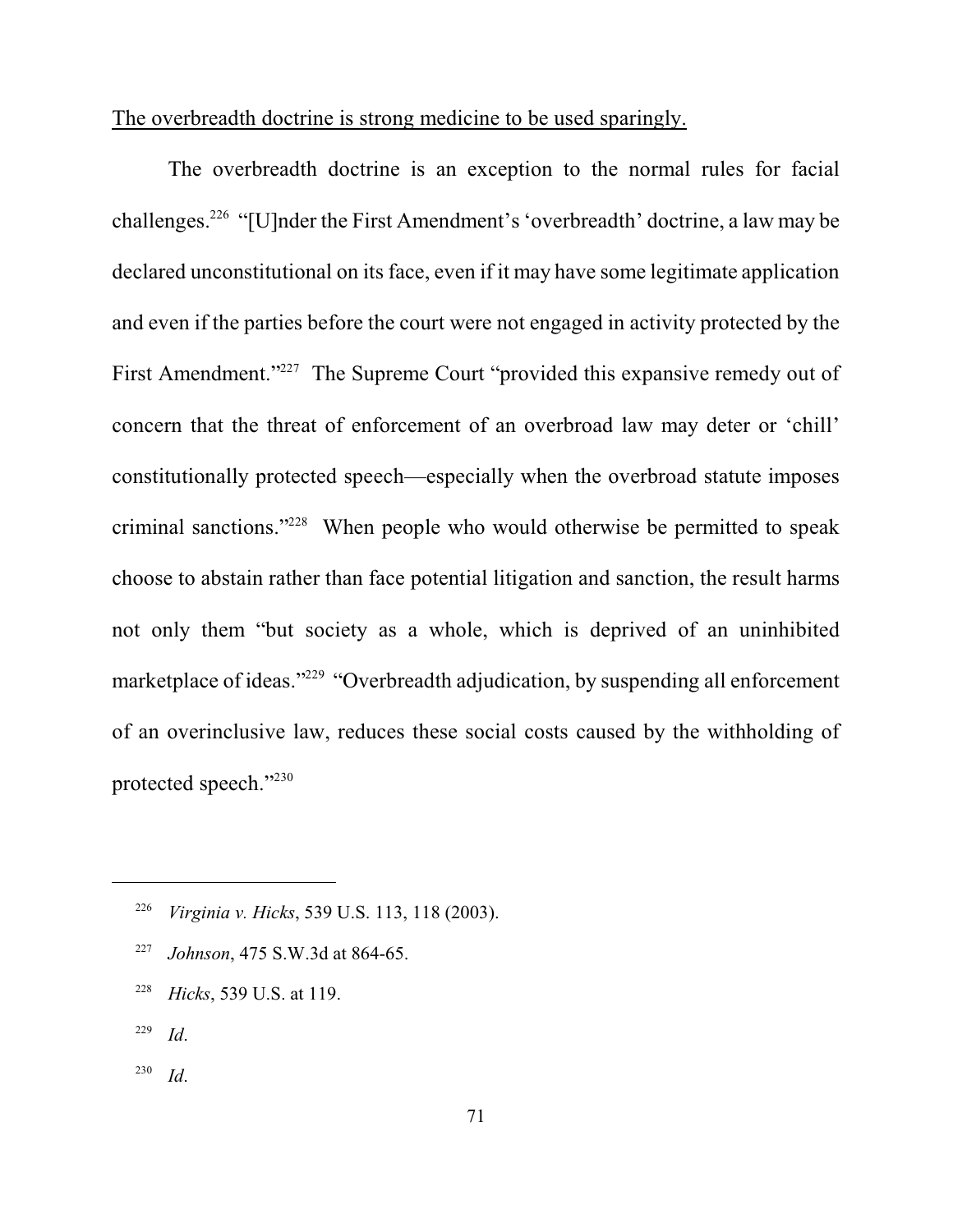But there are "substantial costs" to interfering with legitimate government interests. $^{231}$  Because of the heavy cost this imposes, the overbreadth doctrine is generally not applied unless the defendant can show the overbreadth of a statute is "substantial, not only in an absolute sense, but also relative to the statute's plainly legitimate sweep." $232$  "The statute must prohibit a substantial amount of protected expression, and the danger that the statute will be unconstitutionally applied must be realistic and not based on 'fanciful hypotheticals.'"<sup>233</sup> This "'strong medicine'" is thus "to be employed with hesitation and only as a last resort."<sup>234</sup>

#### Overbreadth is not "scrutiny" analysis.

Importantly, the overbreadth doctrine is legally distinct from "scrutiny" analysis. Both the Supreme Court and this Court have distinguished them.<sup>235</sup> Both

 *Id*. 231

<sup>232</sup> *Johnson*, 475 S.W.3d at 865 (citation omitted).

 $^{233}$  *Id.* 

 *Ex parte Thompson*, 442 S.W.3d at 349 (quoting *New York v. Ferber*, 458 U.S. 747, 769 234 (1982)).

Writing for the majority in *R.A.V.*, Justice Scalia noted the difference between "a technical 235 'overbreadth' claim – *i.e.*, a claim that the ordinance violated the rights of too many third parties" and "the contention that the ordinance was 'overbroad' in the sense of restricting more speech than the Constitution permits, even in its application to him, because it is content based." 505 U.S. at 381 n.3. *See also Ashcroft v. Am. Civil Liberties Union*, 535 U.S. 564, 585 (2002) (rejecting one overbreadth argument but expressly declining to decide whether the statute suffers from substantial overbreadth for other reasons or, *inter alia*, whether the District Court correctly concluded that the statute likely will not survive strict scrutiny analysis); *McCullen*, 134 S. Ct. at 2548 n.9 ("Because (continued...)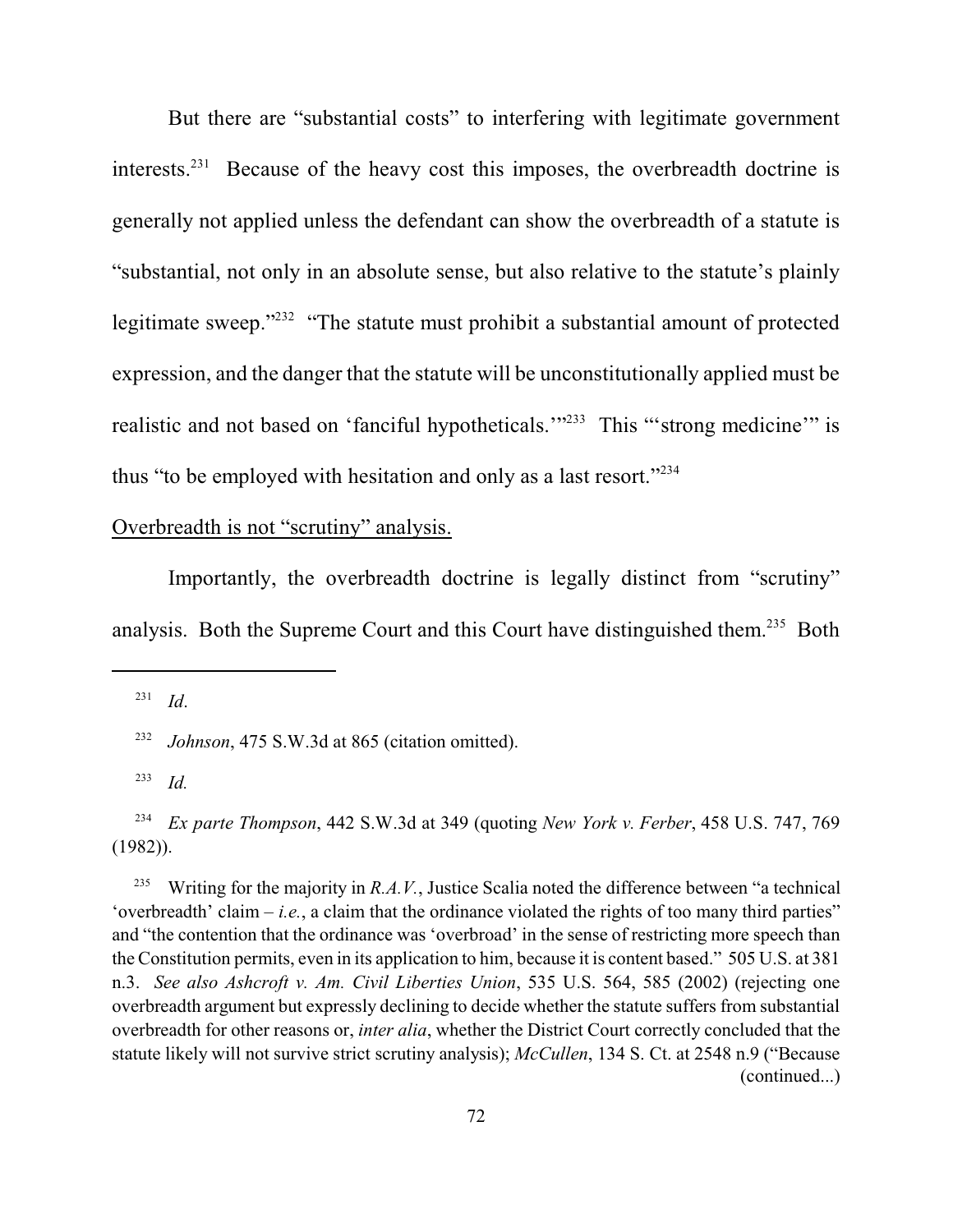courts have also shown a lack of care when using these terms of  $art.^{236}$  Some confusion is understandable because a statute that is not narrowly tailored will cover far more protected speech than it needs to. It may be that a statute that fails strict scrutiny will always fail overbreadth analysis.<sup>237</sup> But "substantial overbreadth" is not the legal opposite of "narrowly tailored." The two approaches to challenging the facial constitutionality of a statute are designed to serve different interests and so employ very different methods.

 In *Reno v. ACLU*, for example, the Supreme Court mentioned over the span of two 236 paragraphs how "[t]he breadth of [a] content-based restriction" places a burden on the government to show why a "less restrictive provision" would not work, that it is "persuaded that the [statute] is not narrowly tailored if that requirement has any meaning at all[,]" and that the statute thus suffers from "facial overbreadth." 521 U.S. at 879. This Court has also merged the two analyses in much more explicit fashion in *Ex parte Lo*, in which this Court struck part of the online solicitation statute. Although the opinion began by purporting to apply strict scrutiny's presumption of invalidity that inheres to content-based regulations of speech and concluded that the statute is not narrowly drawn to serve a compelling interest, its internal analysis relies heavily on "technical" overbreadth cases like *Virginia v. Hicks*, *Ashcroft v. Free Speech Coalition*, 535 U.S. 234 (2002), and the classic *Broadrick v. Oklahoma*, 413 U.S. 601 (1973). *Ex parte Lo*, 424 S.W.3d at 14, 18-24.

*See*, *e.g.*, *Free Speech Coal.*, 535 U.S. at 262 (O'Connor, J., concurring) ("The Court concludes that § 2256(8)(D) is overbroad, but its reasoning also persuades me that the provision is not narrowly tailored. The provision therefore fails strict scrutiny.") (citations omitted). In *Van Buren*, the Vermont Supreme Court distinguished between strict scrutiny and overbreadth but said its "analysis does not ultimately turn on which standard of review we apply to this facial challenge." 2018 WL 4177776 at \*5.

 $235$ (...continued)

we find that the Act is not narrowly tailored, we need not consider whether the Act leaves open ample alternative channels of communication. Nor need we consider petitioners' overbreadth challenge."). Relying on *R.A.V.*, this Court questioned whether, having found a statute to be an invalid content-based restriction, it needed to address overbreadth. *Ex parte Thompson*, 442 S.W.3d at 349.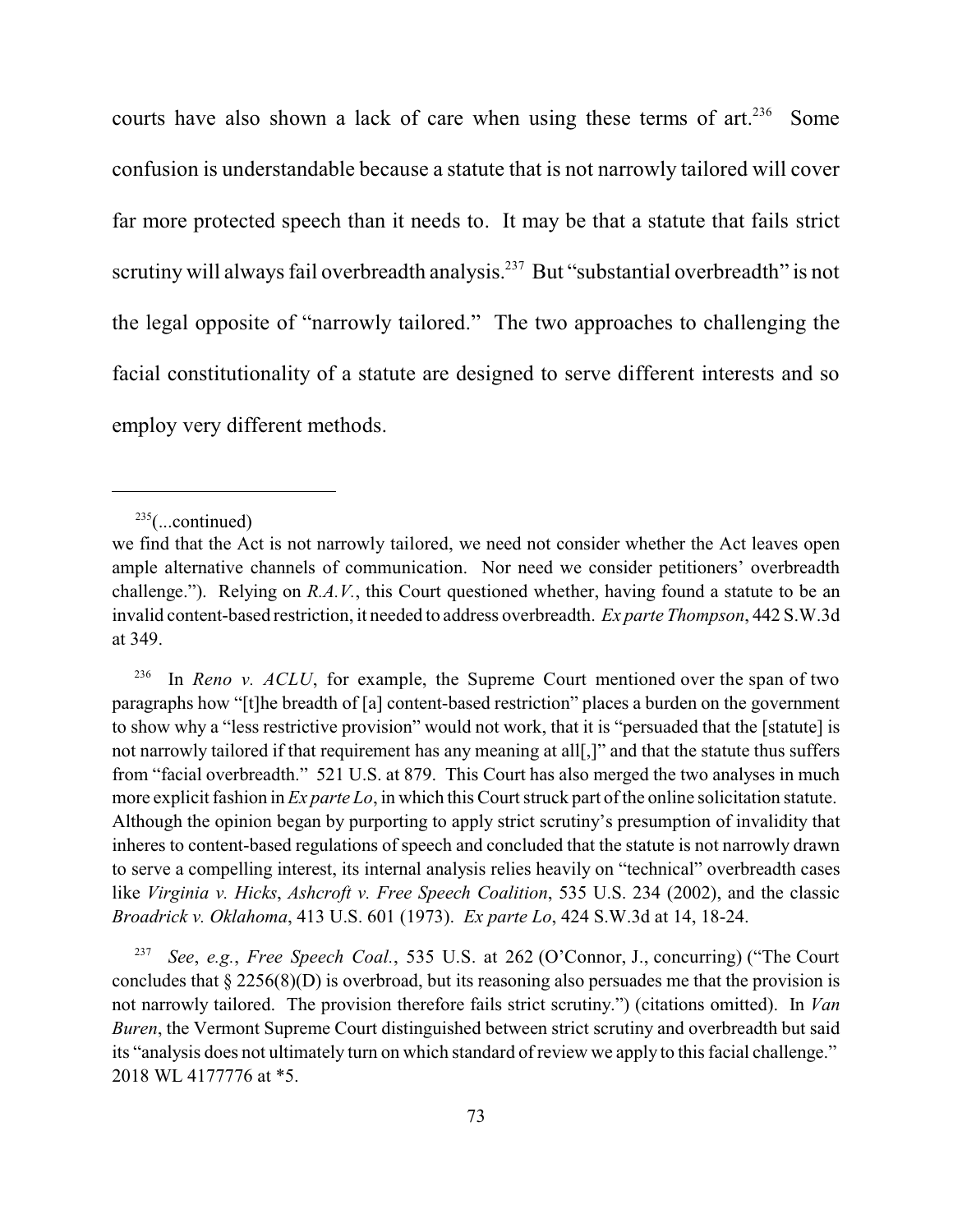Scrutiny analysis is a question of fit meant to limit suppression of viewpoints. Overbreadth analysis reveals whether a statute, however narrowly drawn for content, still restricts far more speech than it should. Where scrutiny analysis focuses on method, overbreadth focuses on the results in practice. It is a question of ratio. Assuming the statute is otherwise valid—the government drafted it as carefully as required to serve its substantial or compelling interest—does it still go too far?

Another way of looking at it is the purpose of the remedy. Strict scrutiny is used to strike a statute when it appears the government is attempting to suppress one side of a debate on a matter of public concern. It punishes the State. Overbreadth is used to strike a statute when innocent speakers would be too afraid to express themselves. It protects them. The result is the same in both—guilty people go free—but the impetus could not be more different.

There are two big procedural differences, as well. First, the overbreadth doctrine does not concern itself with "content." One merely discerns the sweep of the statute and determines whether the "strong medicine" is warranted. Second, and as a result, there are no presumptions or shifting of burdens under any circumstances. The burden to prove overbreadth rests on the challenger in all cases.<sup>238</sup>

If there is a case in which the government had to disprove overbreadth because the statute is content-based, the State cannot find it.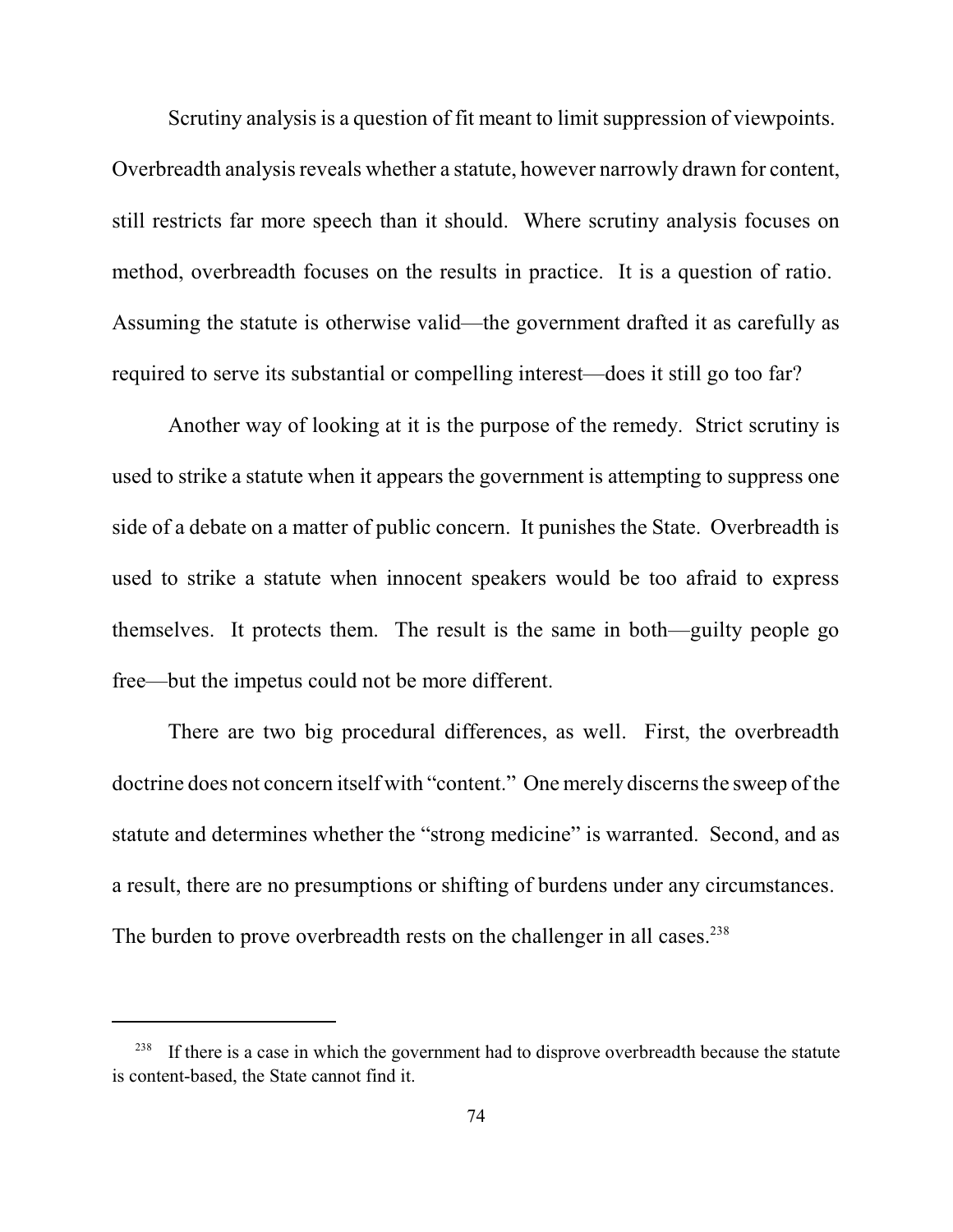Finally, and perhaps most importantly, treating the two doctrines as flipsides of the same coin does a disservice to defendants. Whereas a traditional facial challenge requires a defendant to show the statute is unconstitutional as applied to him, overbreadth allows him to stand in the shoes of a chilled third party despite having committed an act that is clearly proscribable.<sup>239</sup> This is a boon to defendants. The chance for success under the overbreadth doctrine is limited by design (if the analysis is done properly) but it is higher than zero. And it is the best chance many defendants have.

# Any protected speech incidentally restricted is insubstantial relative to the statute's plainly legitimate sweep.

Because overbreadth is a function ofratio, the statute's reach must be identified so that it can be determined whether any "innocent" speakers might self-censor for fear of prosecution. The discussion over the appropriate level of scrutiny was limited to typical "revenge porn" because it is the least objectionable activity the Legislature sought to deter; it at least includes an element of consent at the outset. But the statute covers far worse.

*Johnson*, 475 S.W.3d at 864–65 ("[U]nder the First Amendment's 'overbreadth' doctrine, a law may be declared unconstitutional on its face, even if it may have some legitimate application and even if the parties before the court were not engaged in activity protected by the First Amendment.").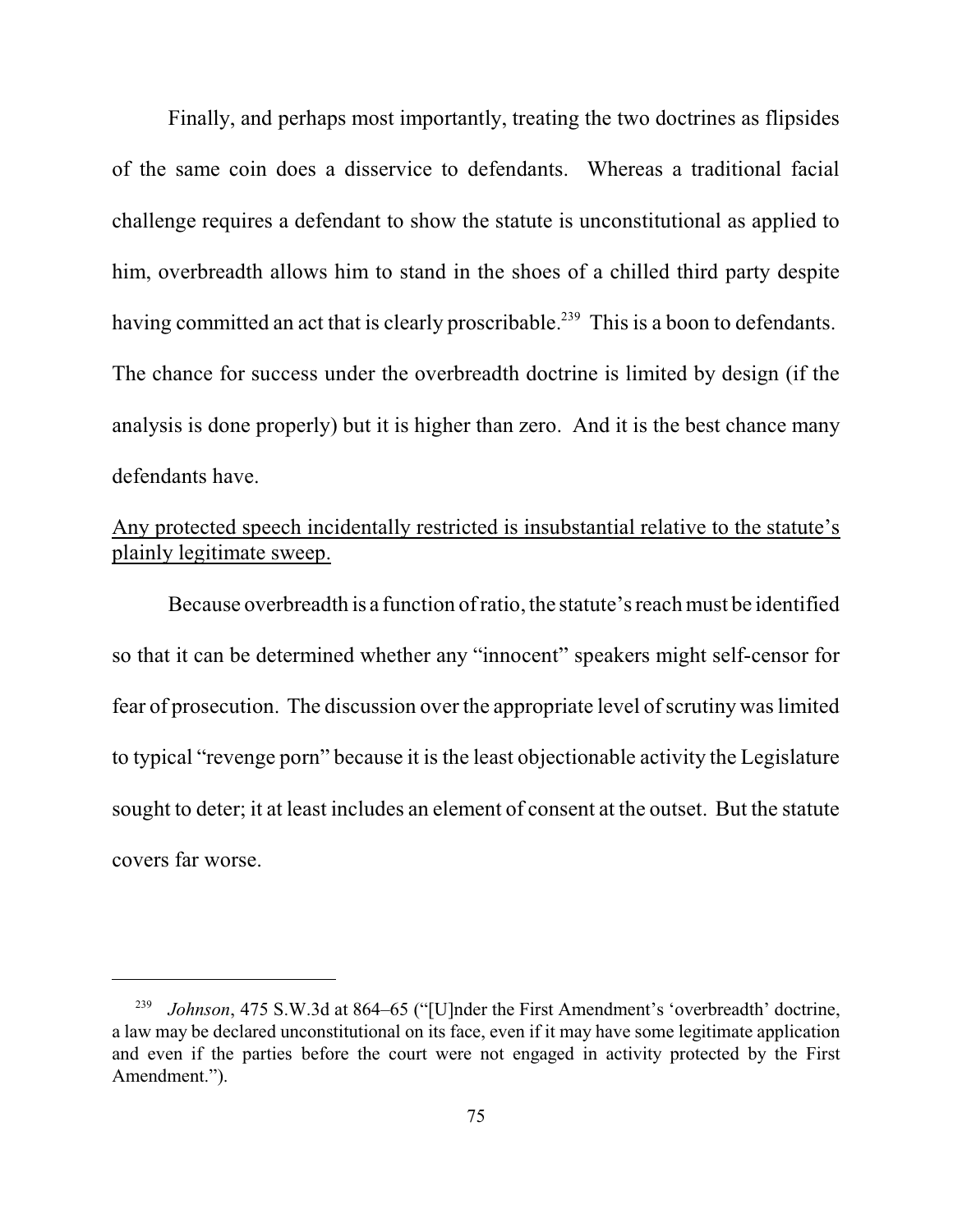The prohibited material also includes images that were surreptitiously recorded by a partner, a step-father, or even a stranger. It includes images that were consensually created but later intercepted, through hacking or otherwise. It also includes images that are obscene—in the traditional sense<sup> $240$ </sup> or because it appeals to a prurient voyeuristic interest $^{241}$ —and/or child pornography, even if either are created voluntarily, as with teenagers experimenting with their cell phones.

On the other hand, it is difficult to conceive of "speech" that is covered by the statute but not justifiably restricted.<sup>242</sup> The requirements of consent and an expectation of privacy, and the definition of "visual material" removes from consideration all of the other types of communication and media swept up by the

<sup>&</sup>lt;sup>240</sup> Under *Miller v. California*, 413 U.S. 15, 24 (1973), to be "obscene" the regulated material must depict or describe sexual conduct, 2) the conduct must be defined by statutory or common law, and 3) the material must be such that, "taken as a whole, [it] appeal[s] to the prurient interest in sex, which portray sexual conduct in a patently offensive way, and which, taken as a whole, do[es] not have serious literary, artistic, political, or scientific value."

<sup>&</sup>lt;sup>241</sup> See Perkins v. State, 394 S.W.3d 203, 209-10 (Tex. App.–Houston [1<sup>st</sup> Dist.] 2012, pet. ref'd) ("Jurors are permitted to rely on their common sense to conclude that these images of a teenage girl—who had undressed in the belief that she had privacy in the bathroom—were created and preserved to appeal to deviant and voyeuristic interests of the viewer, and thus the images are intended or designed to elicit a sexual response. Both the objective content of the images and the circumstances of their creation contribute to their voyeuristic quality, and a rational jury could have determined such images to be lewd.").

 $242$  Appellant argued that nearly everything covered by the statute is protected speech, App. Amended Br. to Court of Appeals at 10-12, and "[t]here can be no compelling state interest in restricting constitutionally protected speech[,]" *id*. at 14, and the court of appeals concluded the statute was overbroad based mostly on its potential application under an uncharged manner and means. Slip op. at 10-11.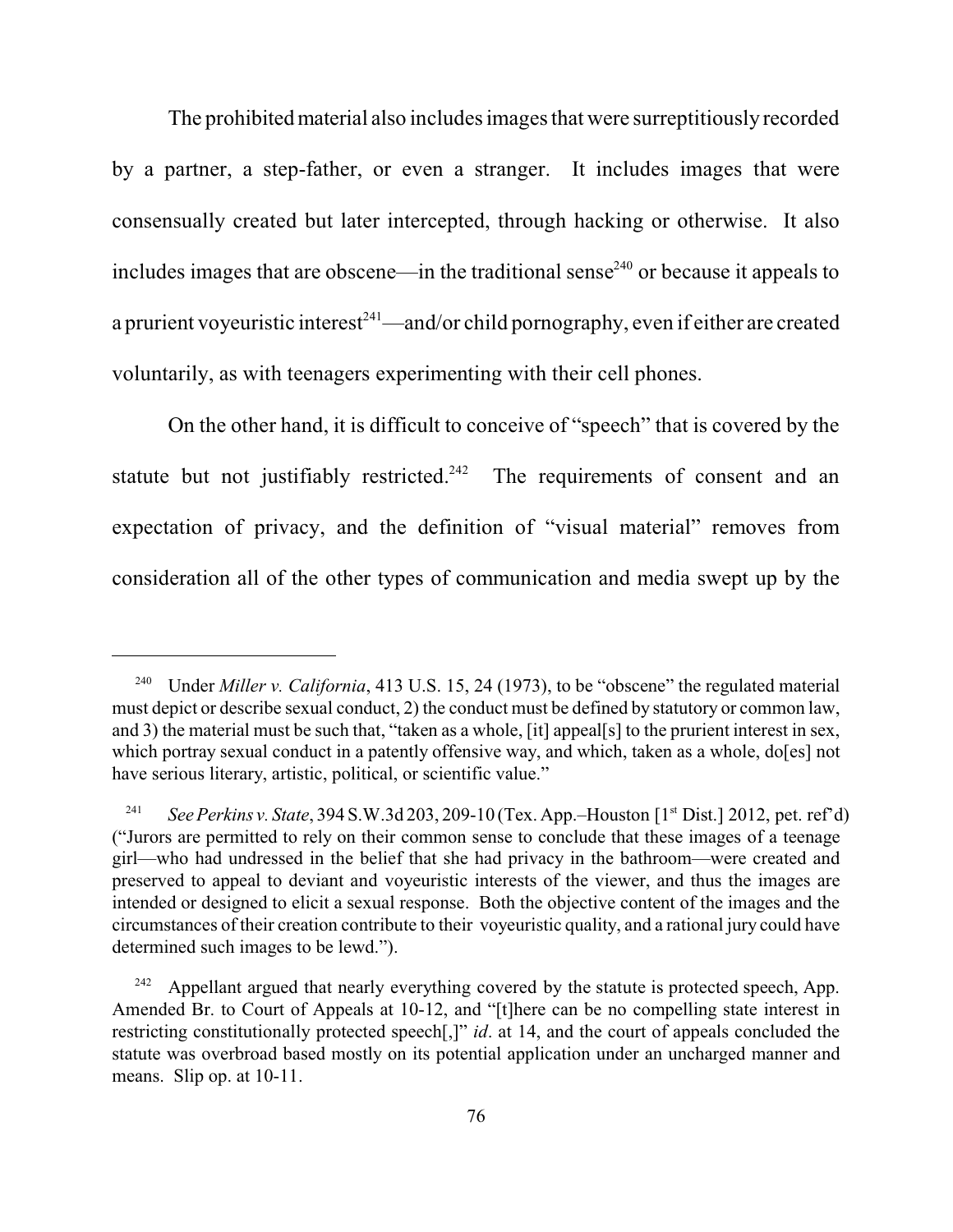statute in *Ex parte Lo.*<sup>243</sup> Most visual material would be well within the realm of lawful pornography but for the fact that it was not intended or approved for disclosure by the person depicted; the consent requirement ensuresthat no lawful pornographers are chilled. Any other hypotheticals involving injured third parties are fanciful. Pictures of little children taken at bath time by their parents and posted on Facebook, for example, could scarcely cause harm to the depicted person and, regardless, would be disclosed by someone with the ability to consent on the child's behalf.<sup>244</sup>

The only chance that an "innocent" speaker might be chilled is when the covered material is comprised of a true matter of public concern, as with a public official's sex tape. Even if that were the case, any such incidents would be dwarfed by the legitimate applications of the statute and could be dealt with on an as-applied basis. There is simply no risk that a substantial amount of protected expression is being chilled. This is not a promise of non-enforcement<sup>245</sup>—this is the plain language of the statute.

 $424$  S.W.3d at 20 (listing examples).

<sup>&</sup>lt;sup>244</sup> *Ex parte Thompson*, 442 S.W.3d at 346 ("even when a particular person cannot consent, because of an actual or legal lack of capacity, someone else generally has the right or duty to consent on his behalf.").

*Johnson*, 475 S.W.3d at 879-80 (raising and rejecting the argument that police and 245 prosecutors will notice the glaring unconstitutionality of a statute and decline to apply it, thereby reducing any real chilling effect).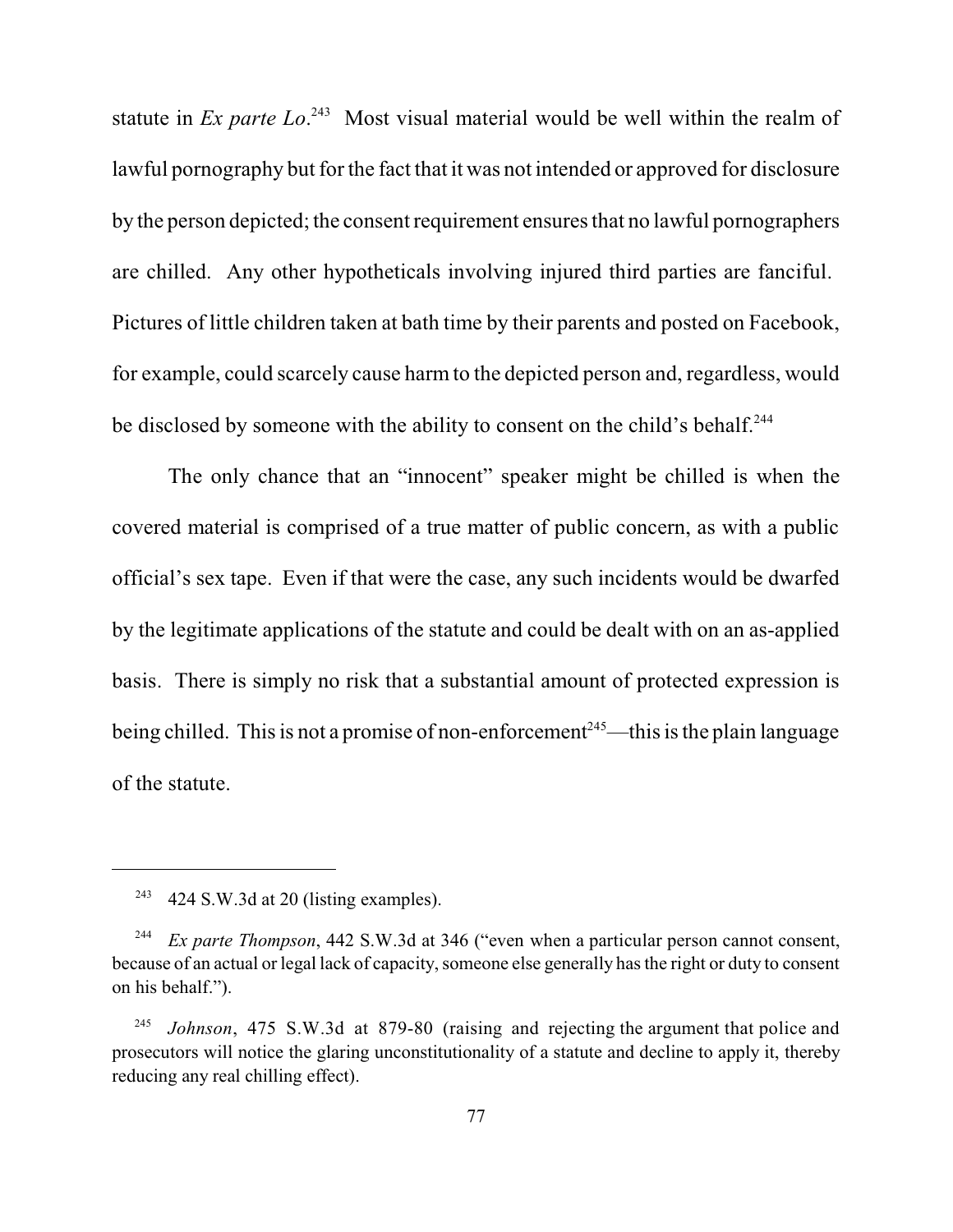### **VI. Review should be limited to the offense charged.**

The court of appeals used the wrong test to measure the constitutionality of the statute. But it also used the wrong application of the statute, basing its analysis on a manner and means that was never alleged.

The court of appeals focused on subsection (b)(2). In its second opinion, it agreed that subsection (b)(2), when "[b]roken down into its elements," reads:

The visual material

(a) was

(i) obtained by the person or (ii) created

(b) under circumstances in which the depicted person had a reasonable expectation that the visual material would remain private.<sup>246</sup>

The court acknowledged that a party who was made aware of the privacy expectation at the time he obtained the material could be lawfully charged.<sup>247</sup> That is what appellant is charged with. But the court of appeals found it "problematic" that "obtained" "is modified by the adverbial prepositional phrase 'by the person'" but

<sup>&</sup>lt;sup>246</sup> Slip op. at 7 n.7 (emphasis omitted).

<sup>&</sup>lt;sup>247</sup> Slip op. at 8, 8 n.10.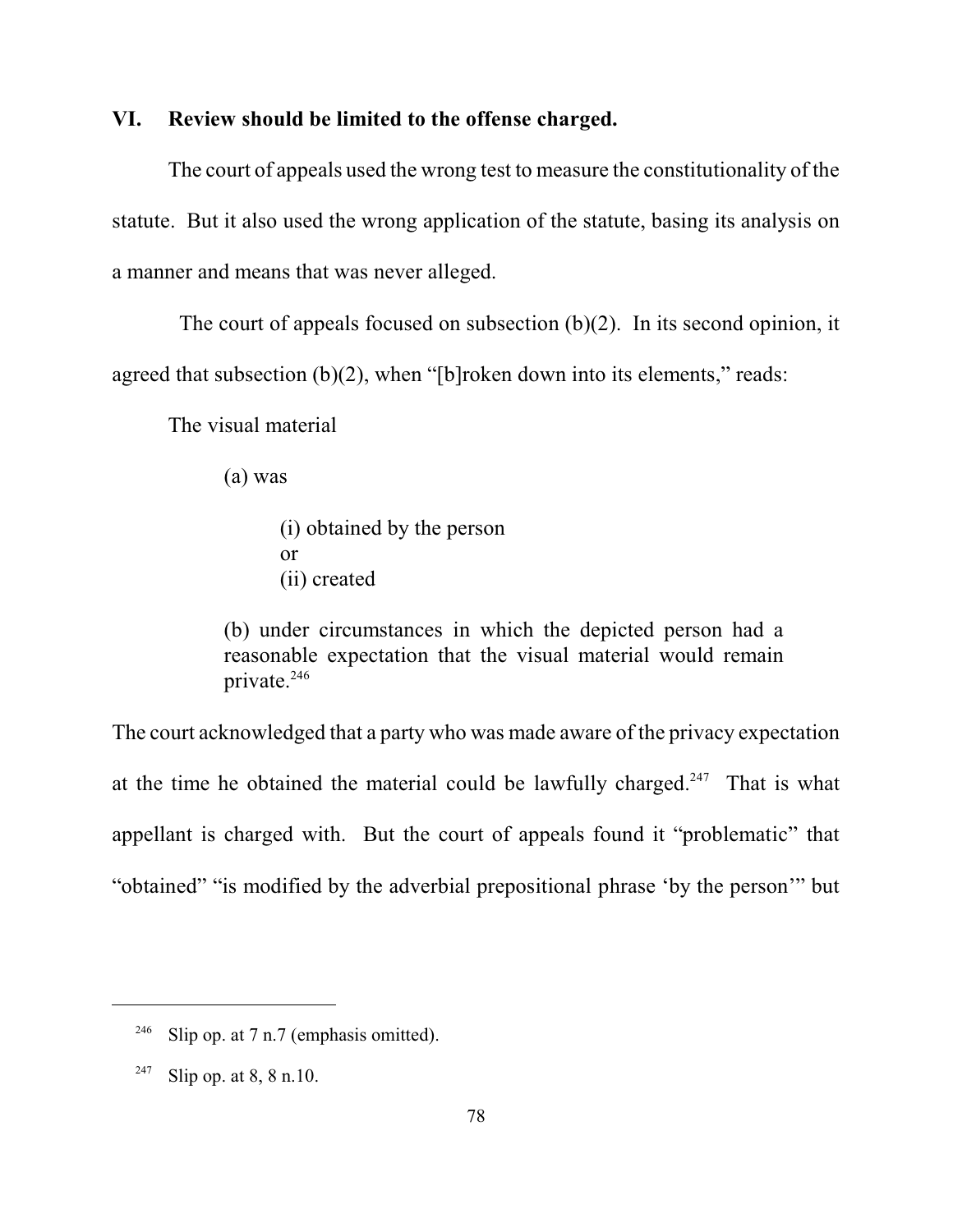"created" is not.<sup>248</sup> "As a result, the statute can apply under circumstances where a person uninvolved in the creation of the offending visual material obtains that visual material without knowledge of the circumstances surrounding its creation, under which the depicted person's privacy expectation arose."<sup>249</sup> This potential application undergirded both its scrutiny and overbreadth analyses.

But it is just a potential application. It is possible, even likely, that charging someone for disclosing an amateur video or nude photo he received using the "created under" language when he had no idea of the circumstances under which it was created would fail an as-applied challenge. At this point, however, it is an interesting hypothetical question. In this case, the State alleged only that the visual material was "obtained" by appellant.

This Court has long held that "it is incumbent upon an accused to show that he was convicted or charged under that portion of the statute the constitutionality of which he questions." $250$  Although this Court has not said it expressly in recent cases, it has largely confined itself to reviewing the constitutionality of offenses that have

<sup>249</sup> Slip op. at  $8$  n.11.

<sup>&</sup>lt;sup>248</sup> Slip op. at 8, 8 n.11.

<sup>&</sup>lt;sup>250</sup> *Ex parte Usener*, 391 S.W.2d 735, 736 (Tex. Crim. App. 1965).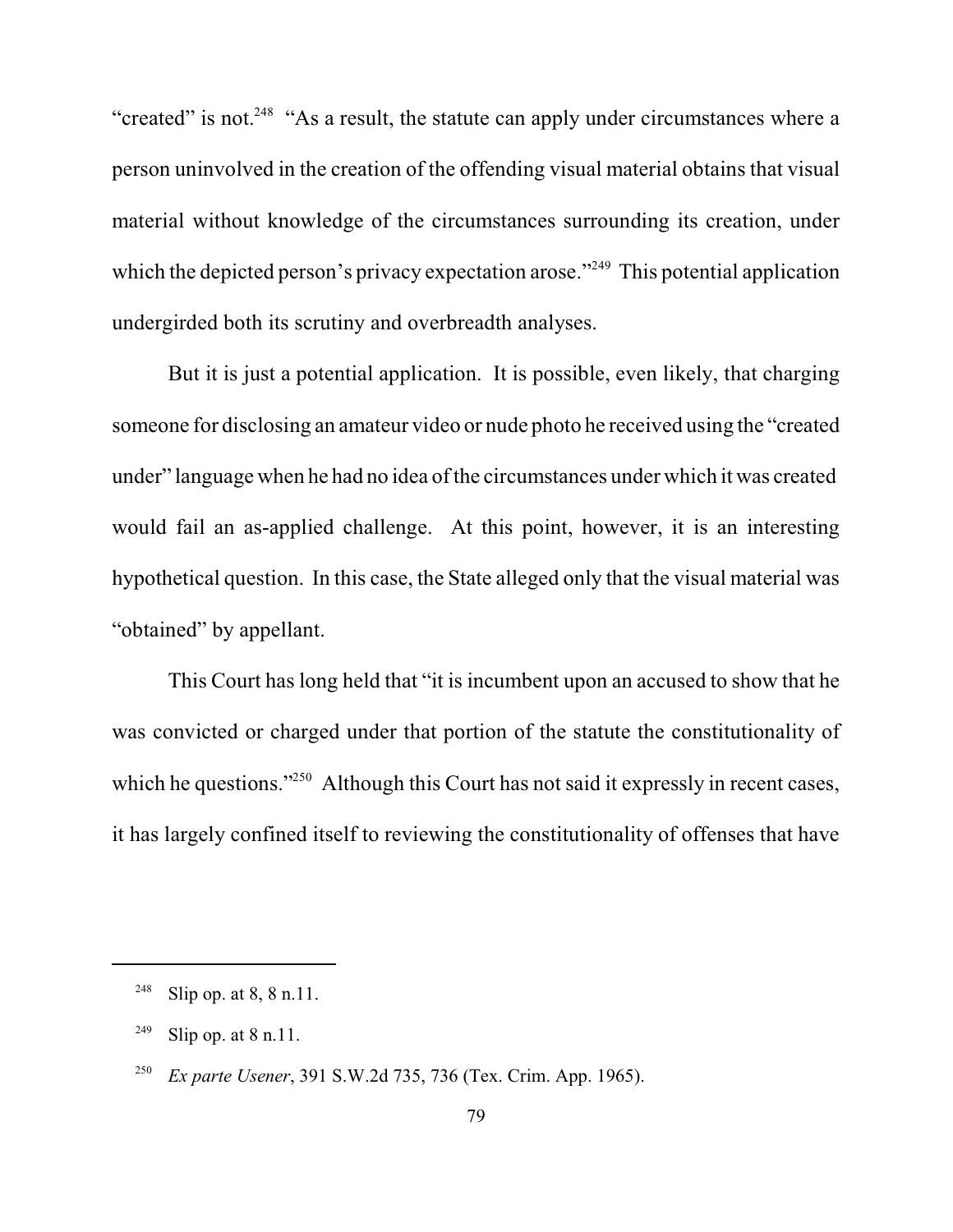actually been charged.<sup>251</sup> This comports with the basic concept of ripeness, which is part of justiciability.<sup>252</sup> The court of appeals ignored this rule by striking a statute on the basis of a potential charging decision that was not made.<sup>253</sup>

It could be that the court was confused by the nature of facial challenges. The name suggests that the challenger is alleging that the statute under which he is charged is in all cases unconstitutional. And because a defendant is entitled to stand in the shoes of an uncharged third party by alleging overbreadth, there is an element of the analysis that is not tied to the party involved. But that is far different from allowing a defendant to challenge an application—in effect, an offense—for which

<sup>&</sup>lt;sup>251</sup> See Ex parte Perry, 483 S.W.3d 884, 904 (Tex. Crim. App. 2016) (confining overbreadth review to the definition of "coercion" alleged in the indictment); *Ex parte Thompson*, 442 S.W.3d at 330, 351 (finding prior version of TEX. PENAL CODE § 21.15 unconstitutional "to the extent it proscribes the taking of photographs and the recording of visual images" as charged in the indictment; the same subsection also proscribed the broadcast or transmission of such). *But see Ex parte Lo*, 424 S.W.3d at 13 n.1, 27 (finding prior version of TEX. PENAL CODE § 33.021(b) unconstitutional even though defendant was charged under  $\S 33.021(b)(1)$  but not (b)(2)).

<sup>&</sup>lt;sup>252</sup> See Texas v. United States, 523 U.S. 296, 300 (1998) ("A claim is not ripe for adjudication if it rests upon contingent future events that may not occur as anticipated, or indeed may not occur at all.") (internal quotations omitted); *State ex rel. Watkins v. Creuzot*, 352 S.W.3d 493, 504-05 (Tex. Crim. App. 2011) (rejecting the fitness for pretrial determination of the adequacyof a mitigation case that could be presented upon future conviction).

<sup>&</sup>lt;sup>253</sup> Moreover, if it is the "created" charging option that offends, it should have considered whether severance would have saved the remainder of subsection  $(b)(2)$ , *i.e.*, the manner and means charged. The Code Construction Act requires it. TEX. GOV'T CODE § 311.032(c).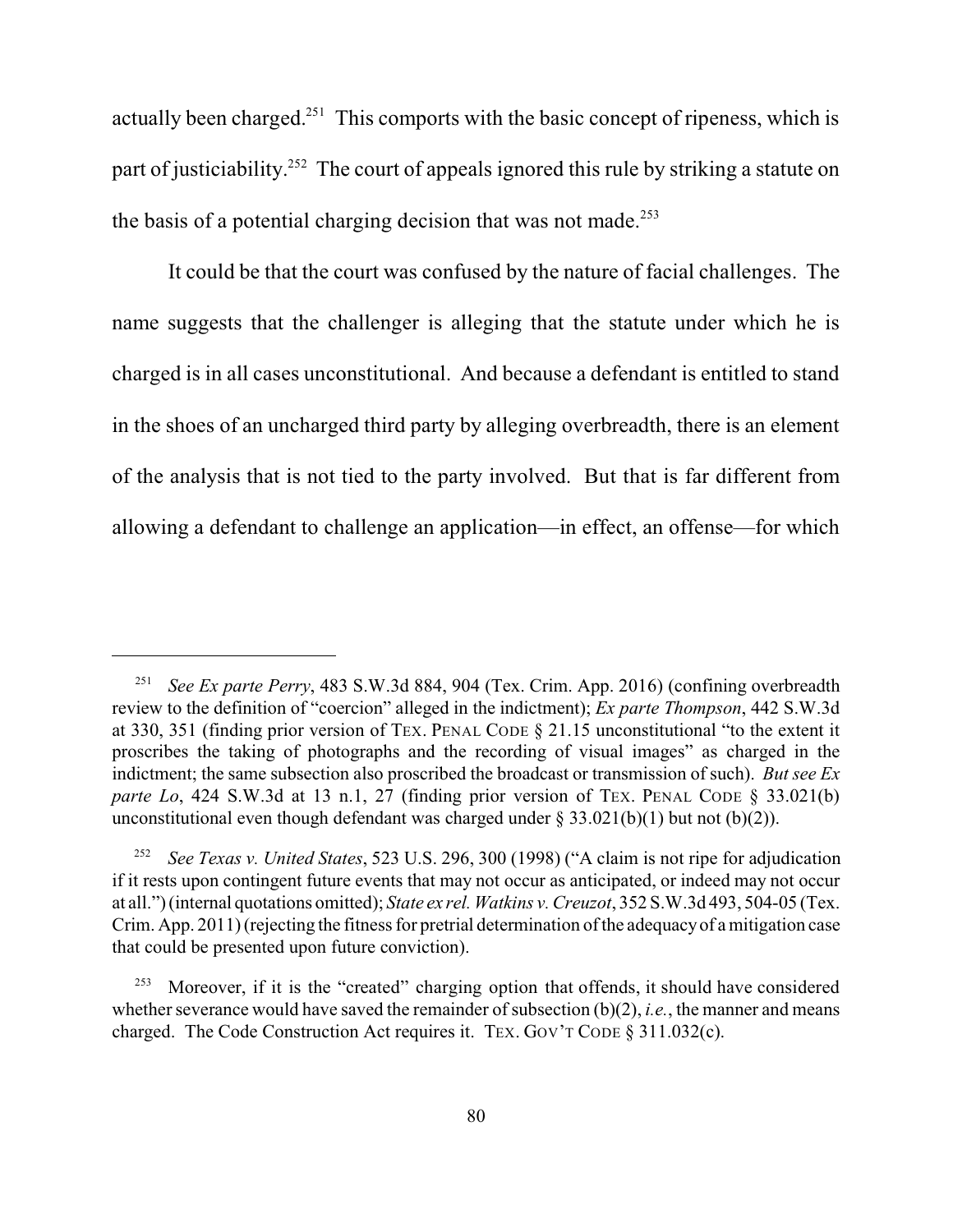he has not been charged. Despite this being a facial challenge, review should have been confined to the offense alleged.

#### **VII. Conclusion**

The most important step in reviewing the constitutionality of a statute is to decide the standard of review. This decision should respect the Legislature's work on behalf of the people by forcing the State to satisfy strict scrutiny only when it attempts to suppress one side of a debate on a matter of public concern. The court of appeals made a decision but it got it wrong. Section 21.16(b) should be reviewed under intermediate scrutiny. It should be upheld because it satisfies that standard and, in this case, because appellant never attempted to prove it did not.

The second most important step is to apply the standard to the offense actually charged. The court of appeals did not do this. Its consideration of an uncharged manner and means dictated its overbreadth analysis and likely would have doomed its scrutiny analysis under the proper standard. But once it is determined that intermediate scrutiny applies, the rest of the analyses are easy. Rather than force the entire State to wait for this case to be remanded and possibly reviewed again, this Court should approve this important statute.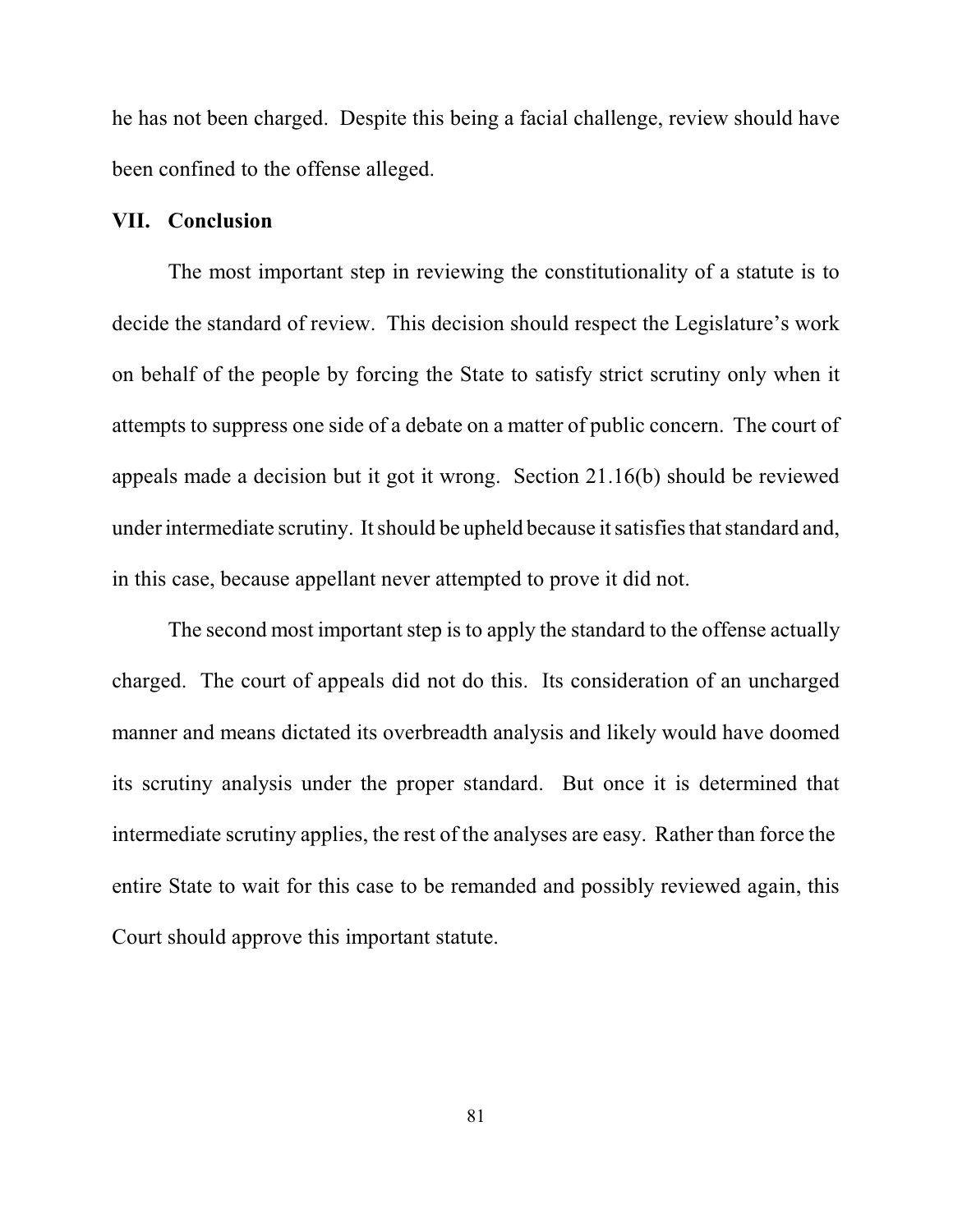# **PRAYER FOR RELIEF**

WHEREFORE, the State of Texas prays that the Court of Criminal Appeals

reverse the judgment of the Court of Appeals.

Respectfully submitted,

 /s/ John R. Messinger JOHN R. MESSINGER Assistant State Prosecuting Attorney Bar I.D. No. 24053705

 P.O. Box 13046 Austin, Texas 78711 information@spa.texas.gov 512/463-1660 (Telephone) 512/463-5724 (Fax)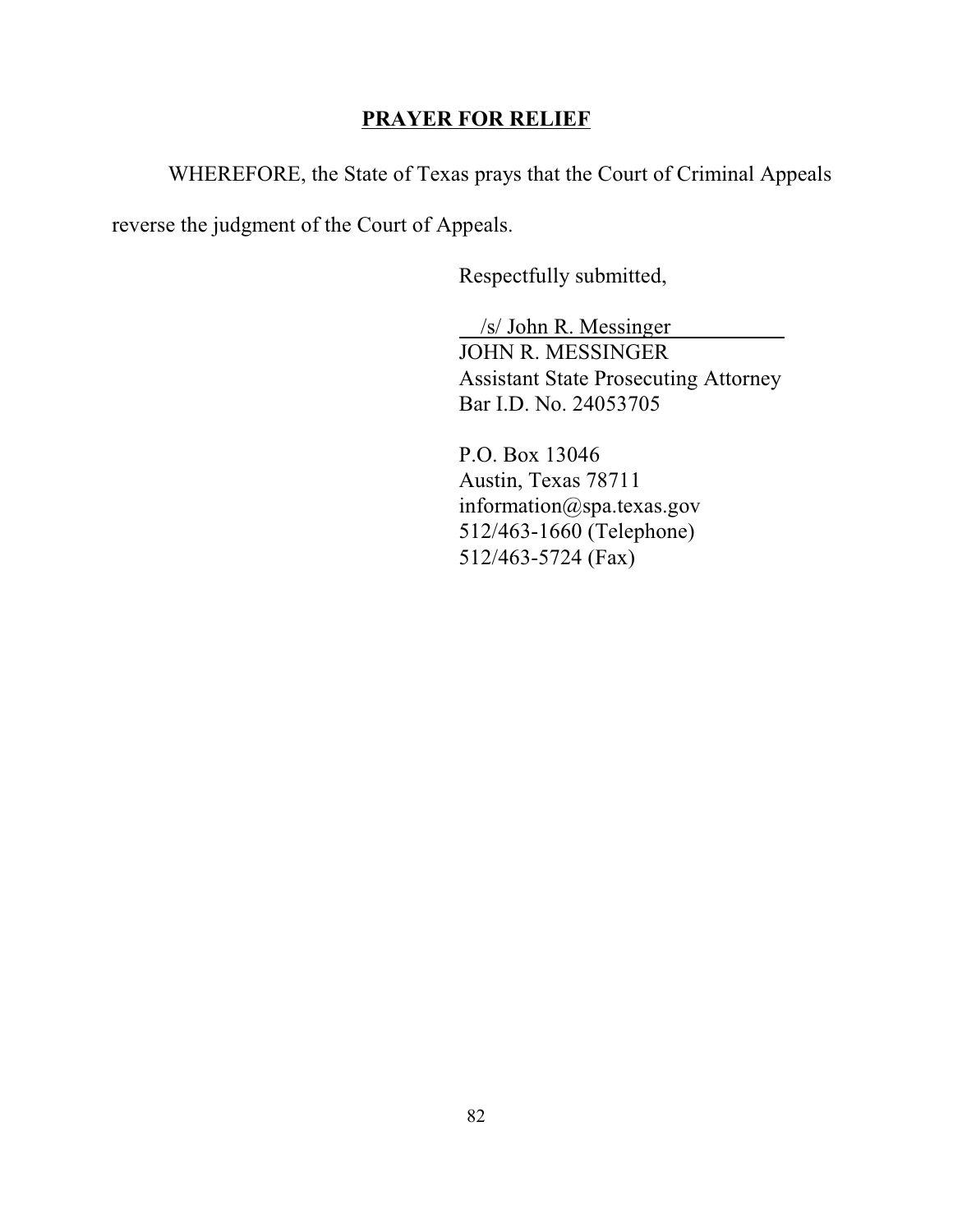# **CERTIFICATE OF COMPLIANCE**

The undersigned certifies that according to the WordPerfect word count tool this document contains 18,744 words.

/s/ John R. Messinger

John R. Messinger Assistant State Prosecuting Attorney

## **CERTIFICATE OF SERVICE**

The undersigned hereby certifies that on this  $10<sup>th</sup>$  day of September, 2018, a

true and correct copy of the State's Brief on the Merits has been eFiled or e-mailed

to the following:

Michael J. West Smith County Assistant District Attorney 4th Floor, Courthouse 100 North Broadway Tyler, Texas 75702 [mwest@smith-county.com](mailto:mwest@smith-county.com)

Mark W. Bennett Bennett & Bennett 917 Franklin Street, Fourth Floor Houston, Texas 77002 [MB@ivi3.com](mailto:MB@ivi3.com)

Courtesy Copy Provided: Texas Solicitor General Scott A. Keller Office of the Attorney General P.O. Box 12548 (MC 059) Austin, Texas 78711 [scott.keller@oag.texas.gov](mailto:scott.keller@oag.texas.gov)